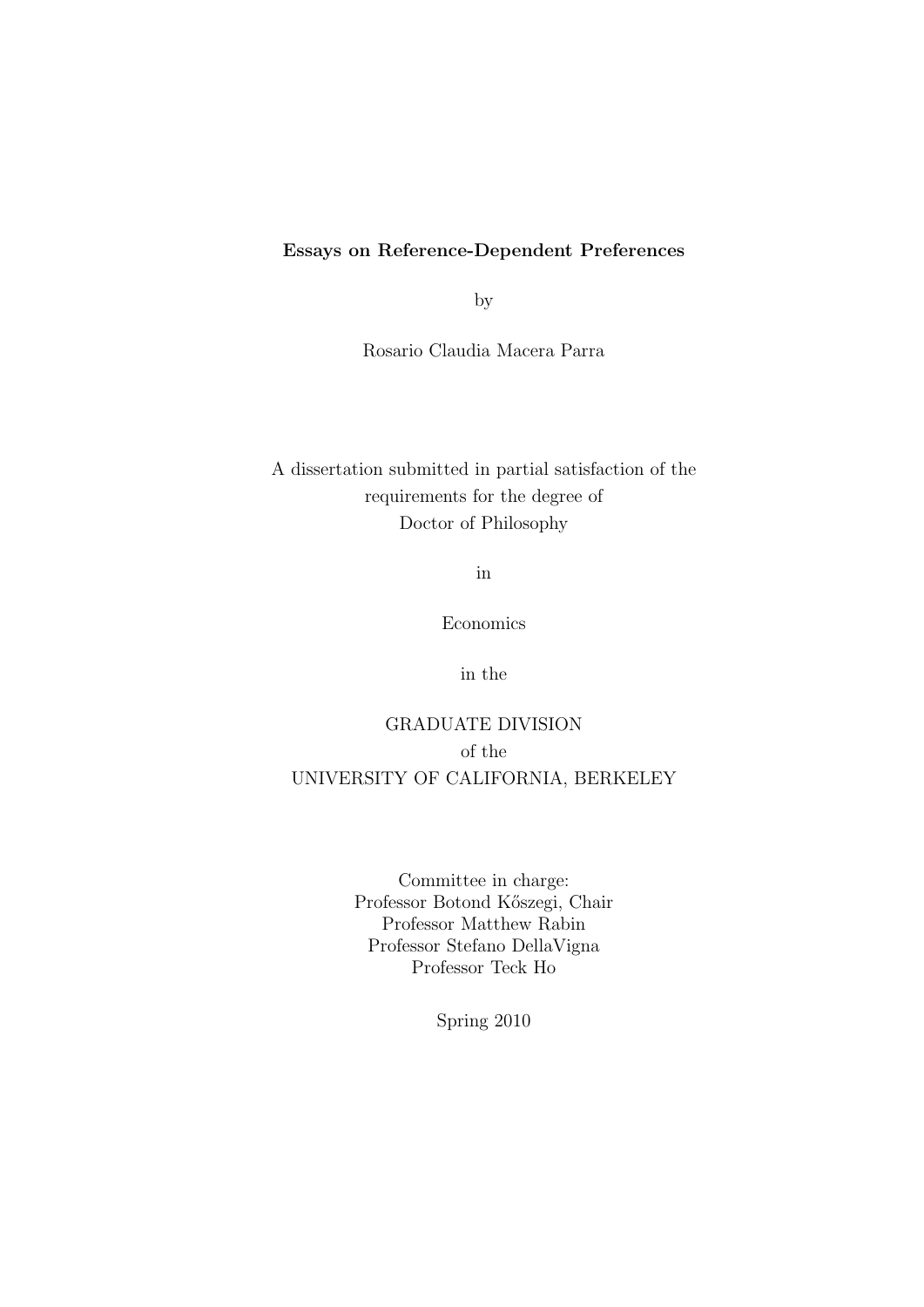## Essays on Reference-Dependent Preferences

Copyright 2010 by Rosario Claudia Macera Parra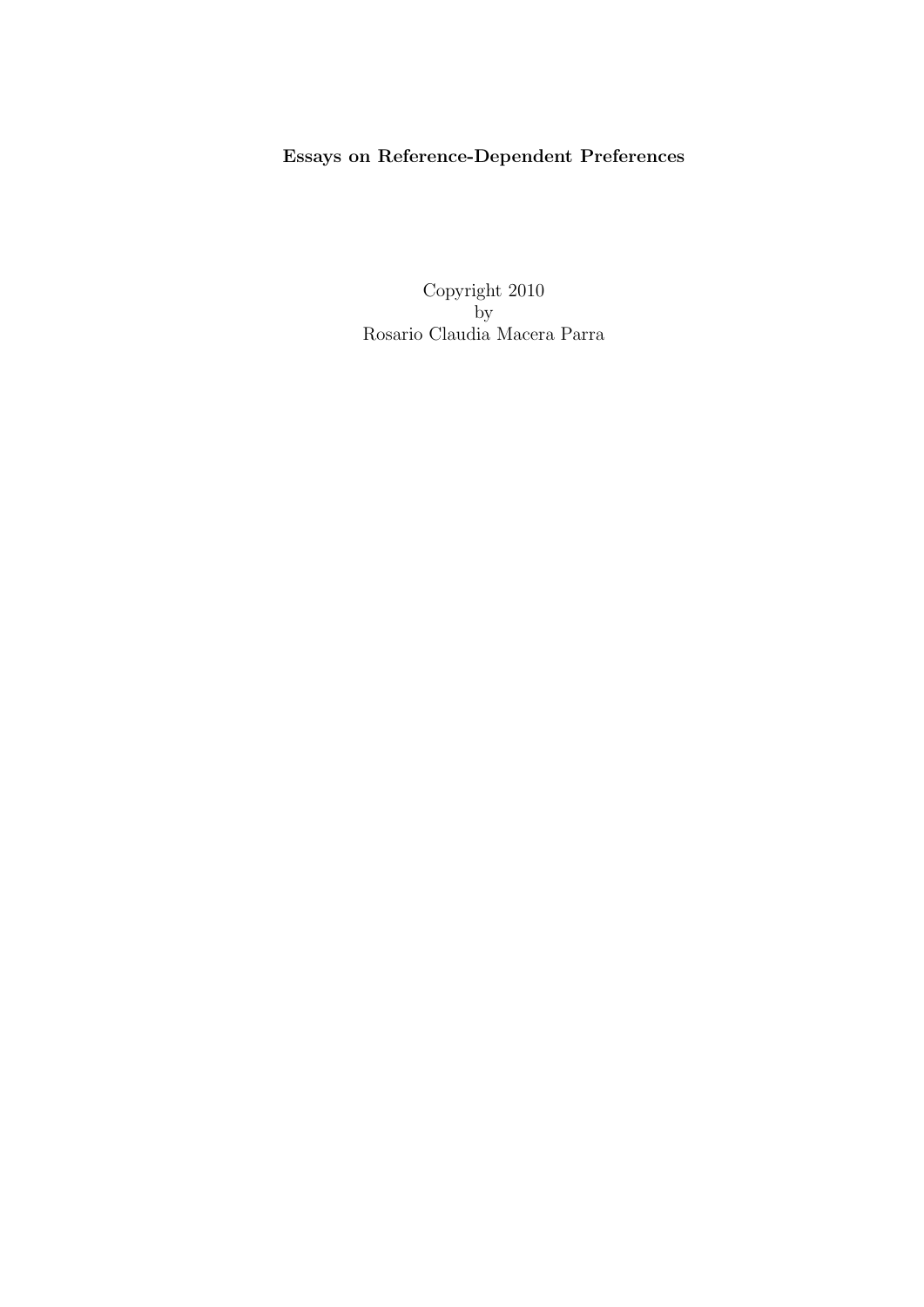#### Abstract

Essays on Reference-Dependent Preferences

by

Rosario Claudia Macera Parra Doctor of Philosophy in Economics University of California, Berkeley

Professor Botond K˝oszegi, Chair

This dissertation consists of two chapters exploring the economic implications of referencedependent preferences over incentive design and belief formation.

The first chapter studies the intertemporal allocation of incentives in a repeated moral hazard model. Beside consumption utility, reference-dependent agents experience utility from changes in their expectations about present and future income caused by the performance measure realization. In contrast to the prediction with classical preferences but consistent with real-world contracts, this paper shows that if consumption utility is not too concave and if changes in expectations about present income carries sufficiently larger weight in utility than changes in expectations about future income, the optimal contract defers all present incentives into future payments by setting a present fixed wage. Despite this prediction, I further prove that several standard features of the contract with classical preferences—no rents to the agent, conditions to achieve first-best cost and non-optimality of random contracts—still hold.

The second chapter studies the temporal path of subjective beliefs when a referencedependent agent who experiences standard anticipatory utility and utility from changes in these anticipatory feelings waits T periods for a binary outcome realization. Following the optimal beliefs literature, in each period the agent chooses a belief about her likelihood of success to maximize her intertemporal utility. Consistent with the empirical evidence, the model predicts that optimism decreases as the pay-off date approaches if the outcome is important enough or if the agent is sufficiently loss averse. Intuitively, when the pay-off date is distant disappointment is less salient than the joy of hoping favorable outcomes; as the realization date gets closer, however, the threat of disappointment becomes important. Applying the model to the optimal timing of productivity bonuses, I find these should be granted as frequently as possible because optimism acts as a non-pecuniary motivator that allows the principal to induce the desired effort path at a cheaper expected cost.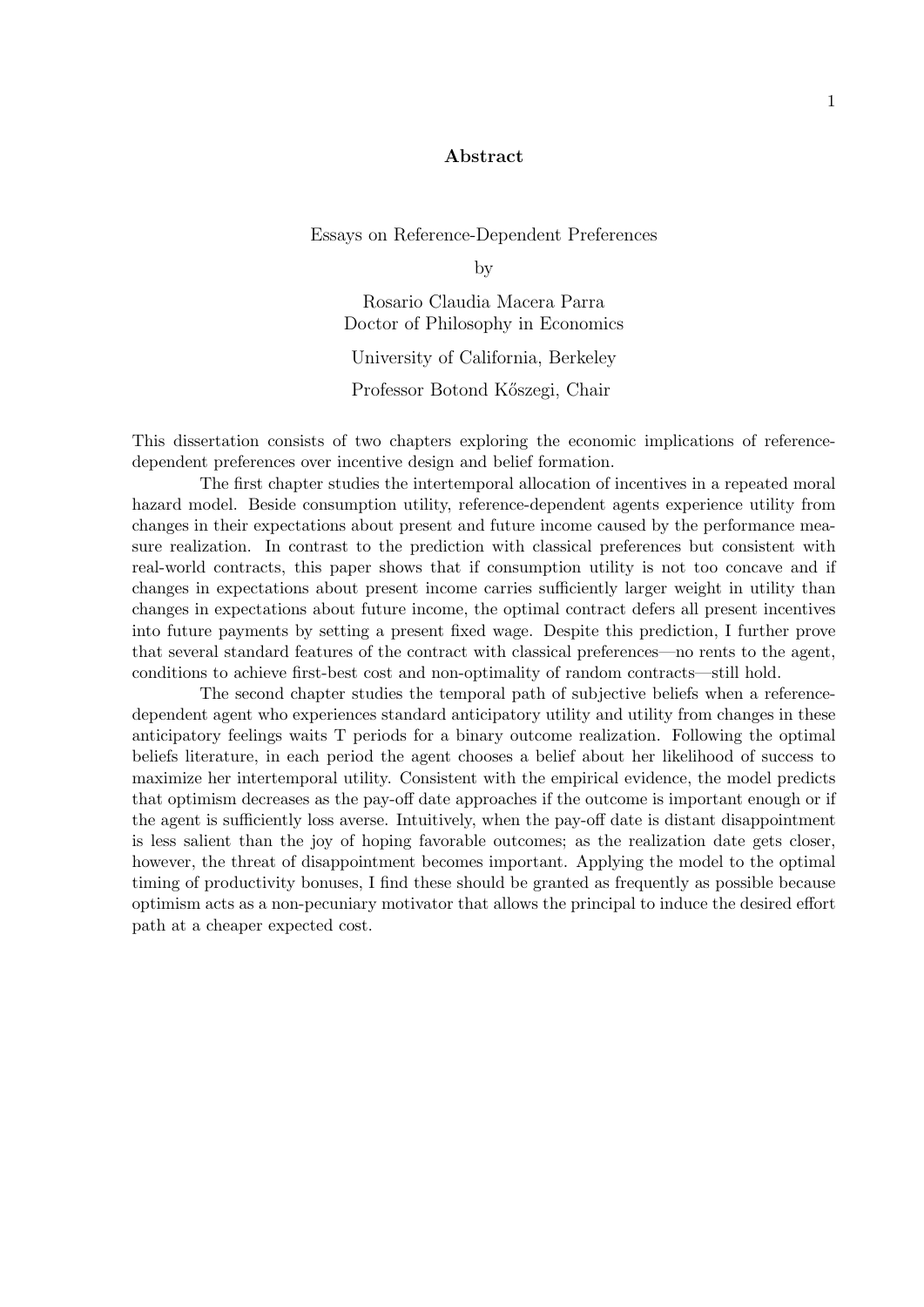A mis Carlos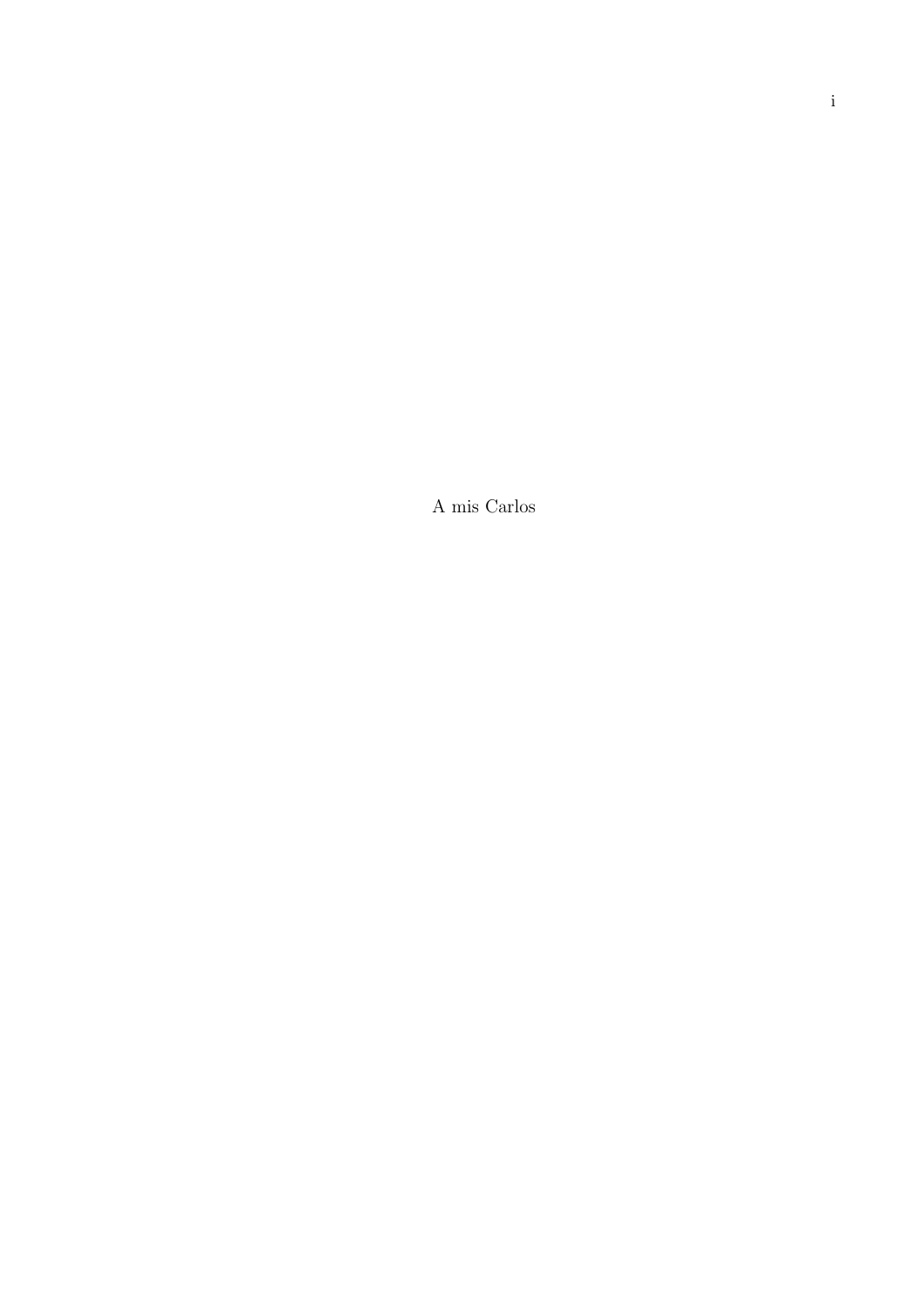## **Contents**

| List of Figures |                                                      |                                                                                                                                                                                                              |                                                                                                                     |
|-----------------|------------------------------------------------------|--------------------------------------------------------------------------------------------------------------------------------------------------------------------------------------------------------------|---------------------------------------------------------------------------------------------------------------------|
| 1               | 1.1<br>1.2<br>1.3<br>1.4<br>1.5<br>1.6<br>1.7<br>1.8 | <b>Intertemporal Incentives Under Loss Aversion</b><br>The Model<br>1.4.1<br>1.4.2<br>Timing of the Prospective Gain-Loss Utility Realization $\ldots \ldots \ldots \ldots \ldots$                           | iii<br>$\mathbf{1}$<br>$\mathbf{1}$<br>$\overline{5}$<br>$\boldsymbol{6}$<br>14<br>14<br>15<br>16<br>22<br>23<br>25 |
| $\bf{2}$        | 2.1                                                  | <b>Dynamic Beliefs</b>                                                                                                                                                                                       | 27<br>27                                                                                                            |
|                 | 2.2<br>2.3                                           | The Model<br>2.3.1<br>2.3.2                                                                                                                                                                                  | 31<br>32<br>32                                                                                                      |
|                 | 2.4                                                  | Model Predictions<br>2.4.1<br>2.4.2<br>Optimal Beliefs Sensitivity to Objective Probabilities<br>Optimal Beliefs Sensitivity to Time Horizon<br>2.4.3<br>Optimal Beliefs Sensitivity to Reward Size<br>2.4.4 | 35<br>38<br>38<br>43<br>43<br>44                                                                                    |
|                 | 2.5<br>2.6                                           | 2.5.1<br>The Set Up $\ldots \ldots \ldots \ldots \ldots \ldots \ldots \ldots \ldots \ldots \ldots \ldots$<br>2.5.2<br>2.5.3                                                                                  | 45<br>45<br>46<br>48<br>52                                                                                          |
| $\bf{3}$        | 3.1<br>3.2<br>3.3<br>3.4                             | Appendix<br>3.1.1<br>3.1.2                                                                                                                                                                                   | 53<br>53<br>53<br>53<br>54<br>68<br>70                                                                              |

## Bibliography 79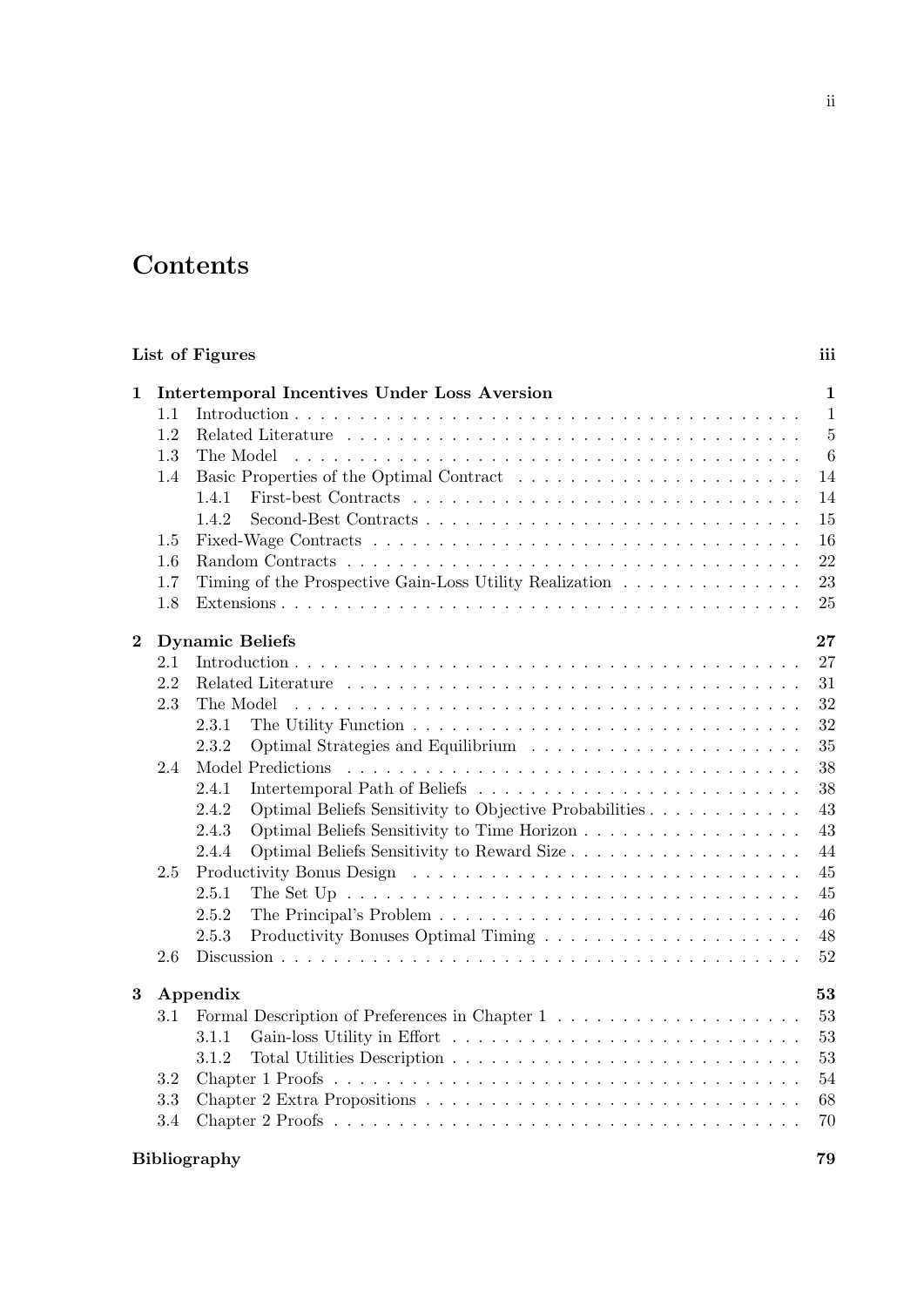# List of Figures

| 1.1 First-Period Contemporaneous Gain-Loss Utility Realization 10                                      |  |
|--------------------------------------------------------------------------------------------------------|--|
|                                                                                                        |  |
|                                                                                                        |  |
| 1.4 Timing of the Principal-Agent Interaction with a Random Contract 22                                |  |
| 1.5 Timing of the Principal-Agent Interaction when Prospective Gain-Loss Utility                       |  |
|                                                                                                        |  |
| 1.6 Prospective Gain-Loss Utility Realization when $X_1 = x_h$ as a Function of $\tilde{e}_{1,2}$ . 24 |  |
|                                                                                                        |  |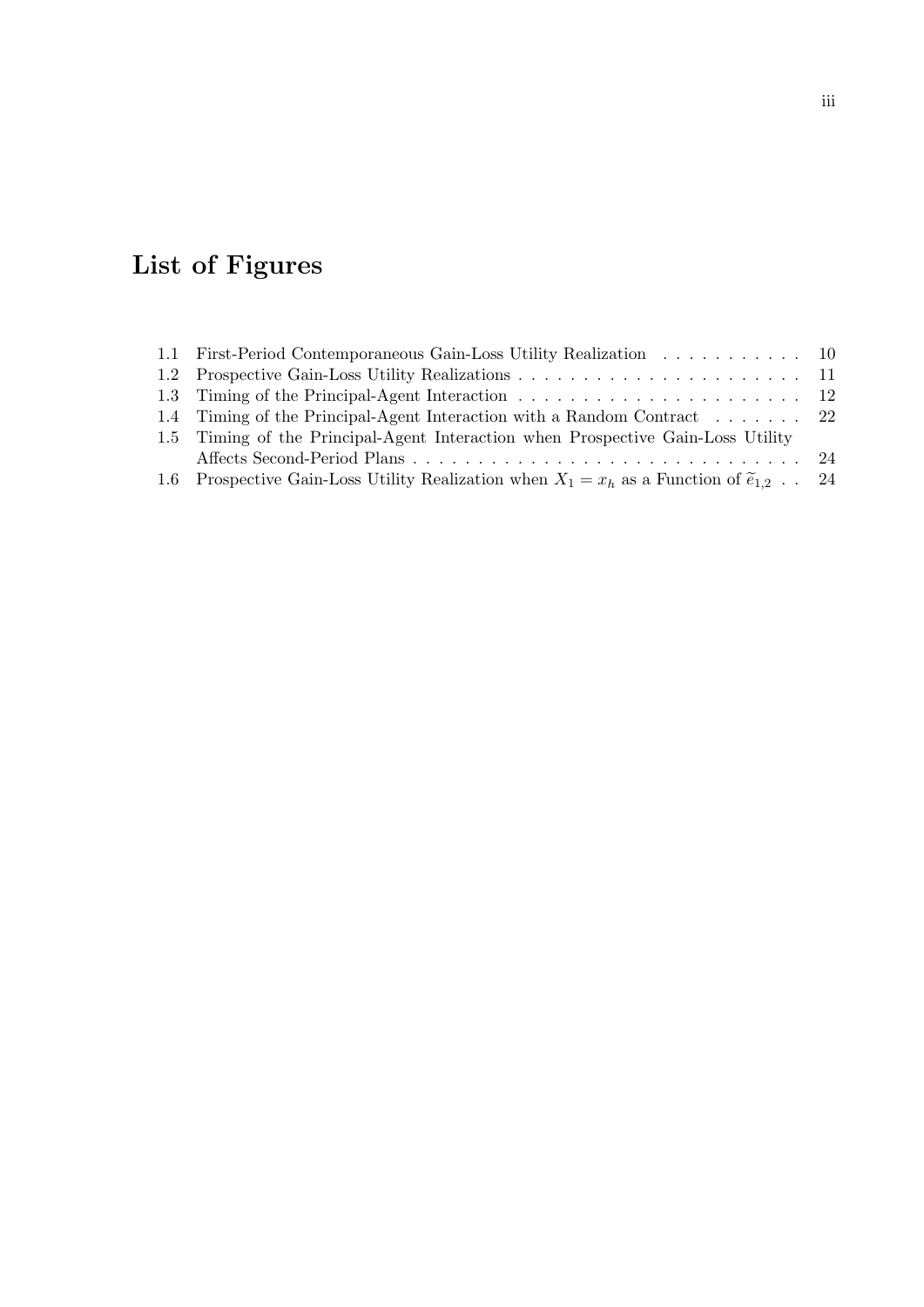#### Acknowledgments

Thanks to Tori, Regina-a-a (sorry I missed you Regina) and Gaga perhaps, Mika and Robert, Johann Sebastian (my ears are only yours) and Frederic (my memories are only yours.) Ok, Wolfgang too, even though you are not saint of my absolute devotion you did help me concentrate. Infinite thanks to my Perro (the sweetest and smartest of all Perros—I am infinitely happy because of your every-day round eyes) without whom I would have had another accent. Many thanks too to my Mom (the most perfect mom any one could have) and my Super-Yiyi (the best best-friend and therapist any one could have, but you know, you are my pluscuamperfecta no matter how little or how far.) Finally, and most important, thanks to Botond (the best advisor any one could have) for his guidance, support and generosity (can I add to that simply for being a good person?—despite the fish in the mattress) and to MATTHEW (matthew, matthew, matthew) for being \*exactly\* as he is.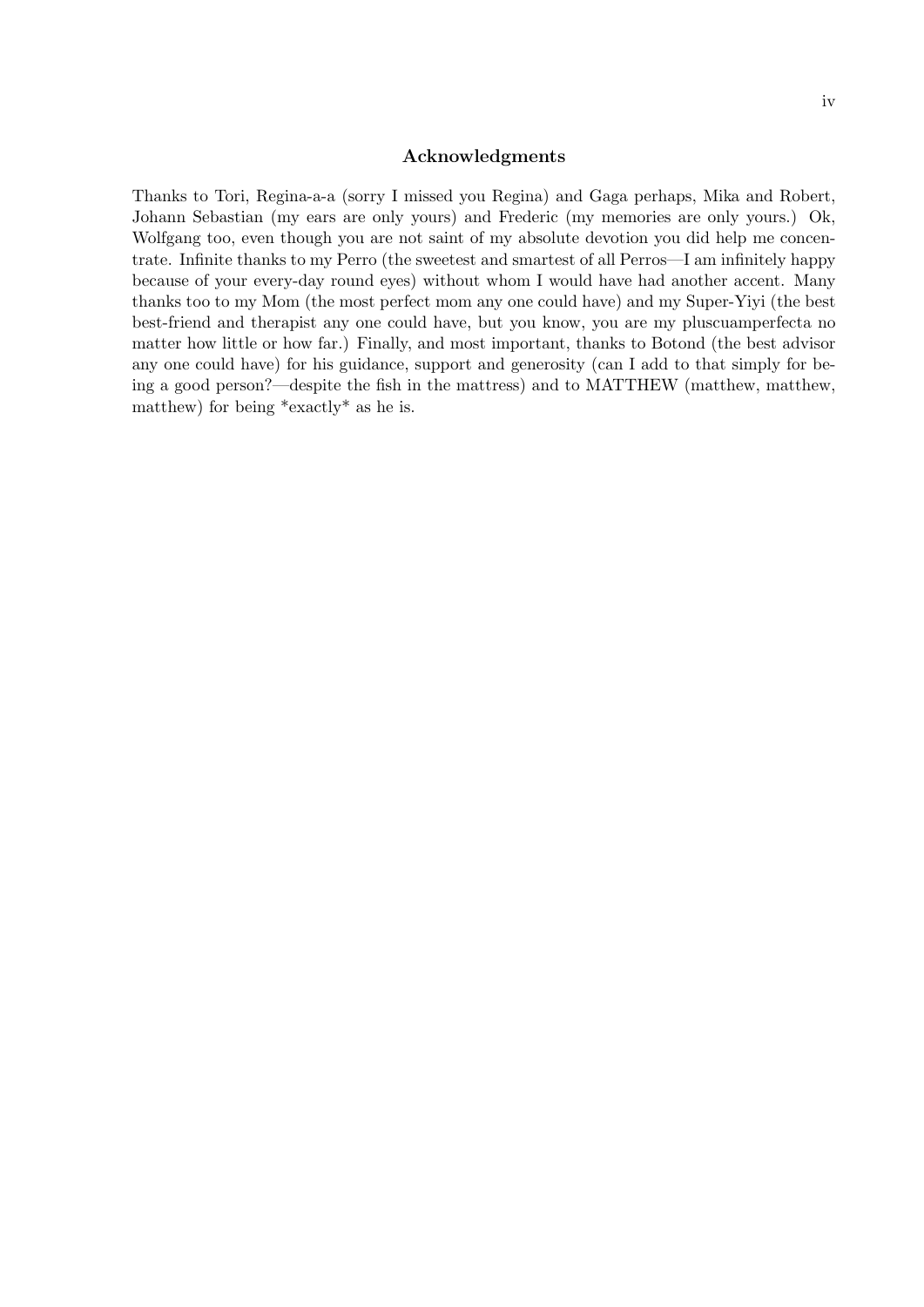## Chapter 1

## Intertemporal Incentives Under Loss Aversion

#### 1.1 Introduction

Classical models of dynamic moral hazard predict that both future and present payments must be made contingent on current performance (Lambert (1983), Rogerson (1985), Murphy (1986), Malcomson and Spinnewyn (1988), Chiappori, Macho, Rey, and Salanié (1994).) This prediction, however, is at odds with the observation that real-world contracts seldom use current payments to motivate the agent's present action. For instance, MacLeod and Parent (1999) and Parent (2001) find that only 4-10% U.S workers are paid through commissions or piece-rates.<sup>1</sup> In contrast, contracts completely deferring incentives into future payments are common. End of the year wage revisions, future promotions (Baker, Jensen, and Murphy (1988), Baker, Gibbs, and Holmstrom (1994), Treble, Van Gameren, Bridges, and Barmby (2001)), yearly productivity bonuses (Joseph and Kalwani (1998), Steenburgh (2008)), etc. in combination with present-fixed wages are widely used in real-word contracts. For instance, based on the Executive Compensation Surveys for 1974-1986, Jensen and Murphy (1990) find that for each \$1000 change in the shareholder's wealth, the CEO's present and next year salary and bonus increase by 2 cents. In contrast, their wealth from salary revisions, outstanding stock options and performance-related dismissals increase in about 75 cents suggesting that present incentives are negligible relative to incentives deferred into future payments.

One explanation to this puzzle relies on the difficulty to find objective outcome measures. When a formal output-based contract is not verifiable incentives must be set through– possibly informal–contracts rewarding long-term performance rather than short-term output (Eaton and Rosen (1983), Huck, Seltzer, and Wallace  $(2004).$ )<sup>2</sup> Equivalently, hidden information about the agent's ability can push the principal to use future incentives rather than present ones. Despite these explanations are certainly at play in the real world, evidence suggests that principals tend to defers incentives even in highly repetitive jobs with well defined and easily

<sup>&</sup>lt;sup>1</sup>In Parent (2001) the percentage depends on the survey used. Adding a productivity bonus component and excluding profit sharing plans, the percentage increases to 20% using the National Longitudinal Survey of Youth. Barkume (2004) finds similar results. Using data for 2001 on the Bureau of Labor Statistics Employment Cost Index (ECI), he estimates that only 7% of the average total employment in skilled production use commission, piece-rates or productivity bonuses to motivate employees. These numbers, however, are lower bounds since the incentive-pay definition of the ECI only includes individual payments (commission, piece-rates and production bonuses), omitting profit-sharing distributions, all-employee payments and other non-production bonuses.

<sup>&</sup>lt;sup>2</sup>The observation that finding verifiable performance measures is difficult because of monitoring costs (Barkume) (2004), Lazear (1999)), incentives towards skill acquisition (for a survey see Gibbons (1998)) and action complexity (Holmström and Milgrom (1991), MacLeod (2000)), shifted away the contract theory literature from the risk-incentive trade-off towards reviewing the assumptions over the economic environment. As a result, the literature developed a whole array of models that greatly improved the match between theoretical contracts and those observed in reality such as those on relational contracts (MacLeod and Malcomson (1989), Levin (2003)), multitasking (Holmström and Milgrom (1991)) and skill acquisition and career concerns (Holmström (1999), Gibbons and Murphy (1992)).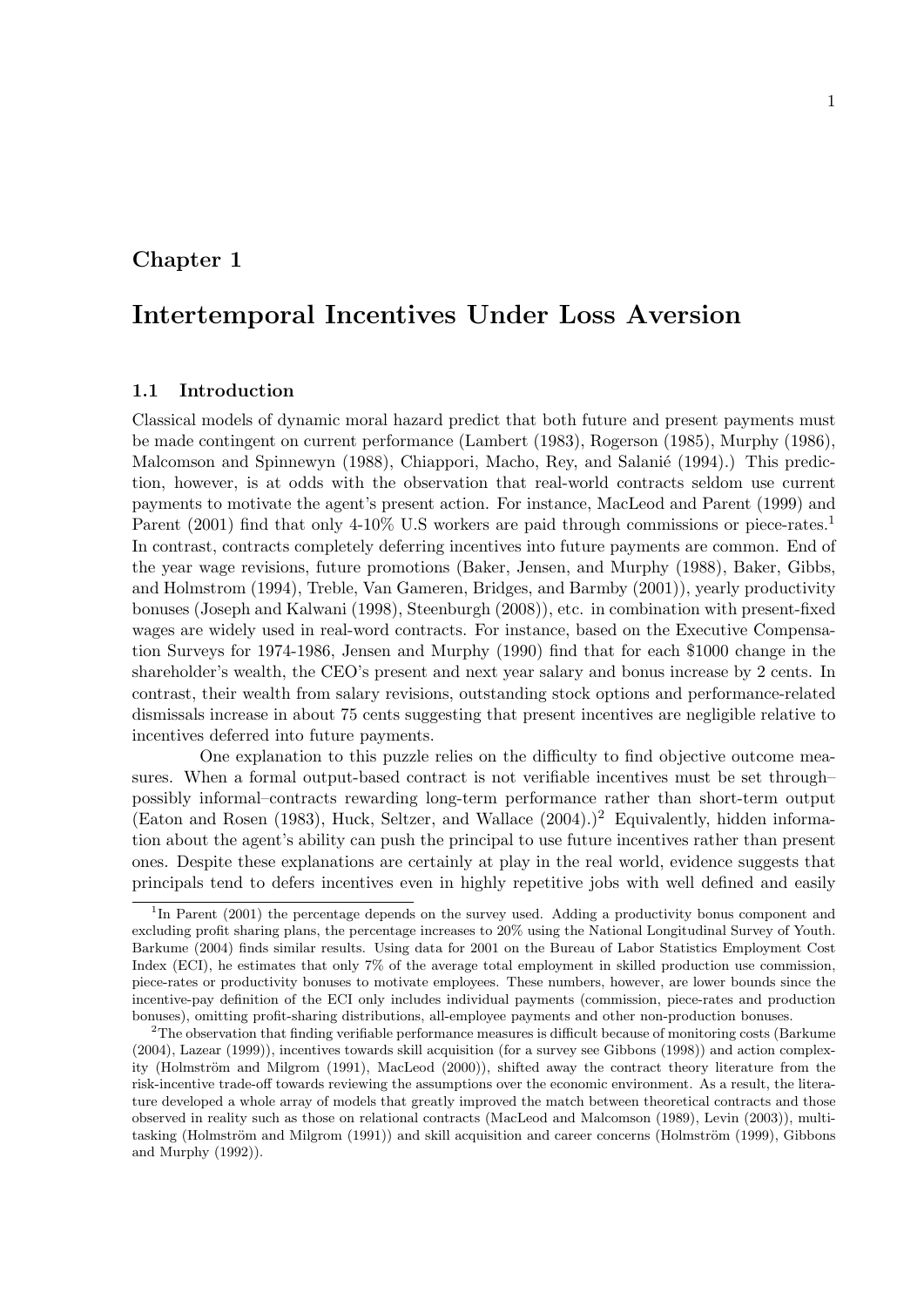measurable outputs.<sup>3</sup>

This paper presents an alternative explanation to the optimality of fully deferred incentives. To this end I adapt and integrate the general model of dynamic reference-dependent preferences by K˝oszegi and Rabin (2009) into the standard repeated moral hazard model of Rogerson (1985). The paper shows that under mild restrictions over the utility function a contract using only future payments to motivate the agent's present action is optimal. The intuition is as follows. Besides consumption utility, reference-dependent agents experience utility from the changes in their expectations about present and future consumption caused by the outcome realization. When the agent has rational expectations and he is loss averse, however, the expected utility of these changes in expectations is negative as the prospect of being disappointed by the outcome realization equals that of being pleasantly surprised by it. As a consequence, if the agent is more sensitive to receive news about his present payments relative to receive news about his future payments, a contract totally deferring incentives into future payments is optimal: it saves the agent from his most unpleasant source of changes in expectations while replaces lost incentives by increasing the sensitivity of future payments to the present outcome realization.

After a review of the related literature, Section 1.3 presents the basic framework. The set up presents a two-period model with a finite set of outcomes and effort levels. The agent is paid at the end of each period once the outcome has been realized. Following Rogerson (1985) the model assumes the agent has no access to credit, he cannot save between periods and both the agent and the principal can credibly commit to stay in the relationship until the end of period two.

The structure of the utility function and the timing of the principal-agent interaction are as follows. In an initial period zero, given the contract offered by the risk and loss-neutral principal, the agent forms effort plans to be executed in the upcoming two periods. Following Kőszegi and Rabin (2009), the model assumes the agent has rational expectations and thus his effort plans must be credible: he only forms effort plans he is willing to follow given the income expectations they generate and the future preferences they induce. With these effort plans and income expectations, the agent decides whether to accept or reject the contract.

At the beginning of period one, the agent executes an action, observes the outcome realization and receives his period-one payment. Immediately, he experiences two types of utility: standard consumption utility and reference-dependent utility. The reference-dependent utility represents the utility the agent gets from changes in his income expectations, triggered by the income news brought by the outcome realization.<sup>4</sup> Because of the dynamic nature of the model,

<sup>4</sup>Because this paper's results depend crucially on the reference-dependent utility experienced from the income domain, I omit from this introduction the description of the reference-dependent utility in the effort domain. Such

<sup>&</sup>lt;sup>3</sup>Hutchens (1987) using data from the National Longitudinal Survey tests the hypothesis that delayed payments to motivate the agent are less likely to occur in jobs involving repetitive tasks as a proxy for low monitoring costs. He finds that workers in these type of jobs have a 9% smaller probability of a pension, 8% smaller probability of mandatory retirement and 18% shorter length of tenure. Even though suggestive that monitoring costs do play a role in the intertemporal allocation of incentives, these magnitudes indicate that other effects must also be in place. Lazear and Moore (1984) contrasts the steepness of the earnings temporal profiles of self-employed workers against those of wage and salary workers to investigate whether the evolution of earnings can be completely explained by human capital accumulation and skill acquisition. They find that salaries grow faster than productivity, suggesting that skill acquisition alone cannot account for the temporal behavior of wages. Similar results are found in Kotlikoff and Gokhale (1992) and Ilmakunnas, Maliranta, and Vainiomäki (2004). From the theoretical perspective, Akerlof and Katz (1989) explicitly show that in a classical framework future incentives are not a perfect substitute for incentives coming from present payments. As a consequence, models such as those in career concern and termination threats (Stiglitz and Weiss (1983), Shapiro and Stiglitz (1985), MacLeod and Malcomson (1988), Sen (1996), Banks and Sundaram (1998)) simply assumed that incentives were totally deferred into future payments. Lazear (1981) is the only exception. See Section 1.2.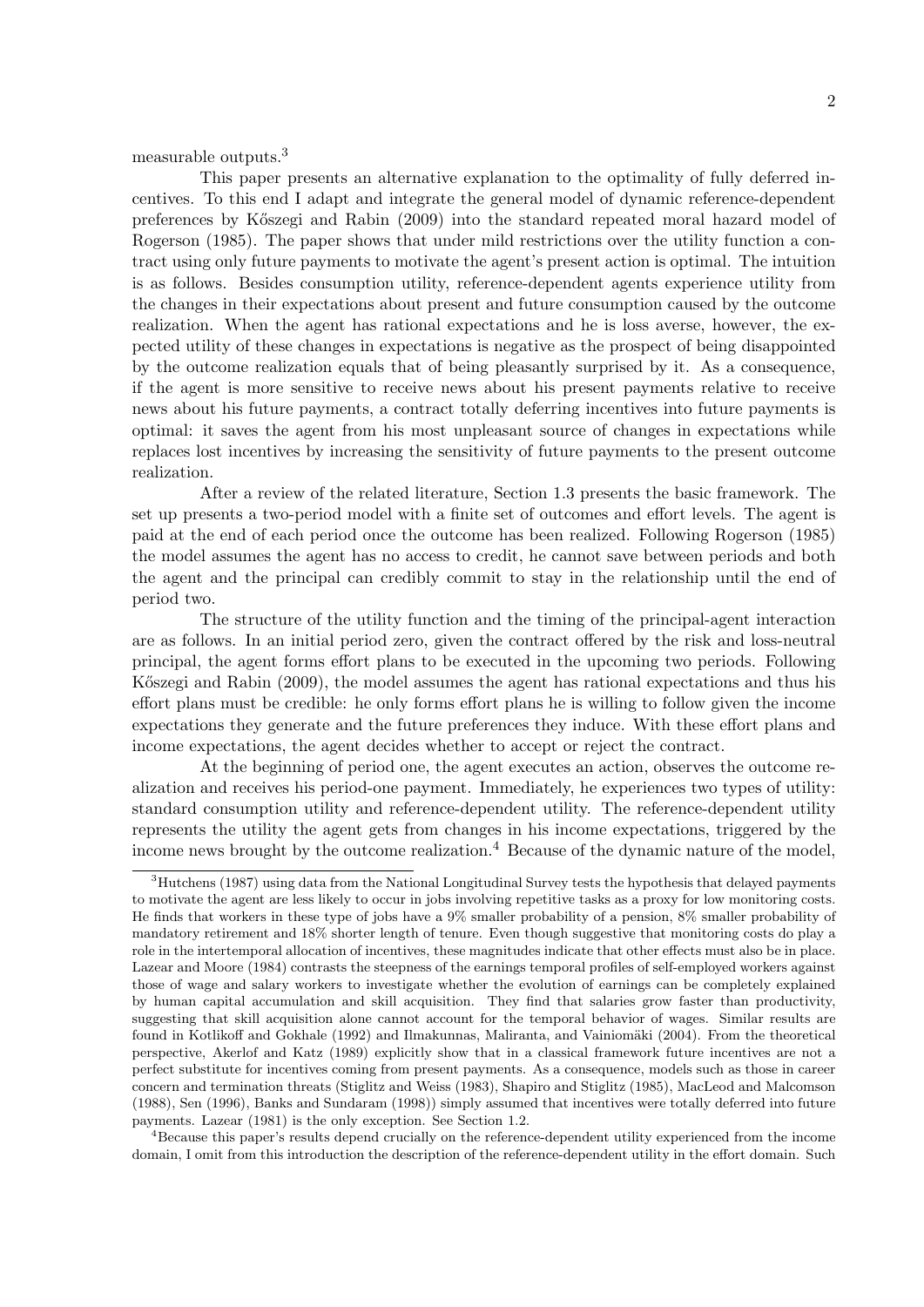this reference-dependent utility or "gain-loss utility" has two components. First, "contemporaneous gain-loss utility" capturing the utility the agent gets by comparing the expectation he formed in period zero about his period-one payments with the actual payment received in period one.<sup>5</sup> Second, whenever second-period contracts depend on the first-period outcome, the agent also experiences "prospective gain-loss utility" capturing the utility the agent gets by comparing the expectation formed in period zero about his period-two payments with the expectation he holds after the first-period outcome realization about these future payments . In all these comparisons the agent is loss averse: receiving a payment lower than expected hurts more than receiving an income higher than expected is pleasant. Finally, at the end of the period, the agent updates his effort plans for the second period and forms the corresponding expectations about his future income.6,<sup>7</sup>

In a second and final period, the agent executes effort, receives the corresponding payments, and the relationship ends. Just as in period one, after the outcome realization the agent experiences consumption utility along with contemporaneous gain-loss utility from comparing his actual payment with the income expectations he formed at the end of period one.

Two parameters index the total instantaneous utility composed of the sum of consumption utility and gain-loss utility. First, a reference-dependent parameter  $\eta \geqslant 0$  shows the importance of gain-loss utility–contemporaneous plus prospective–relative to consumption utility. When  $\eta = 0$ , this preference structure reduces to classical reference-independent preferences. Second, a parameter  $\gamma \geq 0$  shows the relative importance of contemporaneous gain-loss utility relative to prospective gain-loss utility. Intuitively it shows how sensitive the agent is to receive information—and thus to changes in his expectations—about present payments relative to receive information about his future payments. This parameter  $\gamma$  is the most important parameter of the model as predictions crucially depend on its magnitude. Thus, to isolate its role, the model assumes the agent maximizes the undiscounted sum of his instantaneous utilities.<sup>8</sup>

Section 1.4 characterizes some basic properties of the optimal long-term contract with dynamic reference-dependent preferences. I start exploring the shape of the optimal contract when the state perfectly reveals the action. I prove that in these circumstances, the optimal contract does not depend on  $\eta$ , the reference-dependent parameter. Intuitively, when the outcome perfectly reveals the agent's action there is no uncertainty and thus the agent cannot be surprised by the payment he actually gets and thus the reference-dependent component of the utility function is zero. As a consequence, the first-best contract with reference-dependent preferences equals that with classical preferences. Next, I provide a basic characterization of

<sup>8</sup>Besides assuming that  $\gamma$  is non-negative, the model does not impose restrictions over the value of this parameter. Kőszegi and Rabin (2009) assume  $\gamma < 1$  from the start.

exclusion is only made for the sake of clarity as the general model in Section 1.3 includes reference-dependent utility in both domains.

<sup>&</sup>lt;sup>5</sup>Notice that this description implicitly defines the reference point as previous-period beliefs. Since the agent forms his effort plans and income beliefs based on the contract offered by the principal, this reference point specification is in the same spirit as Hart and Moore (2008). It differs from their model in that the reference point is endogenously determined and considers all payments rather than one particular scenario to which–for exogenous reasons–the agent feels entitled to.

<sup>&</sup>lt;sup>6</sup>In general, gain-loss utility captures the idea that news changing previous beliefs about present and future effort and income generate a present utility flow that is part of the agent's decision utility. This basic idea that agents get utility from changes in consumption levels rather than level themselves was introduced in the seminal prospect theory paper by Kahneman and Tversky (1979). They further stated that decreases are more heavily felt than same-sized increases, phenomenon they called loss aversion.

<sup>7</sup>Prospective gain-loss utility is a form of anticipatory utility in the spirit of Caplin and Leahy (2001) and many others. The key difference is that this is a referent-dependent feeling of anticipation where the reference point corresponds to the previous beliefs for the corresponding period. Thus, the use of this type of utility should not be regarded as a radical departure from the behavioral literature.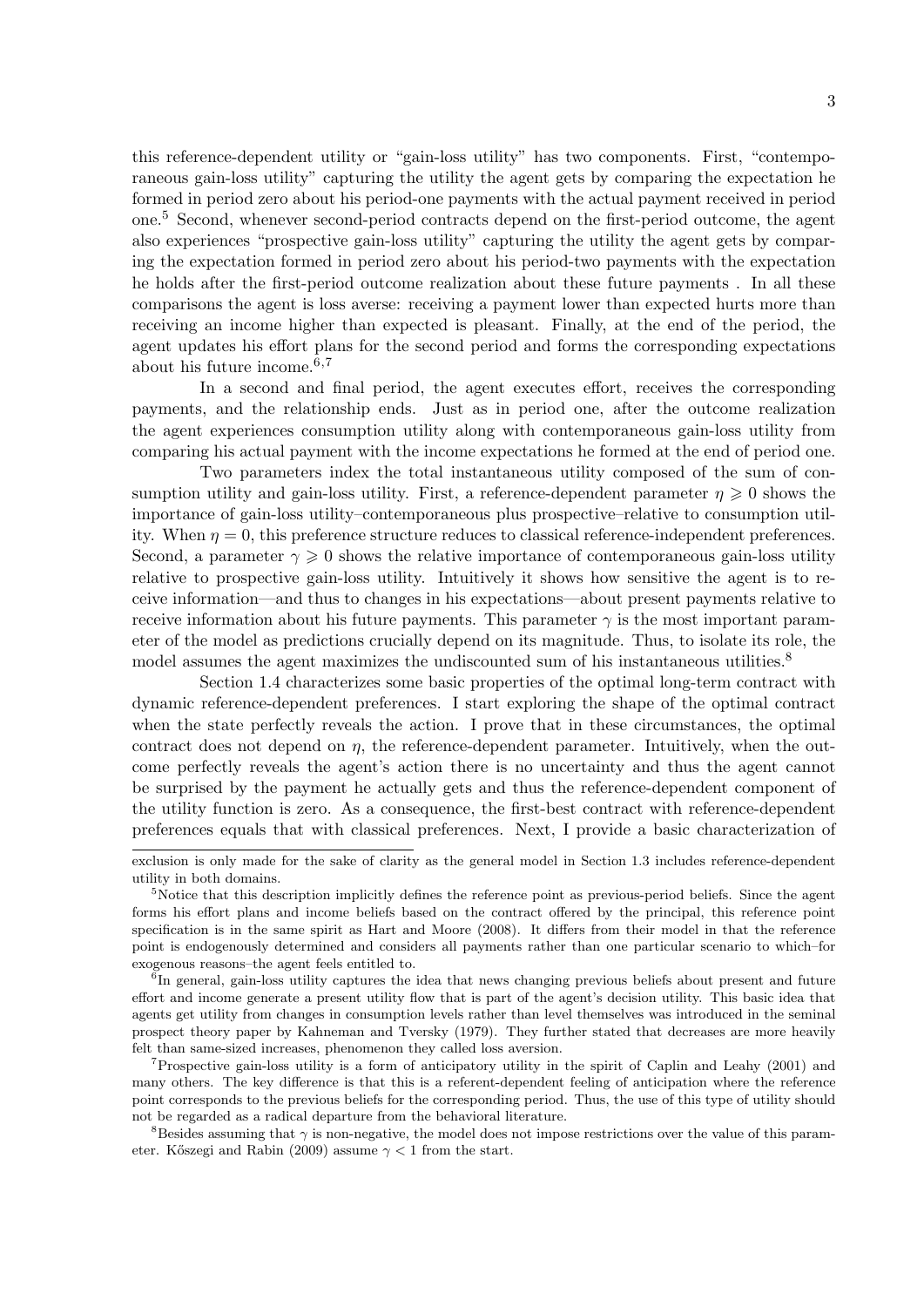the second-best contracts. Broadly, I show that several features of the optimal contract with classical preferences still hold when agents are reference-dependent. I start proving that the optimal contract exists when agents are reference-dependent, to then show that such a contract is unique if the consumption utility function is strictly concave, just as with classical preferences. Furthermore, and because of a very similar argument to that with classical preferences, the optimal contract with reference-dependent preferences does not leave rents to the agent. Then I prove that the second-best contract achieves the first-best cost when the principal wants to implement the minimum effort in every period (least cost path) and when there is at least one outcome with probability zero under the chosen action but positive under the lower cost actions (shifting support). However, and most importantly, in general first-best is not achieved when the consumption utility function is linear because the agent is loss averse and thus the risk-incentive trade-off is still present.

Section 1.5 presents the main prediction: when the agent is more sensitive to changes in his expectations about present income than about his future income ( $\gamma$  small) and consumption utility is not too concave, the optimal contract defers all incentives for present effort into future payments. The intuition behind this result relies on reference-dependent agents disliking fluctuations on their expectations about present and future income: in equilibrium the prospect of being disappointed by the outcome realization equals that of being pleasantly surprised by it. As a consequence, the expected utility of the reference-dependent component of the utility function is always negative for loss averse agents. This has strong implications over how the principal wants to allocate incentives across periods: setting a first-period fixed wage increases the total utility the agent gets out of the contract as expectations about fix payments cannot fluctuate with rational expectations. Setting a fixed-first-period wage, however, is done at the expense of shutting down incentives coming from first-period consumption and contemporaneous gain-loss utilities. To replace the incentives lost the principal increases as much as necessary incentives coming from second-period payments by making them more sensitive to the firstperiod outcome so to trigger incentives from second-period consumption utility. This, however, has the indirect effect of increasing the prospective gain-loss disutility as now future payments fluctuate more. If  $\gamma$  is small, however, the gains from shutting down contemporaneous gain-loss disutility outweighs the losses from increasing prospective gain-loss disutility. As a consequence, the principal can decrease some payments and still implement the desired effort path.

As the latter logic illustrates, the reference-dependent component of the utility function pushes towards totally deferring incentives into the future. Consumption utility, to the contrary, pushes towards spreading incentives across periods since splitting incentives across periods keeps the agent's marginal utility high, decreasing the risk premium the principal has to pay to the risk averse agent for bearing risk.<sup>9</sup> As a consequence, when consumption utility is concave a sufficient condition for the first-period fixed-wage contract to be optimal is the consumption utility function being not too-concave so that the reference-dependent effect dominates the consumption-utility effect. Evidence of this assumption can be found in Rabin (2000) who shows that for reasonable risk taking behavior the agent's consumption utility function is compatible with risk neutrality for wealth levels of the order of an average monthly salary.<sup>10</sup>

Section 7 explores the convenience of using performance measures that are uncorrelated with the agent's unobserved action when incentives are fully deferred into future payments. I prove that, just as in the case of classical preferences, using ex-post-random contracts is never optimal since a contract paying in each period the certainty equivalent of the period-random

<sup>9</sup>Such an intertemporal risk-sharing argument drives the prediction of classical-repeated-moral-hazard models where is optimal to make present and future payments contingent on current performance.

<sup>&</sup>lt;sup>10</sup>A reasonable length period for this model is a month because such period is long enough so that the agent can form plans, but not so long that the agent gets used to his income beliefs.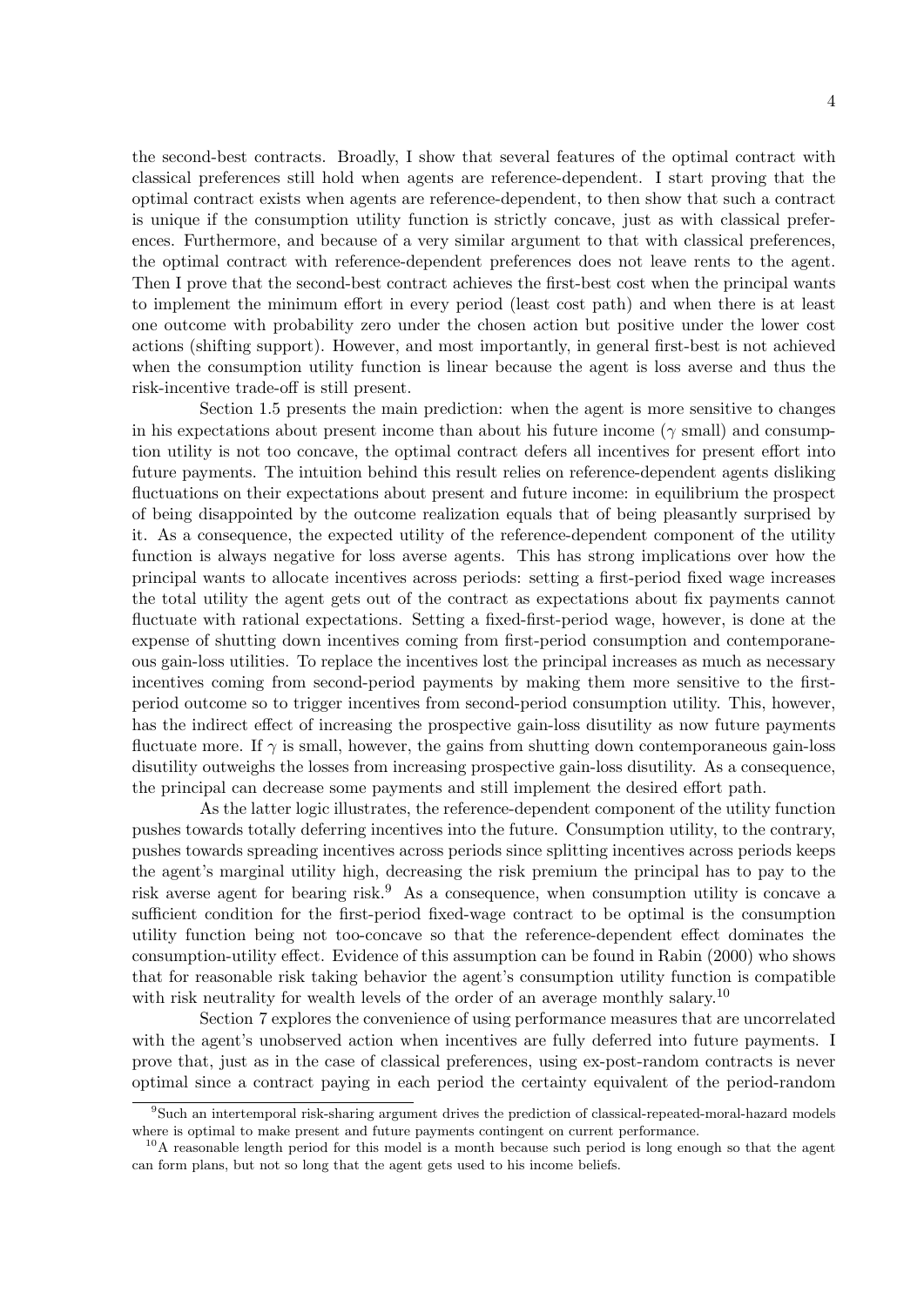contract allows the principal to decrease the expected cost of implementing the desired action path. Contrary to the classical case, this result is valid even if consumption utility is linear.

Finally, to capture the intuition that the information the agent gets in period one about period-two payments may be relevant to review the agent's effort plans, Section 1.7 assumes prospective gain-loss utility is realized after second-period effort plans are updated. In a twoaction set up, I show that it is harder to motivate the agent after a first-period success than it is to motivate him after a first-period failure. This is because, even though the realization of the prospective gain-loss utility is always increasing the second-period effort plans, loss aversion implies that the effect is stronger after a first-period failure. As a consequence the secondperiod incentive compatibility restriction is easier to satisfy after a loss as the agent will try to compensate the forgone payment increasing the likelihood of higher future payments. A similar phenomena occurs with classical preferences due to decreasing marginal utility, however, with reference-dependent preferences the prediction depends crucially on the agent having planned to exert high effort and also in the timing between the review of plans and the actual execution of the action. If the principal allows enough time after  $X_1$  has been observed and the action execution, the agent may get used to his effort expectations, rendering the realization of prospective gainloss utility irrelevant for planning.

Section 1.8 summarizes and discusses some extensions.

#### 1.2 Related Literature

This paper builds on two different literatures. First, the classic contract-theory literature on dynamic moral hazard. Lambert (1983) and Rogerson (1985) were the first to prove that when the principal and the agent engage in a repeated interaction in which the agent is paid at the end of every period the optimal contract displays "memory in wages": second-period payments must be contingent on the first-period outcome realization. This result was latter generalized to T periods by Murphy (1986). Since then a vast amount of work has explored several features of the optimal contract, such as the role of commitment, the conditions for the long-term contract to be implementable as a series of one-period contracts (Malcomson and Spinnewyn (1988), Fudenberg, Holmstrom, and Milgrom (1990), Rey and Salanie (1990), Chiappori, Macho, Rey, and Salanié  $(1994)$ ) or the role of the discount factor in achieving efficiency when the principal-agent relationship is infinitely repeated (Radner (1986), Spear and Srivastava (1987)). For the purposes of this paper, however, all this literature predicts that optimal contract spreads incentives across periods or concentrates them into present payments when the long-term contract is spot implementable.

Second, this paper builds on the literature on reference-dependent preferences. This literature started with the seminal work of Kahneman and Tversky (1979) who proposed that agents experience utility from changes in consumption levels where losses hurt more than samesized gains are pleasant, phenomenon they called loss aversion. Subsequently, a whole array of reference-dependent models were developed. Bell (1985), Loomes and Sugden (1986), Gul (1991), Munro and Sugden (2003), Sugden (2003), Matthey (2005), K˝oszegi and Rabin (2006) and De Giorgi and Post (2008) among others have presented static models of reference-dependent preferences. The model presented in K˝oszegi and Rabin (2009) extends prospect theory in two ways. First, they provide a generalization of the gain-loss utility function to a dynamic setting by introducing the notion of prospective gain-loss utility. Second, they endogenize the reference point by assuming the agent has rational expectations, and thus the reference point corresponds to the agent's rational beliefs derived from the economic environment in which the problem is embodied.<sup>11</sup>

 $11K$ őszegi and Rabin (2009) is to the best my knowledge the only one that explicitly considers referencedependent preferences in a dynamic setting besides the models in Barberis and Huang (2001) and Barberis,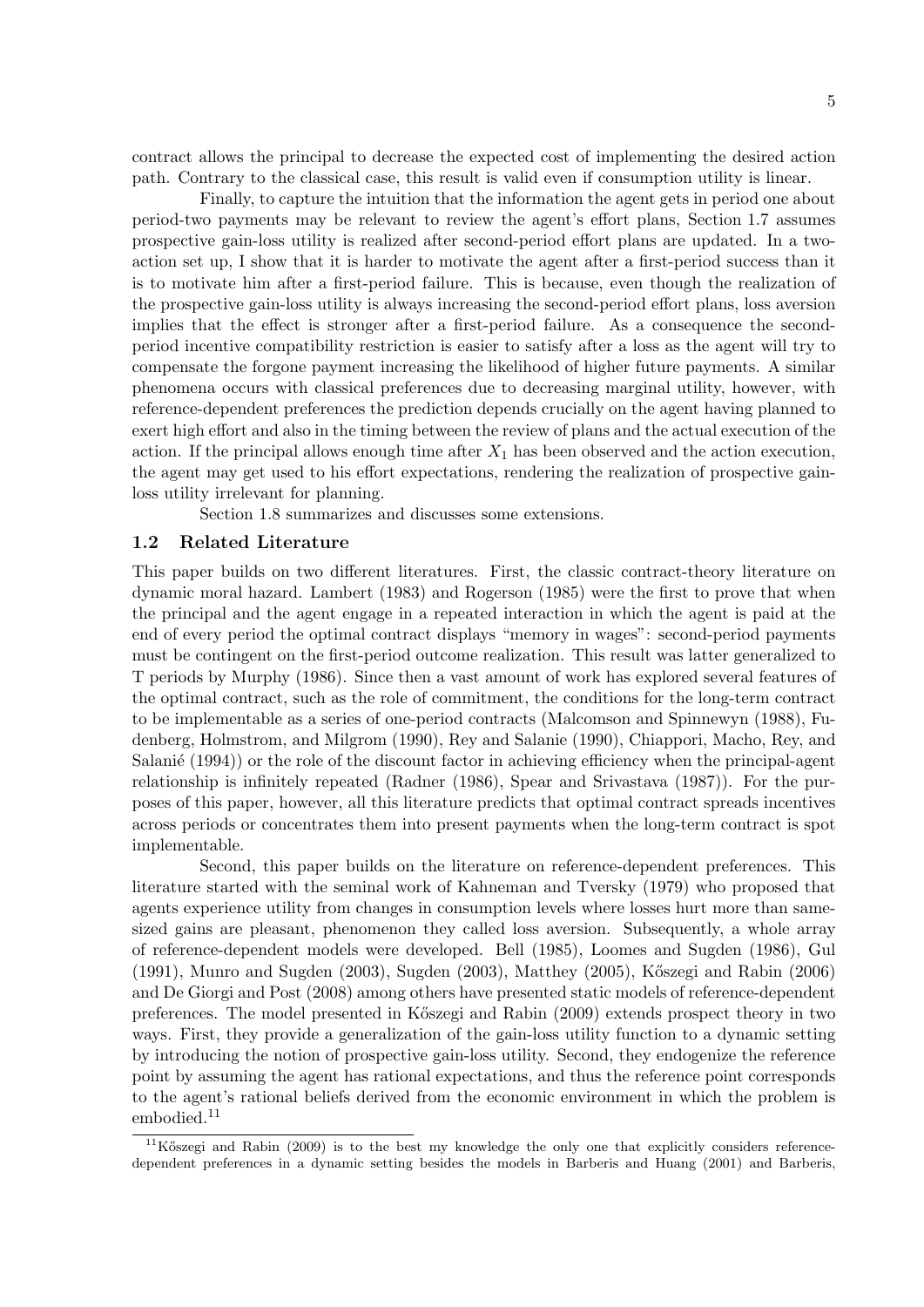There is in fact a small but growing body of literature on behavioral contract theory exploring the role of reference-dependent preferences on hidden-action models. deMeza and Webb (2007) explore the implications of several static models of reference-dependent preferences on a static moral hazard model. They find that optimal contracts have intervals where payments are insensitive to performance and that rewards are more frequently used than punishments. The model of Herweg, Müller, and Weinschenk (2008) is the closest to this work. They build a model of static moral hazard with static reference-dependent preferences as in Kőszegi and Rabin (2006). They conclude that (1) the optimal contract has two levels of payments when the agent has linear consumption utility and (2) that the contract under concavity is significantly simpler than the one predicted by classical theory. My model differs from theirs mainly in its dynamic nature which allows me to focus on the intertemporal allocation of incentives rather than the contract's complexity. Moreover, my modeling approach to the economic environment and the formal approach to solve the principal's problems are also different. Herweg, Müller, and Weinschenk (2008) use a continuous action set up with a linear specification of the conditional probability distribution and thus they use the first-order approach to solve the principal's problem. To the contrary, I use the discrete approach of Grossman and Hart (1983) and impose no restrictions over the probability distribution besides the usual monotone-likelihood property.<sup>12</sup>

Finally the optimality of deferred incentives has received scant attention in the literature. Lazear (1981) is to the best of my knowledge the only paper that has explicitly explored the optimality of deferred compensation. His motivation was to explain why wage's age-tenure profiles are steeper than productivity tenures and the existence of compulsory retirement policies. he proposes a model that builds on the intuition that the firm can increase the workers' effort by overpaying him in the late stage of his career and underpaying him during his early years, because the agent will work hard to avoid the possibility of being dismissed. This compensation structure, however, increases the incentives of the firm to terminate the contract before the stipulated date. The optimal wage-profile thus trade-offs the cost for the firm of not honoring the contract while maximizes the worker's lifetime earnings subject to a zero-profit condition. Lazear's model thus, greatly differs from the model presented in this paper. First, his model gives up on the risk incentive trade-off to explain the optimality of delayed incentives. But most importantly, nothing in the model's basic logic prevents the optimality of present-contingent payments, a very convincing argument with classical preferences from a consumption smoothing perspective (see Akerlof and Katz (1989).)

#### 1.3 The Model

The principal-agent relationship lasts three periods,  $t \in \{0, 1, 2\}$ . In period zero the agent (he) receives a take-it-or-leave-it offer (TIOLI) from the principal (she) and decides whether to accept or reject it. If he accepts, both parties credibly commit to stay in the relationship until the end of period two. In each of the two subsequent periods the agent privately chooses an effort level  $e_t$ from a finite set  $\mathcal{E} = \{e_1, \ldots, e_J\} \subset \mathbb{R}$ . Next, a verifiable *iid* performance measure  $X_t$  is drawn from the finite set  $\mathcal{X} = \{x_1, \ldots, x_N\} \subset \mathbb{R}$ , where  $x_1 < x_2 < \cdots < x_N$ . Let  $\Pi^X(x_n|e_i)$  be the associated distribution function conditional on effort and let  $\pi_n^j \equiv \Pi^X(x_n|e_j) - \Pi^X(x_{n-1}|e_j) > 0$  $\forall n, j$  represent its density. I assume that the agent is paid at the end of each period and he has

Huang, and Santos (2001) which are specific to the financial market. The model of Matthey (2005) is the closest as she also introduces the notion that agents derive utility from changes in beliefs about future consumption.

<sup>&</sup>lt;sup>12</sup>Iantchev (2005) and Daido and Itoh (2005) also build models of static moral hazard with reference-dependent preferences to explain the Pygmalion Effect and contract complexity respectively.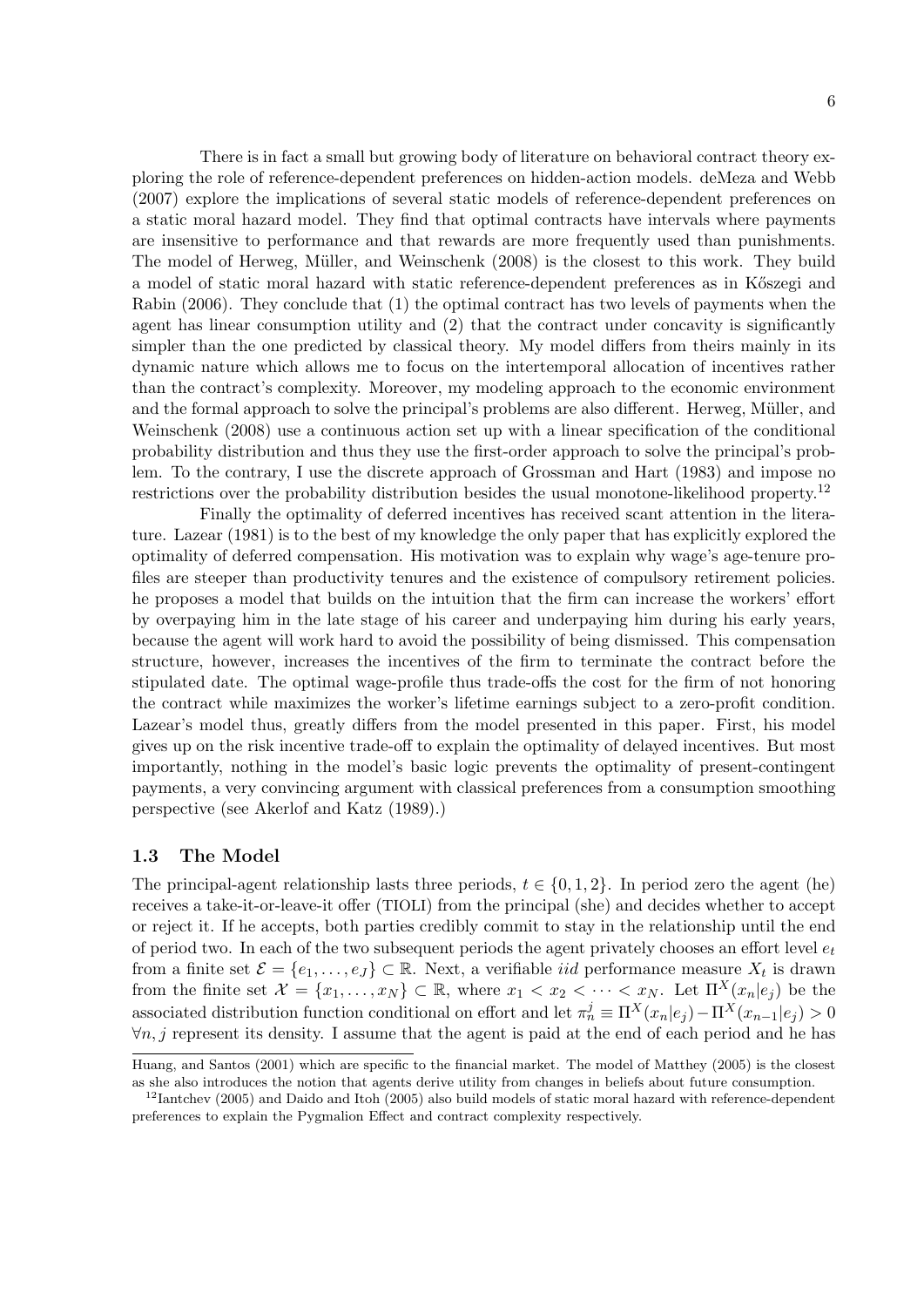no access to credit nor can he save between periods.13,<sup>14</sup>

The principal is assumed to be risk and loss neutral. Her gross benefit equals the realization of the performance measure  $X_t$ , and her only cost corresponds to the payment made to the agent.<sup>15</sup> A long-term contract denoted by  $S = (S_1(X_1), S_2(X_1, X_2)), S_t \subset \mathbb{R}$  for  $t = 1, 2$ , is a set of  $N+N^2$  contingent payments governing the principal-agent relationship during periods one and two. I refer to  $S_1$  as the first period contract, where  $s_n$  represents its realization if  $X_1 = x_n$ . I refer to  $S_2$  as the second period contract or "continuation contract" possibly depending on both  $X_1$  and  $X_2$  where  $s_{nm}$  represents its realization if  $X_1 = x_n$  and  $X_2 = x_m$ . If  $s_{nm} \neq s_{n'm}$ for at least one  $n \neq n'$  and m, it is said that the contract displays memory in wages (Chiappori, Macho, Rey, and Salanié (1994)).

I depart from this standard framework solely by assuming the agent has referencedependent preferences as in K˝oszegi and Rabin (2009). Accordingly, agents experience two types of utilities, standard consumption utility and utility from changes in their beliefs about their present and future consumption. In a moral hazard model, the two standard consumption domains are payments and effort and thus period  $t$  utility flow corresponds to:

$$
v_t = V(s_t, e_t) + \eta \sum_{\tau=t}^{2} \gamma_{t,\tau} G(\tilde{s}_{t,\tau}, \tilde{e}_{t,\tau} | \tilde{s}_{t-1,\tau}, \tilde{e}_{t-1,\tau})
$$
(1.1)

The first component,  $V(s_t, e_t)$ , represents classical reference-independent consumption utility from current payment  $s_t$  and current executed effort  $e_t$ . Assumption 1 presents the structure imposed over this function.

#### Assumption 1 (Consumption Utility)

The consumption utility function is of the form  $V(s_t, e_t) = u(s_t) - c(e_t)$  where  $u(s_t)$  is twice continuously differentiable with  $u'(s) > 0$ ,  $u''(s) \leq 0$  for all  $s \geq s$  where  $\lim_{s \downarrow s} u(s) = -\infty$  and  $c(e_i) > c(e_k)$  for all  $e_i, e_k$  satisfying  $e_i > e_k$ .

Assumption 1 is standard in the contract theory literature. It states that the agent's preferences are separable across effort and income and that consumption utility in payments is strictly increasing and weakly concave, whereas in the effort domain is strictly increasing and always non-negative. Assumption 1 also ensures that the agent can be motivated by assuming the existence of a payment  $s$  that is a thereat to the agent.

The second term in equation (1.1),  $G(\widetilde{s}_{t,\tau}, \widetilde{e}_{t,\tau} | \widetilde{s}_{t-1,\tau}, \widetilde{e}_{t-1,\tau})$ , corresponds to the referencedependent component of the utility function or "gain-loss" utility. It represents the utility the

<sup>&</sup>lt;sup>13</sup>Relaxing this assumption does not affect the characteristics of the optimal contract with standard preferences that concerns us, i.e., second-period wages depending on first-period outcome and contingent payments in every period (Chiappori, Macho, Rey, and Salanié 1994, Malcomson and Spinnewyn 1988).

<sup>&</sup>lt;sup>14</sup>Since my model focuses on formal or written incentive schemes, verifiability is sufficient. However, along the paper, I will refer interchangeably between verifiability and observability. The assumption of  $X_t$  being *iid* is standard in the literature and avoids complications due to learning. Extending the analysis to  $X_t$  in the Euclidean space  $\mathbb{R}^N$ , N>1 and  $e_j \in \mathbb{R}^J$ , J>1 may not be innocuous since issues related to effort substitution and task conflict arise, as the literature in multitasking has acknowledged (see for example Dewatripont, Jewitt, and Tirole (2000) and Holmström and Milgrom (1991).) Even though generalizations of my model to learning or multitasking may be interesting, they are not the focus of this paper.

<sup>&</sup>lt;sup>15</sup>The assumption of the principal being risk neutral can be justified in this paper's interest in employment contracts. In such environment it is reasonable to assume that employers can diversify risk as they have several employees. Extending the analysis though to a risk-averse principal, where her gross benefits are represented by the existence of a well behaved function  $b: \{x_1, \ldots, x_N\} \longrightarrow \mathbb{R}, b''(\cdot) < 0$  is straightforward when establishing the existence of conditions needed for the main result, but it may not be innocuous to establish the strength of those conditions. See a discussion in Section 1.5.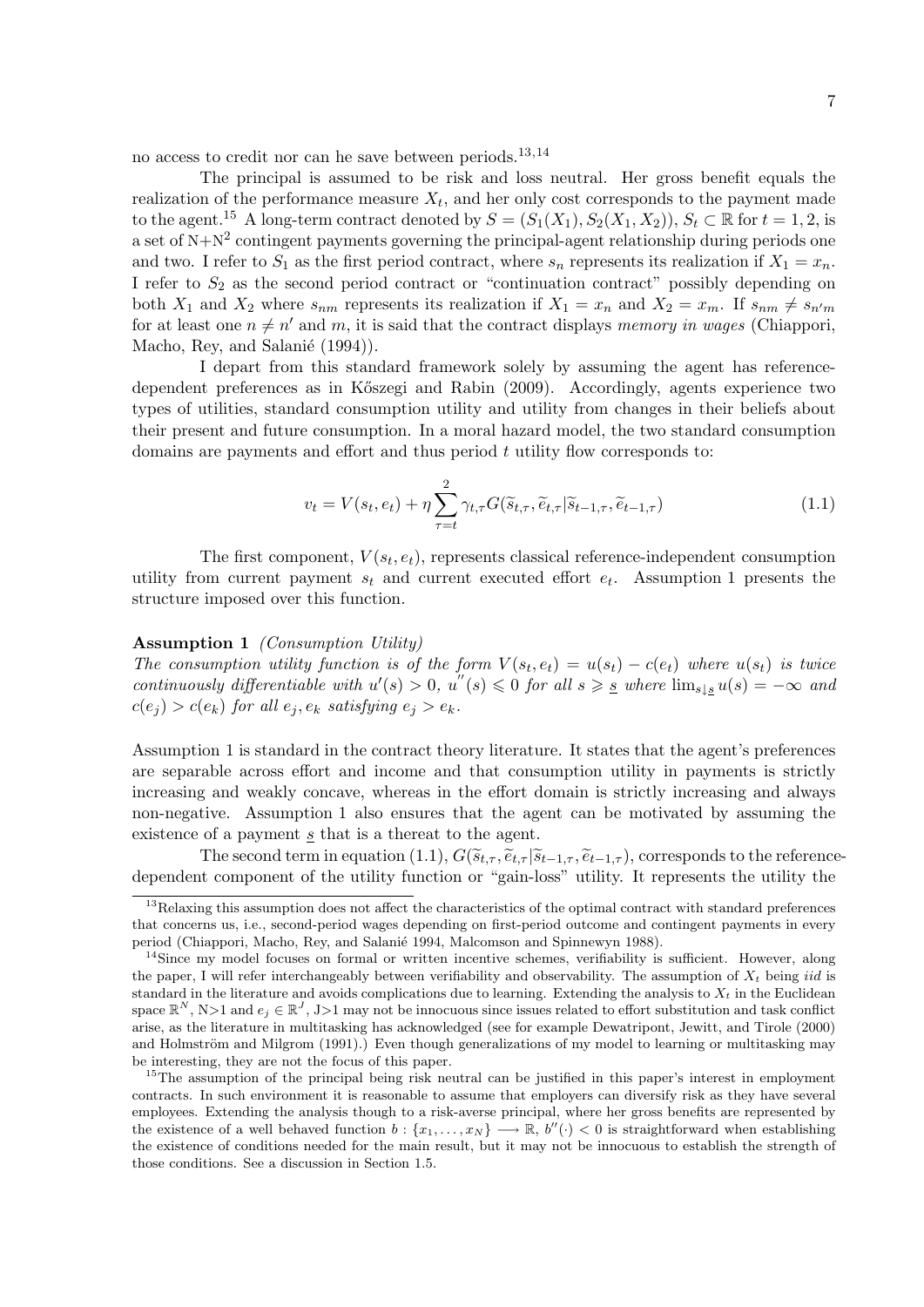agent gets today from departures of present and future consumption from the effort plans and income expectations the agent made in the previous period for the upcoming periods. Formally, at the end of periods  $t = 0, 1$ , the agent forms an effort plan  $\tilde{e}_{t,\tau} \in \mathcal{E}$  for all future periods  $\tau > t$ . Notice that since the continuation contract  $S_2$  depends on  $X_1$ , second period effort plans must be contingent on the first period realization, i.e.,  $\tilde{e}_{t,2} \equiv \tilde{e}_{t,2}(X_1)$ ,  $t = 0, 1$ . Given the contract, and given knowledge of the probability distribution over outcomes these effort plans induce an expected probability distribution for future payments,  $\widetilde{\Pi}_{t,\tau}^S \equiv \prod_{k=t+1}^{\tau} \Pi_k^S(\widetilde{e}_{t,k})$  for  $t = 0$  and  $\tau = 1, 2$  and for  $t = 1$  and  $\tau = 2$ . For the gase of potation I refer to such distribution by its  $\tau = 1, 2$  and for  $t = 1$  and  $\tau = 2$ . For the ease of notation I refer to such distribution by its realization  $\tilde{s}_{t,\tau}$ . Thus,  $G(\tilde{s}_{t,\tau}, \tilde{e}_{t,\tau} | \tilde{s}_{t-1,\tau}, \tilde{e}_{t-1,\tau})$ represents the gain-loss utility the agent gets in period t from departures of present and future consumption  $(\tilde{s}_{t,\tau}, \tilde{e}_{t,\tau})$  from the consumption beliefs formed int − 1 about present and future consumption, i.e. $(\tilde{s}_{t-1,\tau}, \tilde{e}_{t-1,\tau})$  for all $\tau \geq t$ . <sup>16</sup><br>For this paper purposes it is very important to distinguish two types of gain loss utility

For this paper purposes it is very important to distinguish two types of gain-loss utility arising from the previous definition. First, "contemporaneous gain-loss utility" from departures of period t consumption from the plans made in the previous period  $t-1$  for the future period  $\tau = t$  denoted by  $G(s_t, e_t | \widetilde{s}_{t-1,t}, \widetilde{e}_{t-1,t}) \equiv G(\widetilde{s}_{t,t}, \widetilde{e}_{t,t} | \widetilde{s}_{t-1,t}, \widetilde{e}_{t-1,t})$ . Second ""prospective gain-<br>less utility" from departures of the plans made in period t for the uncerning periods  $\tau >$ loss utility" from departures of the plans made in period t for the upcoming periods  $\tau$ t from the plans made in the previous period  $t - 1$  for these same future periods, denoted  $G(\widetilde{s}_{t,\tau}, \widetilde{e}_{t,\tau} | \widetilde{e}_{t-1,\tau}, \widetilde{s}_{t-1,\tau}) \tau > t.$ 

Two parameters index this utility function. First, a parameter  $\gamma_{t,\tau}$  represents the relative importance of the two types of gain-loss utility in the current utility flow, i.e., the relative weight the agent assigns to changes in his expectations about present consumption relative to changes in expectations about future consumption. I normalize  $\gamma_{t,t} = 1 \ \forall t$  and denote  $\gamma_{1,2} \equiv \gamma > 0$  and make no further assumptions over its value. Second, the parameter  $\eta \geq 0$  is a "reference-dependence parameter" indicating the strength of gain-loss utility—the reference-dependent component of the utility function—relative to consumption utility. Notice that if  $\eta = 0$ , these preferences reduce to classical reference-independent preferences.

To illustrate gain-loss utility in the payment domain consider the following example (the effort domain is analogous.) A worker with linear consumption utility has historically been paid every Friday a salary of 100 and expects to be paid the same in the future. Unexpectedly and for reasons that are not of interest—this Friday he finds out that his weekly salary has been permanently reduced to 80. I want then to compare how does that same Friday utility flow changes when the agent has reference-dependent preferences relative to classical preferences. If the worker has classical reference-independent preferences that same Friday utility flow decreases 20. If the worker has reference-dependent preferences, his Friday utility flow also decreases by 20 because of consumption utility. Because of gain-loss utility, however, his utility flow also diminishes from two extra sources. First, he experiences a painful sensation of loss from comparing the 80 he will actually earn today instead of the 100 he expected to earn. Second, the agent also experiences a utility decrease from knowing that in all upcoming Fridays he will be earning 20 less. Thus, in total the reference-dependent utility flow decreases by  $20+\eta$ [G(80|100)+ $\gamma$ 99G(80|100)]>20.<sup>17</sup>

Assumption 2 presents the structure imposed over the gain-loss utility function. Con-

<sup>&</sup>lt;sup>16</sup>The assumption that the agent experiences utility directly over money and not over the related consumption is standard in moral hazard models but is not neutral in the Kőszegi and Rabin (2009) model. In fact, the original model is capable of explaining why agents derive utility form money: because money brings news about future consumption. To further conform to the contract theory literature, I omit such interesting observation.

<sup>&</sup>lt;sup>17</sup>Evidence of this preference structure can be found in Loewenstein (1988), who finds that people are willing to pay more to avoid delaying the delivery of a good when they expect to receive it immediately than to speed up the delivery when they expected to receive it later. For a more detailed description of the evidence for the relevance of prospective gain-loss utility as decision utility, see Kőszegi and Rabin (2009) and Matthey (2005). For recent evidence of expectations as the reference point, see Abeler, Falk, Götte, and Huffman (2009).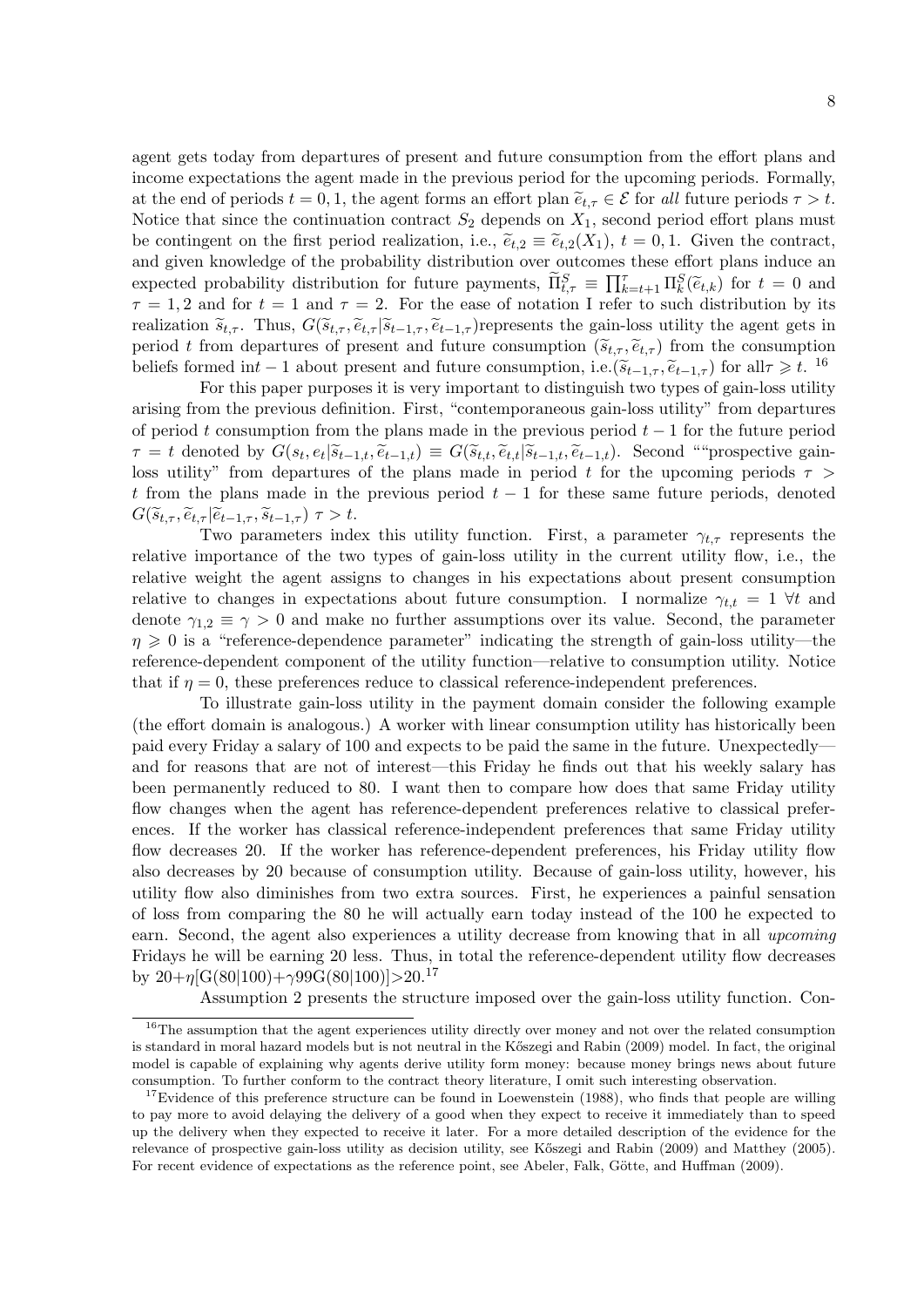sider the payment domain. For  $p \in (0, 1)$ , let  $s_{\tilde{\Pi}_{t,\tau}^S}(p; \tilde{e}_{t,\tau})$  be the payment level at percentile p of the lottery of payments  $\widetilde{\Pi}_{t,\tau}^S(\widetilde{e}_{t,\tau})$  defined as usual by  $\widetilde{\Pi}_{t,\tau}^S(s_{\widetilde{\Pi}_{t,\tau}^S}) \geq p$  and  $\widetilde{\Pi}_{t,\tau}^S(s) < p \ \forall s < s_{\widetilde{\Pi}_{t,\tau}^S}$ (see Section 3.1 for the analogous specification of gain-loss utility in effort.)

Assumption 2 (Gain-loss Utility)

- (i)  $G(\tilde{s}_{t\tau}, \tilde{e}_{t\tau} | \tilde{e}_{t-1\tau}, \tilde{s}_{t-1\tau}) = G(\tilde{s}_{t\tau} | \tilde{e}_{t\tau} | \tilde{s}_{t-1\tau}(\tilde{e}_{t-1\tau})) + G(\tilde{e}_{t\tau} | \tilde{e}_{t-1\tau})$
- (ii) for  $t = 1$  and  $\tau = 1, 2$  and for  $t = 2$  and  $\tau = 2$ , the  $G(\cdot | \cdot)$  function corresponds to:

$$
G(\widetilde{s}_{t,\tau}(\widetilde{e}_{t,\tau})|\widetilde{s}_{t-1,\tau}(\widetilde{e}_{t-1,\tau})) = \int_0^1 \mu\Big(u\big(\widetilde{s}_{\widetilde{\Pi}_{t,\tau}^S}(p;\widetilde{e}_{t,\tau})\big) - u\big(\widetilde{s}_{\widetilde{\Pi}_{t-1,\tau}^S}(p;\widetilde{e}_{t-1,\tau})\big)\Big)dp\qquad(1.2)
$$

(iii) where  $\mu(x) = x$  if  $x \ge 0$  and  $\mu(x) = \lambda x$  if  $x < 0$  where  $\lambda \ge 1$ .

Assumption 2 part  $(i)$  states that the gain-loss utility function is separable between consumption domains.<sup>18</sup> Part *(ii)* defines how the agent compares his old expectations with the new ones. Following Kőszegi and Rabin (2009), I assume the agent makes a rank order comparison between the expected probability distribution and that held at the beginning of the period once the payments news have arrived. Intuitively, the agent compares the worst percentile of his old beliefs with the worst percentile of his new beliefs, the second worst percentile of his old beliefs with the second worst percentile of his new beliefs, and so on for all percentiles.<sup>19</sup> Finally, part (*iii*) states that the value function  $\mu(\cdot)$  in equation (1.2) is a piece-wise linear function with a slope of one in the gain domain and a slope of  $\lambda > 1$  in the loss domain. The parameter  $\lambda$  is the "loss-aversion parameter", representing how intense losses are felt relative to gains. $20,21$ 

To illustrate how the agent makes this rank order comparison consider the following example in the payments domain (the effort domain is analogous.) A worker lives and works during two periods. His payments are governed by the following long-term contract: the firstperiod contract pays 100 after a first-period success and 80 after a failure. If a success occurs in the first-period, in the second period the agent gets the same contract. If a failure occurs in the first period then the second period contract pays 60 or 40 according to the second-period outcome. Assume further that success and failures are equally likely in every period and that  $\eta = 0.1$  and  $\gamma = 1$ .

<sup>&</sup>lt;sup>18</sup>Notice that the notation for gain-loss utility in payments makes explicit the effort plan generating the corresponding income belief.

<sup>&</sup>lt;sup>19</sup>Notice that for the  $(t, \tau)$  pairs (1,1) and (2,2), equation (1.2) corresponds to contemporaneous gain-loss utility. In such a case, given  $x_n$ , the agent compares a particular payment against a non-degenerate payment distribution (the distribution of payments before  $x_n$  is realized corresponding to  $S_1$  or  $S_2$  depending on whether t is 1 or 2). For the pair  $(t,\tau)$  =(1,2) equation (1.2) corresponds to prospective gain-loss utility. In such case, given  $x_n$ , the agent compares two non-degenerate distributions: the distribution of second-period payments before  $x_n$  is observed with that after  $x_n$  is observed.

 $20$ To capture the intuition that the strength of the reference-dependent utility is proportional to the importance of consumption utility, present and past beliefs are stated in their consumption utility equivalents. To see the importance of this assumption, consider the following example in Kőszegi and Rabin (2006). When choosing between whether to accept or reject a 50% lottery of winning or loosing 100 dollars, versus a 50% lottery of winning or loosing a paper clip, it is reasonable to assume that the agent will be more loss-averse over the first lottery rather than the second.

<sup>&</sup>lt;sup>21</sup>Whenever a piece-wise linear value function is assumed, loss aversion becomes a necessity to experience reference-dependent preferences. See formulas in Section 3.1. In a more general specification of the value function, in which the gain domain is assumed to be concave and the loss domain is assumed to be convex–phenomenon called diminishing sensitivity–the agent can experience reference-dependent preferences without being loss averse.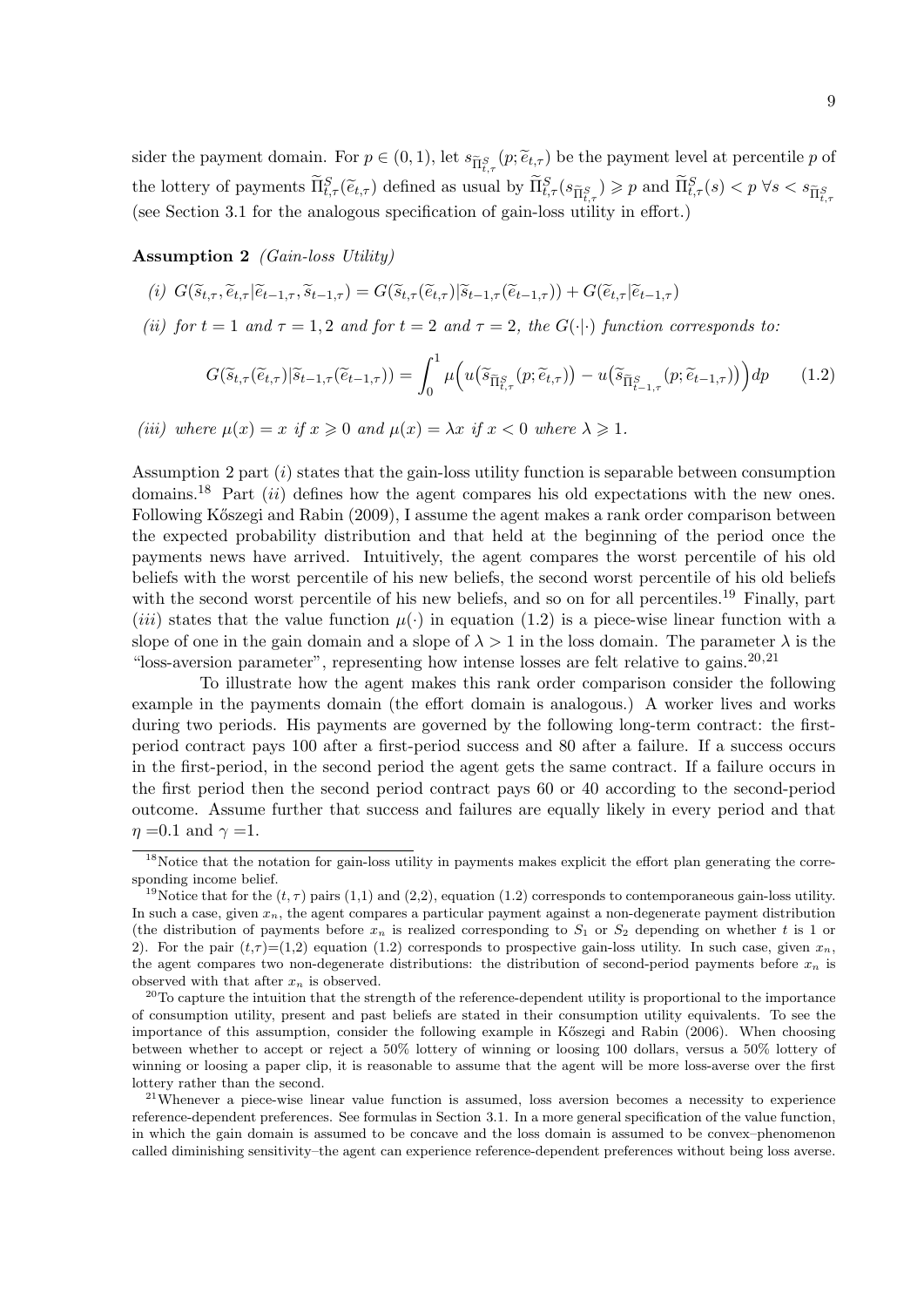

Figure 1.1: First-Period Contemporaneous Gain-Loss Utility Realization

Consider first contemporaneous gain-loss utility. Panel (a) in Figure 1.1 illustrates first-period contemporaneous gain-loss utility if a success is observed in the first period. The black solid line represents the agent's period-zero expectations about period-one payments: with equal probability he expects to get 100 or 80. The dotted line represents the agent's updated expectations. Since a first-period success is observed then his—stochastic—expectations degenerate into a degenerate probability distribution putting probability one in 100. Thus for all the percentiles between 0 and 0.5 he expected to get 80 but he actually gets 100 whereas for all percentiles 0.5 to 1 he expected to get 100 and he actually gets 100. Thus, in the gain scenario he gets  $0.5\mu(100-80)+0.5\mu(100-100)=0.5\times 20\eta=10\eta$ . Panel (b) in (a) in Figure 1.1 illustrates first-period contemporaneous gain-loss utility if a failure is observed in the first period. Notice that the expected payment distribution is the same as before. This time, however, the updated distribution corresponds to a degenerate probability distribution putting probability one in 80. Thus for all the percentiles between 0 and 0.5 he expected to get 80 and he actually gets 80 whereas for all percentiles 0.5 to 1 he expected to get 100 and he actually gets 80. Thus, in the loss scenario he gets  $0.5\mu(80-80)+0.5\mu(80-100)=-0.5\times\lambda\eta$ 20 $=$ - $\lambda\eta$ 10. A similar analysis is valid for second-period gain-loss utility under any continuation contract.<sup>22</sup>

Consider now prospective gain-loss utility. Panel (a) in Figure 1.2 illustrates prospective gain-loss utility if a success is observed in the first period. The black solid line represents the agent's period-zero expectations about period-one payments: the agent expects to be paid 40, 60, 80 or a 100 dollars, each with probability 0.25. The dotted line represents the agent's updated expectations. Since a first-period success is observed then he now expects to be paid 100 or 80 with equal probability. Thus the prospective gain-loss utility gain equals  $0.25\mu(80 40)+0.25\mu(80-60)+0.25\mu(100-80)+0.25\mu(100-100)=0.25\times\eta(40+20+20)=\eta$  because under the old distribution the first 25 percentiles of payments equal 40 dollars, meanwhile under the new distribution the first 25 percentiles pay 80 dollars; the second percentiles of the old distribution pay 60 dollars meanwhile the second 25 percentiles pay 80 dollars and so on. Panel (b) in (a) in Figure 1.1 prospective gain-loss utility if a failure is observed in the first period. Notice that the expected payment distribution is the same as before. This time, however, the updated distribution corresponds to a probability distribution having equal probability on 40 and 60. Doing the same rank comparison, we have that the prospective gain-loss utility loss corresponds to  $0.25\mu(40-40)+0.25\mu(40-60)+0.25\mu(60-80)+0.25\mu(60-100)=0.25\times\lambda\eta(-20-20-40)=\lambda\eta(40-40)$ 

 $^{22}$ This specification of the gain-loss utility is equivalent to that used in Kőszegi and Rabin (2006, 2007). It is also worth noticing that in the effort domain things are simpler. Because of the assumption made on  $\tilde{e}_t \in \mathcal{E}$ , that is, conditional on the past, the agent only forms effort plans in pure strategies, contemporaneous gain-loss utility in effort reduces to  $\mu(c(\tilde{e}_{t-1,\tau}) - c(\tilde{e}_{t,\tau}))$ . As a consequence, in period one, given a chosen effort or in period two given the realization of  $x_n$ , all quartiles of the (degenerated) effort lottery make the same comparison.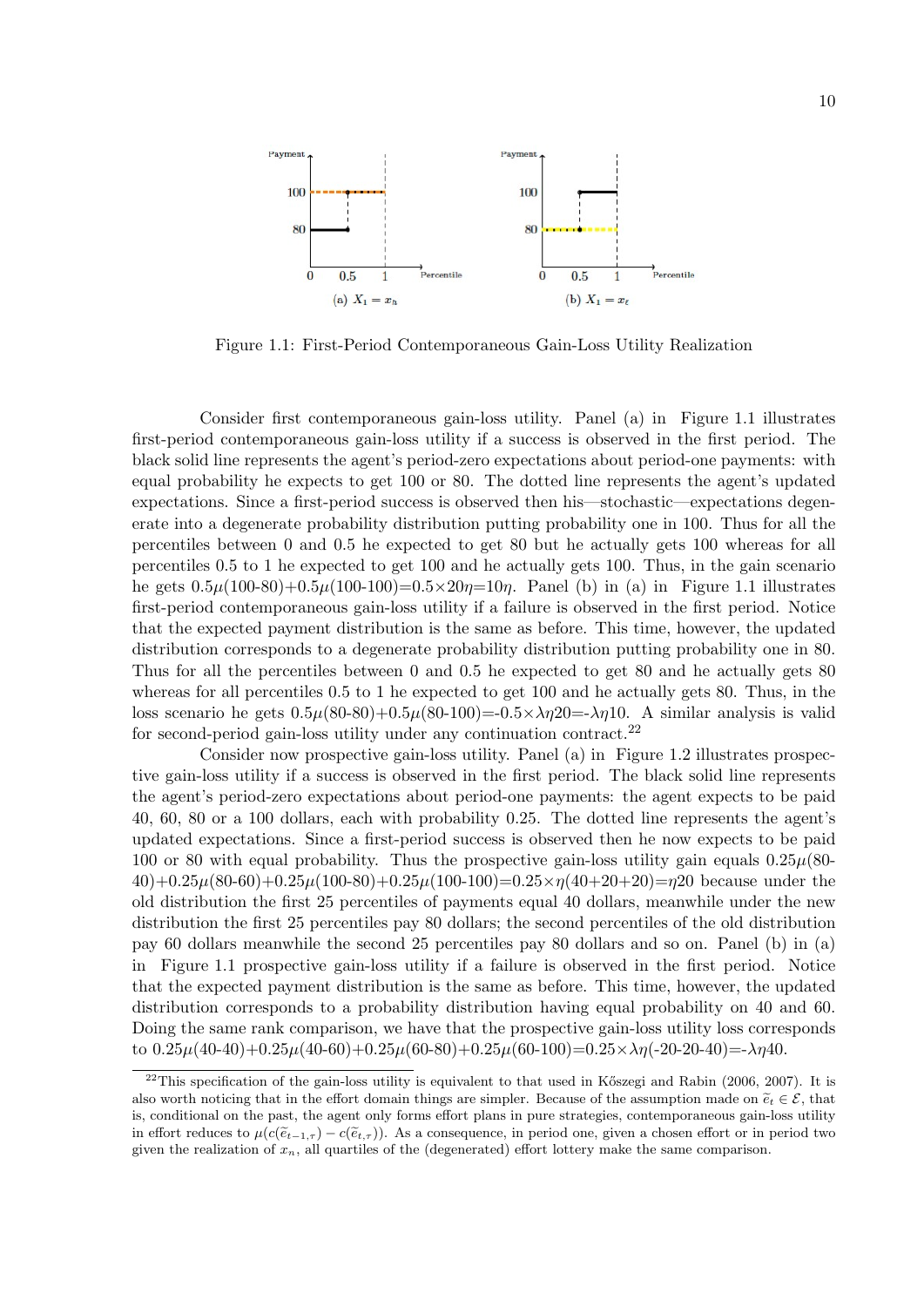

Figure 1.2: Prospective Gain-Loss Utility Realizations

The final piece of the agent's utility function corresponds to the assumption that the agent in period  $t$  makes his decisions to maximize the sum of his instantaneous utilities:

$$
U_t = \sum_{\tau=t}^2 v_\tau
$$

where there there is no discounting to highlight the role of  $\gamma^{23}$ 

Before turning to the agent's behavior, Figure 1.3 summarizes the timing of the principal-agent interaction together and the utility realizations. In an initial period zero the principal makes the contract offer, the agents forms effort plans  $(\tilde{e}_{0,1}, \tilde{e}_{0,2}(X_1))$  and income expectations for the two upcoming periods.<sup>24</sup> Then he accepts or rejects the contract. In the beginning of period one the agent chooses and exerts first-period effort,  $e_1$ . Immediately after  $X_1$  and first-period payments are realized and the agent experiences consumption and gain-loss utilities. At the end the same period the agent reviews his effort plans for the upcoming period and thus forms  $\tilde{e}_{1,2}(x_1)$ . At the beginning of period two the agent chooses and exerts secondperiod effort,  $e_2$ . Immediately after  $X_2$  and second-period payments are realized and the agent experiences consumption and contemporaneous gain-loss utility. <sup>25</sup>

I now turn to describe the agent's behavior. Since the agent's utility depends on his effort plans and consequent income expectations, an assumption about how the agent forms these expectations is needed. The model of reference-dependent preferences assumes the agent has rational expectations: the agent correctly anticipates the consequences of his effort decision

<sup>&</sup>lt;sup>23</sup>It is worth considering the difference between a traditional discount factor and  $\gamma$ . Following Kőszegi and Rabin (2009) one may justify the first in terms of a decision maker putting lower weight on future utility flows because something may cause those future dates to be irrelevant. Time discounting is thus a discounting measure between utility flows. Contrarily, the gain-loss utility weight  $\gamma$  is a *within* utility flow "discounting". It may justified in terms of the decision maker putting a different weight into events happening in the future, not necessarily because they may not take place but simply because awareness is decreasing in the date of experience. See Section 1.8 for a discussion on the implications of including an exponential discount factor.

 $^{24}$ Notice that this specification abuses a bit of the word "plan", because if the agent does not accept the contract he will never get to execute these actions. Thus, one can think of the period-zero plans are "conditional plans". We do so to avoid introducing further notation to denote the agent's intended actions.

<sup>&</sup>lt;sup>25</sup>The length of the period is neutral in models with classical preferences. However, this is not the case with reference-dependent preferences. In fact, an implicit assumption of the model is that the periods are long enough so that the agent can form plans but not that long so that the agent does not consider deviations from the references as in the "choice acclimating equilibrium" in Kőszegi and Rabin (2007). A month is a credible long-term period for this model.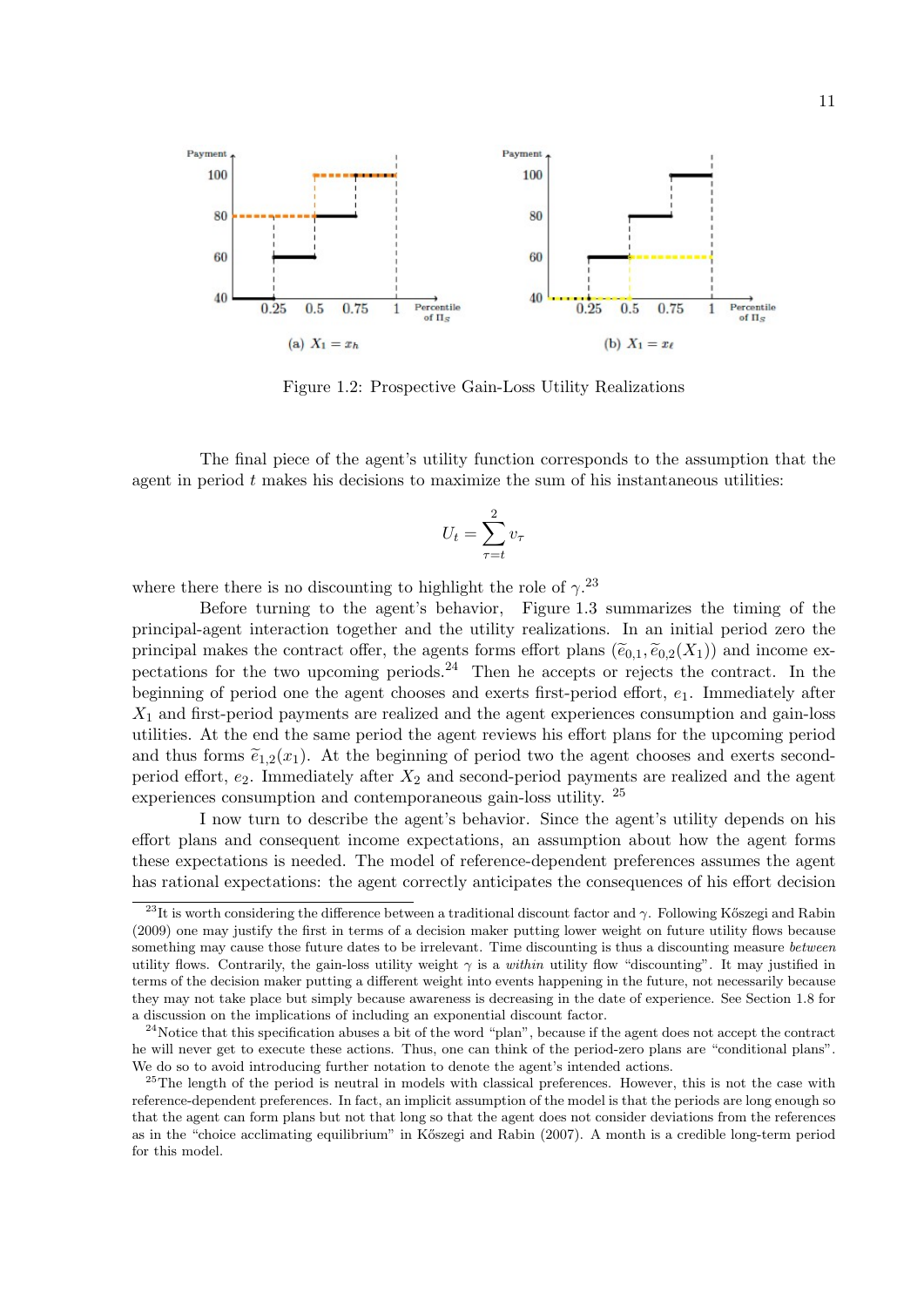

Figure 1.3: Timing of the Principal-Agent Interaction

and thus cannot form effort plans he knows he will not carry through given the implications these plans have over payments and future preferences. In this moral hazard model this assumption implies that the agent's equilibrium behavior is a complete contingent effort plan for period one and two, from which the agent will never want to deviate when actually executing it—given that the effort plan constitutes the reference—nor when updating it as information arrives. Moreover, when updating his effort plans, the agent will only consider deviating to plans that he knows he is willing to follow, that is, to rational or consistent plans.  $26$ 

Definition 1 (Agent's Equilibrium Behavior) Given a contract S, the effort path  $(e_1^{PE}, e_2^{PE}(X_1))$  is a "preferred personal equilibrium" (PPE) for the agent iff

 $(ii) \qquad EU_0(e_1^{PE}, e_2^{PE}(X_1)|e_1^{PE}, e_2^{PE}(X_1)) \geq EU_0(e_1, e_2(X_1)|e_1, e_2(X_1)) \qquad \forall (e_1, e_2(X_1)) \in \mathcal{E}^{PE}$ 

$$
(ii) \qquad EU_1(e_1^{PE}, e_2^{PE}(X_1)| e_1^{PE}, e_2^{PE}(X_1)) \geq EU_1(e_1, e_2^{PE}(X_1)| e_1^{PE}, e_2^{PE}(X_1)) \qquad \forall e_1 \in \mathcal{E}
$$

(iii)  $EU_2(e_2^{PE}(x_n)|e_2^{PE}(x_n); x_n) \geq EU_2(e_2|e_2^{PE})$  $\forall e_2 \in \mathcal{E}, \forall x_n$ 

where  $\mathcal{E}^{PE} \equiv \{e, e_2(X_1) | (ii) \text{ and } (iii) \text{ hold for } e = e_1^{PE} \text{ and } e_2 = e_2(X_1)^{PE}\}.$ 

Definition 1 says that an effort path is a personal equilibrium for the agent if (1) given  $x_n$ , in the second period the agent does not want to deviate from his second-period planned effort to any other second-period rational plan (2) in the first period the agent does not want to deviate from his planned effort nor change his plans for the second period to another secondperiod effort he knows he is willing to follow and (3) in period zero he knows that he will be willing to plan and implement the effort plan in the upcoming periods since it is the rational plan that gives him the highest utility among all rational plans.  $27,28$ 

<sup>&</sup>lt;sup>26</sup>Notice that assuming the agent has rational expectations is by no means a contradiction with the assumption that agents have reference-dependent preferences. In fact, reference-dependent preferences is by no means a form of irrationality but simply a different preference structure, which the completely rational agent correctly maximizes given the economic environment and restrictions he faces.

<sup>&</sup>lt;sup>27</sup>This definition of personal equilibrium slightly differs to that in Kőszegi and Rabin (2009). In part (i) I assume the agent forms his period zero reference point at the same time he forms his plans, as in the static model in Kőszegi and Rabin (2006), meanwhile Kőszegi and Rabin (2009) assume that in period zero the agent has an arbitrary set of plans for future periods. They show that the predictions of the model are robust to this specification. This should not make any difference for the model predictions.

<sup>&</sup>lt;sup>28</sup>Notice that because of the assumption that plans are updated after gain-loss utility is realized, the condition that the agent does not want to deviate to other second-period credible plans at the end of period one is ensured by  $(i)$ . I relax this assumption in Section 1.7.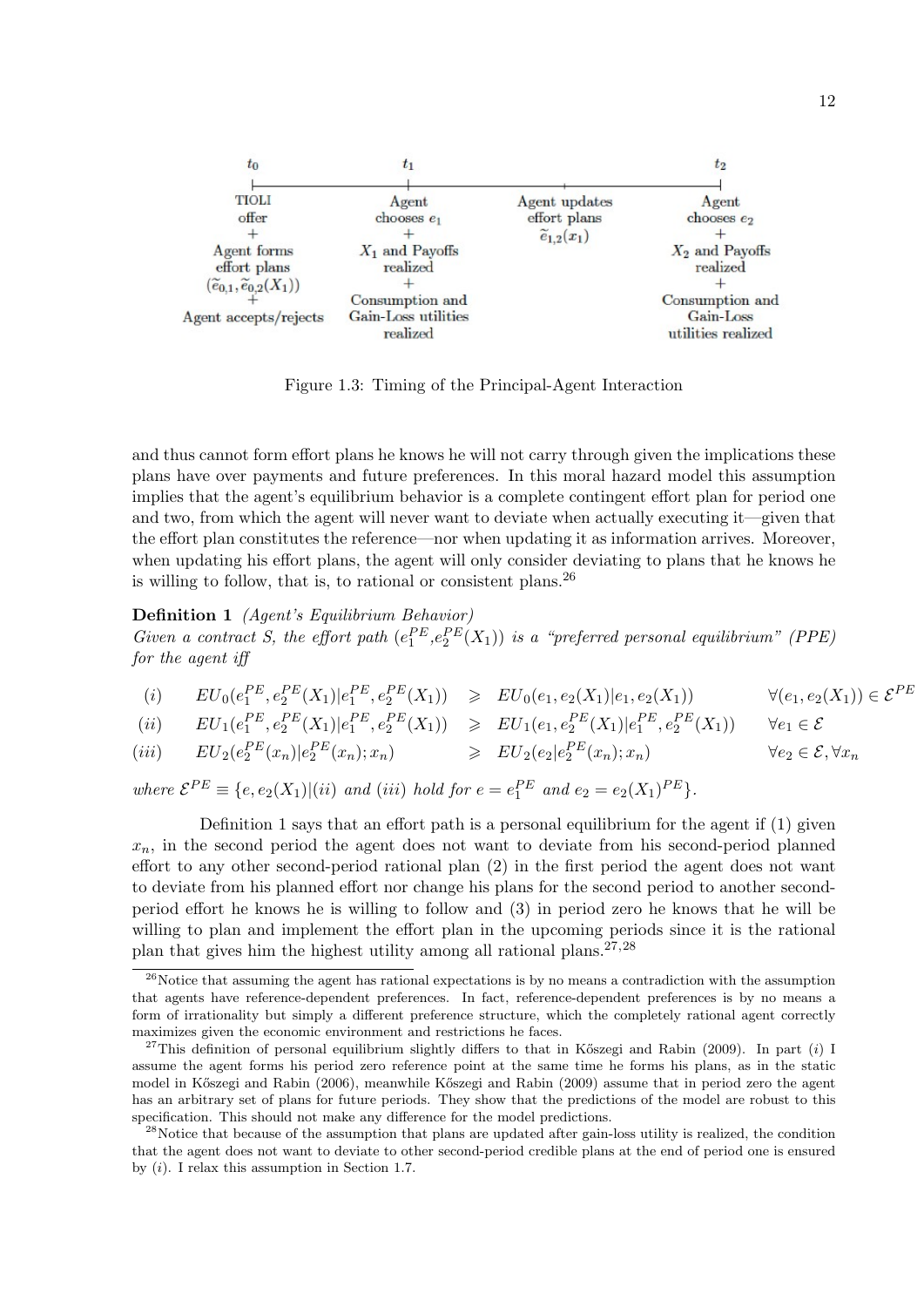To actually compute the equilibrium, the agent must proceed backwards: in period zero he considers which action will be convenient to implement in period two given the continuation contract and each realization of the first period performance measure  $x_n$ . This will constitute the effort plan he will hold at the end of period one,  $\tilde{e}_{1,2}(x_n)$ . Because of rational expectations, however, he must also check that—given this plan— once in period two he will be willing to carry this plan through, that is,  $e_2 = \tilde{e}_{1,2}(x_n)$ . With  $e_2$  and  $\tilde{e}_{1,2}(x_n)$  the agent can consider which effort will be optimal to implement in period one. This will constitute his effort plan for the period  $\tilde{e}_{0,1}$ . Then, just as before, he must make sure that—given this belief and those for period two—he will actually implement the action, that is  $e_1 = \tilde{e}_{0,1}$ . Thus, since in period zero he knows that  $\tilde{e}_{1,2}$  is a rational plan, then he sets  $\tilde{e}_{0,2} = \tilde{e}_{1,2}$ . An effort path  $(e_1^{PE}, e_2^{PE}(X))$  thus will be an equilibrium for the agent if  $\tilde{e}_{0,1} = e_1^{PE}$  and  $\tilde{e}_{0,2}(x_n) = \tilde{e}_{1,2}(x_n) = e_2^{PE}(x_n) \,\forall x_n$ .

I finally turn to the definition of an implementable path and the principal's problem.

#### Definition 2 (Implementable Effort Path)

An effort path  $(e_1, e_2(X_1))$  is said to be implementable by a contract S iff (i)  $EU_0(e_1, e_2(x_n)) \geq U_R$ . (ii)  $(e_1, e_2(X_1))$  is a preferred personal equilibrium for the agent. where  $U_R = U_R^1 + U_R^2$  corresponds to the sum of the agent's per-period reservation utilities.

Part (i) corresponds to the standard individual rationality constraint: the agent accepts the offer if and only if the total utility he gets from the contract is not lower than his reservation utility. Part *(ii)* corresponds to the incentive compatibility constraints implied by the agent's personal equilibrium, ensuring that the agent executes the desired effort path. Notice, however, that the notion of incentive compatibility implied by PPE is more complex than that with classical reference-independent preferences. This is because when the agent has reference-dependent preferences the contract not only has to ensure that he actually executes the contingent desired actions but also that he plans those desired actions and does not deviate from his plan as information about the performance measure arrives. As a consequence, the requirement of the effort path being a personal equilibrium implies two sets of incentive compatibility restrictions: (1) those that, given the reference, make sure the agent actually implement the desired action and (2) those that make sure the agent does not deviate to other rational plans when reviewing his future plans as information arrives. I call the first set of incentive compatibility restrictions "planning incentive compatibility restrictions" (part  $(i)$  in Definition 1), and the second set of restrictions "executing incentive compatibility restrictions" (part  $(ii)$  and  $(iii)$  in Definition 1.)

Finally, the principal's problem corresponds to find the contract that implements the desired effort path at the minimum expected cost. Formally, for a given effort path  $(e_1, e_2(X_1))$ the first step corresponds to the program  $(P)^{29}$ 

$$
\min_{\{s_n s_{nm}\}_{m=1}^N} \sum_{n=1}^N \pi_n(e_1)[s_n + \sum_{m=1}^N \pi_m(e_2)s_{nm}]
$$
\nsubject to\n
$$
EU_0(e_1, e_2(X_1)|e_1, e_2(X_1)) \geq U_R
$$
\n
$$
(e_1, e_2(X_1)) \text{ is a preferred personal equilibrium}
$$

<sup>&</sup>lt;sup>29</sup>Since Grossman and Hart (1983), is standard to consider the principal's problem as a two-step decision problem. First, find the contract that implements a given effort path  $(e_1, e_2(X_1))$  at the minimum cost and second, find the effort path that maximizes profits. I skip the formal statement of the second step as focusing on the first step is sufficient for this paper purposes.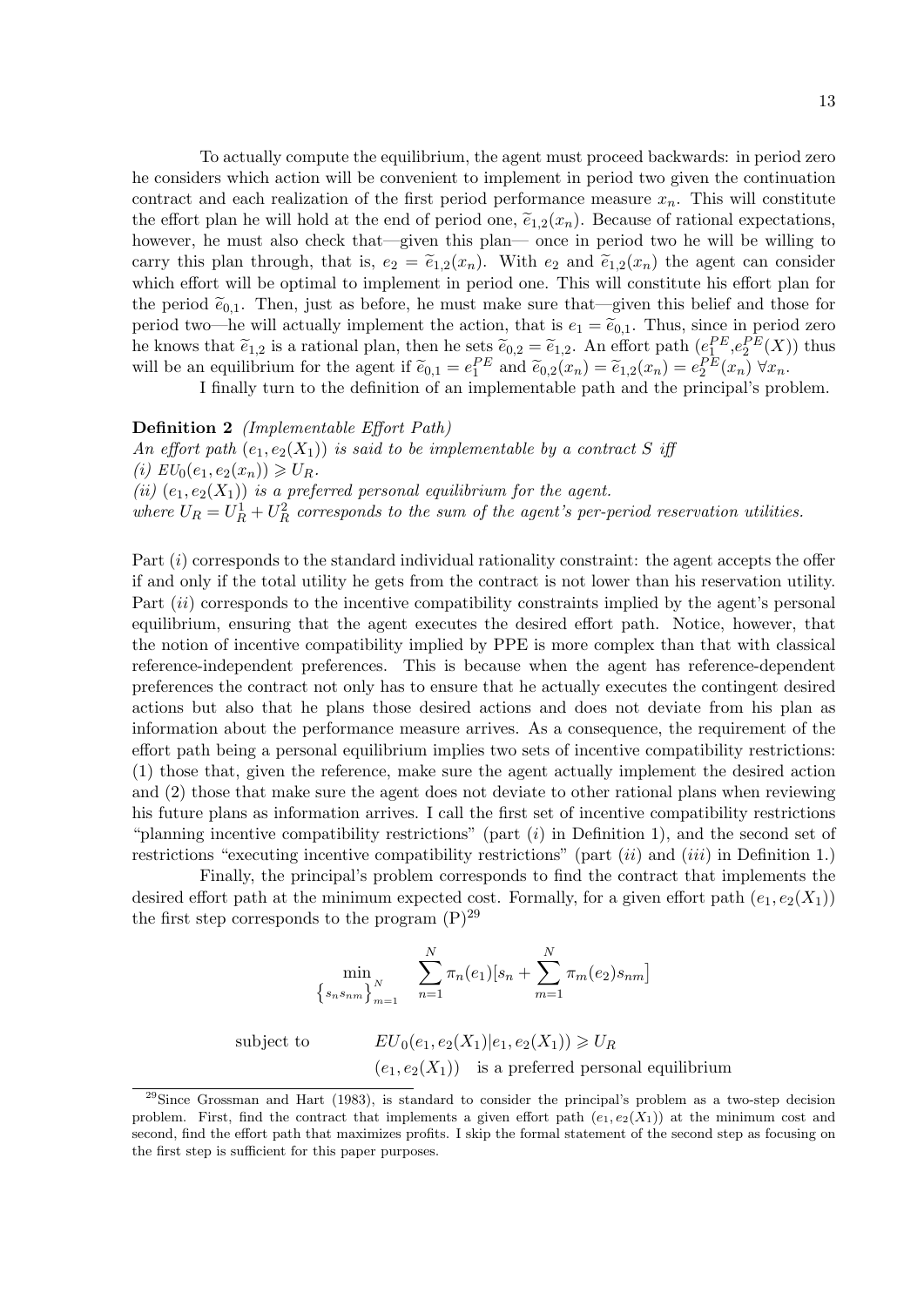#### 1.4 Basic Properties of the Optimal Contract

Broadly this section aim is to present a basic characterization of the optimal contract when agents are reference-dependent and show that this optimal contract shares many features of the standard features of the contract with classical preferences.

#### 1.4.1 First-best Contracts

I start by considering the shape of the optimal contract when the state perfectly reveals the agent's action, i.e. the first-best contract. Since the difference between classical and referencedependent preferences corresponds to gain-loss utility, Lemma 1 presents gain-loss utility under certainty.

#### Lemma 1 *(Gain-loss Utility under Certainty)*

Assume A1-A-2 and that for every effort  $e_i \in \mathcal{E}$  there exists an  $n \in \{1, ..., N\}$  such that  $\pi_n(e_j) = 1$  and  $\pi_n(e_k) = 0$  for all  $e_k \neq e_j$ . Then  $\int G(\tilde{s}_{t,\tau}, \tilde{e}_{t,\tau} | \tilde{s}_{t-1,\tau}, \tilde{e}_{t-1,\tau}) d\Pi_{\tau}^S = 0$  for  $t = 1$ and  $\tau = 1, 2$  and for  $t = 2$  and  $\tau = 2, \forall \lambda \geq 1$ .

Lemma 1 states that gain-loss utility under certainty is zero. Intuitively, if the state perfectly reveals the action the agent can never be surprised by the payment he receives since with rational expectations the only credible income expectation is the payment he will receive with certainty given the effort he exerted.<sup>30</sup> This lemma extends Proposition 3 in the static model of referencedependent preferences by K˝oszegi and Rabin (2006). With this lemma at hand, the following proposition describes the first-best contract  $(S^{FB})$ .

#### Proposition 1 (First-Best Contracts)

Assume A1-A2 and that for every effort  $e_i \in \mathcal{E}$  there exists an  $n \in \{1, ..., N\}$  such that  $\pi_n(e_i)$ 1 and  $\pi_n(e_k) = 0$  for all  $e_k \neq e_j$ . Then the optimal contract S implementing  $(e_1, e_2(X_1))$  does not depend on  $\eta$ . Moreover, S can be such that  $s_{nm} = s_{n'm}$  for  $n \neq n' \forall m$ .

Proposition 1 presents two basic characteristics of the first best contract. First, the contract with reference-dependent preferences equals to that with classical reference-independent preferences as it does not depend on  $\eta$ . The intuition comes straight from Lemma 1: under certainty gain-loss utility is zero and thus reference-dependent agents are behaviorally equivalent to consumption utility maximizers. Second, the first-best contract using a forcing contract in every period. Intuitively, when the contract can be written upon effort the principal does not face the standard risk-incentive trade-off and thus memory plays no role in alleviating it.<sup>31</sup>

 $30$ A similar analysis is valid in the effort domain. Notice, however, that since effort is a choice variable gain-loss utility is always zero in the equilibrium path.

 $31$ Notice that without discounting, the first cost can also be implemented with a forcing long-term contract, i.e., a contract paying s in the second period if the desired first-period outcome is not observed and paying a fixed first-period wage of  $u^{-1}(c(e_1) + U_{R_1})$ . This contract, however, does not help highlighting the role of memory when the agent's action is not observable. See Proposition 4. For a proof of the optimality of first-best contracts without memory with classical preferences see Lambert (1983).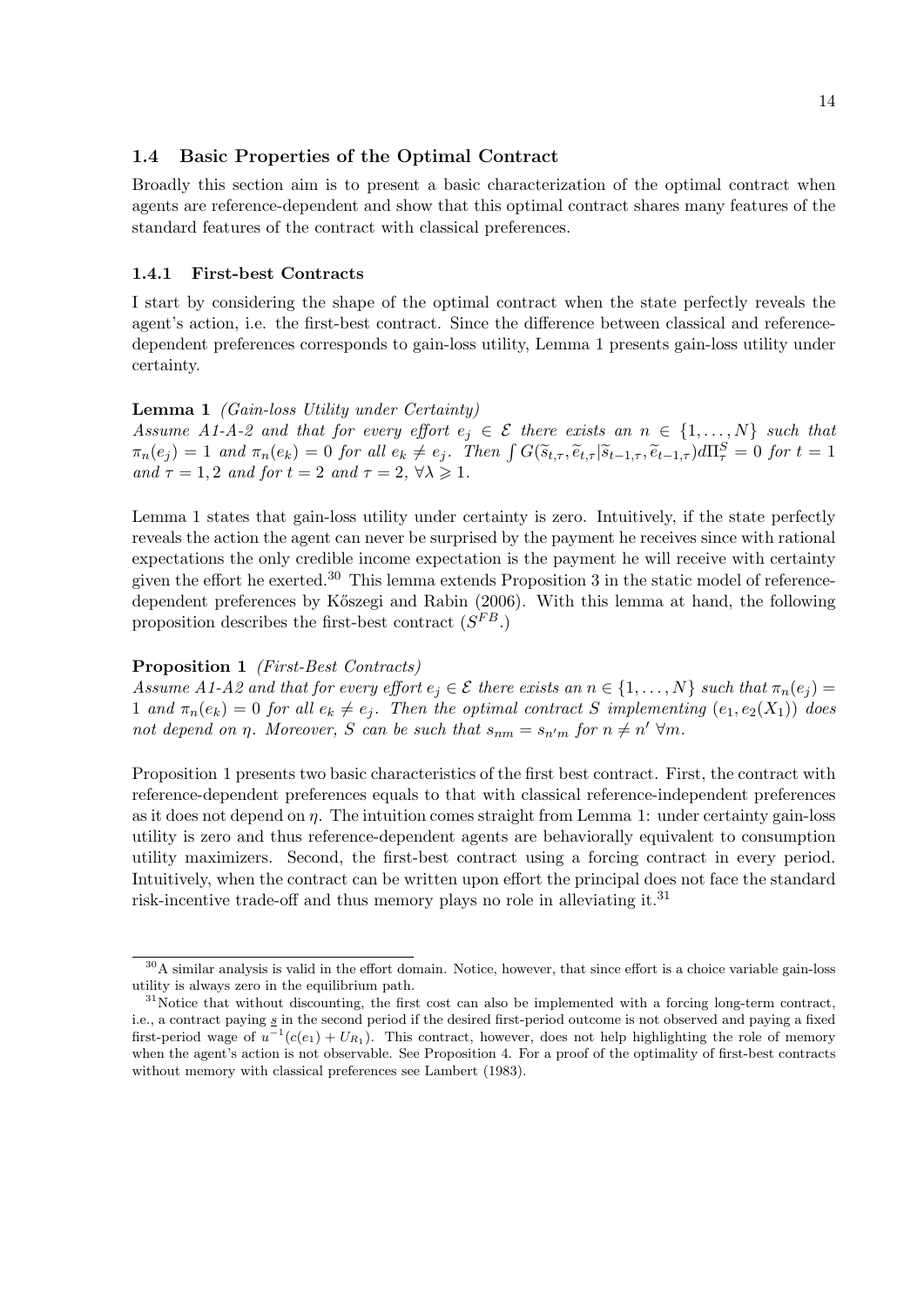#### 1.4.2 Second-Best Contracts

I now study the shape of the optimal contract in the more realistic case when the outcome measure does not reveal the agent's unobserved action, i.e. the second-best contract. I prove that several standard features of the second-best contract under classical reference-independent preferences still hold when agents have reference-dependent preferences. I start proving existence and conditions for uniqueness.

#### Assumption 3 (Outcome does not Reveal the Action)

For every  $n \in \{1, ..., N\}$  there are at least two actions  $e_i \neq e_k$  such that  $\pi_n(e_i) \neq 0$  and  $\pi_n(e_k) \neq 0.$ 

#### Proposition 2 *(Existence and Uniqueness of Second Best Contracts)*

Assume A1-A3 and fix  $\eta > 0$  and an implementable effort path  $(e_1, e_2(X_1))$ . Then, there exists a contract S implementing  $(e_1, e_2(X_1))$  at minimum expected cost for the principal. Moreover, if  $u''(\cdot) < 0$ , *S* is unique.

Just as in the reference-independent case, the assumption of consumption utility being strictly increasing allows us to uniquely define the principal's problem in a utility equivalent problem, which under Assumption 2 (piece-wise linear value function) corresponds to the minimization of well-behaved convex function with linear constraints. Similarly, the uniqueness argument is equivalent to that with classical preferences<sup>32</sup>

Proposition 3 states that some of the basic characteristic of the second-best contract with classical reference-independent preferences also hold with reference-dependent preferences.

#### Proposition 3 (Basic Properties of the Second-Best Contract)

Assume A1-A3 and fix  $\eta > 0$  and an implementable effort path  $(e_1, e_2(X_1))$ . Then, in the optimal contract S implementing the effort path

 $(i)$  the IR is binding.

(ii) the expected cost equals that of the first best contract if  $e_1 = e_2(x_n) = e_{\min} \,\forall n$  where  $e_{\min}$ is such that  $c(e_{min}) = \min\{c(\mathcal{E})\}$  or if there exists a subset  $\mathcal{X}_j \subseteq \mathcal{X}$  such that  $\sum_{x_n \in \mathcal{X}_j} \pi_n^j = 0$  $\sum_{x_n \in \mathcal{X}_j} \pi_n^k \ \forall e_k \in \mathcal{E} \backslash e_j$  where  $c(e_k) < c(e_j)$  for  $e_j = e_1$  and equivalently for  $e_j = e_2(x_n) \ \forall x_n$ .

Part  $(i)$  states that the contract that minimizes the principal's expected cost of implementing the desired effort path leaves no rents to the agent. Much like with reference-independent preferences, if the IR does not bind the principal can decrease the utility equivalent of all payments in a given period contract without affecting incentives neither those coming from consumption utility nor those from gain-loss utility.<sup>33</sup> Part  $(ii)$  states conditions under which

<sup>&</sup>lt;sup>32</sup>The assumption of  $\mathcal E$  being a discrete set is also important since it avoids the first order approach. See Herweg, Müller, and Weinschenk (2008) for a model of static moral hazard with Kőszegi and Rabin (2006) preferences where the action is assumed to be continuous and the first order approach is used. As the authors point out, assumptions over the cost function must be made for the first order approach to be valid due to problems arising from equilibrium gain-loss utility being negative (see Lemma 2 in the next section). Finally, the assumption of  $\mathcal E$ being finite is not crucial. In fact, proving the existence of the contract when  $\mathcal E$  is infinite only requires proving that the expected cost function is lower semicontinuous instead of simply continuous as I have done in the proof. I have opted to assume a finite set because there seem to be no additional interesting insights when  $\mathcal E$  is assumed to be infinite.

<sup>&</sup>lt;sup>33</sup>Consumption utility incentives remain unaltered by the same argument used in the classical model. Those coming from gain-loss utility are unaffected because gain-loss utility depends on the distance between the consumption utility of the actual payment and the reference one. Notice moreover that this result is not surprising: despite being reference-dependent, the agent's preferences over income lotteries are still independent of his effort choice due to the separability assumption (see Assumption 1).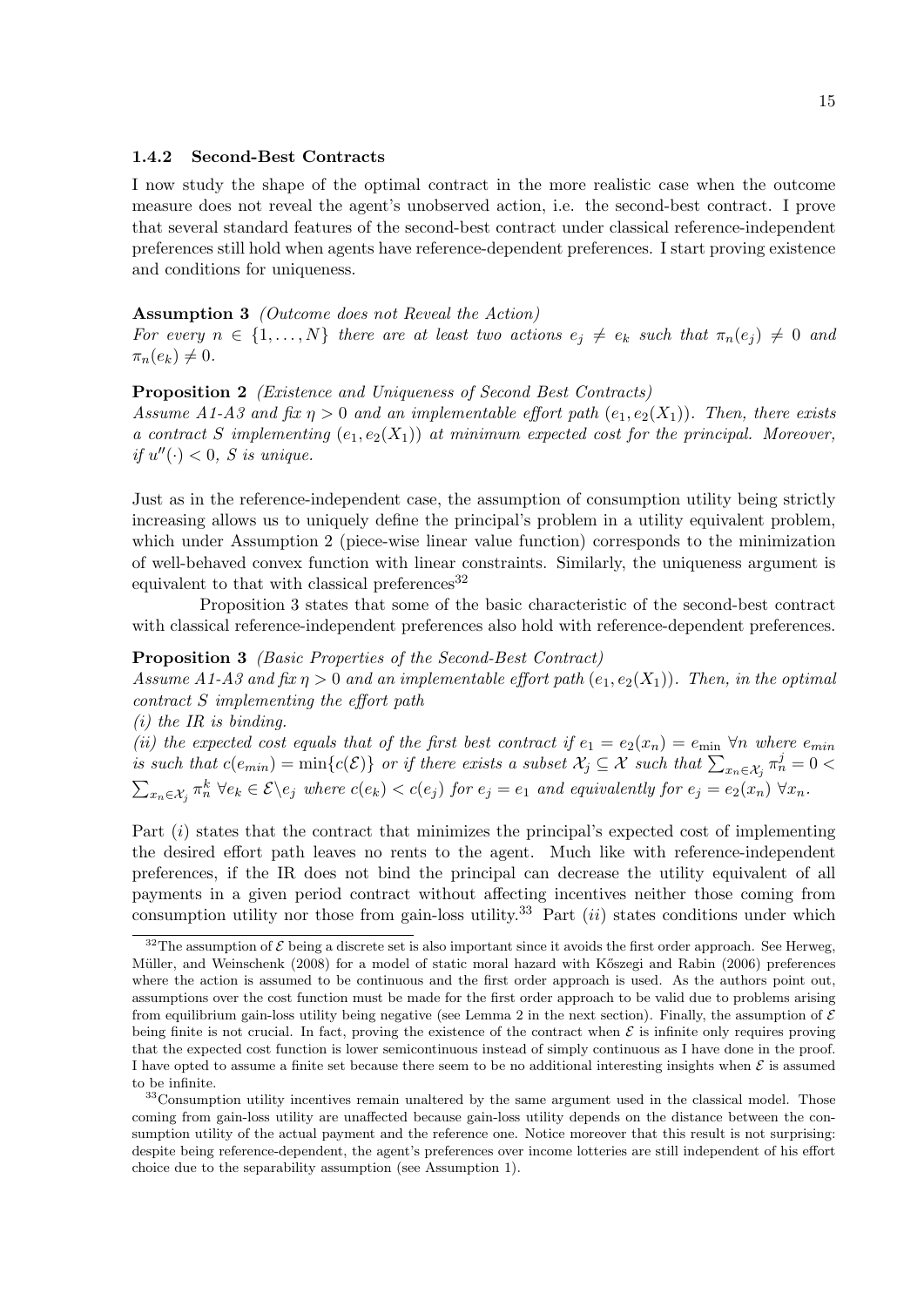the second-best contract achieves the same cost as a first-best contract. There are two cases here. First, if the principal wants to implement the least-cost effort path. The intuition is the same as with classical reference-independent preferences: if the interest of the agent and those of the principal are aligned there is no trade-off between risk-allocation and incentives. Second, if there is a—possibly different—shifting support for each of the desired actions in the effort path; that is, if for every desired action there is a certain range of the performance measure which cannot be achieved under the desired action but only under lower cost actions. In this case the principal can write a sequence of forcing contracts with a sufficiently high penalization so that the agent will never take the risk of not executing the desired action path.<sup>34</sup>

It is interesting to note that with reference-dependent preferences, however, linear consumption utility does not imply that the second-best contract achieves first-best cost as it is the case with reference-independent preferences. In fact, recall that with risk neutral classical preferences the principal can "sell the firm" at a fixed price to the agent—equal to her expected utility—and achieve first best. With reference-dependent preferences this is no longer true: even if consumption utility is linear agents are still loss averse and thus they will not be willing to absorb the risk that such agreement implies.

#### 1.5 Fixed-Wage Contracts

This section presents the paper's main prediction related to the intertemporal allocation of incentives. To motivate, notice that the question of how to allocate incentives across periods is an interesting one in a repeated moral hazard model since in a long-term contract the principal not only has present payments to motivate the agent's present action—as it is the case in a static model of moral hazard—but she can also make future payments contingent in the present outcome realization. Proposition 4 presents the benchmark: the shape of optimal long-term contracts when agents have standard reference-independent preferences.

Proposition 4 (Long-Term Contract with Reference-Independent Classical Preferences) Assume A1 and A3 and fix  $\eta = 0$  and an effort path  $(e_1, e_2(X_1))$ . Then, the optimal contract S implementing  $(e_1, e_2(X_1))$  is such that

(i) if  $u'' < 0$ ,  $s_n \neq s_{n'}$  for at least one  $n \neq n'$ , and  $s_{nm} \neq s_{n'm}$  for  $n \neq n'$  and at least one m. (ii) if  $u'' = 0$ ,  $s_n \neq s_{n'}$  for at least one  $n \neq n'$  and  $s_{nm} = s_{n'm}$  for all m and for at least one  $n \neq n'.$ 

Proposition  $4$  part  $(i)$  says that when the reference-independent agent is risk averse optimal payments are contingent on the whole outcome history and the contract is said to display "memory in wages". This result replicates that in Rogerson (1985) (see also Lambert (1983), Murphy  $(1986)$ , Malcomson and Spinnewyn  $(1988)$ , Chiappori, Macho, Rey, and Salanié  $(1994)$ ). Most important for this paper's purpose, this result implies that the optimal contract spreads the incentives to implement the fist-period action between present and future payments. Equivalently, the principal will never want to cluster all the incentives into future payments. The intuition for this result is well known: by spreading incentives across periods the principal increases the insurance provided to the risk averse agent ameliorating the risk-incentives trade-off and thus the risk premium she must provide to the risk averse agent for bearing risk. Notice further that adding a standard discount factor would not affect the optimality of spreading incentives. Part  $(ii)$  corroborates this intuition by stating that if the agent is risk neutral the optimal contract

<sup>&</sup>lt;sup>34</sup>Notice though that this relaxes the initial assumption that  $\pi_n^j > 0 \forall n, j$ . However, just as in the case of classical reference-independent preferences, this may create some existence problem since proving that the set of IC and IR contracts is not bounded becomes harder. For details see Grossman and Hart (1983).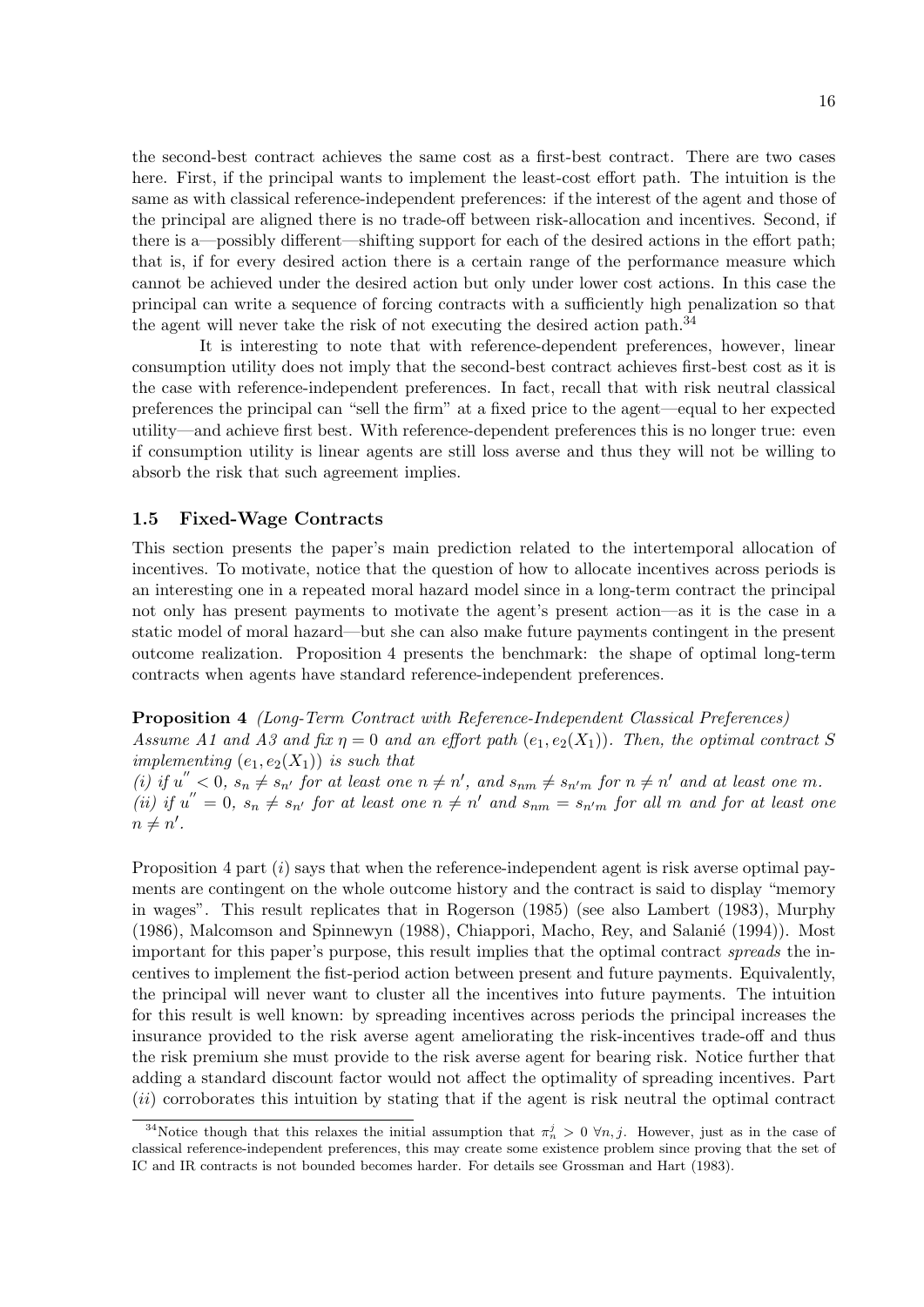displays no memory: the agent is not bothered by risk and thus there are no gains from intertemporal risk-sharing. In this case the principal can write a sequence of forcing-short term contract and implement the effort path at firs-best cost.<sup>35</sup>

Before turning to the main proposition I present a useful lemma and add one final assumption upon the behavior of the outcome probability distribution. Lemma 2 generalizes the result in K˝oszegi and Rabin (2009) by describing the value of the gain-loss utility in the equilibrium.

Lemma 2 (Equilibrium Gain-loss Utility is Non-Positive)

Fix  $\eta > 0$  and an effort path  $(e_1, e_2(X_1))$ . Then, for the optimal contract S implementing  $(e_1, e_2(X_1))$ 

$$
\int G(\widetilde{s}_{t,\tau}(\widetilde{e}_{t,\tau})|\widetilde{s}_{t-1,\tau}(\widetilde{e}_{t-1,\tau}))d\Pi_{\tau}^S\leqslant 0
$$

for  $t = 1$  and  $\tau = 1, 2$  and for  $t = 2$  and  $\tau = 2$  with equality if  $\lambda = 1$ .

Lemma 2 says that if the action path is a personal equilibrium, expected gain-loss utility in payments is negative. I illustrate Lemma 2 with an example in contemporaneous gain-loss utility. An agent works every Friday and is paid the same day 100 with probability  $\pi(e)$ , and 80 otherwise. The day before working he forms an effort plan  $\tilde{e}$  to be executed the next day. The income expectations is then to earn 100 with probability  $\pi(\tilde{e})$  and 80 otherwise. By comparing the percentiles in the old and new distributions, the agent will get a gain  $(1-\pi(\tilde{e}_h))\eta$ 20 if he gets paid 100 and a loss  $\pi(\tilde{e}) - \lambda \eta$  if he gets paid 80 (see example in Section 1.3.) The expected utility therefore corresponds to

$$
\pi(e)(1-\pi(\widetilde{e_h}))\eta 20 + (1-\pi(e))\pi(\widetilde{e})(-\lambda \eta 20)
$$

where  $\pi(e)$  is the probability of success given the executed action. Then, the probability of a gain is  $\pi(e_h)(1 - \pi(\tilde{e}_h))$  while that of the loss is  $(1 - \pi(e_h))\pi(\tilde{e})$ . In equilibrium, however, the agent implements his plan and thus  $\pi(e)(1-\pi(\tilde{e})) = (1-\pi(e))\pi(\tilde{e})$ . Thus the expected utility corresponds to  $\pi(e)(1 - \pi(e))(1 - \lambda)\eta$  which is negative since  $\lambda > 1$ .

Intuitively, the agent is hurt by the prospect of fluctuations in his income beliefs: he expects the payment realization to disappoint him with the same probability that he expects it to pleasantly surprise him, so due to loss aversion the expected utility from changes in income beliefs is unpleasant. By noticing that beliefs can only change in risky environments, this feature of the preference structure implies that the agent dislikes risk from the reference-dependent component of his utility function.<sup>36</sup>

Finally, Assumption 4 imposes some structure on the outcome probability distribution.

#### Assumption 4 (MLRP)

For any  $e_k, e_j \in \mathcal{E}$  such that  $e_k \leqslant e_j$ , the ratio  $\pi_n(e_k)/\pi_n(e_j)$  is non-increasing in  $n \in \{1, ..., N\}$ .

Intuitively, Assumption 4 states that exerting more costly actions makes it more likely to exert higher outcome levels. This is a standard assumption and is a very reasonable one for a model

<sup>&</sup>lt;sup>35</sup>From Proposition 2 its is know that the optimal contract is not unique when the agent has a linear consumption utility function. As discussed in footnote 31, the first-best cost can also be achieved with a contract using memory. However, such contract does not highlight the use of memory as alleviating the risk-incentive trade-off. Thus, I opt to emphasize the first-best contract without memory.

<sup>36</sup>Campbel and Kamlani (1997) present related evidence that agents dislike not having certainty about how their payments will change. They survey 184 firms in Business Week 1000 corporations and explicitly asked ask to rate between 1 to 4 (from no important to very important) how important is the statement that "workers dislike unpredictable changes in income" (italics are mine.) The average response, depending on the type of worker hired by the firm, ranged from 2.59 to 2.79, which they interpret as reasonably strong support to the statement.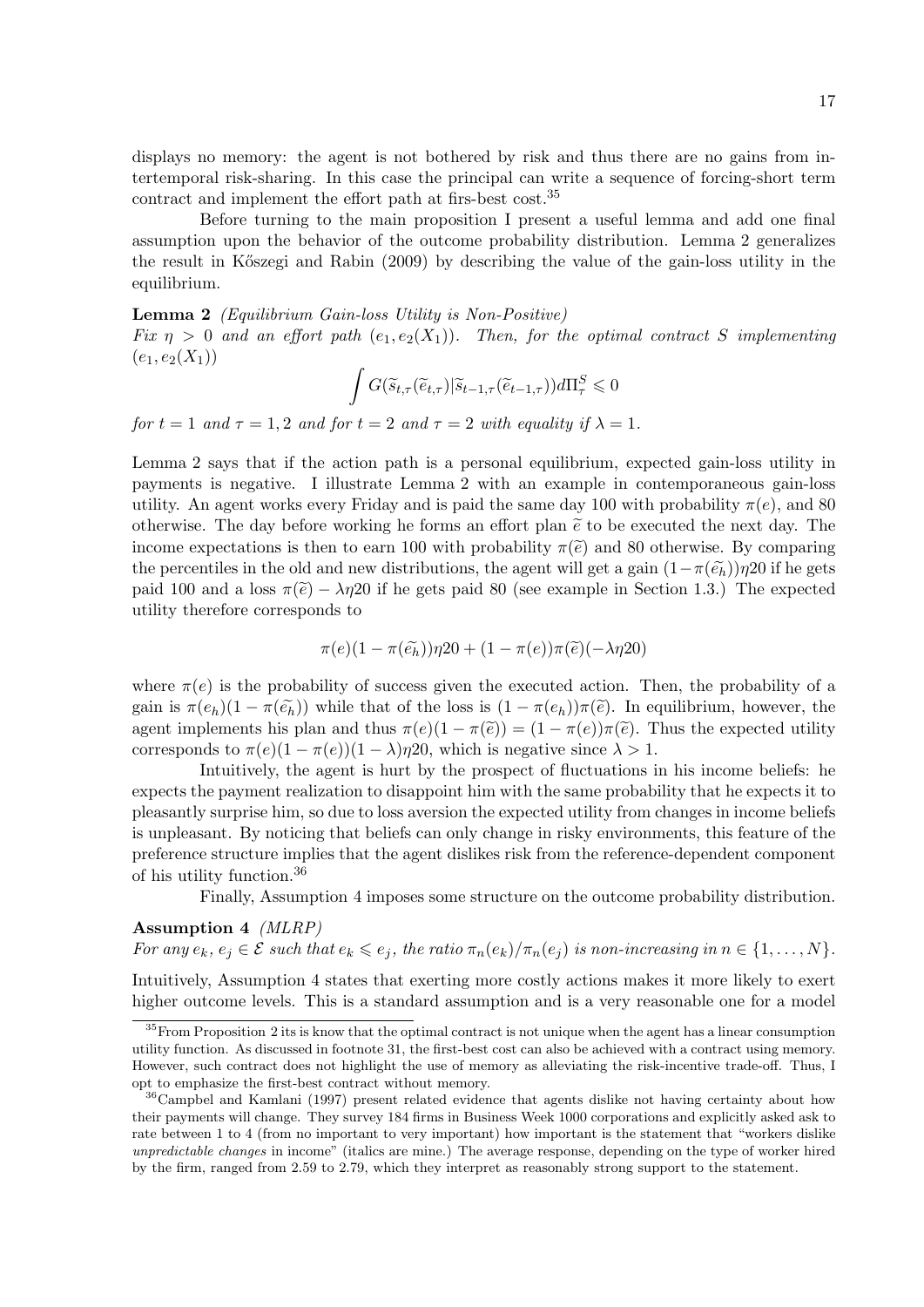where the actions correspond to effort and the outcome is the performance measure: the higher the effort the agent exerts the more likely better performance measures are observed.

I now present the main result. Proposition 5 describes the intertemporal allocation of incentives in the optimal contract when the agent has reference-dependent preferences.

#### Proposition 5 (Long-Term Contracts with Reference-Dependent Preferences)

Assume A1-A4 and fix  $\eta > 0$  and an effort path  $(e_1, e_2(X_1))$ . Then there is  $a \overline{\gamma} > 0$  and a  $M_1 > 0$  such that if  $\gamma < \overline{\gamma}$  and  $|u''(s)| \leq M_1$  for all  $s \geq s$ , the optimal contract implementing  $(e_1, e_2(X_1))$  sets  $s_n = s_{n'}$  for all  $n, n'$  and a first-period fixed wage,  $s_{nm} \neq s_{n'm}$  for all  $n \neq n'$ and at least one  $n, n'$ .

Proposition 5 says that when the agent is more sensitive to changes in his expectations about present income than about his future income ( $\gamma$  small) and consumption utility is not too concave, the optimal contract with reference-dependent preferences defers all the incentives for period-one effort into future payments.

To illustrate the mechanism behind the optimality of deferred incentives, consider a two-action, two-effort model with  $\gamma = 0$ . For simplicity and without loss of generality—as the interest is on how to set first-period incentives—I assume the second-period action is verifiable. Assume further that consumption utility is linear and that the principal wants to implement high effort in both periods at a cost c per period. Normalize the cost of low effort to zero. In this simple set up I show that for any contract using contingent first-period payments to implement high effort in the first period there exists a profitable deviation contract using only future payments to motivate the agent.

Define the contingent contract  $S$  as follows. The first-period contract pays  $s_h$  after a first-period success and  $s_{\ell} < s_h$  after a failure. The second-period contract—for simplicity unrelated to first-period performance—is a forcing contract paying  $\bar{s}$  after a second-period success and  $\underline{s}$  after a second-period failure. Consider now a deviation contract  $\hat{S}$  paying a fixed first-period payment equal to the expected value of the first-period payments in the contingent contract,  $s = \pi(e_h) s_h + (1 - \pi(e_h)) s_{\ell}$ , where  $\pi(e_h)$  is the probability of success given high effort. The second period contract corresponds to a first-period contingent forcing contract: if a low outcome is observed in the second period the contract pays  $s$  for any first-period outcome, meanwhile if a high outcome is observed in the second period the contract pays  $\bar{s} + \rho_h$  after a first-period success and  $\bar{s}-\rho_{\ell}$  after a first-period failure where  $\rho_h, \rho_{\ell} \in \mathbb{R}_+$ . Notice that since the fixed-first-period payment under contract  $\hat{S}$  equals the first-period expected consumption utility of contract S, the total expected cost of the two contracts is equal if  $\pi_h \rho_h - (1 - \pi_h) \rho_\ell = 0$ . As a consequence, the principal will be indifferent between the two contracts and thus  $\hat{S}$  is a profitable deviation from S it suffices to show that under the alternative contract  $\hat{S}$  (1) high effort is a PPE and  $(2)$  the agent is better-off relative to contract S.

I start by exploring the conditions over  $\rho_h$  and  $\rho_\ell$  such that  $\hat{S}$  implements high effort in both periods. Notice that because second-period contracts are forcing contracts the only credible action for period two is high effort (otherwise the agent gets infinite disutility from s.) Thus, the second-period implementing IC is trivially satisfied. Consider now the first-period implementing IC. Start considering how does the contingent contract sets incentives: under contract S, having planned to exert high effort, the increase in period-one expected utility from exerting high effort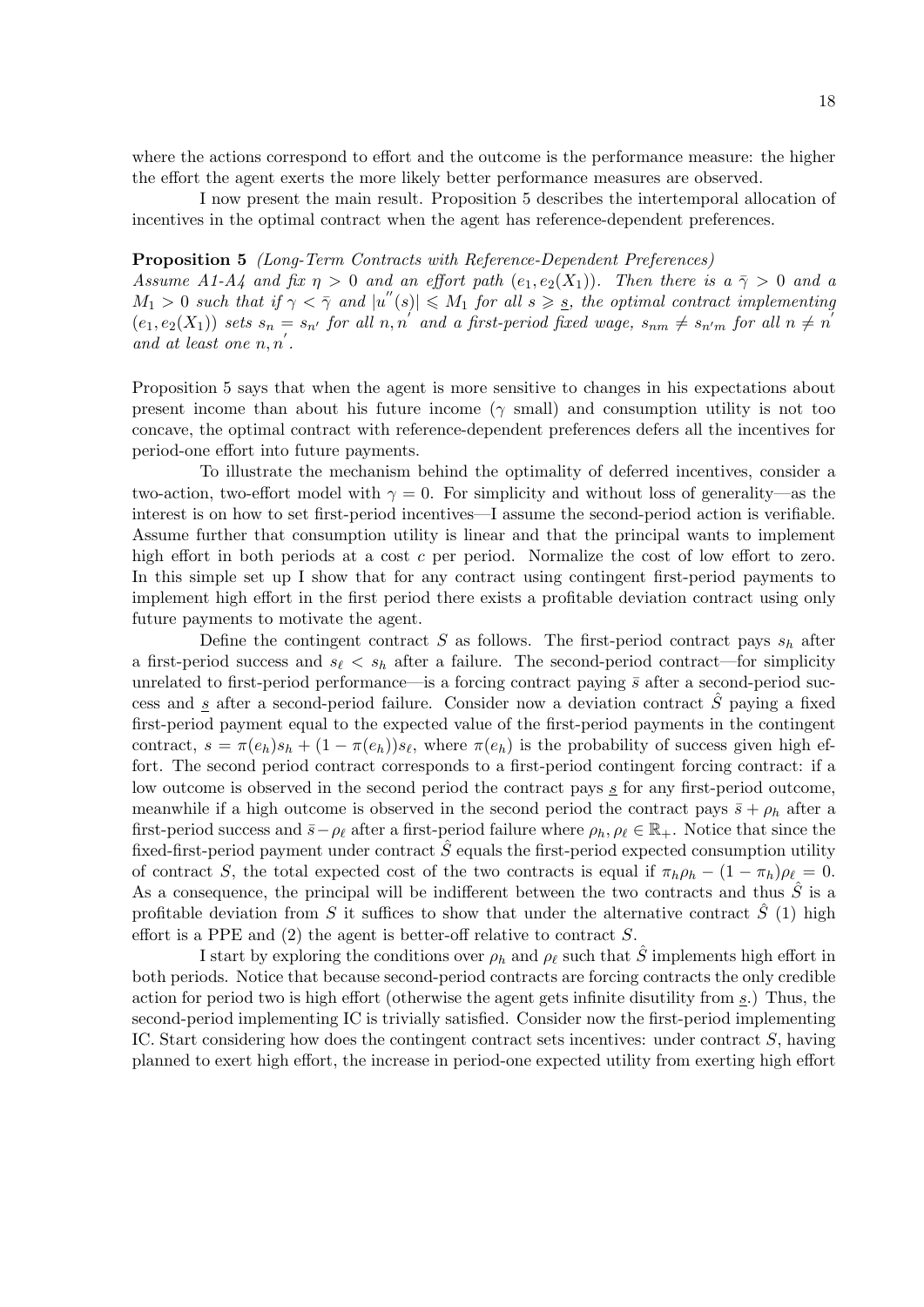instead of low effort corresponds to: $37$ 

$$
EU_1(e_h|e_h;S) - EU_1(e_\ell|e_h;S) = [\pi(e_h) - \pi(e_\ell)]\{(s_h - s_\ell) + \phi(s_h - s_\ell) + 0\} \geq c + \mu(c)
$$

where  $\phi \equiv \eta [(1 - \pi_h) + \lambda \pi_h]$ . The first term in the curly bracket  $(s_h - s_\ell)$  corresponds to incentives coming from first-period consumption utility: implementing high effort increases the probability of getting the high payment and decreases the probability of a low payment. The second term  $\phi(s_h - s_\ell)$  shows incentives coming from first-period contemporaneous gain-loss utility: implementing high effort increases the probability of a gain and decreases the probability of a loss. The last term equal to zero corresponds to incentives coming from future consumption utility: since forcing contracts in S are not contingent on the first-period outcome—and  $\gamma$  is assumed to be zero—there are no incentives coming from future payments. The right hand side shows the increase in cost from exerting high effort rather than low effort. The c corresponds to the consumption disutility increase and  $\mu(c)$  represents the reference-dependent cost capturing the forgone gain of a pleasant surprise of working less than expected. Under contract  $\tilde{S}$ , the implementing first-period IC corresponds to:<sup>38</sup>

$$
EU_1(e_h|e_h; \hat{S}) - EU_1(e_{\ell}|e_h; \hat{S}) = [\pi(e_h) - \pi(e_{\ell})]\{0 + 0 + (\rho_h + \rho_{\ell})\} - c - \mu(c) \ge 0
$$

The first and second zeros in the curly bracket represent the incentives lost from fixing the first-period payment: consumption utility does not change with the first-period outcome and the agent's expectations about his first-period payment do not change as the gent has rational expectations. The third term  $(\rho_h + \rho_\ell)$  represent the new incentives coming from second-period consumption utility: if the agent executes high effort in the first period he increases the probability of getting the high second-period payment  $\bar{s} + \rho_h$  relative to the low one  $\bar{s} - \rho_\ell$ .

Because  $S$  implements the desired effort path, from the two equations above is straightforward to see that if

$$
(\rho_h + \rho_\ell) = (1 + \phi)(s_h - s_\ell) \tag{1.3}
$$

the period-one implementing IC under contract  $\hat{S}$  holds: having planned to execute high effort, the agent will actually work hard. Notice that this equation together with  $\pi(e_h)\rho_h + (1 \pi(e_h)$ ) $\rho_\ell = 0$  uniquely define  $\rho_h^*$  and  $\rho_\ell^*$ .<sup>39</sup> The final step for high effort to be a PPE under  $\hat{S}$  is

$$
EU(e_h|\widetilde{e}_{0,1}, S) = \pi(e_h)[s_h + \eta(1 - \pi(\widetilde{e}_{0,1}))(s_h - s_{\ell}) + \bar{s}] + (1 - \pi(e_h))[s_{\ell} - \lambda \eta \pi(\widetilde{e}_{0,1})(s_h - s_{\ell}) + \bar{s}] - c + \mu(-c - c(\widetilde{e}_{0,1}))
$$

The equation follows simply by setting  $\tilde{e}_{0,1} = e_h$ , constructing the same equation for  $e_\ell$  given  $\tilde{e}_{0,1} = e_h$  and then taking differences between the two. Notice then that  $\phi$  in fact corresponds to  $\eta[(1 - \pi(\tilde{e}_{0,1})) + \lambda \pi(\tilde{e}_{0,1})]$ . Finally notice that because the second-period action is observable, the notation of all the utility functions in this example suppress the second-period action.

 $38$ To derive this equation notice that for a given effort plan made in period zero to be executed in period one,  $\tilde{e}_{0,1}$ , the agent's total period-one expected utility of exerting  $e_h$  corresponds to:

$$
EU_1(e_h|\widetilde{e}_{0,1},\widehat{S}) = \pi(e_h)[s+0+\bar{s}+\rho_h] + (1-\pi(e_h))[s+0+\bar{s}-\rho_\ell] - c + \mu(-c-c(\widetilde{e}_{0,1}))
$$

The equation follows simply by first setting  $\tilde{e}_{0,1} = e_h$  in the equation above, constructing the same equation for  $e_{\ell}$  and then taking differences between the two.

<sup>39</sup>Straight algebra shows that the optimal difference between the second-period continuation contracts corresponds to  $\rho_h^* = (1 - \pi_h)(1 + \phi)(s_h - s_\ell)$  and  $\rho_\ell^* = \pi_h(1 + \phi)(s_h - s_\ell)$ .

<sup>&</sup>lt;sup>37</sup>To derive this equation start building contemporaneous gain-loss utility. For a given effort plan made in period zero to be executed in period one,  $\tilde{e}_{0,1}$ , if a success is observed in the first period the agent will experience a gain equal to  $\eta(1 - \pi(\widetilde{e}_{0,1}))(s_h - s_\ell)$ . If a failure is observed the agent gets a loss equal to  $-\lambda\eta\pi(\widetilde{e}_{0,1})(s_h - s_\ell)$ (see example in Section 1.3). When the executed action is high effort the gain scenario happens with probability  $\pi(e_h)$  and the loss scenario happens with probability  $(1 - \pi(e_h))$ . Then, the agent's total period-one expected utility of exerting  $e_h$  corresponds to: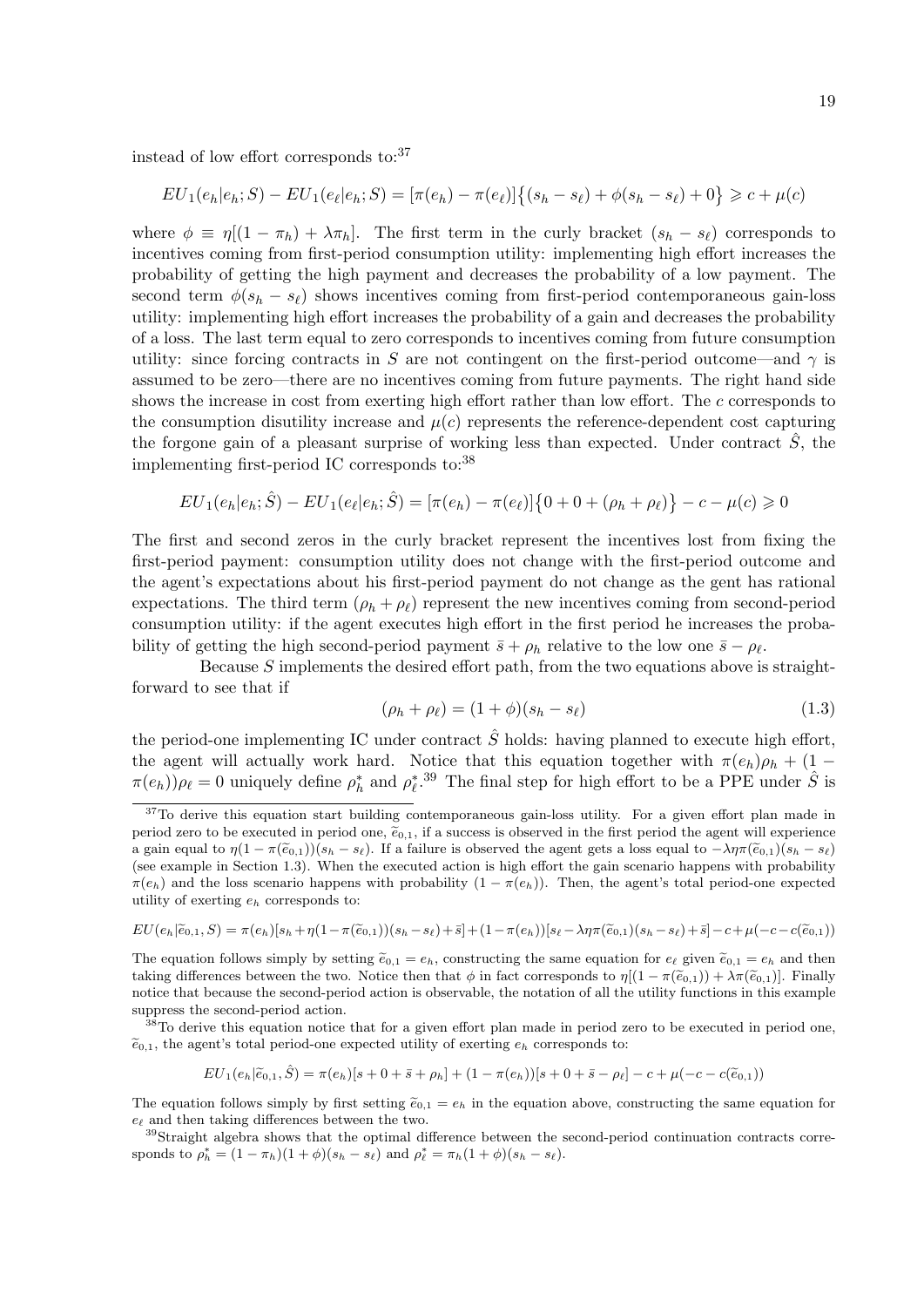to show that the period-zero planning IC holds. Start noticing that if the disutility the agent gets in period zero from planning low effort but then deviating to high effort is big enough, an effort path with low effort in the first period may also be credible. Thus, it must be the case that under the deviation contract  $\hat{S}$  the total period-zero expected utility of planning and exerting high effort is greater than that of planning and exerting low effort in the first-period. In fact, under the alternative contract  $\hat{S}$  this condition is implied by the first-period implementing IC since this contract only relies on consumption utility–and thus on the implemented action–to put incentives.<sup>40</sup>

I now compare the total period-zero expected utility the agent gets under the contingent contract and the deviation contract for  $\rho_h^*$  and  $\rho_\ell^*$ . Under the original contract S the total periodzero equilibrium expected utility corresponds to:

$$
EU_0(e_h, |e_h; S) = \underbrace{\pi(e_h) s_h + (1 - \pi(e_h)) s_\ell}_{\text{max}} - \underbrace{\eta(\lambda - 1)\pi(e_h)(1 - \pi(e_h))(s_h - s_\ell)}_{\text{max}} + \underbrace{\bar{s}}_{\text{max}} - 2c
$$

The first and third brackets corresponds to first and second-period expected consumption utility. The second bracket corresponds to period-one expected contemporaneous gain-loss utility, which because of loss aversion is negative (see Lemma 2). Notice further that there is no prospective gain-loss utility nor second-period contemporaneous gain-loss utility because  $\gamma = 0$  and secondperiod contracts do not depend upon first-period performance. Equivalently, under contract  $\tilde{S}$ , the total period-zero expected utility corresponds to

$$
EU_0(e_h, |e_h; \hat{S}) = \underbrace{s+0}_{\text{max}} + \underbrace{\bar{s} + \pi(e_h)\rho_h - (1 - \pi(e_h))\rho_\ell - 2c}_{\text{max}} = \pi(e_h)s_h + (1 - \pi(e_h))s_\ell + \bar{s} - 2c
$$

The first bracket corresponds to period-one utility, which consists of first-period expected consumption utility and no contemporaneous gain-loss utility because the first-period payment is fixed. The second bracket corresponds to second-period expected utility which consists, again, uniquely of second-period expected consumption utility because second-period contracts are forcing contracts.

Taking the difference between the total period-zero expected utility under  $\hat{S}$  and S corresponds to:

$$
EU_0(e_h|e_h; \hat{S}, \rho_h^*, \rho_\ell^*) - EU_0(e_h|e_h; S) = -\eta(1-\lambda)\pi(e_h)(1-\pi(e_h))(s_h-s_\ell) > 0
$$

which is positive because the agent is loss averse  $(\lambda > 1)$ .

Intuitively, when  $\gamma = 0$ , the agent is not hurt by fluctuations in his beliefs about future income. As a consequence, the principal can defer all the risk—and thus all the incentives—into the future to maximize the utility the agent gets from the contract. To replace the incentives lost the new contract increases the sensitivity of future payments to first-period performance. This modification of future payments is optimal as it substitutes incentives using second-period consumption utility rather that the more expensive incentives coming from second-period gainloss utility.<sup>41</sup>

$$
EU_0(e_h|e_h;\hat{S}) - EU_0(e_{\ell}|e_{\ell};\hat{S}) = [EU_1(e_h|e_h;\hat{S}) - EU_1(e_{\ell}|e_h;\hat{S})] - [EU_1(e_{\ell}|e_{\ell};\hat{S}) - EU_1(e_{\ell}|e_h;\hat{S})]
$$

Furthermore, with very little work one can see that under this contract  $EU_1(e_\ell|e_\ell;\hat{S}) - EU_1(e_\ell|e_h;\hat{S}) = -\mu(c)$ and thus  $EU_0(e_h|e_h; \hat{S}) - EU_0(e_{\ell}|e_{\ell}; \hat{S}) = [EU_1(e_h|e_h; \hat{S}) - EU_1(e_{\ell}|e_h; \hat{S})] + \mu(c).$ 

<sup>&</sup>lt;sup>40</sup>To see this notice that, by adding and subtracting conveniently in the period-zero planning IC can be written as

<sup>&</sup>lt;sup>41</sup>Notice that in the case that the second-period action is not observable the principal can achieve this by increasing/decreasing all payments within a continuation contract by the same amount. Such modification increases incentives from consumption utility without affecting second-period incentives.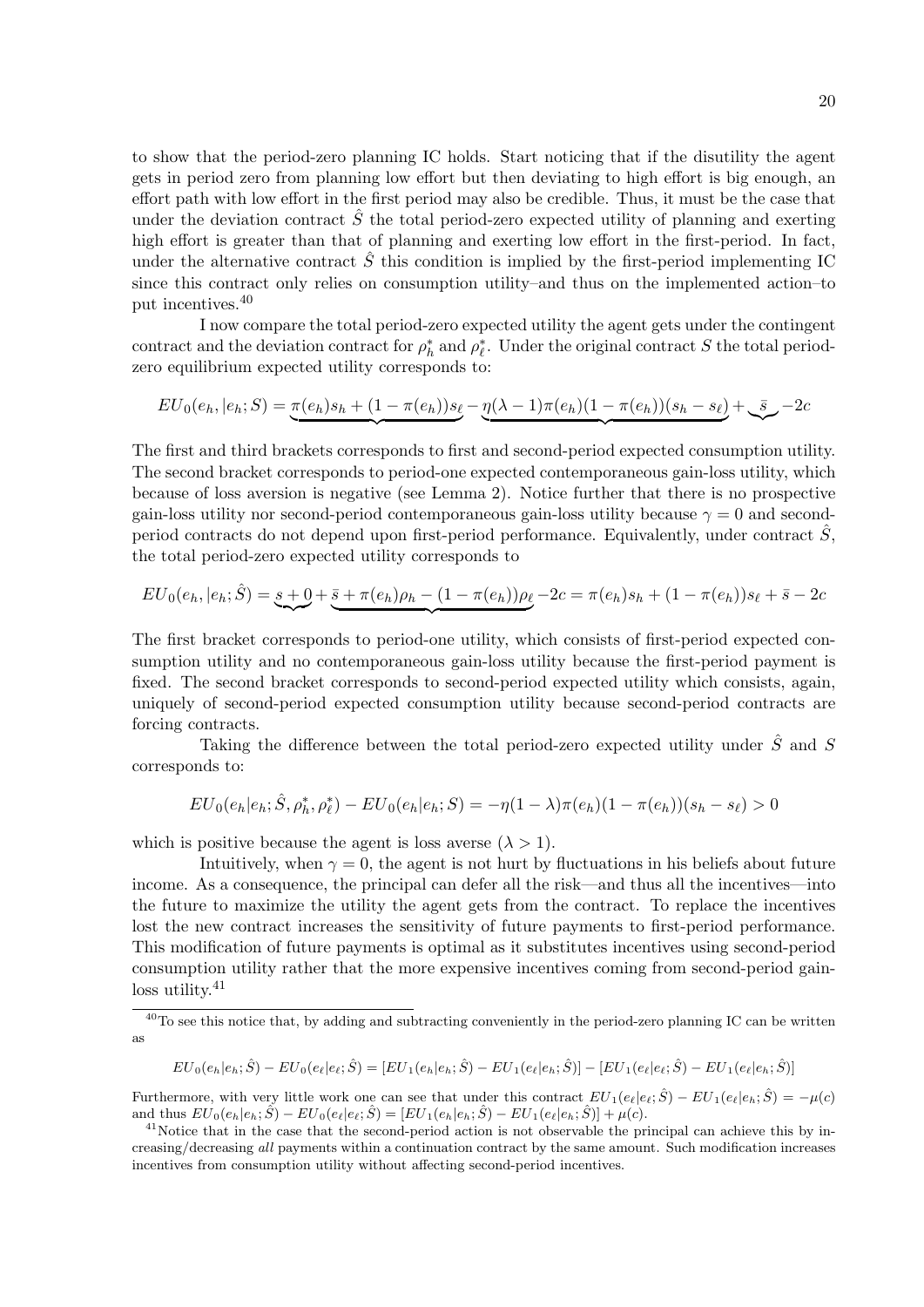The latter example shows that when the agent is risk neutral the reference-dependent component of the utility function pushes towards totally deferring incentives into future payments. When the agent is risk-averse, however, an intertemporal risk-sharing argument pushes towards spreading incentives across periods as discussed in Proposition 4. As a consequence, an extra assumption is needed to ensure that the effect coming from the reference-dependent component outweighs that coming from consumption utility. Such a restriction corresponds to a not-too-concave restriction over the consumption utility function ensuring that the cost of deferring payments to the second period do not outweigh the benefits of the fixed first-period wage.

When  $\gamma > 0$  increasing the sensitivity of future payments to first-period performance creates an indirect negative effect over the agent's period-zero expected utility: since the distance between future payments increases so does the reference-dependent disutility the agent gets from changes in his beliefs about future payments, i.e. from prospective gain-loss utility. However, if  $\gamma$  is small enough the increase in the total expected utility from shutting down first-period contemporaneous gain-loss utility outweighs the increase in the disutility from prospective gainloss utility.<sup>42</sup>

Two final remarks are due. First, it is important to notice that even though  $\gamma$  captures the relative weight of a present utility experience with respect to a future one,  $\gamma$  is not a discount factor. Furthermore,  $\gamma$  generates exactly the opposite effect over the intertemporal allocation of incentives than that of a standard exponential discount: adding a classical discount factor over consumption utility would implied that, ceteris paribus, the principal will want to allocate more incentives into *present* payments rather than future ones. Second, and to the contrary of the classical model, the length of the period is important in this model. The equilibrium notion used, however, suggests that the length of the period cannot be arbitrarily set as it has to be long enough so that the agent has time to form his plans and it has to be short enough so that the agent does not get used to his expectations. This all suggests that probably a reasonable length for a time period in this model is something between a week or a month.

Whether  $\gamma$  is big or small is an empirical matter, despite it seems reasonable that agents have a greater concern about present payments relative to future payments. I now further explore the importance of  $\gamma$  in the shape of the optimal contract by considering the case where changes in beliefs about future consumption resonate more strongly than changes in beliefs about present consumption. In such a case the increase in the continuation contract distance needed to preserve incentives would be small since prospective gain-loss utility is strong and helps to set incentives. However, this also implies a strong decrease in total period-zero total expected utility.

 $42$ This result is more likely to hold if the agent experiences diminishing sensitivity. Since the deviation contract does not rely on second-period contemporaneous gain-loss utility to replace incentives and since a lower prospective gain-loss disutility can be replaced with (cheaper) incentives coming from second-period consumption utility, a non-piece-wise-linear value function should increase the range of  $\gamma$  for which the result holds. To the contrary, the assumption of the principal being risk neutral is relevant since a risk averse principal is not willing to absorb the risk of the fixed-present wage for free. As a consequence, an assumption would have to be made about the principal being non too risk averse for the result to hold. This is no different from the classical model, however, where the optimal contract also depends on the principal's risk aversion assumption. This result also depends on the separability assumption made over the gain-loss utility function. In particular, if the gain-loss disutility in the second period depends negatively upon that in the first period, then fixing the first-period wage may trigger a higher prospective gain-loss disutility that would make the fixed-wage contract too expensive. Finally, the assumption of the agent consuming all his period income is also important. If the agent receives income news but he is forbidden to spend it, then the K˝oszegi and Rabin (2009) model predicts the agent should not experience contemporaneous gain-loss disutility, as such news brings no information about present consumption. As a consequence, the principal would have no incentives to set a present-fixed wage.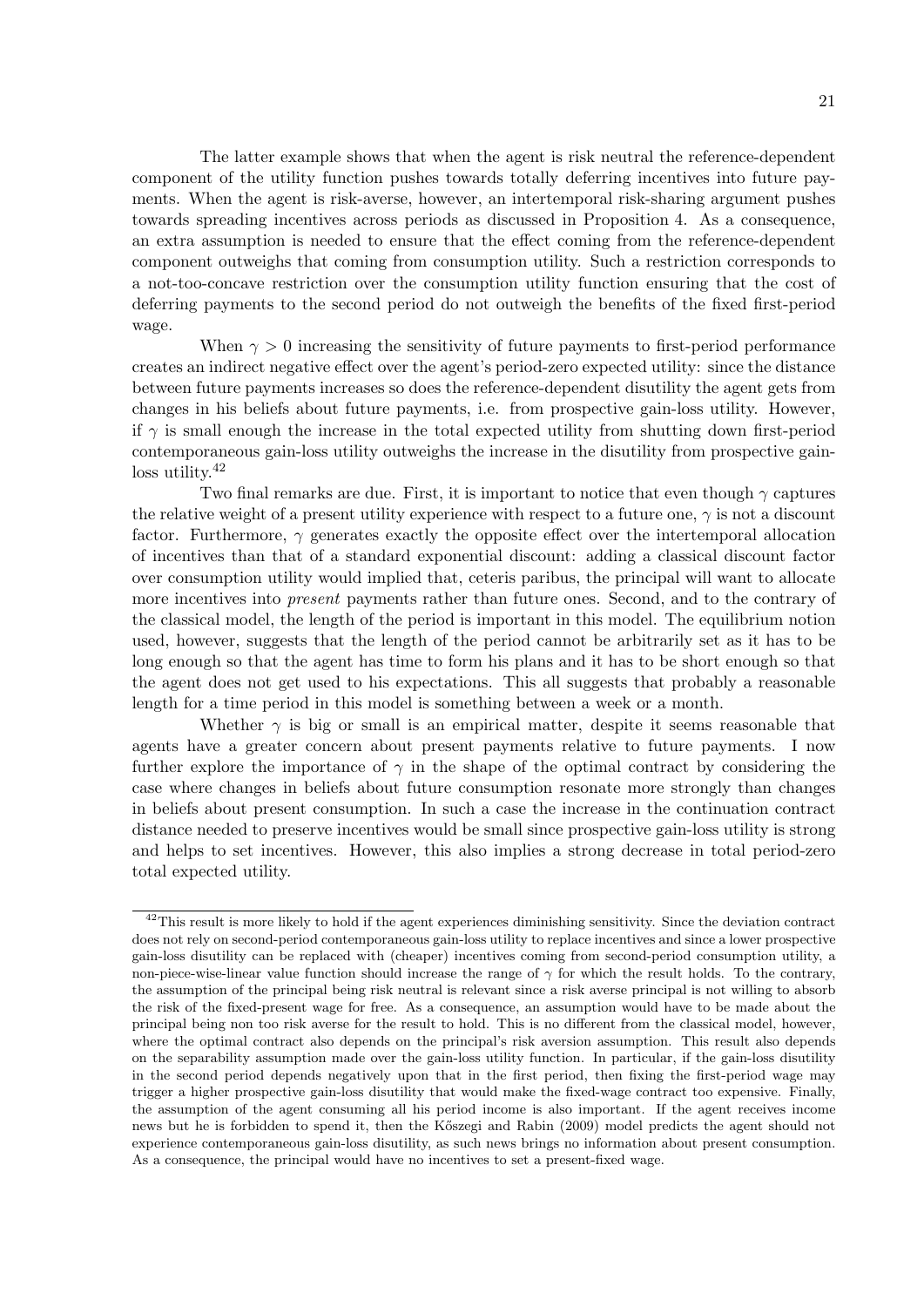

Figure 1.4: Timing of the Principal-Agent Interaction with a Random Contract

#### Proposition 6 (No Memory)

Fix  $\eta > 0$  and an effort path  $(e_1, e_2(X_1))$ . Then there is a  $\gamma > 0$  such that if  $\gamma > \gamma$ , the optimal contract implementing  $(e_1, e_2(X_1))$  sets  $s_n \neq s_{n'}$  for at least one  $n \neq n'$  and  $s_{nm} = s_{n'm}$  for all  $n \neq n', \forall m.$ 

Proposition 6 states that if prospective gain-loss utility is strong enough, then the optimal contract will display two basic characteristics. First, it will use contingent payments in the first period. The intuition here is the reverse of that in Proposition 5: if news about future consumption resonates more than news about current consumption, then it would be too expensive to set a first-period fixed wage since the savings from shutting down first-period contemporaneous gain-loss utility do not compensate the costs in increasing prospective gain-loss utility, as mentioned before. Second, wages will not display memory. The intuition is that using memory necessarily implies the agent will experience prospective gain-loss utility, which is negative (see Lemma 2). If  $\gamma$  is big enough, this creates a big disutility from the period-zero perspective, so big in fact that is it cheaper to use only first-period payments to motivate the agent.

#### 1.6 Random Contracts

I finally explore the convenience of paying the agent using a random contract, i.e., a contract that makes payments contingent on a measure uncorrelated with the agent's action. Specifically, a random contract offers the agent a menu of contracts, one per each possible realization of the outcome measure. In each period, once the outcome is realized, a pure randomization device uncorrelated with the agent's action is used to determine the payment from the contract previously chosen by the outcome realization.<sup>43</sup>

The timing of the principal-agent interaction is presented in Figure 1.4. In period zero the principal makes a TIOLI offer consisting of the random contract  $S(X_1, X_2, X)$  where X drawn from the finite set  $\mathcal X$  correspond to the random device uncorrelated with the agent's action. For simplicity I assume that  $\overline{X}$  is used in both period one and two. Given the contract, the agent forms an effort plan  $\tilde{e}_{0,1}$  and  $\tilde{e}_{0,2}$  for the upcoming two periods. With these effort plans and the associated income beliefs he accepts or rejects the long-term contract. In the first period the agent chooses and exerts effort  $e_1$  and the performance measure  $X_1$  is realized

<sup>&</sup>lt;sup>43</sup>This type of random contract is usually denoted as "ex-post random" contract since the wheel is spun *after* the agent has executed the action. A second type of randomness can be included if the wheel is spun before the agent executes the action. Such a contracts are called "ex-ante" random contracts, and under specific assumptions over the third derivative of the consumption utility function, they can be optimal when the agent has classical preferences. See Fellingham, Kwon, and Newman (1984) and Arnott and Stiglitz (1988).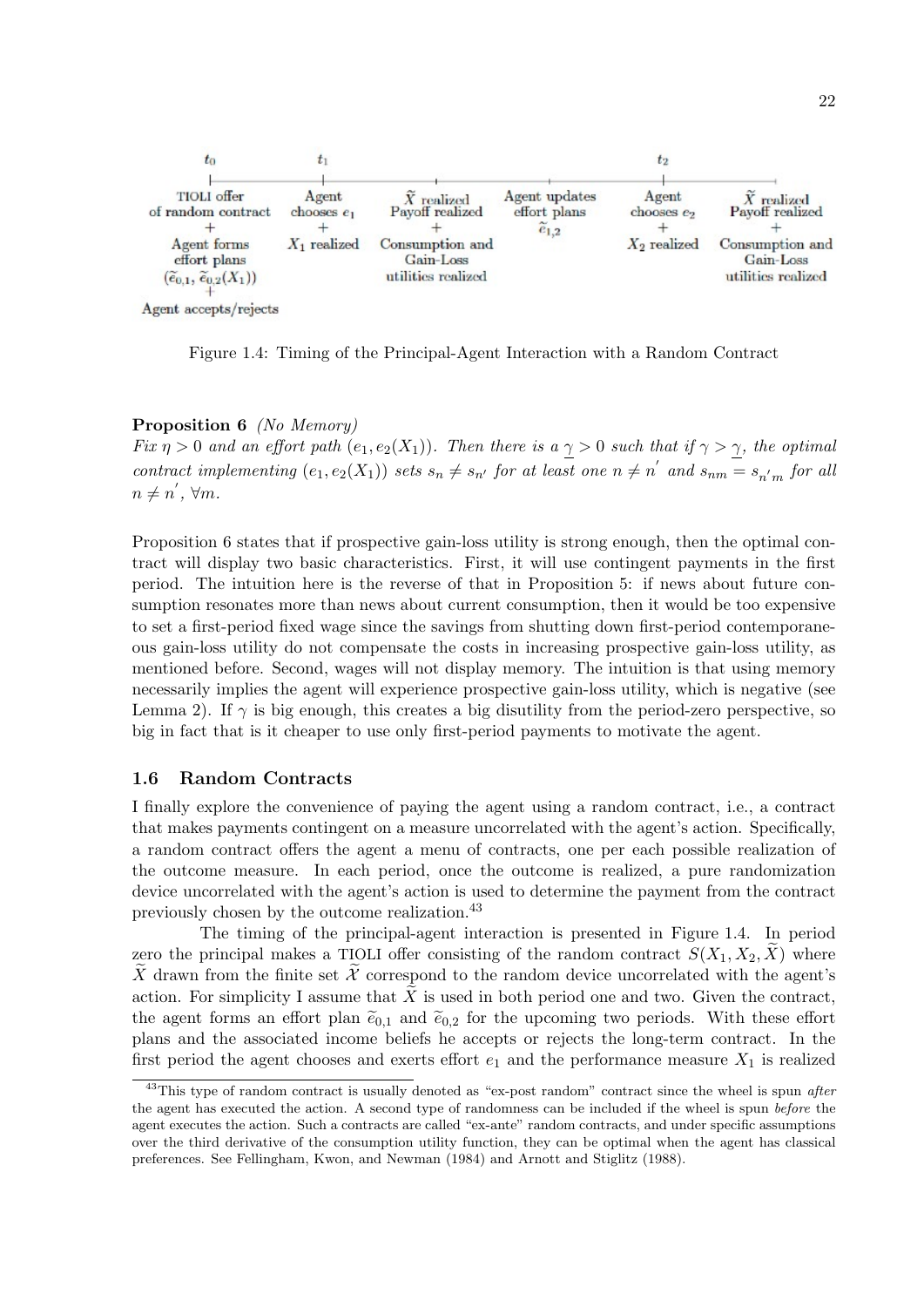according to which one of the contracts in the first-period menu is chosen. Next  $\widetilde{X}$  is realized and thus one of the payments in the previously chosen contract is selected. Immediately, the agent experiences consumption and gain-loss utility in payments. At the end of period one the agent updates his effort plans for the second period given the realization of  $X_1$ . At the beginning of the second-period the agent chooses and exerts effort  $e_2$  and the performance measure  $X_2$  is realized according to which one of the contracts in the second-period menu is chosen. Next,  $X$  is realized for the second time and the agent receives his second-period payments and corresponding utilities.

Proposition 7 shows that it is not optimal for the principal to use a contract using randomness to implement the desired effort path when the optimal contract uses a fixed-firstperiod wage.

#### Proposition 7 (Non-Optimality of Random Contracts)

Assume A1-A4 and fix  $\eta > 0$  and an effort path  $(e_1, e_2(X_1))$ . Then, there is a  $M_1 > 0$  such that  $if \gamma = 0 \text{ and } |u''(s)| \leq M_1 \text{ for all } s \geq s$ , the expected cost of the contract  $S(X_1, X_2, \tilde{X})$  is greater than that of the non-random contract  $S(X_1, X_2)$ .

Intuitively, and just as with classical preferences, the principal can increase the agent's utility by offering him the certainty equivalent of the random payment. This is because the random device is not correlated with the agent's action–and thus it does not help to provide incentives–and the agent dislike risk. Then, because the principal's objective function is convex, the result follows by Jensen's inequality.<sup>44</sup> Hence, just as with classical reference-independent preferences, the principal will never use performance measures that are uncorrelated with the agent's unobserved effort.

Finally, it is interesting to notice that the certainty equivalent associated with the random device of an agent with reference-dependent preferences is smaller than that of an agent with classical preferences because he not only dislikes risk from the concavity of the consumption utility function, but also from the reference-dependent component of the utility function (see Lemma 2). As a consequence he is willing to accept even less money than a classical agent with the same consumption utility function to give up on the ex-post randomness of the contract.

#### 1.7 Timing of the Prospective Gain-Loss Utility Realization

This section modifies the timing of the prospective gain-loss utility realization. Up to now, I have assumed that prospective gain-loss utility is realized after the agent reviews his effort plans for the second period. To capture the intuition that experiencing a loss or gain from news about second-period payments may affect second-period effort plans, I now assume prospective gainloss utility is experienced after the agent has reviewed his second-period effort plans.<sup>45</sup> To keep the structure of incentives tractable, I further reduce the analysis to a two-effort  $e_t \in \{e_\ell, e_h\}$ , two-outcomes  $x_t \in \{x_\ell, x_h\}$  model in which the principal wants to implement high effort in both periods. Let  $S(X_1) = (s_h, s_{\ell})$  and  $S(X_1, X_2) = (s_{nh}, s_{n\ell})$  for  $n = h, \ell$  correspond to the first and second-period contracts. The rest of the interaction equals that in the original set up. Figure 1.5 shows the new timeline and Proposition 8 presents how second period incentives are affected by the timing of the prospective gain-loss utility realization.

<sup>&</sup>lt;sup>44</sup>Notice that Proposition 7 assumes  $\gamma = 0$ . This assumption is made only for simplicity and should be straightforwardly generalizable to small values of  $\gamma$  as in the main proposition. Moreover, I conjecture that the nonoptimality of random contracts should also hold if  $\gamma$  is big so that a fixed-first-period wage is not optimal.

<sup>&</sup>lt;sup>45</sup>Notice that the equilibrium concept must be extended when changing the timing of prospective gain-loss utility realization. This is because now period-zero planning IC does not necessarily imply that the agent will form the correct plans. As consequence, a period-two planning restriction must be added. See the proof in Section 3.2.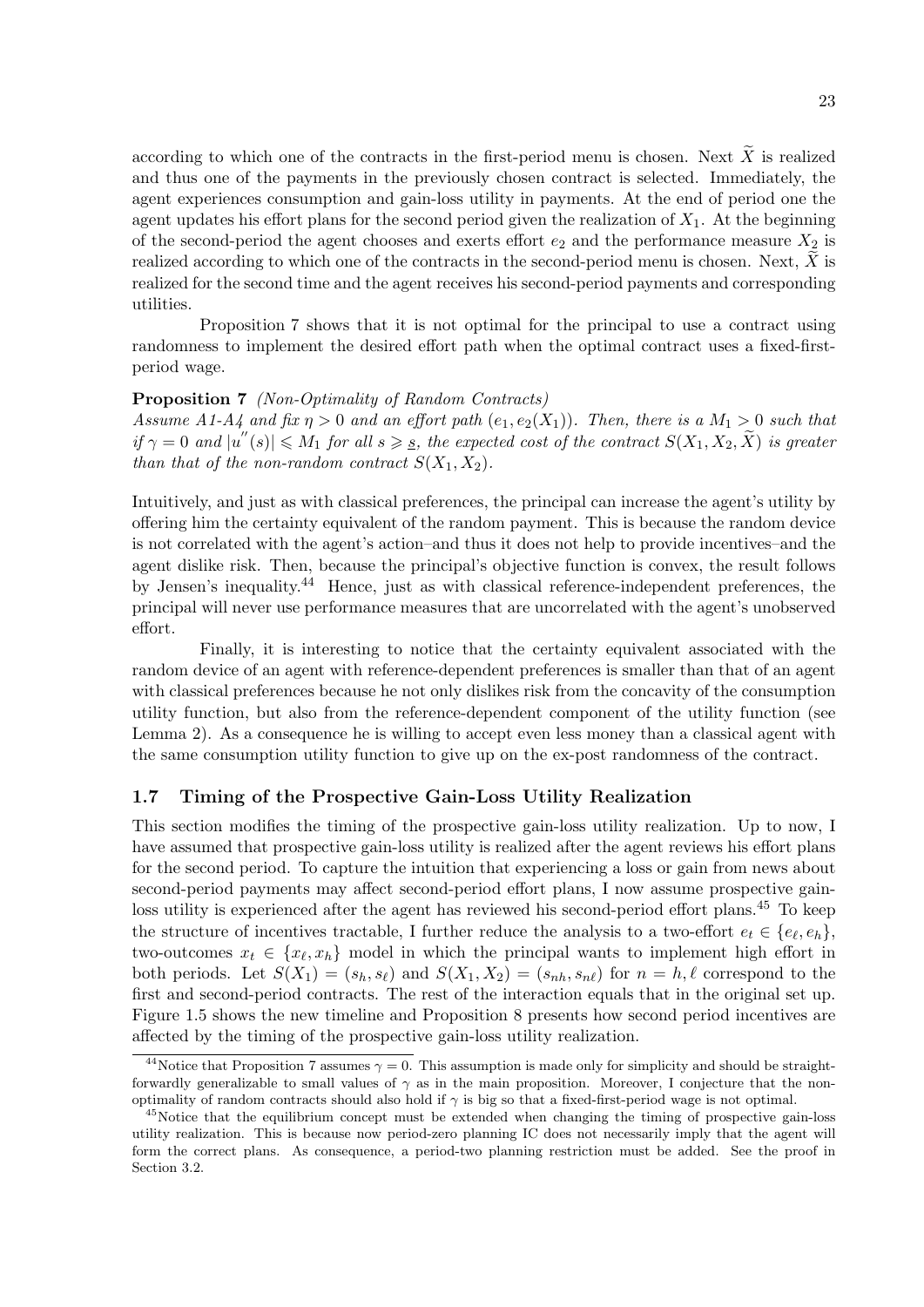

Figure 1.5: Timing of the Principal-Agent Interaction when Prospective Gain-Loss Utility Affects Second-Period Plans



Figure 1.6: Prospective Gain-Loss Utility Realization when  $X_1 = x_h$  as a Function of  $\tilde{e}_{1,2}$ 

Proposition 8 (Slacking After Success) Fix  $\eta > 0$  and assume the principal wants to implement  $e_1 = e_2(x_\ell) = e_2(x_h) = e_h$ . Then, the optimal contract implementing  $(e_h, e_h)$  is such that  $s_{hh} - s_{hl} \geq s_{\ell h} - s_{\ell \ell}$ .

Proposition 8 says that it is harder to provide incentives for high effort after a period success than it is after a failure. The explanation comes from the fact that the prospective gainloss utility realization depends on the agent's effort plans for the second period when it is realized after the agent reviews his second-period plans. To understand this, panel (a) in Figure 1.6 computes the the prospective gain-loss utility gain when the agent plans to exert high effort and the probability of success is 0.5. The solid line represents the agent's previous expectations about second-period payments meanwhile the dashed line represents the updated expectation about second-period payments after  $X_1 = x_h$  was observed. Since the agent compares the percentiles in the reference distribution with those in the expected one (see Assumption 2), the prospective gain-loss utility gain corresponds to the area  $A+B+C$ . Equivalent,y, panel (b) shows the size of the realized prospective gain if the agent plans to exert low effort in period two when the probability of success under low effort corresponds to 0.25. As before, the solid line represents expected second-period payments meanwhile the dashed line corresponds to the updated expectation. In this case the prospective gain-loss utility gain corresponds to the area A+B because planning to exert low effort in period two decreases the probability of being pleasantly surprised by  $u_{hh}$  given that  $u_{hl}$  was planned. As this example shows planning high effort maximizes the distance between the reference and the actual distribution of second-period payments. Equivalently, if a failure is observed in the first period, the agent experiences a loss from knowing that in the second period he will be paid with the low continuation contract. The size of such loss is decreasing in the agent's second-period effort plans since planning high effort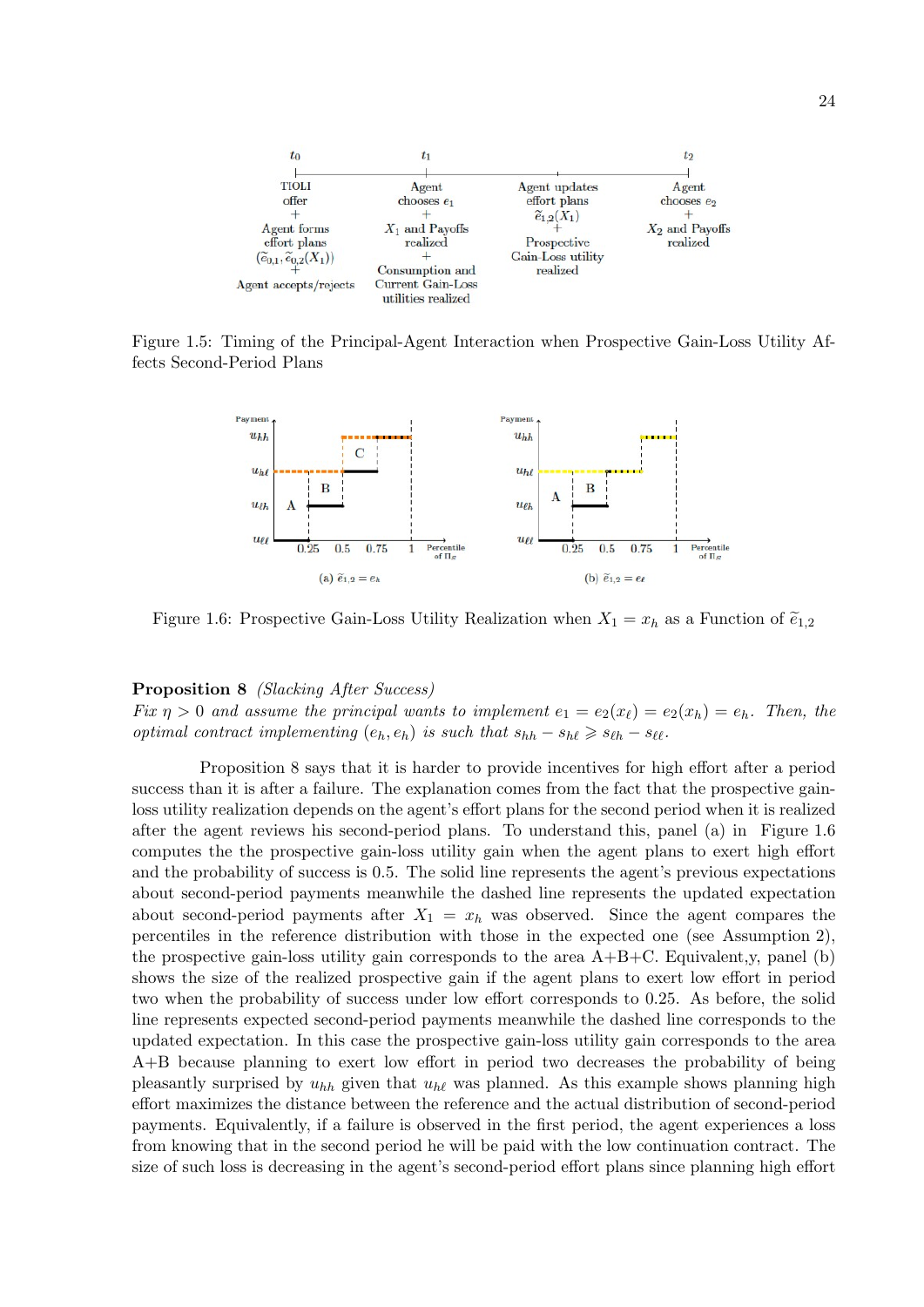minimizes the distance between the actual second-period payments distribution and the reference distribution. In particular, planning high effort decreases the probability of being unpleasantly surprised by  $u_{\ell\ell}$  given that  $u_{h\ell}$  was planned. As consequence, the prospective gain-loss utility realization makes it easier to plan high effort for any realization of the first-period outcome. However, because of loss aversion, these two scenarios do not weight the same in the agent's planning decision. As a consequence the period-two planning IC is harder to satisfy after a gain than it is after a loss as a first-period failure sets incentives to compensate the loses experienced in the first-period with higher second-period payments.

There are three important things to notice. First, this result mimics that with classical preferences where is easier to motivate the agent after a failure because after a failure the marginal utility is higher. However, the mechanism is different: with reference-dependent preferences it is loss aversion what generates the prediction. As a consequence, and to the contrary with reference-independent preferences, this result holds even if consumption utility is linear. Second, with reference-dependent preferences the temporal distance between the planning and the action execution is relevant. In fact, if the principal allows enough time after  $X_1$  as been observed and the action execution, the agent may get used to his effort beliefs, rendering the realization of prospective gain-loss utility irrelevant for planning. Third, this result holds given that the agent planned in period zero to exert high effort in period two.<sup>46</sup>

#### 1.8 Extensions

This paper explores the intertemporal allocation of incentives in a repeated moral hazard model when agents have dynamic reference-dependent preferences. I show that in contrast to the prediction with classical preferences under reasonable assumptions over the utility function, the optimal contract defers all incentives into future payments. This prediction reconciles the apparent dissociation between the models based on the risk-incentive trade-off and the shape of real contracts using present fixed wages. I further prove that, despite difference in the timing of incentive allocation, the optimal contract with reference-dependent preferences shares many features of the optimal contract with classical preferences: it does not leave rents to the agent, achieves first best when actions are least cost and there is a shifting support and ex-post random contracts are never optimal.

I emphasize that this model is about the principal's decision of whether to fully defer incentives into the future. Future work could shed light on (1) how far incentives should be deferred or (2) how those deferred incentives should be spread among future periods. To answer those questions the model must be generalized to T periods. As the model stands, however, if the sensitivity to income news is decreasing in the income period to which the news refers, it will predict that the principal will always want to defer risk as far into the future as possible. In these circumstances thus the inclusion of an standard discount factor  $\delta$  would become crucial. If  $\delta < 1/r$ —where r is the discount rate at which the principal can borrow or save—using future consumption utility to replace present incentives would get more and more expensive as the agent is less sensitive to incentives coming from future consumption utility the further in the future these incentives are deferred. As a consequence, for a given small  $\gamma$ , there will be an optimal delay of incentives. As a result, optimal payments in a T period model will be fixed for given intervals of time and thus it will look as an step function where the length of the steps

<sup>46</sup>Changing the time of the prospective gain-loss utility would not affect the main result. To see this in pour Section 1.5 example, notice that at the end of period one, when the agent is reviewing his the second-period effort plan given the first-period outcome realization, there will be no other credible plans to deviate to and thus the first-period planning IC is also trivially satisfied under both  $S$  and  $\ddot{S}$ .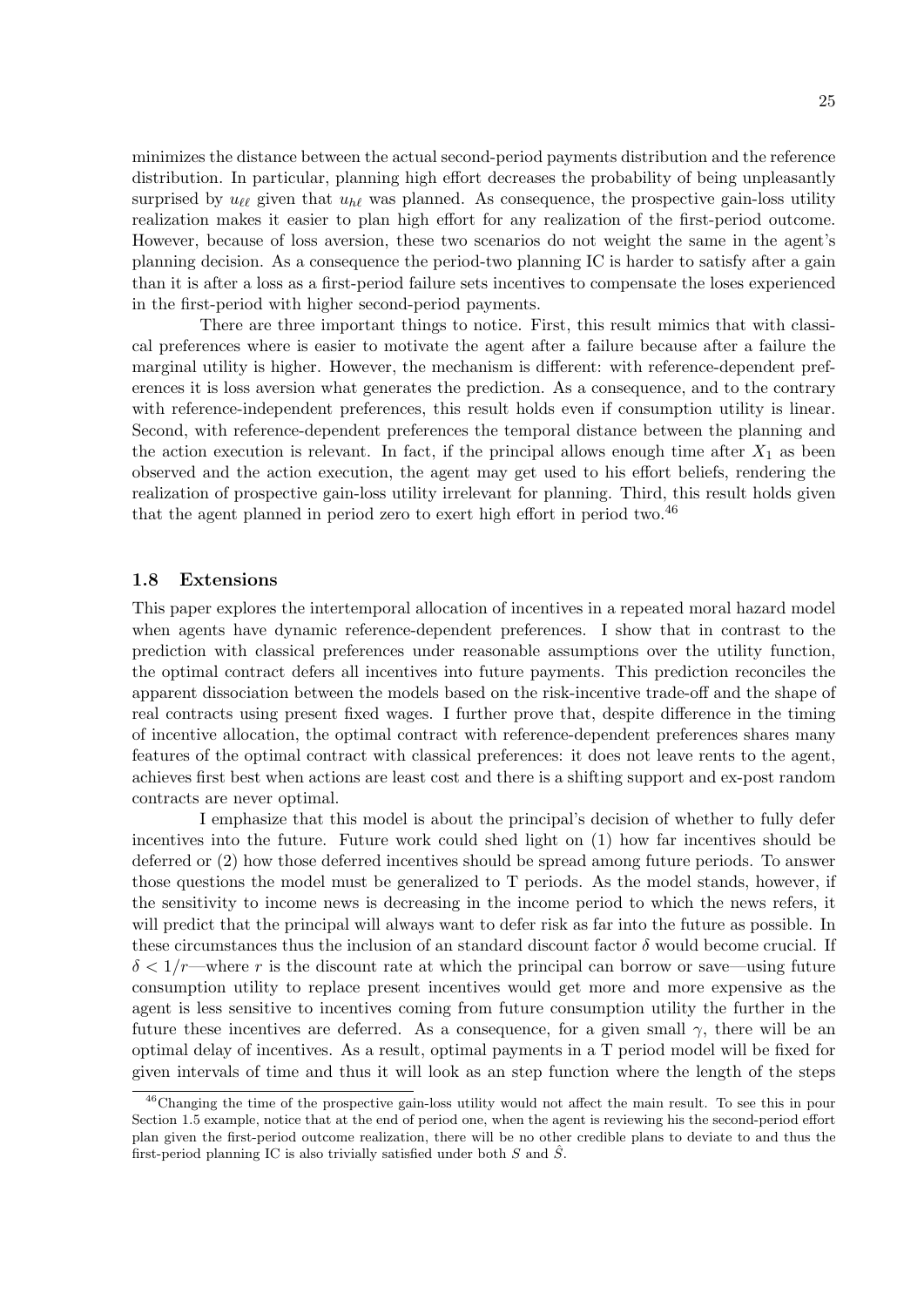will depend on the interaction between  $\gamma$  and  $\delta$ . Crucially, however, the jumps from one fixed wage to the other will be a function of past rather than present performance.

This prediction of the T period model may explain why there is less contract renegotiation than that predicted by the classical theory, where it is optimal for the parties to renegotitate after the action is executed and before the outcome is observed. With referencedependent preferences and an optimal payment function that resembles a step function there will be no incentives to renegotitate the contract as the agent is perfectly insured in the present and cannot renegotiate future dates since actions have not been executed yet.

A third interesting question that can be explored in a T-period model relates to the optimal timing of feedback through the outcome realization. Until now, the model assumes that the principal makes the performance measure public as soon as it has been realized. An extension of the model may deal with the principal's decision of whether to disclose the performance measure at the end of period one. Notice that, contrarily to the case with classical preferences, this is possible even if the agent is paid in every period. Notice further that in the classical model the preference structure is robust to the disclosure policy: only the informational structure of the problem changes. This is no longer true for dynamic reference-dependent preferences. In fact, the disclosure policy is a relevant choice variable for the principal because it determines whether the agent experiences gain-loss utility: if the principal decides not to disclosure  $x_n$ , then the agent only experiences second-period consumption utility and second-period current gain-loss utility. To the contrary, if the principal disclosures  $x_n$  in period one, then the agent will experience prospective gain-loss utility at the end of period one.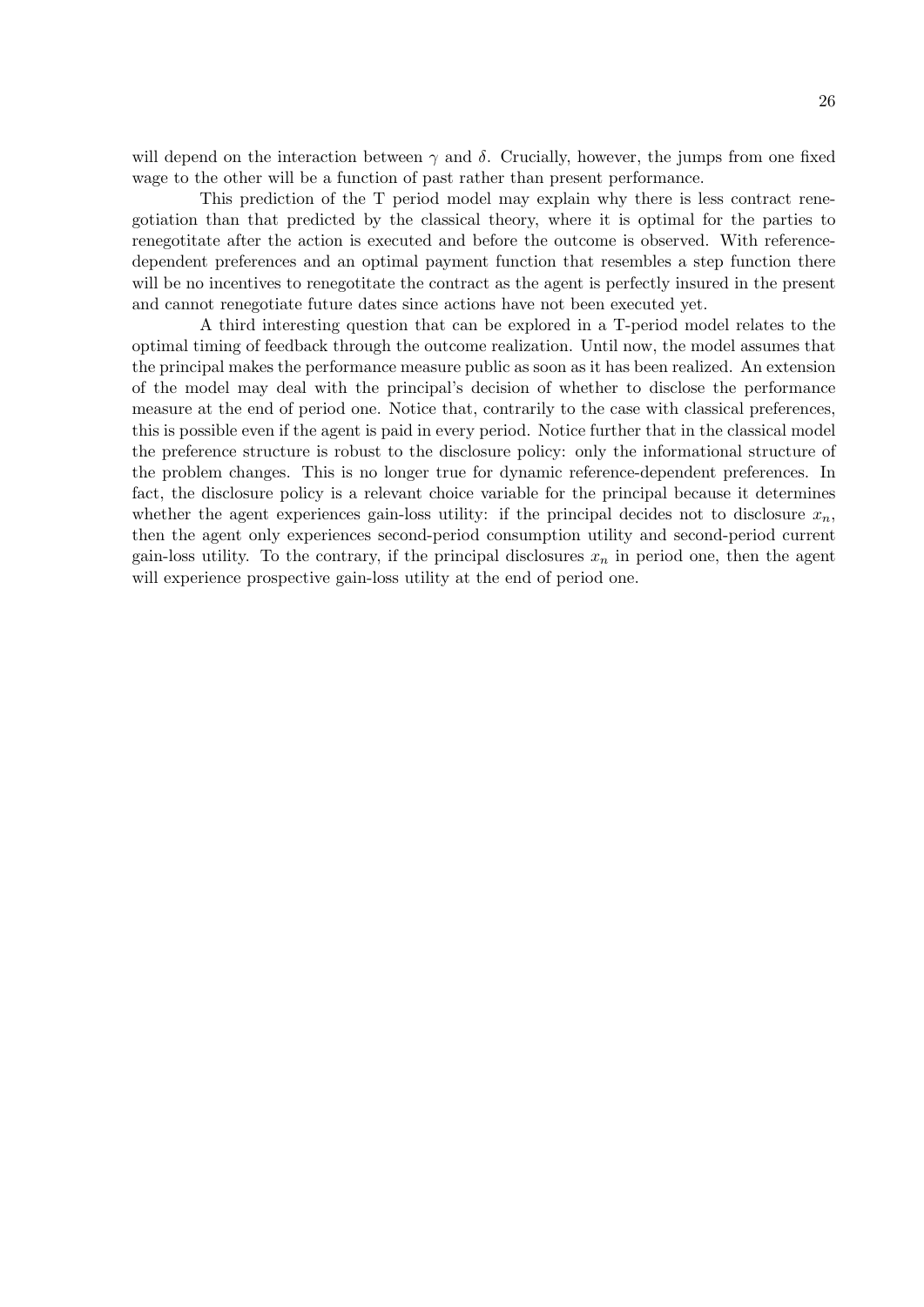## Chapter 2

## Dynamic Beliefs

#### 2.1 Introduction

A recent body of literature proposes agents distort beliefs to maximize utility. Works by Akerlof and Dickens (1982), Brunnermeier and Parker (2005), Gollier and Muerman (2006), Brunnermeier, Gollier, and Parker (2007) argue that agents who are willing and capable of manipulating their expectations trade-off the benefits of savoring an optimistic future with the cost of suboptimal decision making when choosing incorrect but otherwise "optimal" beliefs. This literature has been successful in providing an structural explanation for overconfidence and optimism, widely documented facts in the empirical literature. However, some related issues still remain unexplored; in particular, underconfidence, pessimism and subjective-beliefs time dynamics.

This paper studies the temporal path of subjective beliefs. To this end, it presents a model that enriches the preference structure in an optimal beliefs model by considering referencedependent agents who experience anticipatory utility from beliefs about future expected utility and from changes in those anticipatory feelings. The agent waits T periods for a binary random outcome realization. In each period she freely chooses a subjective belief about her probability of success in the realization period so to maximize her intertemporal utility. Dynamics in optimal beliefs arise because the two anticipatory utilities have different implications over the agent's choice. On the one hand, beliefs about future expected utility push towards optimism because agents enjoy thinking of a promising future. On the other hand, changes in beliefs about future expected utility bound optimism because agents prefer to limit today their optimistic beliefs in order not get to the realization period holding great expectations. The model predicts that optimism decreases as the realization date approaches if the lottery is important enough or if the agent is sufficiently loss averse: when the pay-off date is distant there are many periods to enjoy optimistic thoughts making the cost associated to possible disappointment less salient. As the realization date approaches, however, less periods are left to enjoy optimism and thus the threat of experiencing a painful last-period disappointment becomes noticeable.

After a summary of the optimal beliefs literature, Section 2.3 presents the model. The agent waits during T periods for a binary outcome realization, which takes a high or low value in period T+1. In each period she chooses an optimal belief about the probability of observing the high outcome. The model sets the agent's problem of choosing the optimal path of subjective beliefs as a sequential game with perfect information between the agent's T selves. Each self optimal strategy maximizes her total intertemporal utility corresponding to the sum of her own utility flow and those of future selves, taking as given previous selves optimal beliefs and all future selves best responses to her choice.

The utility flows are specified as follows. In period  $T+1$  the agent experiences two types of utility: standard consumption utility and reference-dependent utility from comparing the actual random outcome to his previous-period subjective belief about the same lottery. Periods  $t \in \{1, \ldots, T\}$  are waiting periods in which no value of the binary random outcome is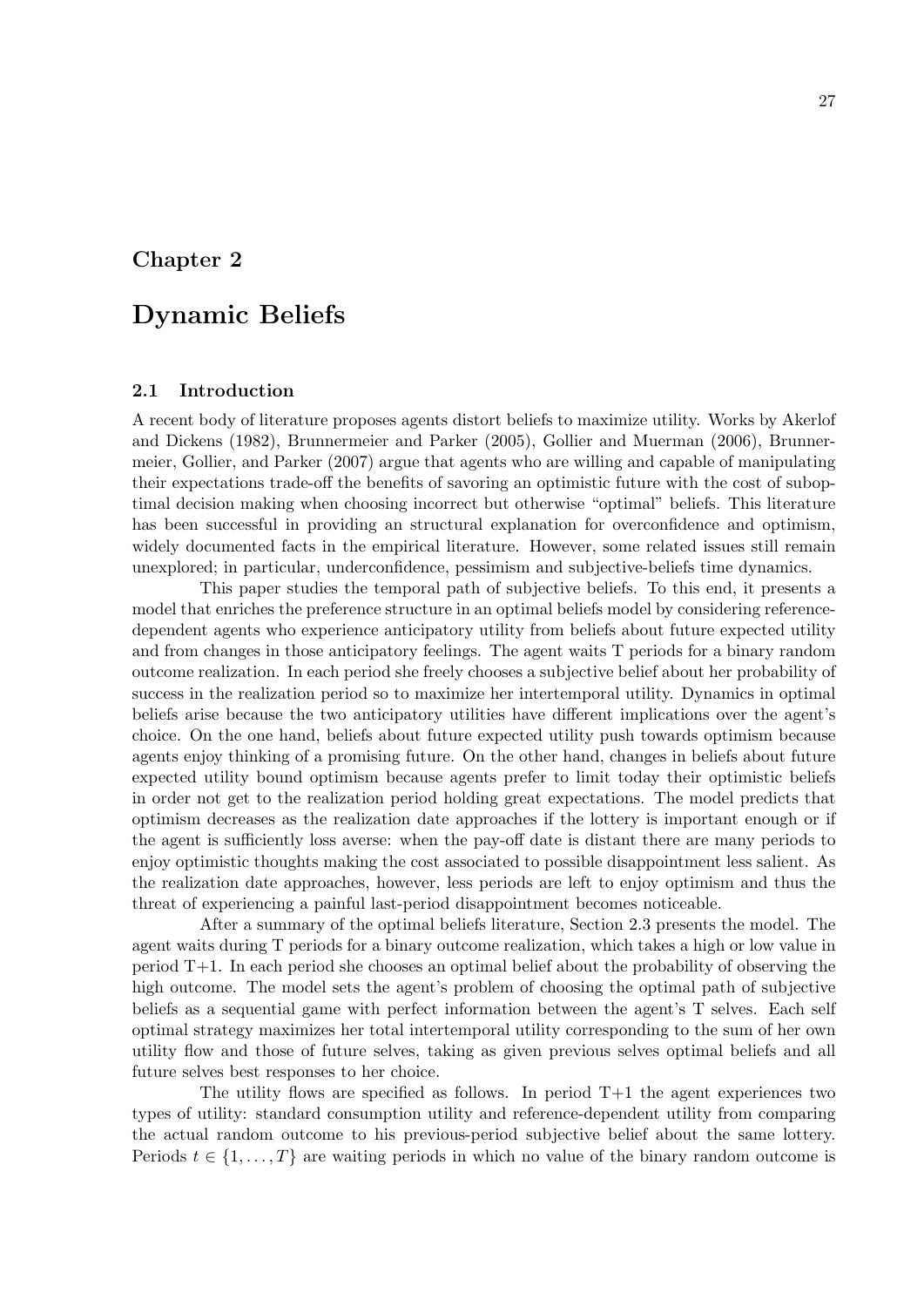drawn and no relevant information about the realization period arrives. The model assumes that during these periods the agent experiences two types of anticipatory utility. First, she experiences standard anticipatory utility, i.e., utility from her beliefs about the realization-period expected utility. This component captures the idea that agents experience today feelings about outcomes that will only be realized in the future by bringing them into present in an standard expected utility form (see Loewenstein (1987), Caplin and Leahy (2001), Bénabou and Tirole  $(2004)$ , Bernheim and Thomadsen  $(2005)$ , Bénabou and Tirole  $(2006)$ , Kőszegi  $(2009)$  among others.) Second, because of the reference-dependent nature of her preferences, the agent also experiences utility from changes in these anticipatory feelings. This component of the utility flow captures the idea that agents experience utility from changes in their beliefs (Matthey (2005), Kőszegi and Rabin (2009).) To emphasize, I refer to the former type of anticipatory utility as reference-independent anticipatory utility and to the latter as reference-dependent anticipatory utility.

To illustrate these two types of anticipatory utilities consider the following example. A worker has been offered a productivity bonus at the end of the month. Suppose today she thinks she will receive the bonus with probability 0.8 whereas yesterday she thought she would receive the bonus with probability 0.5. According to this model the agent experiences two sources of anticipatory utility: she is pleased with the fact the bonus is likely (reference-independent anticipatory utility proportional to 0.8) but also she experiences a gain because she thinks the bonus is more likely than she previously thought (reference-dependent anticipatory utility is proportional to 0.3). If instead today she thinks the probability of getting the bonus is the same as yesterday, she still experiences utility from the fact the bonus is likely (reference-independent anticipatory utility proportional to 0.5), but since her expectations of success have not changed, reference-dependent anticipatory utility equals zero.

The model's framework builds on standard assumptions of the optimal beliefs literature. First, anticipatory utility is a prominent element of the agent's decision utility. Second, agents choose and hold subjective beliefs that contradict the rational processing of the objective data. Whereas there seem to be a growing consensus among economists on the relevance of the first assumption, the second one is still controversial. I view the process through which agents choose subjective beliefs as the result of the operation of a "fast, automatic, effortless, associative, implicit and often emotionally charged system of thought" (Kahneman (2003).) Under such view, optimal beliefs may be seen as the result of a secondary process responding to our most basic instinct of pleasure-seeking. Even though there is still a long way to fully understand the "technology" agents use to distort beliefs, this interpretation seems reasonable under the view of the human mind as based in this dual system of thinking and is compatible with the basic notion of humans as utility maximizers.<sup>1</sup>

Section 2.4 presents the model predictions. I start analyzing the self t's optimal strategy by showing that in this model the agent's selves are perfect strategic complements: self t optimal reaction to an increase in self t−1 belief is to increase her belief of success in the same magnitude. As a result, increasing current optimal belief increases all future selves optimal beliefs. This feature of the optimal strategy is important as it shapes the costs and benefits of optimism

<sup>&</sup>lt;sup>1</sup>This is the view Brunnermeier and Parker (2005) also embrace. A second possible interpretation arises in the context of ambiguity (see Camerer and Weber (1992) for a review). Under ambiguity, the agent does not know the true probability distribution but a family of such distributions and a probability distribution over the family. Because of the linearity of the expected utility function on the true probability, the agent uses as a proxi for the objective belief her best guess: the expected mean of the compounded probability distribution. As a consequence, the agent's optimal beliefs are a credible choice because, by construction, optimal beliefs are drawn from the family of feasible distributions. However, in a model without information arrival like ours, this is a rather trivial extension and would not make any new predictions.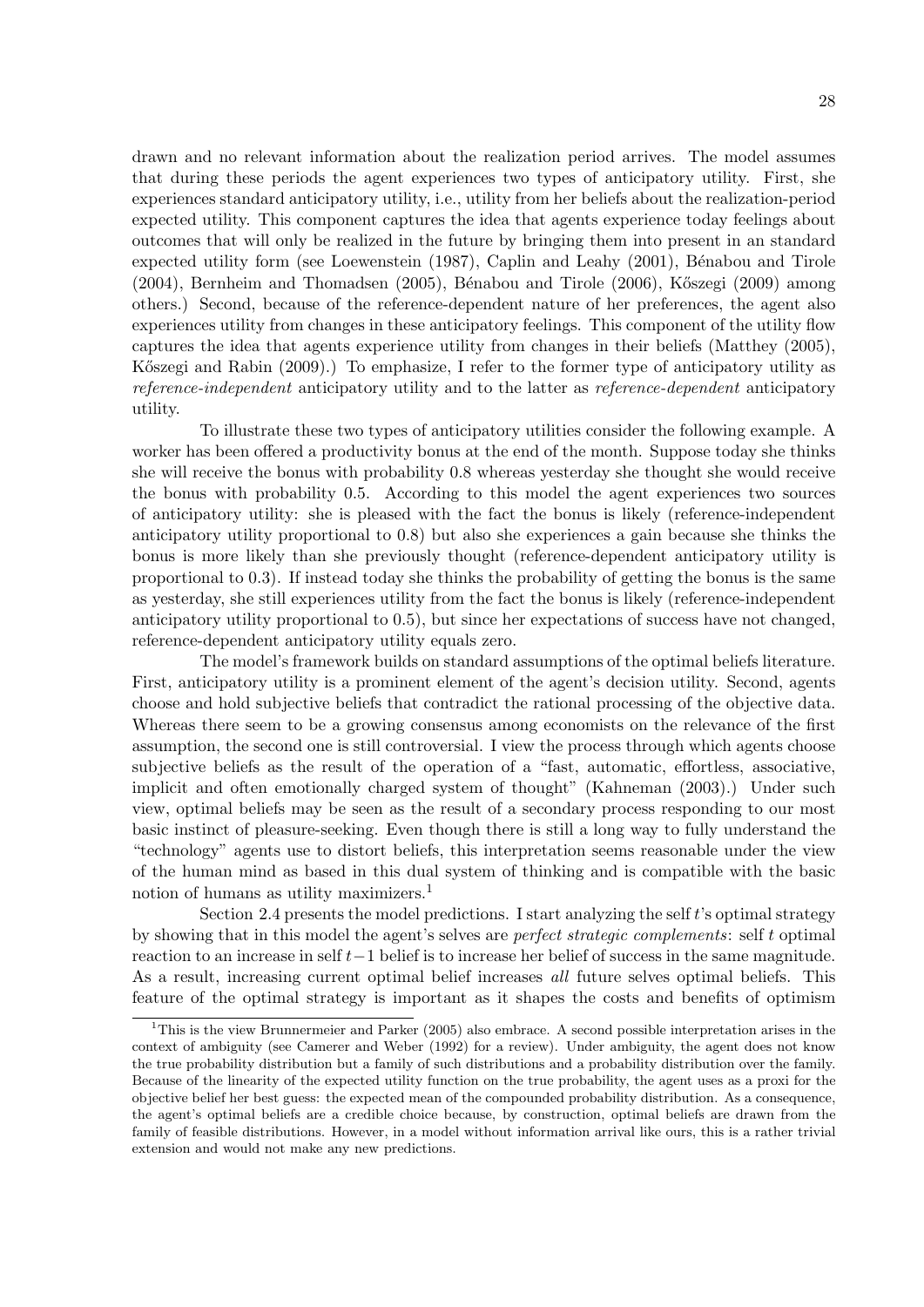during waiting periods. Consider first the costs. Because the agent experiences referencedependent anticipatory utility, choosing a high belief today puts a burden into the next self as reference-dependent anticipatory utility is decreasing in the reference. However, because of the selves perfect complementarity, self  $t + 1$ —and all those after her—will optimally putoff this cost avoiding thus changes in beliefs. As a consequence, the real cost of optimism only comes in period T+1 when a high period T belief unavoidably decreases the last period reference-dependent expected utility. To the contrary, benefits of optimism come from referenceindependent anticipatory utility. The more optimistic the agent is today the higher the utility she gets from anticipating the future outcome as reference-independent anticipatory utility is increasing in present optimism. Moreover, the selves perfect complementarity reinforces this benefit as a high belief today implies all future selves will also set a high belief.

Next, I show that optimal beliefs decrease as the realization date approaches when the lottery outcome is important enough or the agent is sufficiently loss averse. The intuition is as follows. Because agents are perfect strategic complements having a high belief today implies a high period T belief. This decreases the probability of a gain and increases the probability of a loss in the realization period. When the high outcome is important enough or the agent is sufficiently loss averse this cost of optimism is high and thus setting a high belief today is expensive. When far away from the pay-off date, however, high optimism has great benefits since it increases not only today's expectations of a positive future but also those of upcoming periods because of the agents strategic complementarity. As the realization date approaches, however, this benefit decreases and thus the cost that current optimism imposes on last-period reference-dependent expected utility becomes relatively important. For a sufficiently high cost of optimism, this implies the agent will optimally choose a decreasing path of beliefs.

Evidence in the psychology literature supports this prediction. Shepperd, Ouellette, and Fernandez (1996) conducted a field experiment where 144 students estimated their score on a exam on four occasions: once 1 month before the exam and then 5 days, 50 minutes and 3 seconds before the grades were due. To control for information arrival, the last two measures were obtained in the same lecture. In between them the teacher lectured about material that was not related to the exam. They find students displayed overoptimism in the initial measures but that optimism decreased steadily until it becomes pessimism right before they find out their grades. The authors report that all the differences are statistically significant.<sup>2</sup> Taylor and Shepperd (1998) conducted an experiment were the agents believed they would be tested for a medical condition which could be severe or not. At the beginning of the experiment, subjects who anticipated being tested believed they would receive their results in 3 to 4 weeks. At the end of the test a treatment group learned they would receive their results in few moments. Subjects where tested the most pessimistic when anticipated immediate feedback for a deficiency with severe consequences. Similar evidence of subjective beliefs that evolve from optimistic to pessimistic without information arrival–or that depend on the proximity to the realization date–can be found in Nisan (1972), Pyszczynski (1982), Manger and Teigen (1988), Gilovich et al. (1993), Gilovich and Medvec (1995), Radhakrishnan, Arrow, and Sniezek (1996), Shepperd, Ouellette, and Fernandez (1996), Savitsky, Medvec, Charlton and Gilovich (1998), Beyer (1999), Sanna (1999), Shepperd (2006), Sweeny, Carroll, and Shepperd (2006), and Jö rgensen, Faugli, and Gruschke  $(2007)^3$ 

 ${}^{2}$ Gilovich, Kerr and Medvec (1993) present evidence of heterogeneity in these results. Whit the same experimental design as in the study by Shepperd, Ouellette, and Fernandez (1996) they find that 69% of the students displayed this decrease in optimism, meanwhile 15% made steady predictions and the rest had increasing predictions.

<sup>3</sup>This result has also been applied on the axiomatic literature of self control and commitment. Epstein and Kopylov (2007) build a model where in period 0 the agent chooses a menu of acts from where she will pick an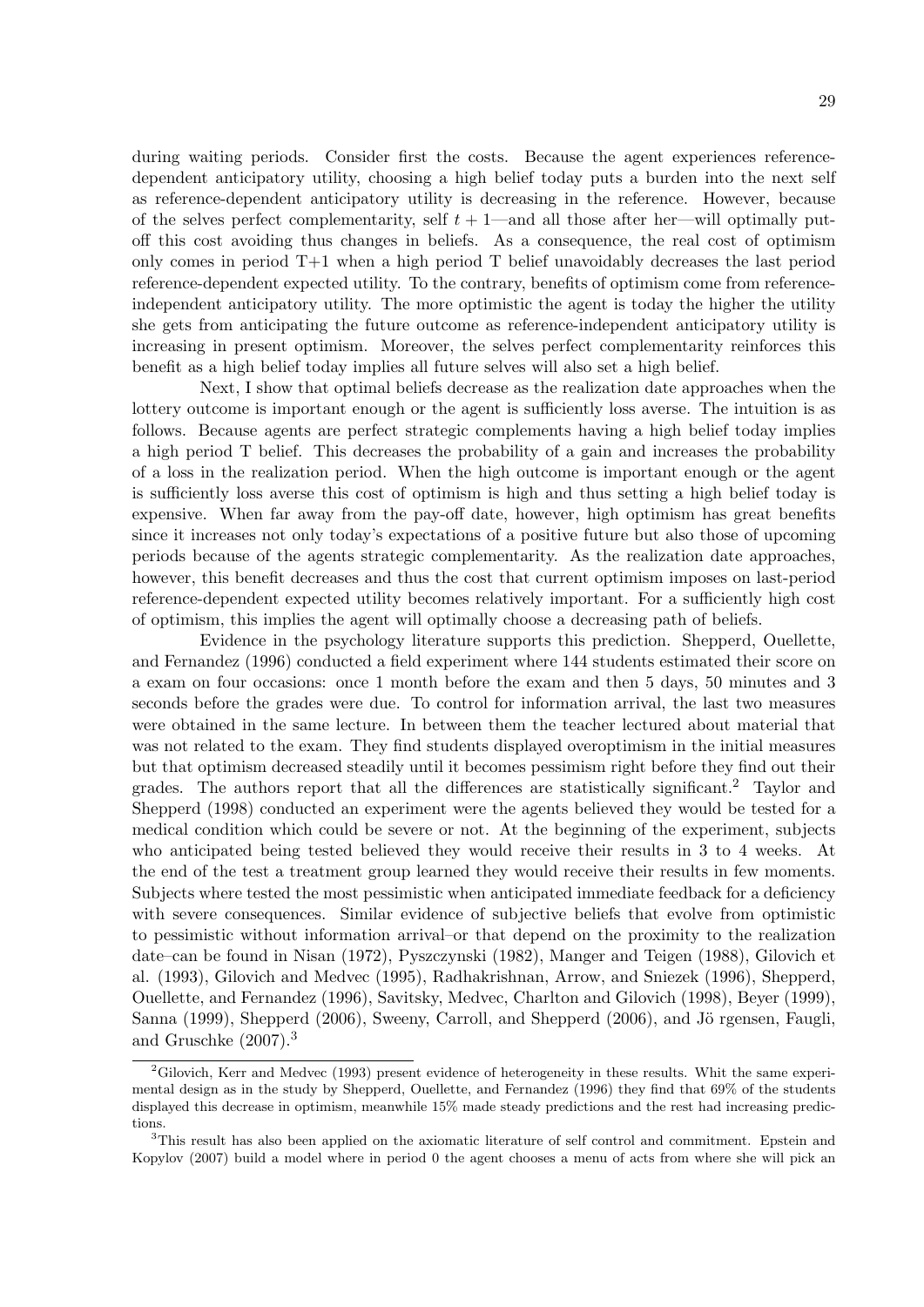The empirical evidence also supports the prediction that the decreasing path of optimism depends on the importance of the outcome. van Dijk, Zeelenberg, and van der Pligt (2003) had psychology students take a test that was described as predictive either for a career as a psychologist or for a career as a lawyer. Students were asked to give performance estimates directly after completing the test and again just before they were to receive feedback about their performance. Consistent with Shepperd, Ouellette, and Fernandez (1996) and others, participants lowered their expectations when they were closer to learning the result of the test. However, they did this only when the test they had taken was predictive for their career as a psychologist. Similar evidence can be found in Taylor and Shepperd (1998).

I then explore other possible paths of optimism. In particular, when there is no disappointment in the realization period–because the realization period expected utility is not referent dependent–the optimal path of beliefs is perfectly optimistic or increasing across time depending on the relative importance of the two types of anticipatory utility: the path will be increasing if it is convenient for the agent to delay perfect optimism to take advantage of reference-dependent anticipatory utility, i.e., if the utility the agent gets from positive surprises compensate the forgone gain in reference-independent anticipatory utility.

I further explore the relationship between the model structural parameters and the path of optimal beliefs. First, I show that optimism is increasing in the high outcome true probability: the more likely the high outcome is, the more optimistic the agent will be. This feature of the model is important as it shows some reasonability in subjective beliefs. Second, I prove that optimism is greater for lotteries with shorter waiting periods. I interpret such result as shorter horizons keeping the agent engaged or excited about the lottery she is holding. Finally, I study the relationship between optimism and the reward size. I show that when the probability of getting the high outcome is high, then optimism is increasing in the reward size. To the contrary, optimism is decreasing in the size of the reward when the true probability is low.

The model has several interesting economic applications. Consider for example the behavior of small investors who are deciding when to sell a stock. When the price of the stock depends on the realization of infrequent information—e.g, macroeconomic variables or the launch of a technological product—the optimal selling time will depend on the interaction between information arrival and her distorted beliefs, leading to the agent to sell at—ex ante probably suboptimal—times. Other possible examples concern the decision of taking medical treatment. If the decision of taking a primary treatment depends on the result of upcoming medical information, biased beliefs may cause the agent to take a suboptimal decision regarding the initial treatment. Even though this and other applications may be worth explored, Section 2.5 applies the problem of a risk neutral principal who wants to create a productivity bonus scheme to induce the agent to exert high effort during T periods at the cheapest cost. I prove that when the agent's effort choice greatly affects the probability of getting the bonus, and the positive effect over optimism of a shorter horizon outweighs the negative effect of a smaller payment, it is optimal for the principal to pay small but frequent bonuses. This is because frequent bonuses keep the agent optimistic about her chances of success, which acts as a non-pecuniary motivator allowing the principal to induce high effort at a cheaper cost. Section 2.6 ends with a discussion.

action in the second period. Therefore, ex-ante choices can limit ex-post actions. In both periods agent pick up beliefs, choosing the "correct" ones in period zero and (by assumption) pessimistic ones in period one. Temptation, therefore, comes from changes in beliefs which creates an incentive for self zero to limit the choices pessimistic self 1 will face.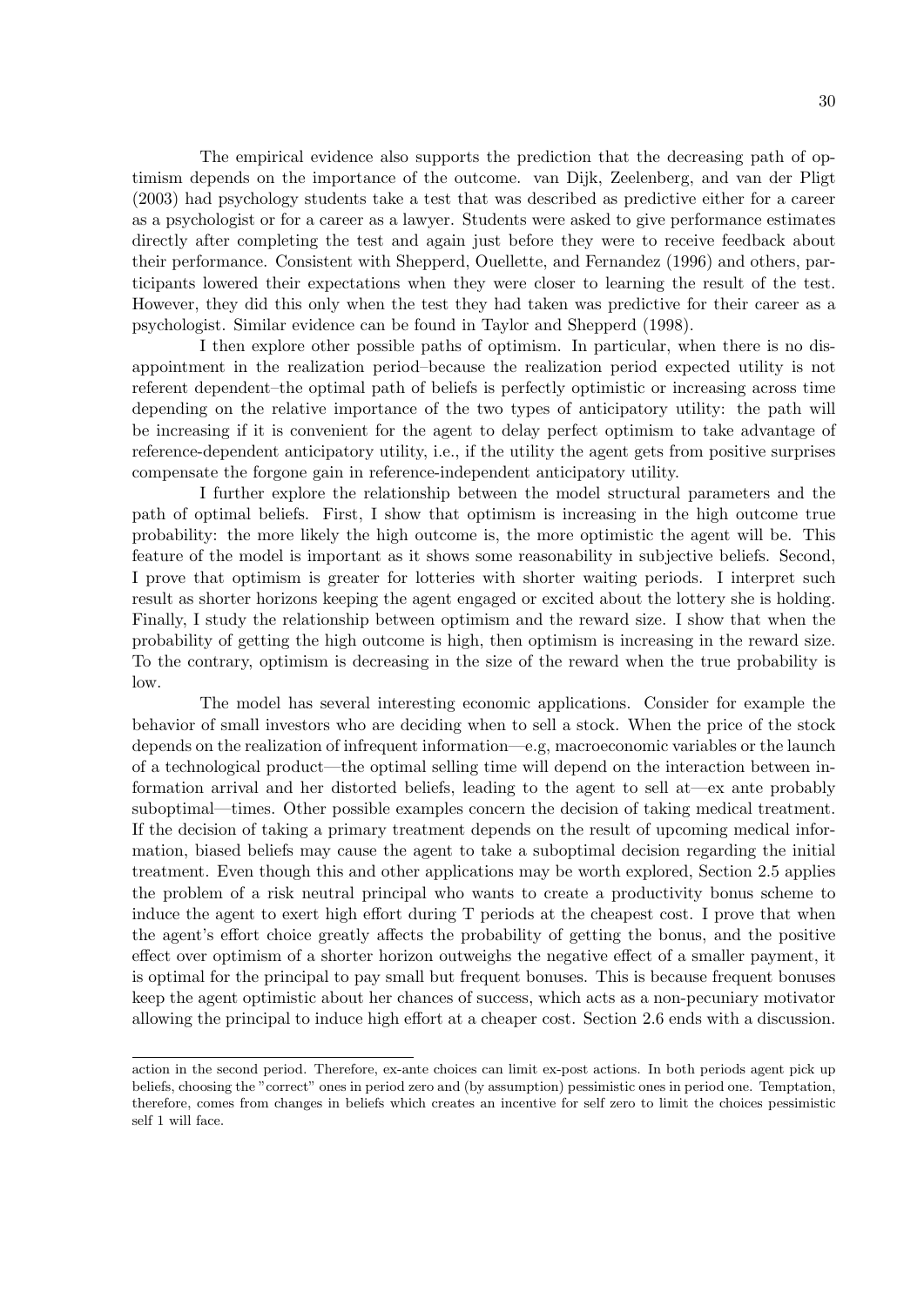## 2.2 Related Literature

The optimal-beliefs literature builds on the assumption that people can choose optimal subjective beliefs that depart from the true probabilities. Two branches of the literature can be distinguished according on how the costs and benefits of optimal belief distortion are modeled.

The first branch relates to the cognitive dissonance literature. This literature proposes agents trade-off a taste for consistency and the desires of enhancing the desirability of their past actions. To model this taste for consistency an extra term is added to the utility function which depends on some measure of distance between objective and subjective beliefs. Akerlof and Dickens (1982), who were to the best of my knowledge the first to propose that agents optimally distort beliefs, build a decision making model for workers in a hazardous profession. Workers decide whether to work in a high risk job or in a safe job. If they choose to work in the risky job, in a second period they choose how much safety equipment to buy. If they choose to buy the equipment the (known) probability of an accident is greatly reduced. To introduce anticipatory feelings the authors add an extra component to the utility function: fear of accident risk. The key assumption is that this fear is inversely related to a subjective probability of an accident and directly related to the true probability of the same event. The worker then chooses her optimal beliefs by trading the benefits of diminishing emotions of fear and the cost that these distorted beliefs have over choosing the wrong industry or buying less than objective optimal amount of security equipment. Yariv (2005) develop a generic model that explores the implications of agents trading taste for consistency and the desire of making their actions more agreeable. His model shows that agents can be under and over-confident, they prefer less accurate signals and are even willing to pay to forgo information. In the same line, Bracha (2004) develops a model where agents selects an optimal risk perception to balance two contradicting forces: the desire to hold favorable personal risk perception (optimism) and a taste for consistency. She applies the model to insurance decisions. Finally, Rabin (1994) develops a model of cognitive dissonance where the agent chooses how much to consume of an activity and her belief about the level over which such consumption becomes immoral. He shows that when the agents beliefs affect other's beliefs, increasing the cost from consuming more than the threshold cause members of society to convince each other that immoral activities are not such increasing thus the level of the immoral activity.<sup>4</sup>

The second branch of the optimal beliefs literature characterizes the benefits of distorted beliefs by assuming that agents have anticipatory feelings.<sup>5</sup> Brunnermeier, Gollier, and Parker (2007) have written a sequence of papers where they apply the concept of optimal beliefs with anticipatory utility to several risk taking decisions. Brunnermeier and Parker (2005) write a model of subjective beliefs and build two applications; a simple portfolio choice where agents choose between a risky and a safe asset and a consumption-saving problem with stochastic income. The basic logic is as usual: agents with anticipatory utility care about expected future utility flows, and hence have higher current felicity if they believe that better outcomes are more likely. On the other hand, biased expectations lead to poorer decisions and worse realized outcomes on average. Optimal expectations balance these forces by maximizing average felicity. Their model concludes that a small bias in beliefs typically leads to first-order gains due to increased anticipatory utility and only to second-order costs due to distorted behavior. In the portfolio choice problem, agents overestimate the return on their investment inducing them to purchase too much of the risky asset compared to what would maximize the objective expected

<sup>&</sup>lt;sup>4</sup>Yariv (2005), Bracha (2004) and Rabin (1994) are actually models of cognitive dissonance: agents have a direct disutility of not being cognitive consistent. Akerlof and Dickens (1982) use the concept of cognitive dissonance not to picture this direct disutility, but just to point out that optimal beliefs differ from objective beliefs.

<sup>&</sup>lt;sup>5</sup>Note that this is in fact very similar to what is proposed by Akerlof and Dickens (1982). Their extra term of fear of accident risk is nothing but an anticipatory emotion related to future states!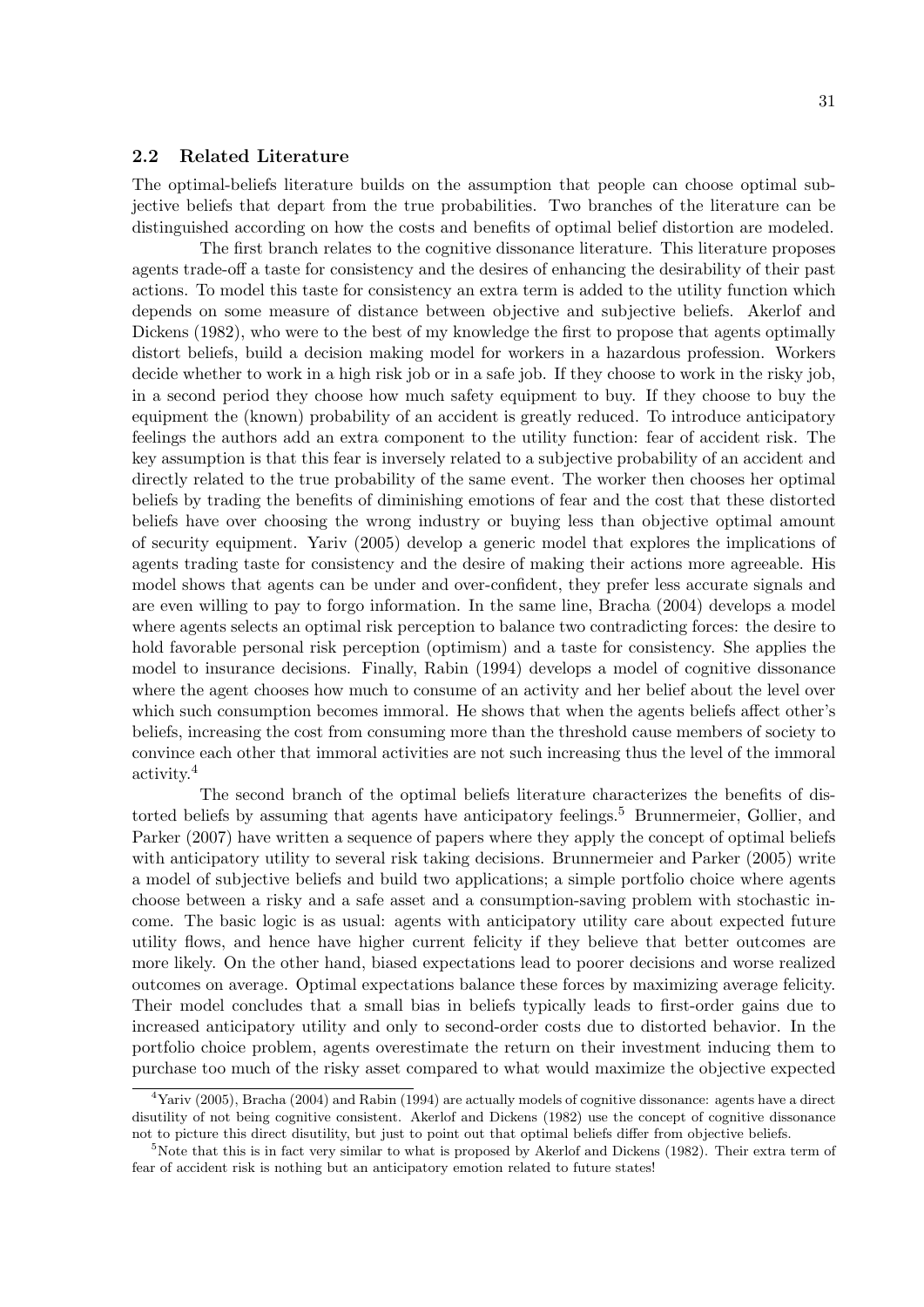utility. They also show that agents exhibit a preference for skewness. In the consumption-saving application they conclude that agents are both overconfident and overoptimistic. Gollier (2007) extends the analysis by examining the same portfolio choice problem in the context of complete markets. A further extension is made in Brunnermeier, Gollier, and Parker (2007) who build a general equilibrium model with complete markets. They show that when investors hold optimal beliefs that balance anticipatory benefits and costs of distorted actions, portfolio holdings and asset prices match some observed empirical patterns such as investor being imperfectly diversified and over-investing in the most skewed securities, which causes that more skewed asset can have lower average returns.

Finally, the closest work to this is that of Gollier and Muerman (2006). They develop a two-period model of risk taking in which people extract utility from anticipation and also experience ex-post disappointment as in Gul (1991). In the first period the agent makes two choices: an objective lottery whose outcome is realized in the second period and a subjective lottery which is an optimal distortion of the probability distribution of the objective lottery. The agent problem is to make her choices so to maximize her inter-temporal welfare defined as the weighted sum of the first period and second period preferences. Preferences in the first period are solely composed of anticipatory utility defined as the expected utility using the subjective probability lottery: the more optimistic the subjective lottery is, the happier the agent will be in the first period. Preferences in the second period have a expected utility form using the objective lottery for the relevant probabilities (as is common to every paper in distorted beliefs.) To introduce disappointment this second period's utility function is negatively related to an "anticipated payoff" or reference point, which is defined as the certain equivalent of the subjective lottery. Optimal beliefs then balance the ex-ante pleasure of being optimistic and the desire to scape from disappointment. They conclude that these preferences are compatible with the Allai's paradox and show that the agent will take less risk compared to a standard utility maximizer. This paper's model is an extension of Gollier and Muerman (2006) as it includes not only last period disappointment but also reference-dependent anticipatory utility in a T periods setting, which allows me to study optimal beliefs dynamics.

## 2.3 The Model

There are  $T+1$  periods and a single agent. A random outcome X is realized in period  $T+1$ . The outcome takes a high or a low value leading to consumption utilities  $u_L = 0$  and  $u_H \equiv u > 0$ . Let  $\theta \in (0,1)$  represent the true probability of observing the high outcome in the realization period. Periods  $1 \leq t \leq T$  are "waiting" periods: no value of X is drawn and no information arrives. The agent's problem of choosing an optimal path of beliefs corresponds to a sequential game with perfect information between the agent's  $T$  selves. In each period  $t$ , current self chooses a belief  $\theta_t$  about the probability of observing the high outcome in the realization period. Each self makes her choice having observed all past selves choices  $\{\widetilde{\theta}_s\}_{s=1}^{t-1}$  and future selves optimal reaction to her choice, i.e., the game structure and relevant functions are common knowledge.

## 2.3.1 The Utility Function

The agent's intertemporal utility consists of two types of utility flows: the realization period utility flow and those during waiting periods. Consider first period  $T+1$  expected utility flow. I assume that in this period the agent experiences two types of utility: standard consumption utility and reference-dependent utility from comparing the true outcome lottery with the lottery he expected in period  $T$  to get in period  $T+1$ . Moreover, I assume that to compare these two lotteries, the agent compares each possible outcome with each possible realization of the reference lottery. This specification follows the structure of the utility function in Kőszegi and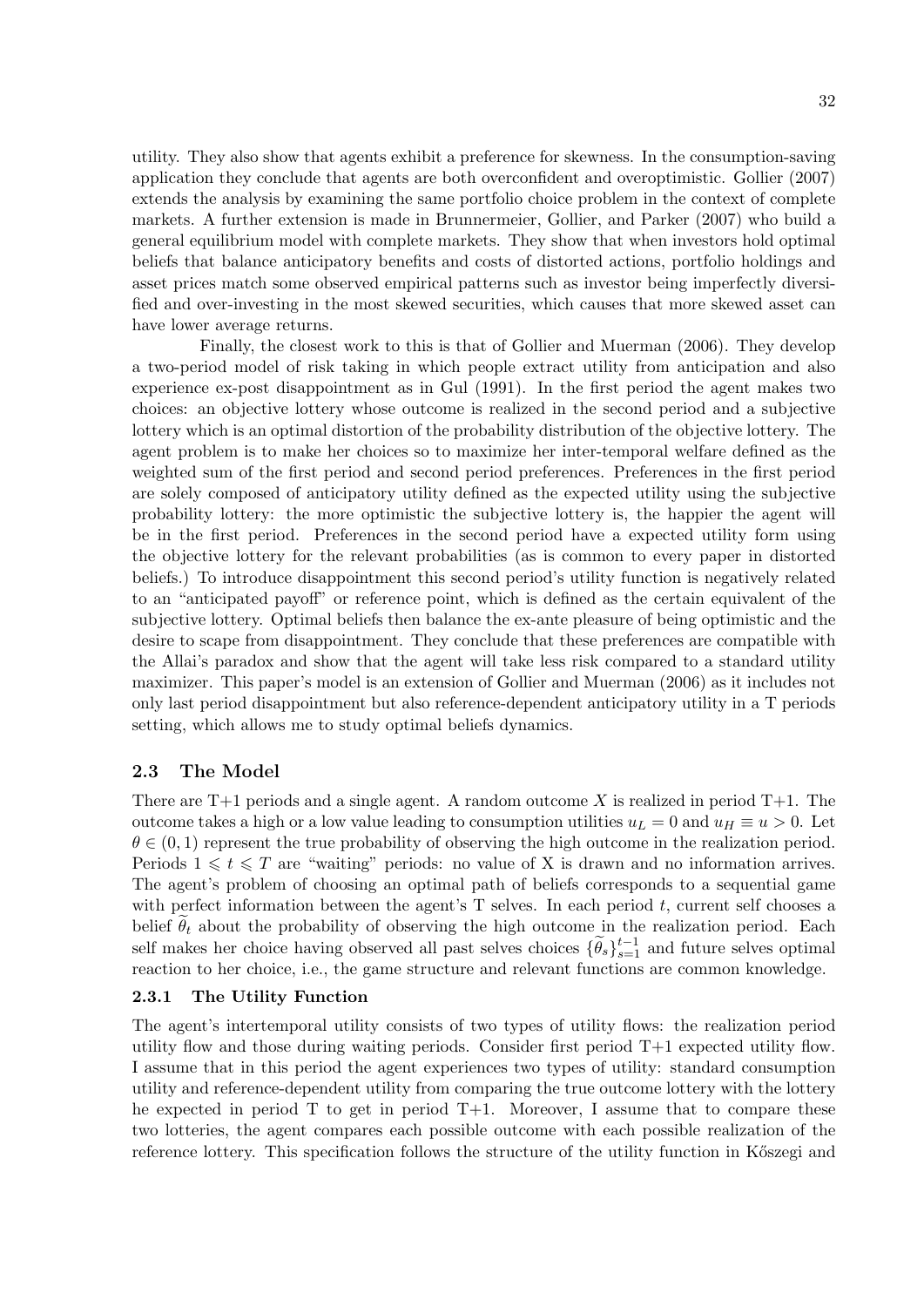Rabin  $(2006)$ .<sup>6</sup> Thus the total expected utility in the realization period T corresponds to:

$$
v_{T+1} = \theta[u + \widetilde{\theta}_T\mu(0) + (1 - \widetilde{\theta}_T)\mu(u))] + (1 - \theta)[0 + \widetilde{\theta}_T\mu(-u) + (1 - \widetilde{\theta}_T)\mu(0)]
$$
  
= 
$$
\underbrace{\theta u}_{\sim} + [\underbrace{\theta(1 - \widetilde{\theta}_T)\mu_+ + (1 - \theta)\widetilde{\theta}_T\mu_-]}_{\sim}
$$
 (2.1)

where  $\mu_{+} \equiv \mu(u_H - u_L) = \mu(u)$  and  $\mu_{-} \equiv \mu(u_L - u_H) = \mu(-u)$ .

The first bracket corresponds to standard expected consumption utility. The second bracket corresponds to the expected value of the reference-dependent component of the utility function where  $\mu(\cdot)$  is the value function comparing the actual outcome with the expected one. It has two components. First, a potential gain in case the high outcome is realized when the low outcome was expected  $(\mu_+$  with probability  $\theta(1 - \theta_T)$ , and second, a potential loss in case the low outcome is realized when the high outcome was expected  $(\mu$  with probability  $(1-\theta)\theta_T$ .) Finally, and for generality, I write equation (2.1) as  $\theta u + \gamma^{RD} [\theta (1 - \tilde{\theta}_T) \mu_{+} + (1 - \theta) \tilde{\theta}_T \mu_{-}]$  were weight  $\gamma^{RD}$  has been added to the reference dependent component. Such weight shows the importance of expected gain-loss utility relative to standard expected consumption utility in the realization period. Hence, if  $\gamma^{RD} = 0$  these preferences reduces to standard reference-independent preferences.

To model utility flows during waiting periods  $1 \leq t \leq T$ , I join two literatures on belief-based preferences. First, the literature on standard anticipatory utility, which proposes that forward looking agents care today about utility flows that will only be realized in the future. This literature further assumes that agents bring these prospects to present in an standard expected consumption utility form. Therefore period  $t$  reference-independent anticipatory utility corresponds to:

$$
\widetilde{\theta}_t u_H + (1 - \widetilde{\theta}_t) u_L \equiv \widetilde{\theta}_t u
$$

This utility source has two important features. First, its size depends on the importance of the lottery the agent is playing. If the lottery is rather irrelevant, then u will be small and thus  $\hat{\theta}_t u$ will be small. Second, and most important, its size depends *positively* on the agent's current belief about future success: the more likely the agent thinks that she will succeed in the future, the happier she is today.

Second, I follow Matthey  $(2005)$  and Kőszegi and Rabin  $(2009)$  who propose agents also experience anticipatory utility from changes in their beliefs. Building on this second notion of anticipatory utility, I assume the agent also experience utility from changes in their expected utility from intrinsic consumption during waiting periods.<sup>7</sup> Therefore this period t reference-

 $6$ The Kőszegi and Rabin (2006) model differs from this in that they assume the agent has rational expectations when forming their beliefs, which leads them to a completely different equilibrium concept.

 $7$ This model greatly differs from that in Kőszegi and Rabin (2009). They develop a dynamic model of referencedependent preferences where agents experience utility from three sources. First, directly from present consumption, second, from "contemporaneous gain loss utility" relating previous period's beliefs about present consumption with actual current consumption, and third, from "prospective gain-loss utility" which captures utility from changes in their past beliefs about future consumption. Just as their static model however, they assume the agent has rational expectations in forming these beliefs and changes in beliefs are computed over changes in consumption, not over changes in future expected consumption utility.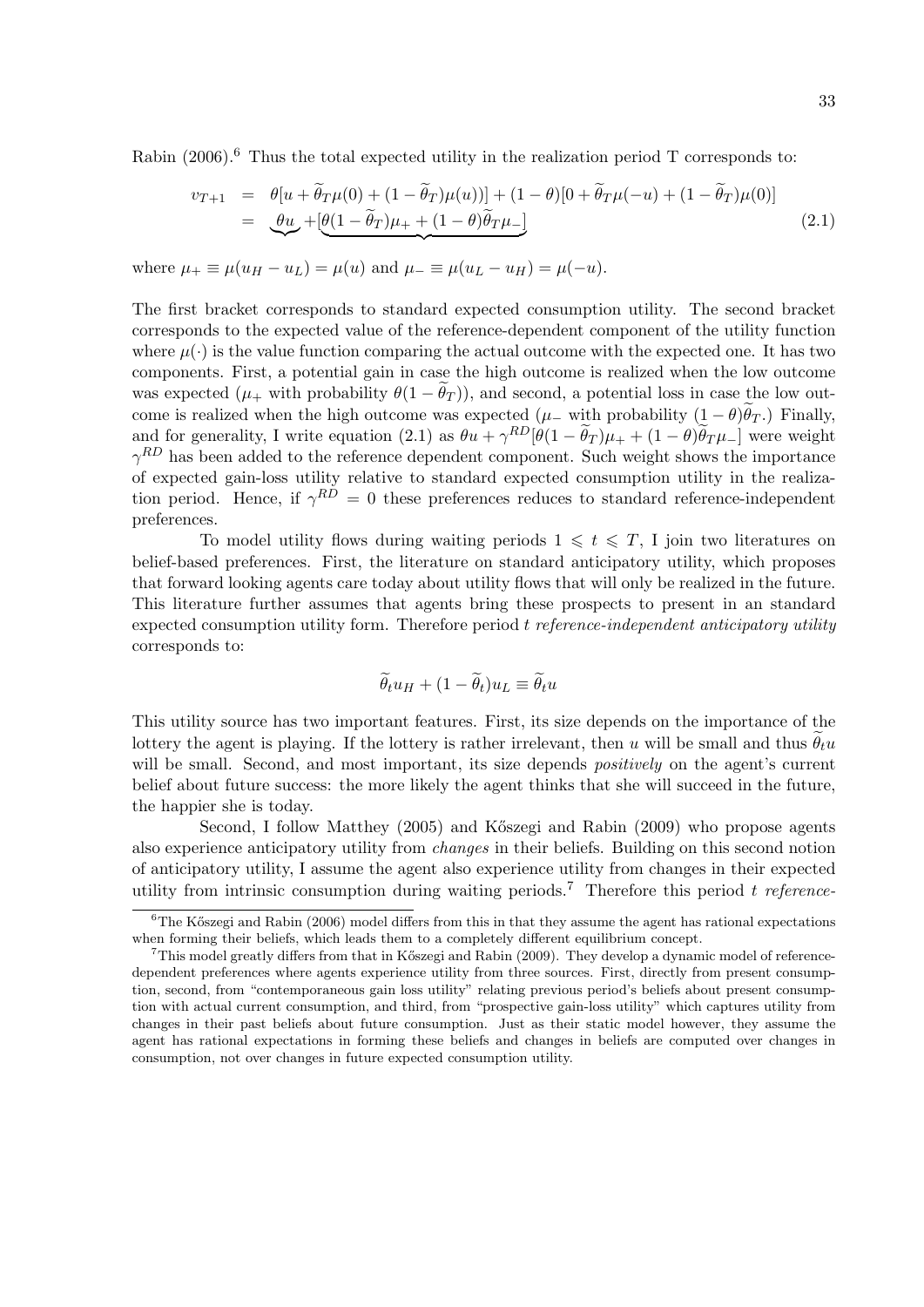dependent anticipatory utility<sup>8,9</sup> corresponds to:

$$
\mu((\widetilde{\theta}_t u_H + (1 - \widetilde{\theta}_t)u_L) - (\widetilde{\theta}_{t-1} u_H + (1 - \widetilde{\theta}_{t-1})u_L)) = \mu((\widetilde{\theta}_t - \widetilde{\theta}_{t-1})u)
$$

This utility source has two important features. First, just as consumption utility, its size depends on the importance of the lottery the agent is playing. If the lottery is rather irrelevant, then  $u$ will be small and thus  $\mu(\cdot)$  will be small. Second, and most important, its size depends negatively on the previous period belief: if the agent holds a great expectation about her success in the realization period during period t, then self  $t + 1$  will have to set an even higher expectation if she wants to create a gain from this utility source.

Finally, Assumption 1 presents the structure imposed over the gain-loss utility function  $\mu(\cdot).$ 

Assumption 5 (Concavity of the Gain-Loss Utility Function) Let  $\mu : [-u, u] \longrightarrow \mathbb{R}$  be:

- (i) continuous, twice differentiable and  $\mu(0) = 0$
- (ii) strictly increasing  $\forall x$  and  $\mu'(0) = 1$
- (iii)  $\mu'(-x) = \lambda(x)\mu'(x)$  where  $\lambda(x) > 1$ ,  $\lambda'(x) \ge 0 \ \forall x \in (0, u]$  and  $\lim_{u \to 0} \lambda(u) = 1$
- (iv)  $\mu''(x) \leq 0 \quad \forall x$

Part  $(i)$  and  $(ii)$  are regularity assumptions ensuring that the value function is well-behaved. Part *(iii)* says the agent is loss averse, that is, she is more sensitive to losses than to same sized gains. Finally, part  $(iv)$  assumes the gain-loss utility function is concave in all its domain.<sup>10</sup>

Given these two types of anticipatory utility, each self's total utility flow  $v_t$  during waiting periods corresponds to the weighted sum of reference-independent and reference-dependent anticipatory utilities:

$$
v_t = \gamma_{T-t+1}^{RI} \tilde{\theta}_t u + \gamma_{T-t+1}^{RD} \mu \left( (\tilde{\theta}_t - \tilde{\theta}_{t-1}) u \right) \tag{2.2}
$$

where  $\gamma_{T-t+1}^{RI}$  and  $\gamma_{T-t+1}^{RD}$  are the corresponding weights representing how important is for current self reference-independent and reference-dependent anticipatory utility respectively. Note

<sup>&</sup>lt;sup>8</sup>Alternatively I could have follow Kőszegi and Rabin (2009) and name this term as *gain-loss anticipatory* utility. I choose the name of reference-dependent anticipatory utility only for sake of emphasis with respect to the first type of anticipatory utility.

<sup>&</sup>lt;sup>9</sup>Notice that this functional form for reference-dependent anticipatory utility differs from the natural extension of  $(2.1), \theta_{t-1}(1-\theta_t)\mu_++(1-\theta_{t-1})\theta_t\mu_-\ \forall t$ . This functional form, even though directly related to (2.1), is actually not capable of reflecting that increases (decreases) in the probability of success imply a positive (negative) utility. To see this, consider the following example. If the probability of success increases from 0.2 to 0.5, then the agent would experience a reference-dependent expected utility of  $(0.2 \times 0.5)\mu_+ + (0.8 \times 0.5)\mu_- < 0$ , which corresponds to a loss rather than again.

<sup>&</sup>lt;sup>10</sup>This assumption differs to those in Kőszegi and Rabin (2006, 2007, 2009). I argue, however, that this is not binding in this framework. Two main reasons support the claim. First, the function's domain is not necessarily a large interval making the distinction between small and big stakes a non-central issue. Second, I can still assume  $\mu$  is sufficiently steep near zero from the left so this concave gain-loss utility function still displays loss aversion for small changes in beliefs (see Assumption  $5.4$ ). The key difference with Kőszegi and Rabin gain loss utility function is therefore, that Assumption 5 rules out diminishing sensitivity in losses. I justify this in that for an argument of the type  $\propto (\tilde{\theta}_t - \tilde{\theta}_{t-1})$  is credible to assume disutility increases as losses increase. In fact, it seems reasonable to think a decay in the probability of success hurts more when falling from 0.2 to 0 than from 0.6 to 0.4. This is supported by the shape of Kahneman & Tversky (1979) weighting function that is steeper in the extremes and flatter in the middle. The concavity assumption has great technical advantages. It implies  $\mu'^{-1}(\cdot)$ exists and is well defined.<sup>11</sup> In particular  $\mu'^{-1}(\cdot) : [\mu'(u), \mu'(-u)] \longrightarrow [-u, u]$  and is of the form  $\mu'^{-1}(x) \geq 0$  if  $x \le \mu'(0)$  and  $\mu'^{-1}(x) < 0$  if  $x > \mu'(0)$  where  $\mu'(0) > 0$  is a location parameter. For simplicity Assumption 5.5 also includes the normalization  $\mu'(0) = 1$ . This simplification is useful to clarify the intuition behind the results although is not critical.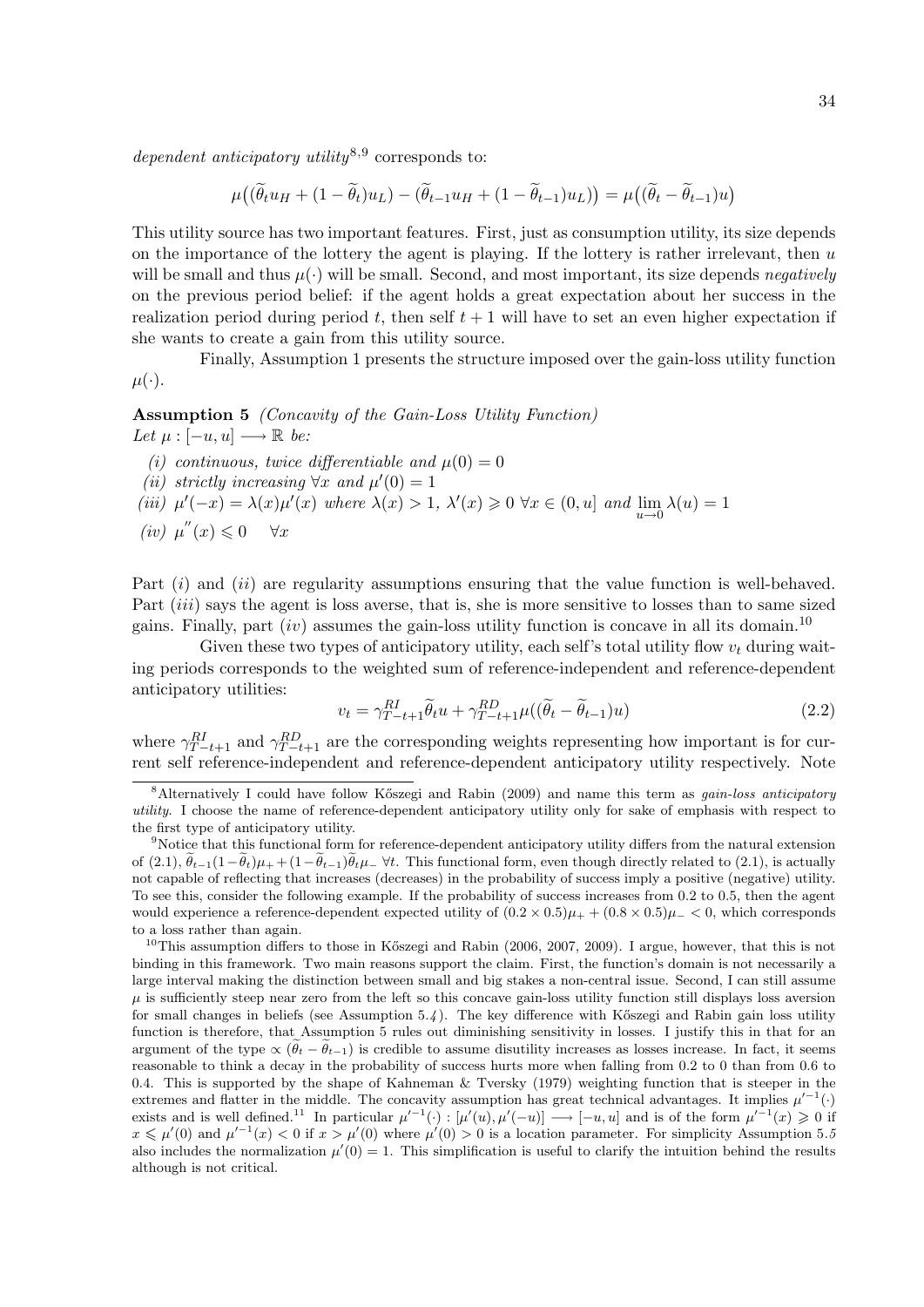these weights are indexed with respect to the distance from the realization period (in period  $t$ ) there are  $T - t + 1$  periods left to period T+1). Assumption 6 impose reasonable restrictions over temporal behavior of these weight sequences.

Assumption 6 (Non-negative and Non-decreasing Feelings of Anticipation)  $\gamma_{T-t+1}^{RI} \geqslant \gamma_{T-t+2}^{RI} \geqslant 0 \text{ and } \gamma_{T-t+1}^{RD} \geqslant \gamma_{T-t+2}^{RD} \geqslant 0 \quad \forall \ t \in \{1, \dots, T\}.$ 

Assumption 6 establishes feelings of anticipation are non-negative and do not decrease as the outcome realization date approaches. In period t, when there are  $T - t + 1$  periods left to the realization period, feelings of anticipation are stronger than in previous period  $t-1$ , when there were  $T - t + 2$  waiting periods left. Therefore today's weight  $\gamma_{T-t+1}$  is greater than yesterday's weight  $\gamma_{T-(t-1)+1} = \gamma_{T-t+2}$  for both types of anticipatory utility. It is important to notice that these weights are not related to time discounting as they do not reflect how the future is less important than the present, but exactly the opposite.

Before presenting the total utility function, Assumption 7 presents a technical requirement establishing a relationship between the level of the  $\mu(\cdot)$  and the relevant parameters of the model.

Assumption 7 (Arguments of the Gain-Loss Utility function Belong to the Domain) Define  $B(\theta) \equiv \gamma^{RD} [\theta \mu_+ + (1 - \theta) | \mu_- |]$ . For any set of parameters  $({\gamma^{RI}}$ ,  ${\gamma^{RD}}$ ,  $u, \theta, T)$  it must be the case that  $\min_t$  $\int B(\theta) - \sum_{s=t}^{T} \gamma_{T-s+1}^{RI} u$  $\gamma_{T-t+1}^{RD} u$  $\left\{\geqslant \mu'(u)\;\,and\; \max_t\right\}$  $\int B(\theta) - \sum_{s=t}^{T} \gamma_{T-s+1}^{RI} u$  $\gamma_{T-t+1}^{RD} u$  $\Big\} \leqslant \mu'(-u).$ 

Assumption 7 has two purposes. First, it ensures equilibrium marginal utilities are positive, and second, it guarantees the relationship between the parameters  $({\gamma^{RI}}$ ,  ${\gamma^{RD}}$ ,  $u, \theta, T$ ) have the correct size so the gain-loss utility function arguments belong to its domain  $[-u, u]$  as defined in Assumption  $5^{12}$ 

The final piece of the utility description relates the utility flows among selves. We assume self t total utility corresponds to the sum of her own utility flow and those of future selves, the natural assumption in a game where players are incarnations of a unique agent. Therefore:

$$
U_t \equiv \sum_{s=t}^{T+1} v_t
$$

Note this specification assumes the agent does not discount utilities from future selves. We make such assumption to isolate the basic mechanism behind the relationship between referenceindependent and reference-dependent anticipatory utility. The whole analysis remains if an exponential discount is included.

#### 2.3.2 Optimal Strategies and Equilibrium

An optimal strategy for self  $t$  is a function providing the best belief choice given future selves optimal responses and the game history. Formally, let  $h_{t-1} \equiv {\{\widetilde{\theta}_s^*\}}_{s=1}^{t-1} \in [0,1]^{t-1}$  represent a game history up to period  $t-1$ . An strategy  $s_t^* : h_{t-1} \longrightarrow [0,1]$  is optimal if it is self t best response to future selves optimal strategies  $\{s_{t+1}^*, s_{t+2}^*, \ldots, s_T^*\}$  for any given game history, that is:

<sup>&</sup>lt;sup>12</sup>The quantity  $B(\theta) = \gamma^{RD} [\theta \mu_+ + (1-\theta) | \mu_-|]$  will appear often in the analysis. It corresponds to the change in period T+1 utility flow (equation (2.1)) due to changes in last period beliefs  $(\partial \theta(1-\tilde{\theta}_T)\mu_+ + (1-\theta)\tilde{\theta}_T\mu_-/\partial \tilde{\theta}_T =$  $-B(\theta)$ ). Because of reasons that will be clear thereafter,  $B(\theta)$  will actually correspond to the marginal cost of optimism.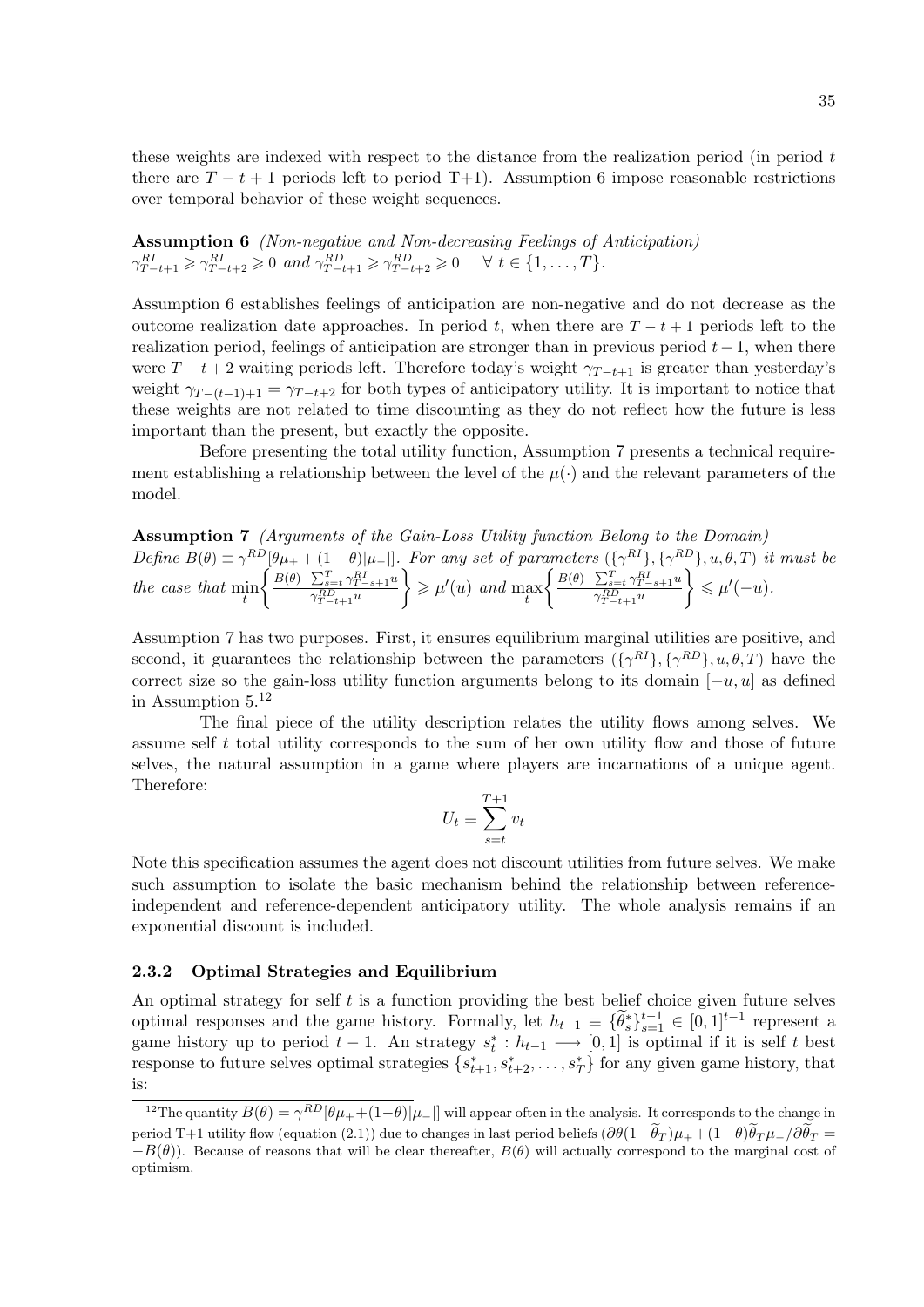$$
\widetilde{\theta}_t^* \equiv s_t^*(h_{t-1}/s_{t+1}^*,\ldots,s_T^*) \in \text{Argmax}_{\widetilde{\theta}_t \in [0,1]} \sum_{s=t}^{T+1} v_t(s_{t+1}^*(\widetilde{\theta}_t),s_{t+2}^*(s_{t+1}^*(\widetilde{\theta}_t)),\ldots,s_T^*(s_{T-1}^*(\ldots s_{t+1}^*(\widetilde{\theta}_t),\ldots)))
$$

where

$$
\sum_{s=t}^{T+1} v_t(s_{t+1}^*(\widetilde{\theta}_t), \dots, s_T^*(s_{T-1}^*(\dots s_{t+1}^*(\widetilde{\theta}_t), \dots))) = \sum_{s=t}^T \gamma_{T-t+1}^{RI} \widetilde{\theta}_s^* u + \theta u + \sum_{s=t}^T \gamma_{T-s+1}^{RD} \mu((\widetilde{\theta}_s^* - \widetilde{\theta}_{s-1}^*) u) + \gamma^{RD} [\theta (1 - \widetilde{\theta}_T^*) \mu_+ + (1 - \theta) \widetilde{\theta}_T^* \mu_-]
$$

where for the fist period  $\theta_0$  is an exogenous initial belief. Lemma 3 establishes the existence and uniqueness of optimal strategies and therefore of the game's equilibrium.<sup>13</sup> Lemma 4 characterizes each self optimal strategy for any given history of the game.

#### Lemma 3 *(Existence and Uniqueness of Equilibrium)*

Under Assumption 5.1-1.3 an optimal strategy  $\widetilde{\theta}_t^* \equiv s_t^*(h_{t-1}/s_{t+1}^*, \ldots, s_T^*)$  solving self t maximization problem in (2.3) exists and is unique. Therefore a subgame perfect equilibrium  $\{\widetilde{\theta}_t^*\}_{t=1}^T$ in pure strategies exists and is unique.

#### Lemma 4 (Optimal Strategies)

Under Assumption 5.1-1.4 and Assumption 6.1, for any given  $h_{t-1} \equiv {\tilde{\theta}_s}^* \}_{s=1}^{t-1}$  ∈ [0, 1]<sup>t-1</sup>, self t optimal strategy corresponds to:

$$
s^*_t(h_{t-1}) = \begin{cases} 0 & \text{if} \quad \frac{B(\theta)}{u} \geqslant \gamma_{T-t+1}^{RD} \mu'(-\tilde{\theta}^*_{t-1}u) + \sum_{s=t}^T \gamma_{T-s+1}^{RI} \\ \tilde{\theta}^*_{t-1} + \frac{1}{u} \mu'^{-1}(A_t) & \text{if} \quad \gamma_{T-t+1}^{RD} \mu'((1-\tilde{\theta}^*_{t-1})u) + \sum_{s=t}^T \gamma_{T-s+1}^{RI} < \frac{B(\theta)}{u} < \gamma_{T-t+1}^{RD} \mu'(-\tilde{\theta}^*_{t-1}u) + \sum_{s=t}^T \gamma_{T-t+1}^{RI} \\ 1 & \text{if} \quad \frac{B(\theta)}{u} \leqslant \gamma_{T-t+1}^{RD} \mu'((1-\tilde{\theta}^*_{t-1})u) + \sum_{s=t}^T \gamma_{T-s+1}^{RI} \end{cases}
$$

where

$$
A_t \equiv \frac{B(\theta) - \sum_{s=t}^T \gamma_{T-s+1}^{RI} u}{\gamma_{T-t+1}^{RD} u} \quad \text{and} \quad B(\theta) \equiv \gamma^{RD} [\theta \mu_+ + (1 - \theta) | \mu_- |]
$$

The optimal strategy in Lemma 4 has several interesting features. First,  $\widetilde{\theta}_{t-1}^*$  contains all the information current self t needs to know from the game history, so that  $s_t^*(h_{t-1}) = s_t^*(\tilde{\theta}_{t-1}^*) = \tilde{\theta}_t^*$ . Second and most important, in this model selves are *strategic complements* (Bulow et al. (1985).) Intuitively, selves are said to be strategic complements when an increase (decrease) in self  $t - 1$ belief makes a higher belief more (less) desirable for self  $t$ .<sup>14</sup> This can be seen directly seen from  $s_t^*$  in Lemma 4. For an interior solution, the relationship between  $\tilde{\theta}_{t-1}^*$  and  $\tilde{\theta}_t^*$  is positive and 1:1. In the corner solution cases, the upper bound defining a corner in zero is increasing in  $\tilde{\theta}_{t-1}^*$ , that is, the higher the previous belief, the less likely is that the current optimal belief

<sup>&</sup>lt;sup>13</sup>Notice that because the self's game corresponds to a a sequential game with perfect information its solution can be found by backward induction.

<sup>&</sup>lt;sup>14</sup>Formally, selves are said to be strategic complements whenever increasing self  $t - 1$ 's belief increases self t's marginal utility, i.e., whenever  $\frac{\partial^2 U_t}{\partial \tilde{\lambda}}$  $\frac{\partial^2 U_t}{\partial \tilde{\theta}_{t-1} \partial \tilde{\theta}_t} \geq 0$ . In this model  $\frac{\partial U_t}{\partial \tilde{\theta}_t} = \gamma_{T-t+1}^{RI} u + \gamma_{T-t+1}^{RD} \mu'((\tilde{\theta}_t - \tilde{\theta}_{t-1})u)u +$  $\gamma_{T-t}^{RD} \mu'((\widetilde{\theta}_{t+1} - \widetilde{\theta}_t)u)u \Rightarrow \frac{\partial^2 U_t}{\partial \widetilde{\theta}_{t-1}\widetilde{\theta}}$  $\frac{\partial^2 U_t}{\partial \tilde{\theta}_{t-1} \partial \tilde{\theta}_t} = -\gamma_{T-t+1}^{RD} \mu''((\tilde{\theta}_t - \tilde{\theta}_{t-1})u)u^2 \geq 0.$  If players are not strategic complements, then they are said to be strategic substitutes whenever  $\frac{\partial^2 U_t}{\partial \hat{\alpha}}$  $\frac{\partial^2 U_t}{\partial \tilde{\theta}_{t-1} \partial \tilde{\theta}_t} \leqslant 0$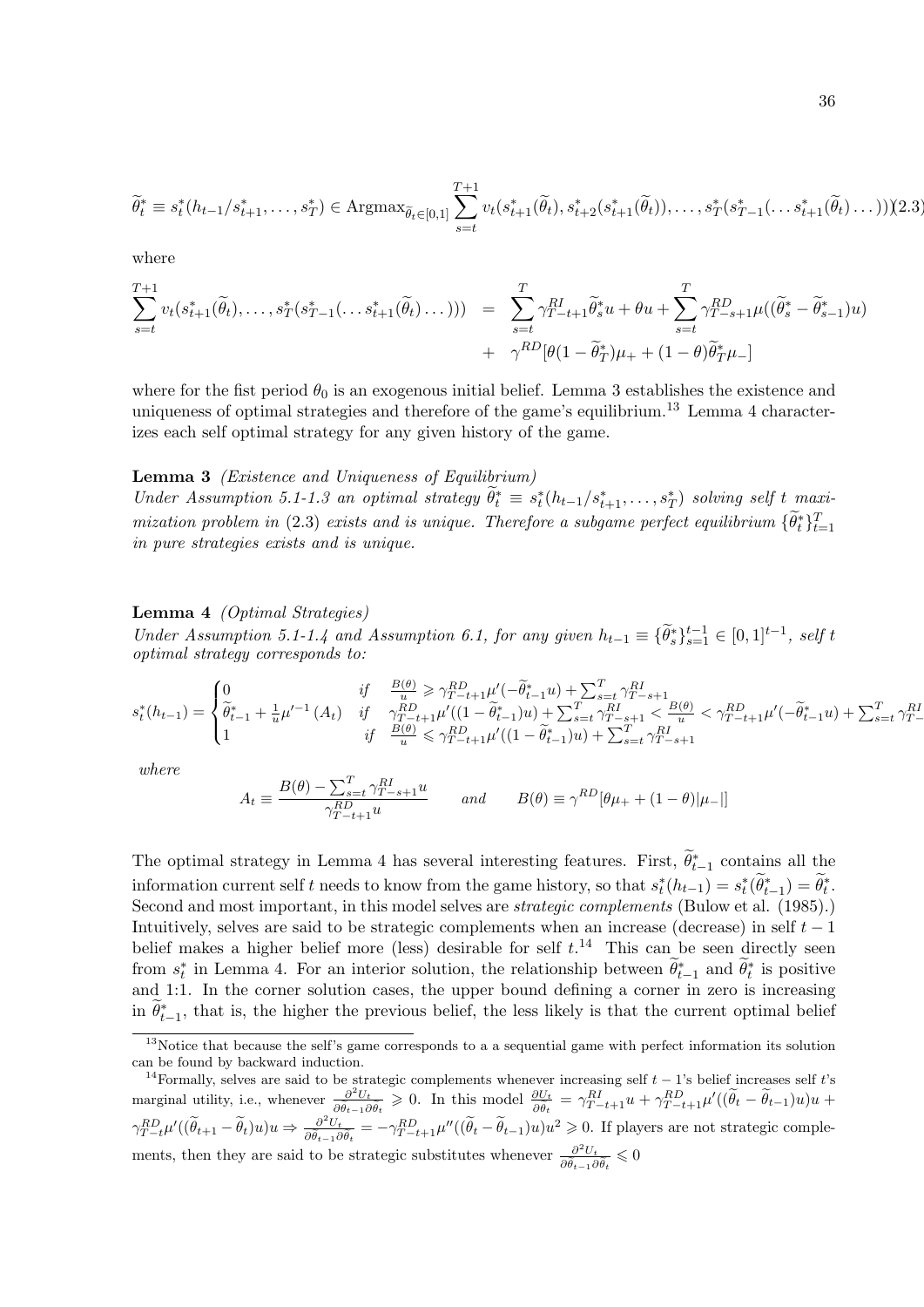is zero. Equivalently, the lower bound defining a corner in one is increasing in  $\tilde{\theta}_{t-1}^*$ , that is, the higher the previous belief, the higher the lower bound and thus the more likely is that the current choice is optimally equal to one. Why are agents strategic complements? Because of reference-dependent anticipatory utility. Since agents dislike falling behind the reference, ceteris paribus, the optimal reaction to an increase in the reference is to increase current belief in the same magnitude. In fact, notice that that loss aversion is not responsible for this result; agents dislike falling behind the reference independently from how strong this disutility is compared to a same sized gain.

The fact selves are strategic complements has two important implications that will be at the core of the model predictions. First, since reference-dependent anticipatory utility is strictly decreasing in the reference  $\frac{\partial \mu((\theta_t-\theta_{t-1})u)}{\partial \tilde{\theta}_{t-1}} = -\mu'((\tilde{\theta}_t-\tilde{\theta}_{t-1})u)u < 0$ , choosing a high belief today puts a burden on the next-period self. However, because selves are strategic complements the optimal reaction of the next-period self will be to increase her belief in the same magnitude. Intuitively, each self then puts-off the cost of an increase in previous belief to avoid a loss in reference-dependent anticipatory utility. As a consequence, the real cost of optimism during waiting periods comes in period T when there is no subsequent belief to choose and hence a high period T belief unavoidably decreases last period reference-dependent expected utility. Using equation  $(2.1)$  is straight to see that the *marginal cost of optimism* in any period t corresponds to

$$
\frac{\partial v_{T+1}}{\partial \tilde{\theta}_T} = \gamma^{RD} [\theta \mu_+ + (1 - \theta) | \mu_- || \equiv B(\theta)
$$

Crucially, notice that this marginal cost of optimism is increasing in the agent's loss aversion and in the size of the reward and in how sensitive the agent is in the realization period to the reference-dependent component of her utility function. Second, and despite the latter negative effect over future selves utility flow, increasing current belief has a twofold positive effect over self  $t$  total utility. The more optimistic the agent is today the higher the utility she gets from anticipating the future outcome since reference-independent anticipatory utility is increasing in the self's belief. Moreover, because selves are strategic complements, setting a high belief today implies all future selves will set a high belief, increasing thus self  $t$  total intertemporal utility.

One last interesting feature of the selves' optimal strategy corresponds to the nature of the bounds separating perfect optimism/pessimism from an interior solution. These bounds establish and upper and a lower threshold for the marginal cost of optimism  $(B(\theta))$  such that below (above) the lower (upper) threshold the agent will be perfectly optimistic (pessimistic). These upper and lower bounds for  $B(\theta)$  correspond to the marginal benefit associated with perfect pessimism and perfect optimism respectively. For any given previous period belief  $\tilde{\theta}_{t-1}^*$ , the agent will choose a corner solution in zero whenever the marginal cost of optimism is too high relative to the highest marginal utility the agent may get corresponding to perfect pessimism. Conversely, the agent will choose a corner solution at one when the marginal cost of optimism is smaller than the smallest marginal benefit she may get corresponding to perfect optimism. Furthermore, notice the difference between these bounds,  $\gamma_{T-t+1}^{RD}[\mu(-\tilde{\theta}_{t-1}^*u) - \mu((1-\tilde{\theta}_{t-1}^*u))],$ only depends on the gain-loss utility function and the value of  $\{\gamma^{RD}\}\$  and u. Therefore, agents who are more loss averse or who have a greater consumption valuation for the outcome have a wider range of marginal costs for which an interior solution holds.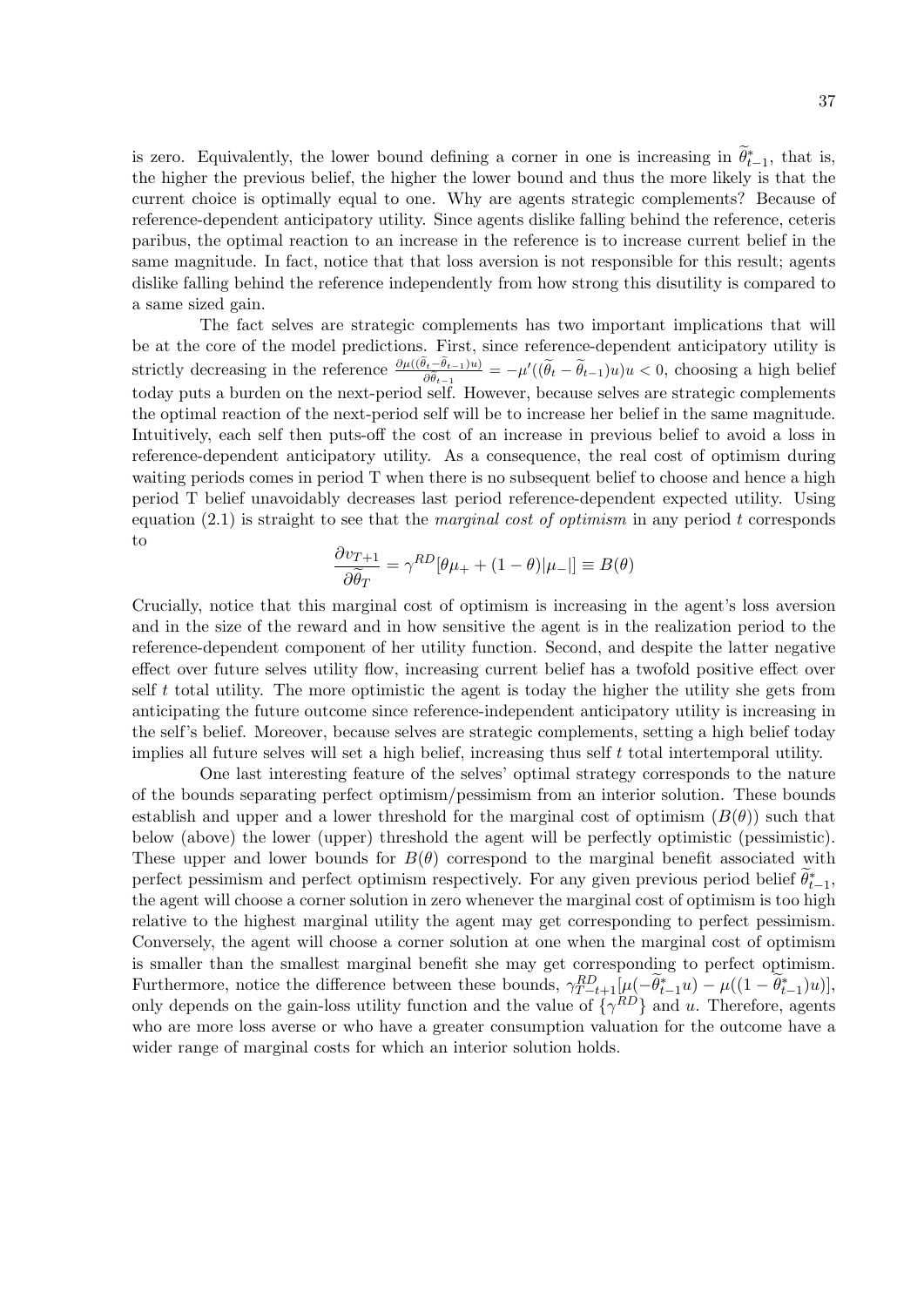## 2.4 Model Predictions

#### 2.4.1 Intertemporal Path of Beliefs

I start considering the agent's problem of choosing an optimal belief in a given period of time t. The FOC for self t maximization problem in  $(2.3)$  corresponds to:

$$
\underbrace{\sum_{s=t}^{T} \gamma_{T-s+1}^{RI} u}_{MB_t^{RI}} + \underbrace{\gamma_{T-t+1}^{RD} \mu'((\tilde{\theta}_t^* - \tilde{\theta}_{t-1}^*) u) u}_{MB_t^{RD}} = \underbrace{B(\theta)}_{MC} \qquad \forall t
$$
\n(2.4)

where  $MB_t^{RI}$  and  $MB_t^{RD}$  stand for reference-independent and reference-dependent marginal benefits of optimism meanwhile  $MC$  stands for optimism marginal cost.

The two implications of the selves strategic complementarity can be seen in equation (2.4). The functional form of  $MB_t^{RI}$  is a reflection of the first consequence of the selves strategic complementarity: current reference-independent marginal benefit is not just period  $t$  referenceindependent marginal utility but the sum of all present to last period reference-independent marginal utilities. MC corresponds to the marginal cost of optimism as described before. The fact that this cost is common to all selves corresponds to the second consequence of the strategic complementarity: the real impact of choosing a high belief today is the burden imposed in the period T belief, the reference for the realization period reference-dependent utility. Finally, the second bracket in the LHS is the reference-dependent marginal benefit. This is the only endogenous component of the total marginal benefit and is therefore in charge of ensuring the equality in an interior solution.

To understand the agent's problem from a dynamic perspective notice from Lemma 4 that the agent's problem in an interior solution corresponds to the decision of increase, maintain or decrease the previous belief. As expected, self t will choose the same belief as self  $t - 1$  if the marginal cost from her choice is equal to the total marginal benefit associated with  $\widetilde{\theta}_{t-1}^* = \widetilde{\theta}_t^*$ . Formally, from equation (2.4), this will happen iff:

$$
\sum_{s=t}^{T} \gamma_{T-s+1}^{RI} u + \gamma_{T-t+1}^{RD} u = B(\theta)
$$
\n(2.5)

Analogously, self t will choose a higher (lower) belief than the previous self if the marginal cost is lower (higher) than the associated marginal utility. As a consequence, to solve this dynamic problem it is necessary to understand how the marginal cost and benefits of choosing same beliefs as in the previous period change from period to period.

Consider first the reference-independent component in equation (2.5),  $\sum_{s=t}^{T} \gamma_{T-s+1}^{RI} u$ . As the outcome realization period approaches this term decreases as the summation losses one term as it approaches one more period towards T+1. Intuitively, the closer the agent is to the realization period, the less periods are left to enjoy the positive effect current optimism has in the future selves choice due to their strategic complementarity. How much does this term decreases from period  $t-1$  to  $t$ ? Exactly  $\sum_{s=t-1}^{T} \gamma_{T-s+1}^{RI} u - \sum_{s=t}^{T} \gamma_{T-s+1}^{RI} u = \gamma_{T-t+2}^{RI} u$ . Therefore, the magnitude of this component decrease depends on the *size* of the reference-independent weights  $\{\gamma^{RI}\}\$ . Second, reference-dependent marginal benefit,  $\gamma^{RD}_{T-t+1}\mu'(0)u = \gamma^{RD}_{T-t+1}u$  corresponds to the change in reference-dependent utility the agent gets by choosing  $\widetilde{\theta}_{t-1}^* = \widetilde{\theta}_t^*$ . This benefit increases in time because feelings of anticipation are increasing in time (Assumption 6). How much this term increases from period  $t-1$  to t? Exactly  $(\gamma_{T-t+1}^{RD} - \gamma_{T-t+2}^{RD})\mu'(0)u$ . Therefore, the magnitude of this component increase depends on the pace at which  $\{\gamma^{RD}\}\$  increases;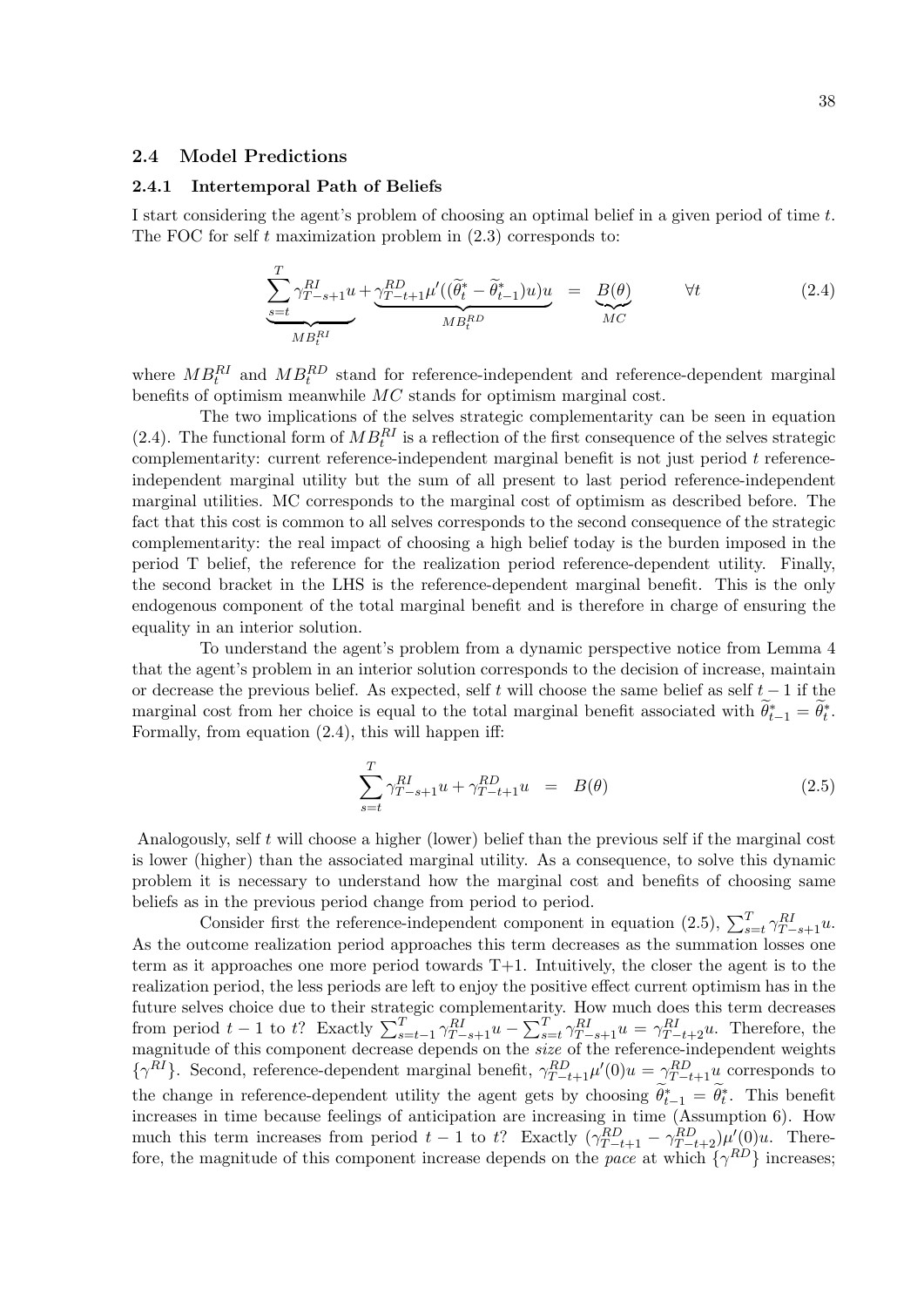the faster  $\{\gamma^{RD}\}\$  increases, the greater the increase of reference-dependent marginal utility of choosing previous period belief. How does the total marginal utility evolve across time hence depends on the relative speeds at which the reference-independent marginal benefit decreases and the reference-dependent marginal benefit increases. If the level of the reference-independent weights outweigh (is outweighed by) the change in reference-dependent weights, then the total marginal utility will be decreasing (increasing) in time. Finally, recalling that the marginal cost of optimism—the decrease in the realization period reference-dependent expected utility due to an increase in period T beliefs—is constant in time, it is clear that the temporal behavior of beliefs will depend on how the level marginal cost of optimism relates to the temporal sequence of marginal benefits.

Proposition 9 establishes conditions over the marginal cost of optimism such that the optimal path of beliefs is decreasing in time for any relative behavior of the sequences  $\{\gamma^{RI}\}$  and  $\{\gamma^{RD}\}.$ 

## Proposition 9 *(Decreasing Optimism)*

Assume an interior solution. Under Assumptions 1-3, if (1)  $\gamma_{T-t+1}^{RD} - \gamma_{T-t+2}^{RD} \ge \gamma_{T-t+2}^{RI} \quad \forall t > 1 \text{ and } \frac{B(\theta)}{u} \ge \gamma_1^{RD} + \gamma_1^{RI} \quad \text{or}$ (2)  $\gamma_{T-t+1}^{RD} - \gamma_{T-t+2}^{RD} < \gamma_{T-t+2}^{RI} \forall t > 1$  and  $\frac{B(\theta)}{u} \geq \gamma_T^{RD} + \sum_{s=1}^T \gamma_{T-s+1}^{RI}$ <br>then the optimal path of beliefs is such that  $\tilde{\theta}_t^* \geq \tilde{\theta}_{t+1}^* \forall t \leq T-1$ .

Proposition 9 states that for any relative behavior of the reference-dependent and referenceindependent weights a big enough marginal cost of optimism will cause optimal beliefs to decrease in time. In further detail, if the total marginal benefit of choosing the same previous-period belief is decreasing in time—because the level of the reference-independent weights outweigh the change in the reference-dependent weights—then a high enough marginal cost inducing the agent to decrease her beliefs in the first period will also induce her to decrease her choice in all subsequent periods. Equivalently, if the total marginal benefit of choosing the same previous-period belief is increasing in time—because the level of the reference-independent is outweighed by the change in reference-dependent weights—then a marginal cost inducing the agent to decrease her belief in the last period will also be sufficient for her to decrease her belief choice in all previous periods. Formally, recall  $\gamma_{T-t+1}^{RD} - \gamma_{T-t+2}^{RD}$  is proportional to the referencedependent marginal utility increase, whereas  $\gamma_{T-t+2}^{RI}$  is proportional to the reference-independent marginal utility decrease.<sup>15</sup> Therefore, the condition  $\gamma_{T-t+1}^{RD} - \gamma_{T-t+2}^{RD} \ge \gamma_{T-t+2}^{RI}$  implies that the total marginal benefit of choosing last period belief is non-decreasing in time. The associated condition  $\frac{\tilde{B}(\theta)}{u} \geq \gamma_1^{RD} + \gamma_1^{RI}$  ensures the marginal cost of optimism is greater than the total marginal benefit of choosing previous period belief in every period and, therefore, the agent will optimally decrease her belief choice with respect to the previous period belief in every period. Similarly, the condition  $\gamma_{T-t+1}^{RD} - \gamma_{T-t+2}^{RD} < \gamma_{I}^{RI}$  represents the alternative case in which total marginal utility is decreasing in time. The associated condition  $\frac{B(\theta)}{u} \geq \gamma_T^{RD} + \sum_{s=t}^T \gamma_{T-s+1}^{RI}$ ensures that in every period the agent will optimally choose a belief smaller than the previously chosen optimal belief since total marginal benefit of keeping previous belief is always smaller than its marginal cost.<sup>16</sup>

<sup>&</sup>lt;sup>15</sup>Note the conditions hold for  $t > 1$  since for the initial period there is no previous period. Therefore, increases in the total marginal utility count from period 2 onwards.

<sup>&</sup>lt;sup>16</sup>An alternative (but more cumbersome) explanation to Proposition 9 comes from examining the evolution of the FOC across time. Recall that in an interior solution recall self t FOC:  $\sum_{s=t}^{T} \gamma_{T-s+1}^{RI} u + \gamma_t^{RD} \mu'((\tilde{\theta}_{T-t+1}^*)^{-1} - \tilde{\theta}_{T-t+1}^*)^{-1}$  $(\widetilde{\theta}_{t-1}^*)u)u = B(\theta)$ . If the RHS is big enough, the LHS must also be high. When far away form the realization period  $MB^{RI}$  is big and therefore the agent does not have to set a loss (or big loss):  $MB^{RD}$  can be small. As time goes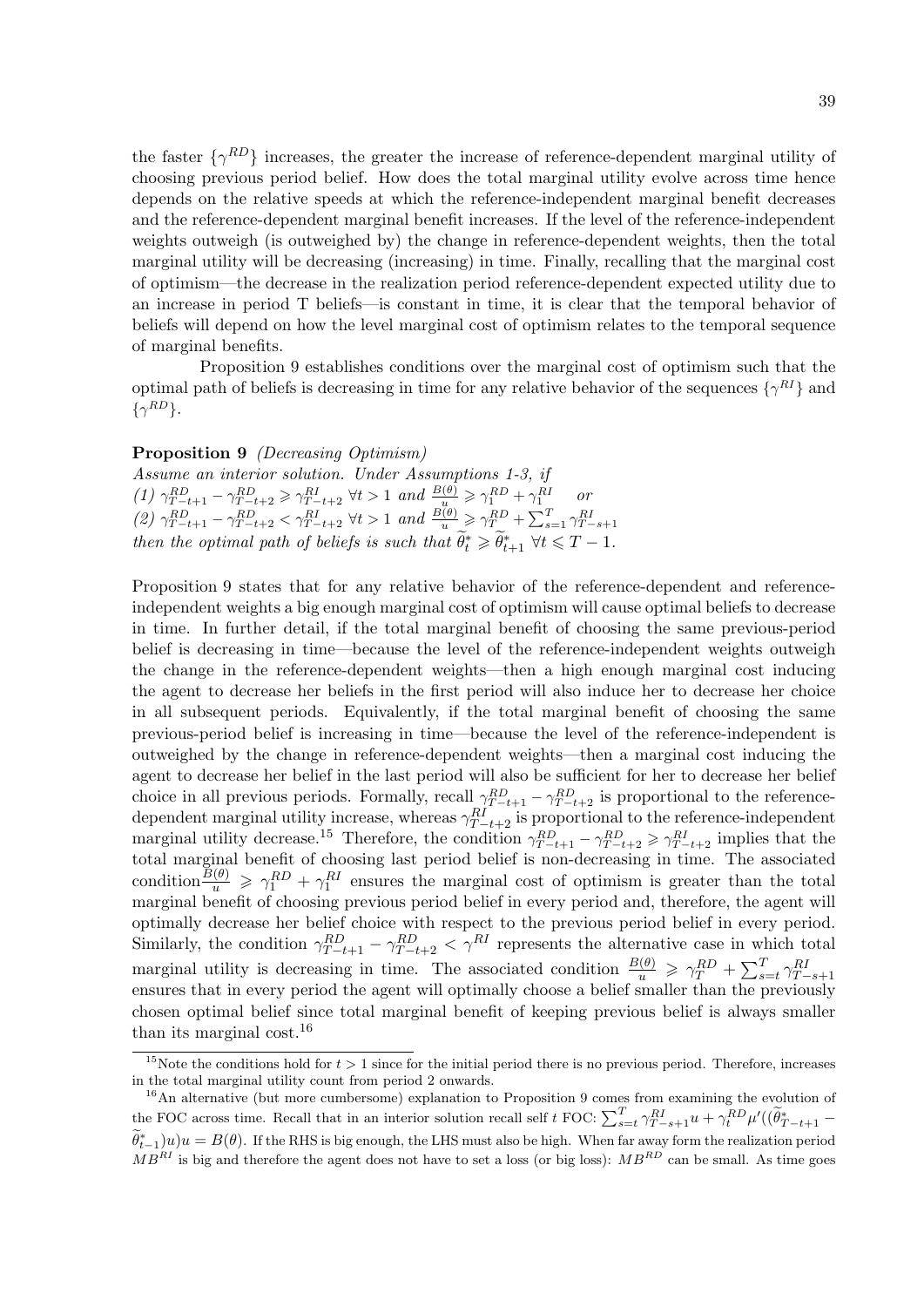Intuitively, when the high outcome is important enough or the agent is sufficiently loss averse—so that the marginal cost of optimism is high—a small increase in period T belief implies a big decrease in last period reference-dependent expected utility, making current optimism expensive. When far away from the pay-off date high optimism has great benefits since it increases not only today's expectations of a positive future but also those of upcoming periods. As the realization date approaches, however, this benefit decreases and the cost current optimism imposes on last period reference-dependent expected utility becomes relatively important. For a sufficiently high cost of optimism, this implies the agent will optimally choose a decreasing path of beliefs from the very first period.

To strength this intuition, consider the following questions. First, how is the case the agent is willing to afford loses in equilibrium? and second, if the agent wants to decrease her beliefs, why is it the case she does not decrease them immediately to zero? The answer to both questions relies on reference-independent anticipatory utility. First, even though the agent is experiencing painful losses from reference-dependent anticipatory utility these losses are compensated by reference-independent anticipatory utility, which makes optimal to avoid perfect pessimism. Equivalently, the agent does not decrease her beliefs to success to zero from the start because if reference-independent anticipatory utility is important enough, it will be convenient to afford the losses from a decreasing path to experience the joy of hoping a promising realization period.17,<sup>18</sup>

The importance of the degree of loss aversion and that of the reward size in Proposition 9 can also be seen from their impact on the feasible range of marginal cost of optimism. Because of Assumption 7, when  $\gamma_{T-t+1}^{RD} - \gamma_{T-t+2}^{RD} \geq \gamma_{T-t+2}^{RI}$ , it is known  $B(\theta) \in [\gamma_T^{RD} \mu'(u)u +$  $\sum_{s=t}^{T} \gamma_{T-s+1}^{RI} u, \gamma_1^{RD} \mu'(-u)u + \gamma_1^{RI} u$ . Therefore, all costs in the interval  $[\gamma_1^{RD} + \gamma_1^{RI}, \gamma_1^{RD} \mu'(-u) + \gamma_1^{RI}]$ lead to a decreasing pattern of beliefs. How big this interval is depends on the degree of loss aversion and the consumption utility size the agent gets from the reward; higher loss aversion and higher reward imply a larger interval and therefore a higher likelihood of observing a decreasing pattern of beliefs. The intuition is straightforward. The more loss averse the agent is, the more she has to lose in expectation by setting a higher last period reference. As a consequence, she is more likely to choose a decreasing path of beliefs to avoid the possibility of a painful loss in the realization period. Equivalently, if the size of the reward is big–or if the agent has a high valuation for the outcome–she has more to loose for a given reference beliefs and therefore is more likely she will choose a decreasing path of beliefs. The case of a decreasing total marginal utility is analogous. When  $\gamma_{T-t+1}^{RD} - \gamma_{T-t+2}^{RD} < \gamma_{T-t+2}^{RI}$ , then  $B(\theta) \in [\gamma_1^{RD} \mu'(u)u + \gamma_1^{RI} u, \gamma_T^{RD} \mu'(-u)u + \sum_{s=t}^{T} \gamma_{T-s+1}^{RI} u]$ . Therefore, all costs in the interval  $[\gamma_T^{RD} \mu'(0) + \sum_{s=t}^T \gamma_{T-s+1}^{RI}, \gamma_T^{RD} \mu'(-u) + \sum_{s=t}^T \gamma_{T-s+1}^{RI}]$  lead to a decreasing pattern of beliefs. As before, such interval increases with the degree of loss aversion and the reward size or the level of the intrinsic consumption the agent derives from the high outcome.

Finally, notice Proposition 9 assumptions  $\gamma_{T-t+1}^{RD} - \gamma_{T-t+2}^{RD} \ge \gamma_{T-t+2}^{RI}$  and  $\gamma_{T-t+1}^{RD}$  $\gamma_{T-t+2}^{RD} < \gamma_{T-t+2}^{RI}$  are related, but are not implied by the relative speeds at which  $\{\gamma_{T}^{RD}\}\$  and  $\{\gamma^{RI}\}\$  grow. This can be seen by assuming that reference-independent weights grow at a constant

by,  $MB^{RI}$  decreases thus  $MB^{RD}$  must increase to preserve the equality. If  $\gamma^{RD}$  grows fast (equivalently if  $\gamma^{RD}$  is big compared to  $\gamma^{RI}$ ) the path of decrease can be softer since there are less pressures for the  $\mu'((\tilde{\theta}^*_{T-t+1} - \tilde{\theta}^*_{t-1})u)$ to increase (since the  $\gamma_{T-t+1}^{RD}$  increases stronger). Alternatively, if  $\{\gamma^{RD}\}\$ grows fast a smaller marginal cost can sustain the same decreasing path compared to the case when  $\{\gamma^{RD}\}\$  grows slow.

<sup>&</sup>lt;sup>17</sup>Notice that last period reference-dependent expected utility is not in fact sufficient for the agent to hold losses: for last period expected utility purposes all that matters is period T belief.

<sup>&</sup>lt;sup>18</sup>The importance of reference-dependent marginal benefit in this intuition is secondary and only determines the speed at which beliefs will decrease. When reference-dependent anticipatory utility increases faster than reference-independent marginal decreases, then beliefs will decrease at an increasing rate. Conversely, when total marginal utility increase, the optimal path of beliefs decrease at a decreasing rate.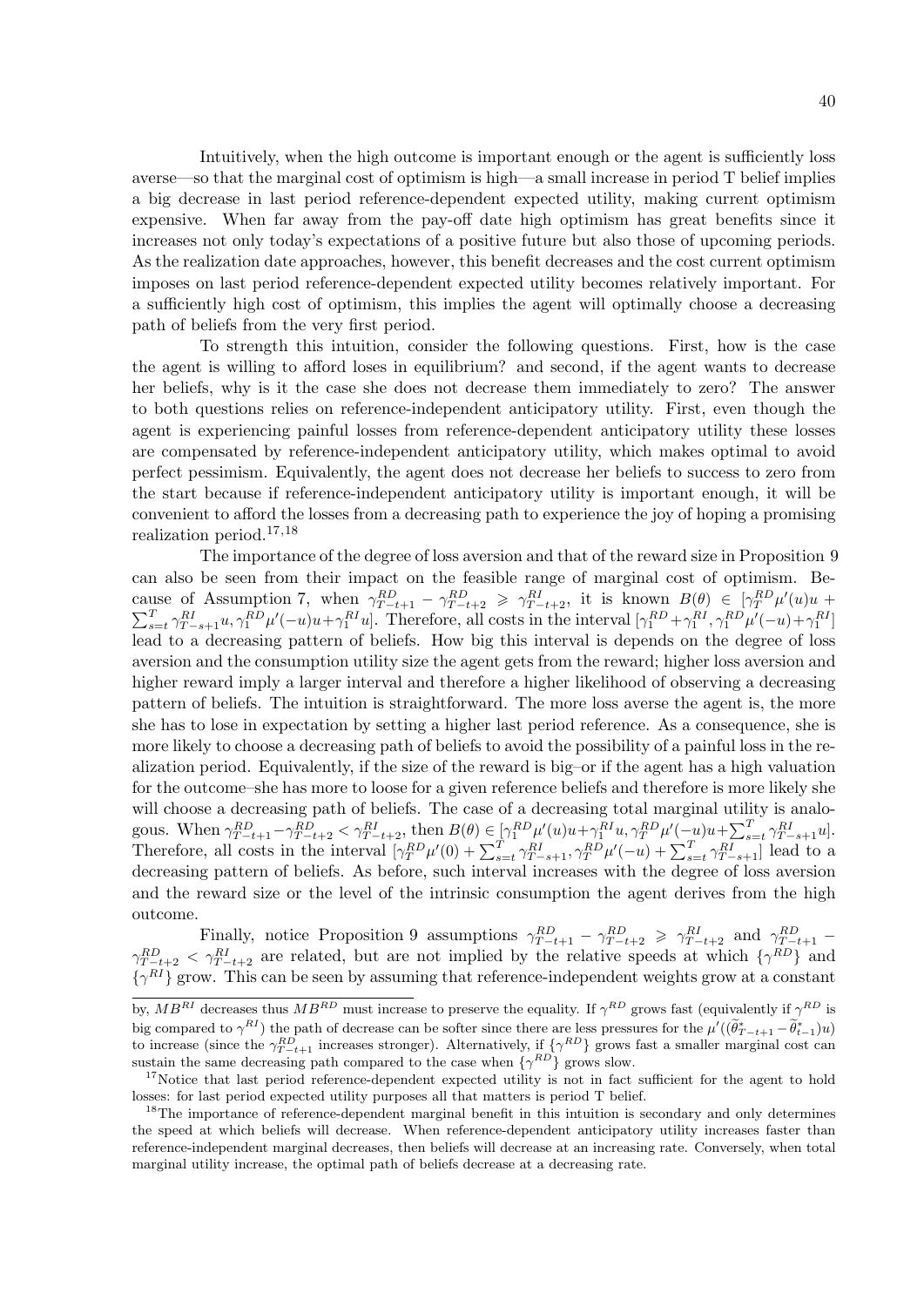pace. Re-expressing the second condition as  $\gamma_{T-t+1}^{RD} - \gamma_{T-t+2}^{RD} < (t-1)\gamma^{RI}$  it can be seen that this condition implies  $\{\gamma^{RD}\}\$ growing slower than  $\{\gamma^{RD}\}\$   $\gamma^{RD}_{T-t+1} - \gamma^{RD}_{T-t+2} < \gamma^{RI} = \gamma^{RI}_{T-t+1} - \gamma^{RI}_{T-t+2}$ . However, the condition  $\gamma_{T-t+1}^{RD} - \gamma_{T-t+2}^{RD} \ge \gamma_{T-t+2}^{RI}$  is stronger than  $\{\gamma^{RD}\}$  growing faster than  $\{\gamma^{RI}\}$ ; it is needed for  $\{\gamma^{RD}\}$  to grows much faster than  $\{\gamma^{RI}\}$  to ensure total marginal utility decreases in time.

It is important to emphasize that all three components of the utility function–last period reference-dependent expected utility, reference-dependent and reference-independent anticipatory utilities–are together necessary and sufficient to create beliefs time dynamics in this model. Removing any of these components of the utility function imply beliefs that cannot change smoothly in time. To see this, first consider the case where the agent has last period reference-dependent preferences and reference-independent anticipatory utility but does not experience utility from changes in beliefs. <sup>19</sup> Proposition 15—in Appendix B—establishes that in this case the agent will be perfectly optimistic in every period, except for period T when she will choose to be perfectly pessimistic. The intuition is straight. Without reference-dependent anticipatory utility optimism is free lunch since current beliefs are not related to future ones. Second, consider the case when there is no reference-independent anticipatory utility. Proposition 16 in Appendix B—states that under Proposition 9 assumptions, the optimal sequence of beliefs when  $\{\gamma^{RI}\} = \{0\}$  cannot be decreasing. To see this, notice other paths of beliefs such as  $\tilde{\theta}_t^* = 0$  $\forall t$  give the agent higher utility than a decreasing one. This result highlights the importance of reference-independent anticipatory utility: the agent is only willing to afford losses in the reference-dependent domain if these are compensated through reference-independent anticipatory utility.

Finally, another interesting case occurs when the agent does not experience referencedependent expected utility in the realization period. I refer to this case as the "no day or reckoning" case. This may happen in the extreme case when the agent never finds out which outcome has been realized. Economic application of this assumption are bequests models, where agents engage in economic activities such as portfolio selection or stock acquisition with the purpose of delegating to future generations. Proposition 10 shows that when no day of reckoning, the optimal path of beliefs is increasing or perfectly optimistic depending on the relationship between the anticipatory utility weights.

 $19$ In my framework, this replicates the work by Gollier and Muerman (2006) who propose agents have referenceindependent anticipatory utility and last period disappointment but the agent does derive utility from changes in her anticipatory emotions.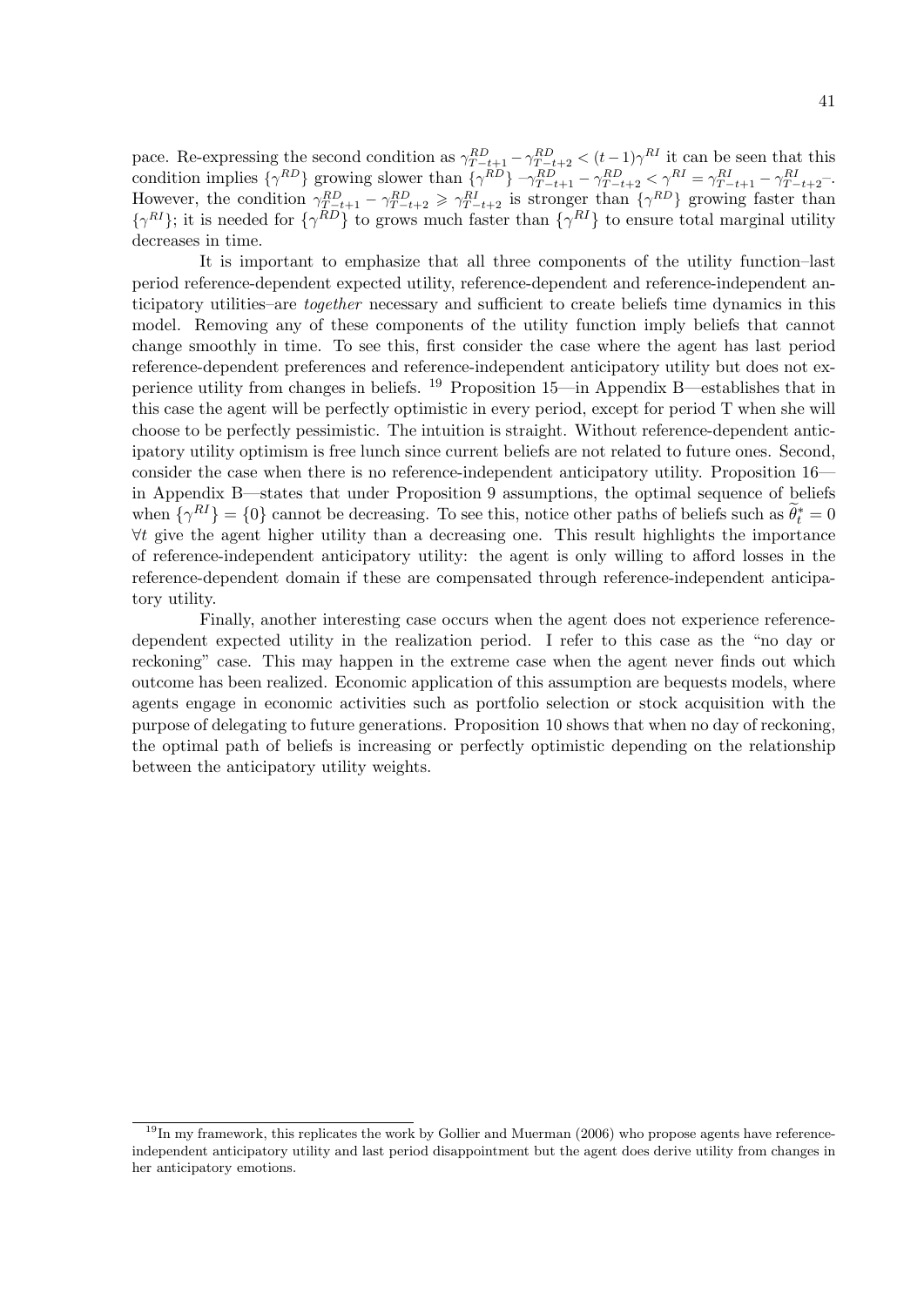## Proposition 10 (No date of Reckoning)

Suppose  $\gamma^{RD} = 0$ . Under Assumptions 1-2 if (1)  $\gamma_{T-t+1}^{RD} - \gamma_{T-t+2}^{RD} \ge \gamma_{T-t+2}^{RI} \quad \forall t > 1 \text{ and } \lambda(u) \ge \max\left\{\frac{\gamma_1^{RD} - \gamma_2^{RI}}{\gamma_2^{RD}}, \frac{\gamma_{T-1}^{RD} - \gamma_T^{RI}}{\gamma_T^{RD}}\right\}$ } then  $\widetilde{\theta}_t^* \leq \widetilde{\theta}_{t+1}^*$   $\forall t$ . (2)  $\gamma_{T-t+1}^{RD} - \gamma_{T-t+2}^{RD} < \gamma_{T-t+2}^{RI}$   $\forall t > 1$  then the optimal pattern of beliefs is  $\tilde{\theta}_t^* = 1$   $\forall t$ 

The intuition behind Proposition 10 is straight. If last period expected utility is not referencedependent, there is no disappointment and thus no bound on optimism. Whether the equilibrium is perfectly optimistic or increasing, depends on the relative importance of the two types of anticipatory utility. The path will be increasing if it is convenient for the agent to delay perfect optimism to take advantage of reference-dependent anticipatory utility, i.e., if the utility the agent derives from positive surprises in beliefs compensate the forgone gains in reference-independent anticipatory utility. As expected, this will happen whenever  $\{\gamma^{RI}\}$  has small components compared to the speed art which  $\{\gamma^{RD}\}\$  grows. Conversely, the path will be perfectly optimistic whenever is not convenient for the agent to forgone reference-independent anticipatory utility. Not surprisingly, this will happen whenever  $\{\gamma^{RI}\}\$ are big relative to the speed at which  $\{\gamma^{RD}\}\$ grows. Finally, notice that whenever the optimal path is increasing, an extra condition must be imposed to ensure the path of beliefs will not display wiggles. To see why a certain degree of loss aversion is needed, notice that in this model decreasing today's belief and increase it in the next period actually does convey a gain from reference-independent anticipatory utility since  $\{\gamma^{RI}\}$ is increasing. Therefore, for this strategy not to be optimal, the reference-dependent disutility of such strategy has to be big enough so to outweigh the reference-independent gain. Formally, the condition  $\lambda(u) \ge \max\left\{\frac{\gamma_1^{RD} - \gamma_2^{RI}}{\gamma_2^{RD}}, \frac{\gamma_{T-1}^{RD} - \gamma_T^{RI}}{\gamma_T^{RD}}\right\}$ } sets a lower bound into the agent's loss aversion parameter  $\lambda(\cdot)$  (see Assumption 5.4) such that it makes it a bad deal for the agent to decrease her belief today to increase it tomorrow; if the agent is sufficiently loss averse, then the loss from the decrease will outweigh the gains from the increase.

Nygren, Isen, Tyalor, and Dulin (1996) present evidence of agents being significantly more optimistic whenever there is no reckoning. In a series of laboratory experiments individuals were required to state probability estimates for 12 different three-outcome lotteries. In the control group the agents stated their estimates of the probability distribution of different lotteries being informed that no subsequent betting would take place. In the treatment group they made similar estimates for similar lotteries, knowing that they had to make a subsequent bet. Across all the experiments the estimated probabilities of success in the post-betting treatment where considerably higher compared to the non-betting one.

One final interesting question arises from considering the case when the agent reaches perfect pessimism before T+1. Proposition 17—in Appendix B—shows that when the agent is sufficiently loss averse, then under the assumption of Proposition 9 once perfect pessimism is reached the agent remains perfectly pessimistic in all subsequent periods. The intuition behind this result is as follows. Suppose the agent deviates from perfect pessimism in  $t_1$  having reached it in  $t_0$ , setting therefore  $\tilde{\theta}^d_{t_1} > \tilde{\theta}^*_{t_1} = 0$ . Under Proposition 9 assumptions, future selves optimal response is to gradually decrease beliefs once again. The extra utility from the deviation has a positive component because of the increase in reference-independent anticipatory utility  $\gamma^{RI}u\sum_{s=t_1}\tilde{\theta}_s^*(\tilde{\theta}_{t_1}^d) > 0$  and because of the positive surprise she gets in period  $t-1$  from reference-independent anticipatory utility,  $\gamma_{t-T-1+1}^{RD} \mu(\tilde{\theta}^d u) > 0$ . However, the deviation utility also has a negative term because of all the losses the agent must bear due to the decreasing path of beliefs,  $\sum_{s=t_1} \gamma_{T-s+1}^{RD} \mu((\widetilde{\theta}^*(\widetilde{\theta}_{t-1}^d)_s - \widetilde{\theta}^*(\widetilde{\theta}_{t-1}^d)_s))u)$ . Proposition 17 shows that whenever the agent is sufficiently loss averse, then the losses due to the subsequent decrease outweigh the gains. As in Proposition 10, a minimum degree of loss aversion is needed because when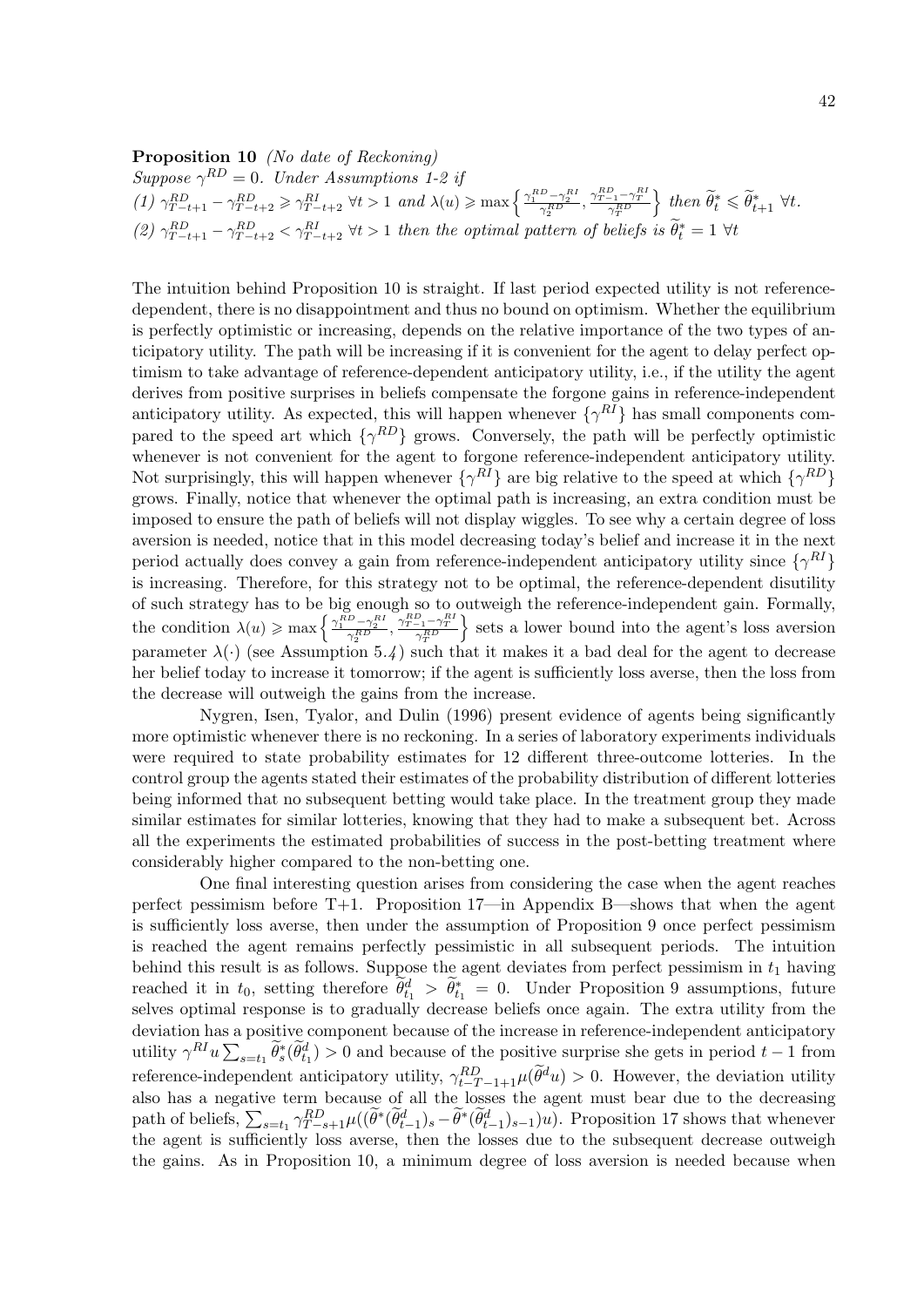reference-independent utility is stronger than the increase in reference-dependent utility, then those periods of positive optimism are a big source of positive utility that is not necessarily outweighed by the losses in reference-dependent anticipatory utility when loss aversion is not prominent.

## 2.4.2 Optimal Beliefs Sensitivity to Objective Probabilities

I now explore how subjective beliefs respond to changes in the objective probability. Proposition 11 establishes optimism increases with the true probability  $\theta$ .

Proposition 11 (Subjective Beliefs Sensitivity to Objective Probabilities)

Assume Proposition 9 assumptions hold. Let  $\theta^0$ ,  $\theta^1$  be two objective probabilities and define  $\phi \equiv \frac{\gamma^{RD}[\mu_+-|\mu_-|]}{e^{RD}}$  $\frac{-\mu_{+}-\mu_{-||}}{\gamma_{T-t+1}^{RD}}$ .

(1) If  $\theta^0 < \theta^1$ , then  $\widetilde{\theta}_t^*(\theta^0) < \widetilde{\theta}_t^*(\theta^1) \ \forall t$ .

(2) Let  $\theta_1 = \theta_0 + \triangle$  where  $\triangle > 0$ . If  $\frac{1}{u}$  $\partial \mu'^{-1}(A_t(\theta_0))$  $\frac{\partial^4(A_t(\theta_0))}{\partial A_t}\phi = 1$  then  $\widetilde{\theta}^*(\theta_1) - \widetilde{\theta}^*(\theta_0) = \triangle$ . The agent overreact if  $\frac{1}{u}$  $\partial \mu'^{-1}(A_t(\theta_0))$  $\frac{\partial^4 (A_t(\theta_0))}{\partial A_t} \phi > 1$  and underreacts if  $\frac{1}{u}$  $\partial \mu'^{-1}(A_t(\theta_0))$  $\frac{\partial^2 (A_t(\theta_0))}{\partial A_t} \phi < 1$  where  $A_t$  is defined in Lemma 4.

Proposition 11 part (1) states there is a reasonable correspondence between true probabilities and optimal beliefs. Despite beliefs distortion, the agent considers true probabilities in a reasonable manner: higher probability of success imply higher optimism. The mechanism behind this result lies in the relationship between the objective probability and the marginal cost of optimism  $B(\theta)$ . The less likely the high outcome is, the higher the marginal cost and hence the lower optimal beliefs are. It is important to notice that loss aversion is at the heart of this claim since  $\frac{\partial B(\theta)}{\partial \theta} = \gamma^{RD}[\mu_+ - |\mu_-|]$  is only negative whenever the agent is loss averse. As a consequence, the marginal cost of optimism—and therefore, optimal beliefs—only respond to changes in the true probability whenever losses hurt more than same sized gains.

This result can be related to the empirical work linking task difficulty with optimism. Kruger (1999) and Kruger and Burrus (2004) show that people believe that they are below average in unicycle riding, computer programming, and their chances of living past 100. More recently Moore and Cain (2007) present evidence that people believe they are below average on skill-based tasks that are difficult. Noticing that harder tasks can be interpreted as events with lower probability of success, the model predicts agents are less optimistic the harder the task is.

Part (2) establishes conditions over the model parameters for the agent to over/subestimate the change in the true probability. The more loss averse the agent is or the higher the importance of the reference-dependent component of last period expected utility, the more likely is that beliefs will overreact to the change in true probabilities. The reason is that the more loss averse the agent is or the greater  $\gamma^{RD}$  is, the stronger is the reaction of the marginal cost of optimism for a same sized change in  $\theta$ .

## 2.4.3 Optimal Beliefs Sensitivity to Time Horizon

I now explore how optimism depends on the waiting period length. Proposition 12 states the agent will be more optimistic if waits one less period. Furthermore, for shorter horizons the optimal path of beliefs is less steep than for longer waiting horizons.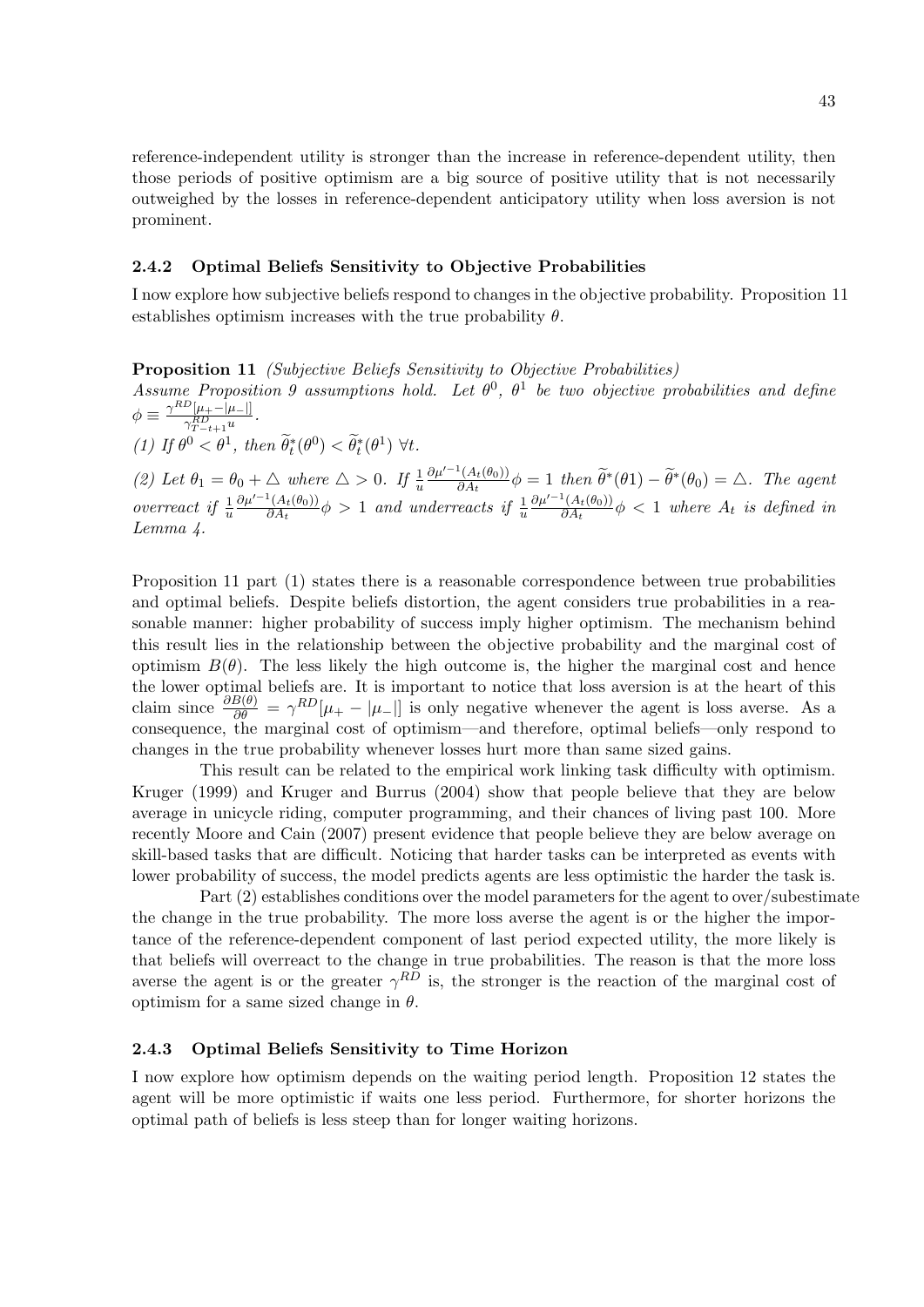**Proposition 12** (Time Horizon impact over Optimism) Assume an interior solution. Under Assumptions 1-2, if (1)  $\gamma_{T-t+1}^{RD} - \gamma_{T-t+2}^{RD} \ge \gamma_{T-t+2}^{RI} \ \forall t > 1 \ and \ \frac{B(\theta)}{u} \ge \gamma_1^{RD} + \gamma_{1}^{RI} \ or \ ij$ (2)  $\gamma_{T-t+1}^{RD} - \gamma_{T-t+2}^{RD} < \gamma_{T-t+2}^{RI}$   $\forall t > 1$  and  $\frac{B(\theta)}{u} \geq \gamma_T^{RD} \frac{\gamma_T^{RI}}{\gamma_{T-1}^{RD} - \gamma_T^{RD}} + \sum_{s=1}^T \gamma_{T-s+1}^{RI}$ then  $\widetilde{\theta}_t^*(T) < \widetilde{\theta}_t^*(T-1) \ \forall t \leq T-1 \ and \ \widetilde{\theta}_{t-1}^*(T-1) - \widetilde{\theta}_{t-1}^*(T) < \widetilde{\theta}_t^*(T-1) - \widetilde{\theta}_t^*(T) \ \forall t \leq T-1$ 

Proposition 12 gives sufficient conditions over the marginal cost of optimism for the temporal decrease in optimism to be smaller for shorter horizons of uncertainty resolution. In short, Proposition 12 states that for shorter horizons, the agent will be more optimistic. Moreover, the difference in optimism for lotteries with different horizon in given period is increasing in the common periods.

To understand this proposition, note two things. First, from Lemma 4, in an interior solution the difference between previous and current belief is a weighted function of the difference between the marginal cost of optimism and reference-independent marginal utility, where the weight corresponds to reference-dependent marginal utility. The bigger this quantity is—the bigger  $\frac{B(\theta)-\sum_{t}^{T} \gamma_{T-t+1}^{RI} u}{\gamma_{T}^{RD}}$  $\frac{\sum_{t} \gamma_{T-t+1}^{\gamma_{T-t+1}} u}{\gamma_{T-t+1}^{\gamma_{T-t+1}}}$  is—the stronger the decrease in beliefs when the marginal cost is sufficiently big. Second, the agent who waits during T periods has a  $\{\gamma^{RD}\}\$  string equal to  $\{\gamma_T^{RD}, \gamma_{T-1}^{RD}, \ldots, \gamma_1^{RD}\}\$  whereas the agent who waits T-1 periods has a one period shorter string  $\{\gamma_{T-1}^{RD}, \gamma_{T-2}^{RD}, \ldots, \gamma_1^{RD}\}\$  equal to the last T-1 components of the first sequence and the same for the  $\{\gamma^{RI}\}$  sequence. Therefore, an agent who waits one less period has a smaller referenceindependent marginal benefit, but has a greater reference-dependent marginal benefit in the same period. Consequently, both the numerator and the denominator in  $\frac{B(\theta) - \sum_{t=0}^{T} \gamma_{T-t+1}^{R_t}{u}}{\gamma_{R,D}}$  $\frac{-\sum_t \gamma_{T-t+1}u}{\gamma_{T-t+1}^{RD}u}$  are bigger when the agent faces a one period shorter horizon of uncertainty. Therefore, whether this quantity decreases or increases depends on the relative strength of these two increases. Proposition 12 assumptions give us the conditions for the numerator to increase less than the denominator when T decreases. When  $\{\gamma^{RD}\}\$  grows fast relative to the size of  $\{\gamma^{RI}\}\$ , the decrease in reference-independent marginal utility is relatively small whereas the increase in referencedependent marginal utility is greater. The condition over the marginal cost of optimism is therefore only necessary for the optimal path of beliefs to decrease in time. Notice this condition is equal to that in Proposition 9. When  $\{\gamma^{RD}\}\$  grows slow relative to the size of  $\{\gamma^{RI}\}\$ , then only for high enough marginal cost of optimism  $\frac{B(\theta) - \sum_{t=1}^{T} \gamma_{T-t+1}^{R_t}{u}}{\gamma_{R,D}}$  $\frac{\sum_{t} \gamma_{T-t+1} u}{\gamma_{T-t+1}^{\mathcal{R}} u}$  will be smaller for shorter horizons. Notice further the needed condition over the cost is more demanding than that in Proposition 9,  $\gamma_T^{RD} \frac{\gamma_T^{RI}}{\gamma_{T-1}^{RD} - \gamma_T^{RD}} + \sum_{s=1}^T \gamma_{T-s+1}^{RI} > \gamma_T^{RD} + \sum_{s=1}^T \gamma_{T-s+1}^{RI}$ . Finally, the results in Proposition 12 give as a different interpretation for optimal beliefs. In his model, when the marginal cost of optimism is big enough, chosen beliefs can be thought as a proxi of the agent's level of positive arousal or excitement. On other words, shorter horizons of uncertainty resolution keep agents excited or engaged in the lottery they hold.

#### 2.4.4 Optimal Beliefs Sensitivity to Reward Size

The next proposition explores the relationship between optimal beliefs and the reward size  $u$ . It shows that when the high outcome probability is very high, the agent holds more optimistic beliefs for higher payments. To the contrary, higher payments relate to lower optimism when the probability of getting the high outcome is low.

Proposition 13 (Sensitivity to Reward Size) Assume Proposition 9 assumptions hold. Let  $u_0 < u_1$ . If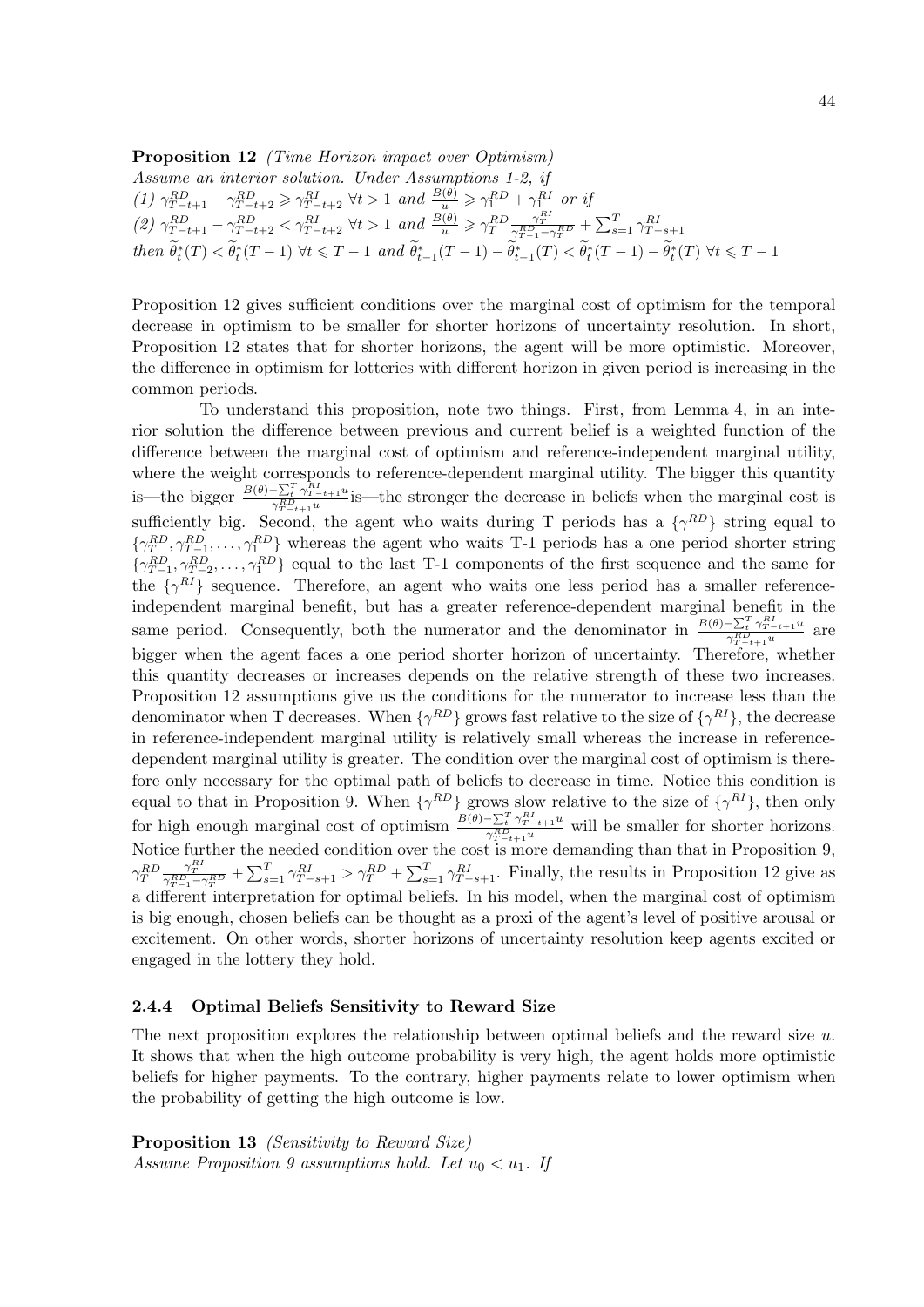(1) 
$$
\theta \to 1
$$
, then  $\widetilde{\theta}_t^*(u_0) < \widetilde{\theta}_t^*(u_1)$   $\forall t$ .  
(2)  $\theta \to 0$ , then  $\widetilde{\theta}_t^*(u_0) > \widetilde{\theta}_t^*(u_1)$   $\forall t$ .

To understand the intuition behind Proposition 13, notice that two opposite forces are created when the reward size is slightly increased. First, the marginal cost of optimism increases—  $\frac{\partial B(\theta)}{\partial u}$  > 0—pushing optimism down. Second, the total marginal benefit of optimism also increases since it increases both the reference-dependent and reference-independent marginal benefits, pushing towards higher optimism (see equation (2.4).) How strong or weak these two effects are depend on the value of the true probability. If  $\theta$  is very big the force from the marginal cost of optimism pushing towards pessimism is weak—as it is unlikely that the agent will actually experience disappointment—and the total marginal benefit force pushing towards optimism outweighs it and hence the agent will hold more optimistic beliefs for higher payments. To the contrary, whenever the true probability of a high outcome is very low the marginal cost of optimism is as big as possible outweighing the positive benefit through a higher total marginal utility. As a consequence, optimal beliefs will be lower for higher payments.

Whenever the true probability of success lies away from the boundaries, the response of optimal beliefs to changes in the reward size depend on the degree of loss aversion and on the absolute size of the reward size. For example, for  $\theta \in (0, \frac{1}{2})$  $(\frac{1}{2})$ , even moderate degrees of loss aversion and moderate payments sizes could lead the agent to hold more pessimistic beliefs for lower payments. For  $\theta \in (\frac{1}{2})$  $(\frac{1}{2}, 1)$  very high degrees of loss aversion or very big rewards sizes would be needed to obtain the same result.

Two final comments. First, notice that a high reward can be indistinctly caused by a high size of the reward or high valuation for it. Proposition 13 predicts that, ceteris paribus, agents with a higher consumption valuation for the same reward should be more optimistic about their likelihood of success. This takes us to the second comment. Just as Proposition 12, Proposition 13 gives us an alternative interpretation of beliefs in this model: optimal beliefs are related to the engagement or excitement the agent feels about the lottery she is holding. The intuition is that when the agent holds a lottery which she most likely will win, increasing the size of the reward creates a positive arousal that in this model is translated into greater optimism. When the probability of getting the high outcome is low, increasing the reward fires back and creates a bigger sensation of loss, triggering negative arousal which in this model is translated into lower optimism.

## 2.5 Productivity Bonus Design

This section applies the model to the problem of a risk neutral principal who wants to design a productivity bonus schema to induce a desired string effort at the cheapest cost. The main concern is the optimal timing in the bonus schema: what is the optimal frequency of productivity bonuses? which are the key considerations to set this periodicity?

## 2.5.1 The Set Up

There are T periods. In each period the agent takes an effort decision not observable by the principal. Effort can be high or low  $e_t \in \{e_H, e_L\}$  with cost zero or  $c > 0$  respectively. Once the agent has exerted effort, a productivity signal is realized taking a high or low value  $s_t \in \{s_H, s_L\}$ where  $\mathbb{P}(s_t = s_H | e_H) > \mathbb{P}(s_t = s_H | e_L) > 0^{20}$  I further assume that the productivity signal is only observed by the principal.

<sup>&</sup>lt;sup>20</sup>For example, the signal can be binary  $s_t \in \{0, 1\}$ , therefore,  $s_t \sim \text{Bernoulli}(\pi(e_t))$  where  $\pi(e_t)$  is the probability of the high signal whenever the agent has exerted effort  $e_t$  and  $\pi(e_H) > \pi(e_L)$ .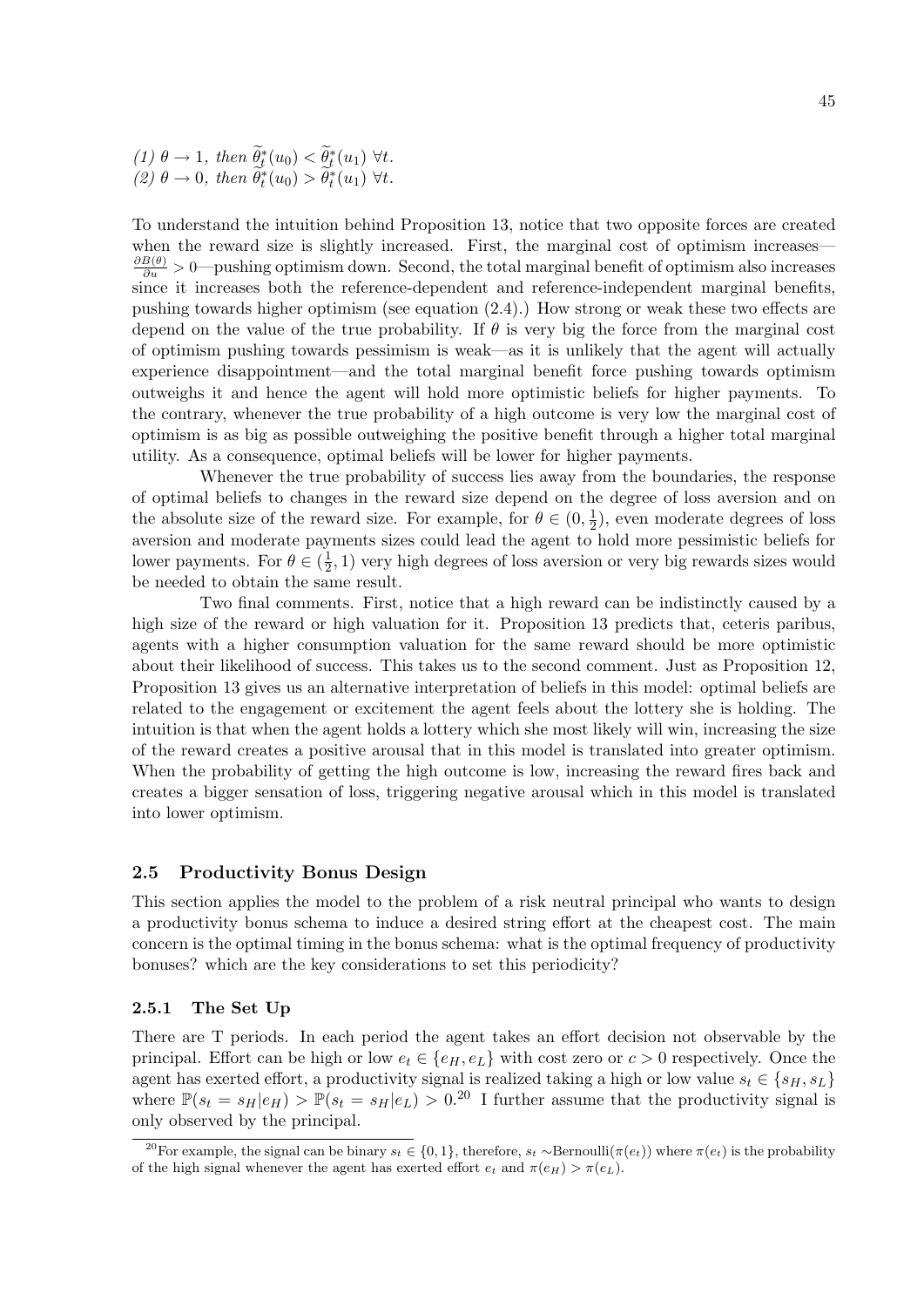A bonus scheme  $B_n$  is a pair  $(T_n, b_n)$  where  $T_n$  corresponds to the number of working periods considered in the bonus and  $b_n \in \mathbb{R}_{++}$  is the monetary reward the agent receives at the end of period  $T_n$  if the sum of the productivity signals over the time interval  $T_n$ ,  $S(T_n) = \sum_{t=1}^{T_n} 1(s_t(e_t) = s_H) \in \{0, \ldots, T_n\}$ —where  $1(\cdot)$  is the usual indicator function—reaches a threshold  $\overline{S_n}$ , which for simplicity is considered exogenous.<sup>21</sup> As a consequence, the principal grants  $N \in \{1, \ldots T\}$  productivity bonuses  $B_n$ ,  $n = 1, \ldots, N$  such that  $T_1 + \cdots + T_N = T$ . For every bonus  $B_n$ , periods  $t \in \{1, ..., T_n\}$   $\forall n$  are "waiting" periods: no other payments of any kind are made to the agent. Finally, the structure of the bonus scheme is fully known by the agent since the first period.<sup>22</sup>

## 2.5.2 The Principal's Problem

I assume the principal wants to induce high effort in all T periods. The principal's problem corresponds to find the optimal number of productivity bonuses  $N^*$ , their time spans  $\{T_n\}_{n=1}^{N^*}$ and associated payments  ${b_n^*}_{n=1}^N$  inducing the agent to exert high effort at minimum expected cost. To set up the problem, consider first the principal's objective function. Let  $\theta_n$  represent the probability of giving bonus  $B_n$  when the agent exerts high effort in every period,  $\theta_n(e_H, \ldots, e_H) \equiv$  $\mathbb{P}(S(e_H, \ldots, e_H; T_n) \geq \overline{S}_n)$  where  $(e_H, \ldots, e_H)$  represents a string of  $T_n$  high efforts.<sup>23</sup>

Consider the set up of the incentive compatibility constraints (IC). For each productivity bonus, the  $T_n$  IC restrictions make sure the optimal payments are such that deviating from high to low effort is not profitable for the agent in any period. From the agent's point of view, each bonus  $B_n$  is equivalent to hold a lottery paying  $b_n$  with probability  $\theta_n$  in an future realization period  $T_n$ .<sup>24</sup> If the agent gets the bonus, she obtains consumption utility  $u(b_n) \equiv u_n$ and  $u(0) = 0$  otherwise. According to this model in Section 2.3.2, in each period the agent not

<sup>23</sup>For example, if  $s_t$  is a Bernoulli random variable with probability  $\pi(e_t)$ , then the total productivity signal has a distribution  $S \sim \text{Binomial}(\pi)$ . Therefore, the probability of observing a realization s of the random variable S, for any given time span  $T_n$ , corresponds to:  $\mathbb{P}(S = s/e_H, \ldots, e_H) = \begin{pmatrix} T_n & 0 & 0 \\ 0 & T_n & 0 \\ 0 & 0 & T_n \end{pmatrix}$ s  $\int \pi(e_H)^s (1-\pi(e_H))^{(1-s)}$  therefore, if the agent works hard in every period, the probability of getting that bonus  $B_n$  corresponds to:

$$
\theta_n = \theta(e_H, \dots, e_H) \equiv P(\overline{S} \leqslant S \leqslant T_n/e_H, \dots, e_H)
$$

$$
= \sum_{j=\overline{S}}^{T} {T_n \choose j} \pi(e_H)^j (1 - \pi(e_H))^{(T_n - j)}
$$

<sup>24</sup>Notice the slight change with respect to previous section where the realization period was  $T+1$ .

 $\rm ^{21}See$  discussion on the intuitive determinants of this target at the end of section 5.3

 $22$ Two caveats apply to this set up. Firs, the assumption of the agent observing effort but not the productivity signal (and vice-versa) is important. To see this, suppose the agent does observe  $s_t$ . For a given target  $\bar{S}$ , if the agent gets to observe  $S = \overline{S}$  in period  $t_0 < T+1$ , then the bonus will not be effective since the agent will not work in subsequent periods  $t > t_0$ . Therefore the target that would induce high effort in every period would be  $\overline{S} = T + 1$ , a non-realistic target if effort does not perfectly translates into production. Is this assumption realistic? There are many productivity bonuses for which this is a reasonable assumption. In many, real world productivity bonuses, the relevant targets are subjective and the bar is set by the principal's overall evaluation of the agent. This is the case for productivity bonuses given to executives and more qualified workers for whom an objective signal is not readily available. There are many other productivity bonuses for which this assumption is incorrect. Those given to sales or field force are a clear example. In this case, measures of productivity are readily available to both the agent and the principal. In this case, though, productivity bonuses are usually set in the context of a "progressive plan",where other extra bonuses are given when the agent reaches the target early. Therefore, I think of this assumption of non-observable productivity signal as the replacement to directly model the productivity bonus progressive plans. A second concern is the principal's risk neutrality assumption. In some real world examples, the principal is just concerned with the target productivity measure, independently of how much effort does it cost to the agent. This sounds more reasonable in the context of a risk averse principal who rather get a certain productivity for sure.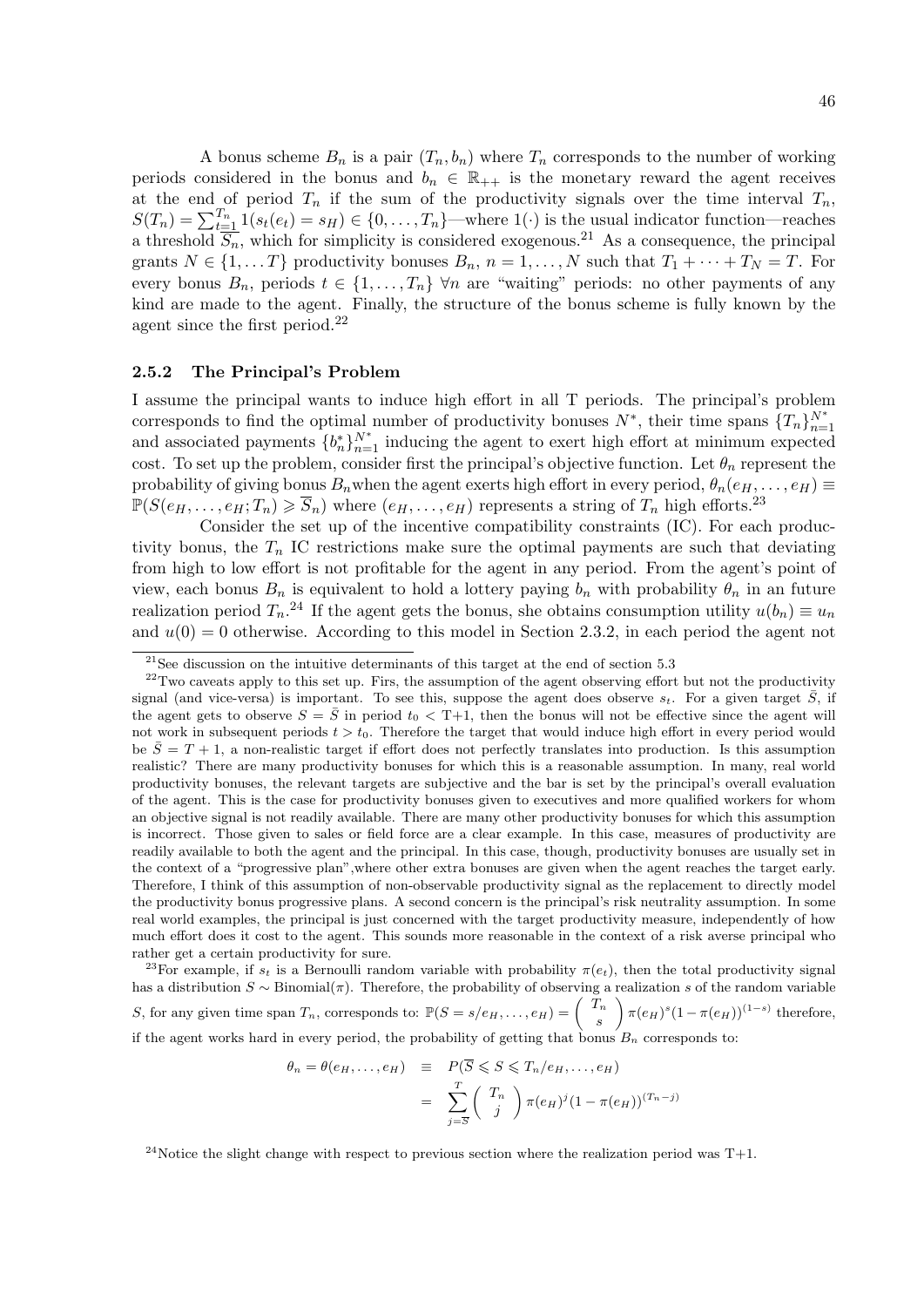only chooses optimal effort, but also beliefs of success about the relevant probability bonus. For any given path of effort, the agent computes her beliefs by maximizing the sum of all her present and future utility flows which consider not only reference-dependent expected utility but also reference-independent and reference-dependent feelings of anticipation. The key in this agency framework is the agent can influence the true probability of getting the reward through her effort choice. Using the fact the optimal productivity bonus design induces the agent to work hard in every period, the agent takes her effort decision assuming all future selves will exert high effort.<sup>25</sup> Therefore the utility the agent gets in period  $t$  when paid with productivity bonus  $B_n = (b_n, T_n)$  and exerts high effort corresponds to:

$$
U_{t,n}^*(e_H, T_n) = \sum_{s=t}^{T_n} \gamma_{T_n-t+1}^{RI} \widetilde{\theta}_s^* u + \theta_n(e_H, e_{-H}) u + \sum_{s=t}^{T_n} \gamma_{T_n-s+1}^{RD} \mu((\widetilde{\theta}_s^* - \widetilde{\theta}_{s-1}^*) u) + \gamma^{RD} [\theta(e_H)_n (1 - \widetilde{\theta}_{T_n}^*) \mu_+ + (1 - \theta_n(e_H) \widetilde{\theta}_{T_n}^* \mu_-]
$$

where  $\theta(e_H) \equiv \theta(e_H, e_H)$  represents the probability of getting the bonus when all selves work hard and  $\{\tilde{\theta}_t^*(e_H, e_H)\}_{t=1}^T$  constitutes a subgame perfect equilibrium as shown in Lemma 3 in Section 2.3.2. In case self  $t$  deviates and goofs-off, the agent gets a utility of

$$
U_{t,n}^*(e_L, T_n) = \sum_{s=t}^{T_n} \gamma_{T_n-t+1}^{RI} \tilde{\theta}_s^* u + \theta(e_L, e_{-H}) u + \sum_{s=t}^{T_n} \gamma_{T_n-s+1}^{RD} \mu((\tilde{\theta}_s^* - \tilde{\theta}_{s-1}^*) u) + \gamma^{RD} [\theta(e_L)(1 - \tilde{\theta}_{T_n}^*) \mu_+ + (1 - \theta(e_L) \tilde{\theta}_{T_n}^* \mu_-]
$$

were  $\theta(e_L) \equiv \theta(e_L, e_H) < \theta(e_H)$  represents the probability of getting the bonus when the agent goofs-off and all other selves work hard and  $\{\tilde{\theta}_t^*(e_L, e_H)\}_{t=1}^T$  constitutes a subgame perfect equilibrium as shown in Lemma 3.<sup>26</sup>

Finally, the principal's problem can be written as follows:

$$
\min_{N, \{u_{T_n}\}} \sum_{i=1}^N \theta_n u^{-1}(u_{T_n})
$$
\n*s.t.*  $U_{t,n}^*(e_H) - U_{t,n}^*(e_L) \ge c$   $1 \le t \le T_n$ ,  $1 \le n \le N$  (IC)

where  $u_{T_n} = u(b_n)$  represents the utility equivalent of the bonus payment covering a  $T_n$  periods. Notice that since there are N productivity bonuses, each covering a span of  $T_n$  periods, the T IC constraints can be grouped into N groups of  $T_n$  ICs. Finally, Lemma 5 explores some key features of the principal's problem which will be relevant to determine the optimal frequency of productivity bonuses.

$$
\theta(e_L, e_{-H}) \equiv P(\overline{S} \leq S \leq T/e_H, \dots, e_H, e_L, e_H, \dots, e_H)
$$
  
= 
$$
\sum_{j=\overline{S}}^{T} {T \choose j} \pi(e_H)^{j-s_t} (1 - \pi(e_H))^{(T-1) - (j-s_t))} \pi(e_L)^{s_t} (1 - \pi(e_L))^{(1-s_t)}
$$
  
< 
$$
\theta(e_H, e_{-H})
$$

<sup>&</sup>lt;sup>25</sup>Focusing on the agent's problem given the optimal payment implies that even if the agent has feelings of anticipation with respect to future effort, these will be canceled in the IC constraints.

 $^{26}$ In case the productivity signal is binary, then when choosing low effort today, the probability of getting the bonus is calculated as: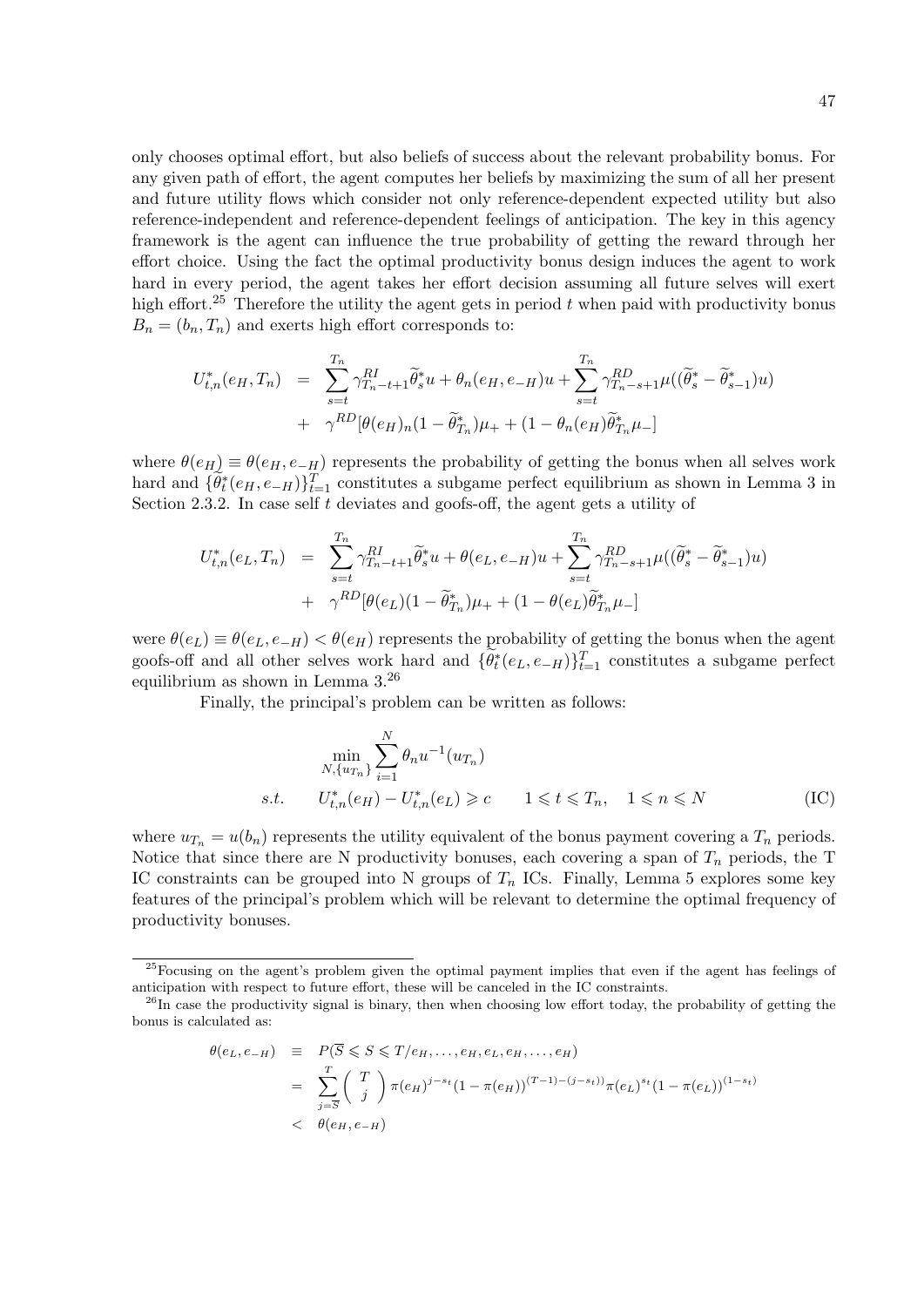#### **Lemma 5** (Constant and Binding  $IC$ )

Assume an interior solution for the agent's problem of finding optimal beliefs. If  $\theta(e_H) \longrightarrow 1$ , then

(1) For  $1 \leq t \leq T_n \quad \forall n$ 

$$
U_{t,n}^*(e_H, u_{T_n}^*) - U_{t,n}^*(e_L, u_{T_n}^*) = [\theta(e_H) - \theta(e_L)] \left[ u_{T_n}^* + \gamma^{RD} (1 - \tilde{\theta}_{T_n}^*(u_{T_n}^*)) \mu(u^*) + \tilde{\theta}_{T_n}^*(u_{T_n}^*) |\mu(-u_{T_n}^*)| \right]
$$

 $(2)$ For  $\forall u, n, t$ 

$$
\frac{\partial[U_{t,n}^*(e_H)-U_{t,n}^*(e_L)]}{\partial u}>0
$$

 $(3)$ For  $1 \leq t \leq T_n \quad \forall n$ 

$$
U_{t,n}^*(e_H, u_{T_n}^*) - U_{t,n}^*(e_L, u_{T_n}^*) \approx \frac{\partial U_t^*(h+1)}{\partial h}|_h = \frac{\partial \theta(h)}{\partial h} \left[ u + \gamma^{RD} \tilde{\mu}_t + \gamma^{RD} \tilde{\theta}_T^*(h) [\vert \mu_- \vert - \mu_+ \vert] \right] = c
$$

Lemma 5.1 tell us two important things. First, the utility difference between working hard and goofing off corresponds to the change in the last (relevant for bonus  $n$ ) period referencedependent expected utility due to changes in the true probability. Second, it says this quantity is constant across periods for a given productivity bonus time span. These two are a straight consequence of the envelope theorem. To see this, note the impact of  $\theta$  over  $U^*$  has two sources. A direct impact through last period reference-dependent expected utility and an indirect effect through optimal beliefs. Since beliefs are optimally computed, it is only the common direct effect what drives changes in utility.<sup>27</sup> Finally, Lemma 5.1 holds independently of the assumption  $\theta(e_h) \longrightarrow 1$ . Lemma 5.2 says the utility difference from working hard and goofing-off is increasing in the optimal payment. To see this, recall last period expected utility has two components, both strictly increasing in the true probability: the reference-independent one– $\theta u$ – and the reference-dependent one– $\theta(1-\tilde{\theta}_T^*)\mu_+ + (1-\theta)\tilde{\theta}_T^*|\mu_-|$ -for which an increase in the true probability increases the probability of the gain scenario and decreases the probability of a loss. Finally, Lemma 5.3 states the IC is binding in the optimal payment for any given productivity bonus  $B_n$ . If the true probability of getting the bonus is high when the agent chooses to work hard, then the utility difference between working hard and goofing off is strictly increasing in payment. Therefore, if the IC is not binding the principal can decrease the payment and still get an IC contract that is cheaper than the first.

Because of Lemma 5, the final principal's problem corresponds to:

$$
\min_{N, \{u_n\}} \sum_{n=1}^{N} \theta_n u^{-1}(u_n) \tag{2.6}
$$

s.t.  $U_{T_n}^*(e_H) - U_{T_n}^*(e_L) = c$   $1 \leq n \leq N$  (IC)

where there are only N IC constraints.

## 2.5.3 Productivity Bonuses Optimal Timing

There are two associated effects governing the relationship between the length of the bonus time span and the optimal payment. Proposition 12 in Section 2.4.3 showed that shorter horizons

<sup>&</sup>lt;sup>27</sup>If the true probability is small, i.e., if  $\theta(e_H) \longrightarrow 0$ , an extra condition for the utility difference to be increasing in payment in the whole domain is needed  $-\frac{\partial \tilde{\theta}_T^*}{\partial u} > -\frac{1+\gamma^{RD}\mu'(u)}{\gamma^{RD}[[\mu_-]-\mu_+]}$ . Such condition imposes an upper bound to the sensitivity of beliefs to payments, requiring beliefs not to decrease too much for a given payment increase.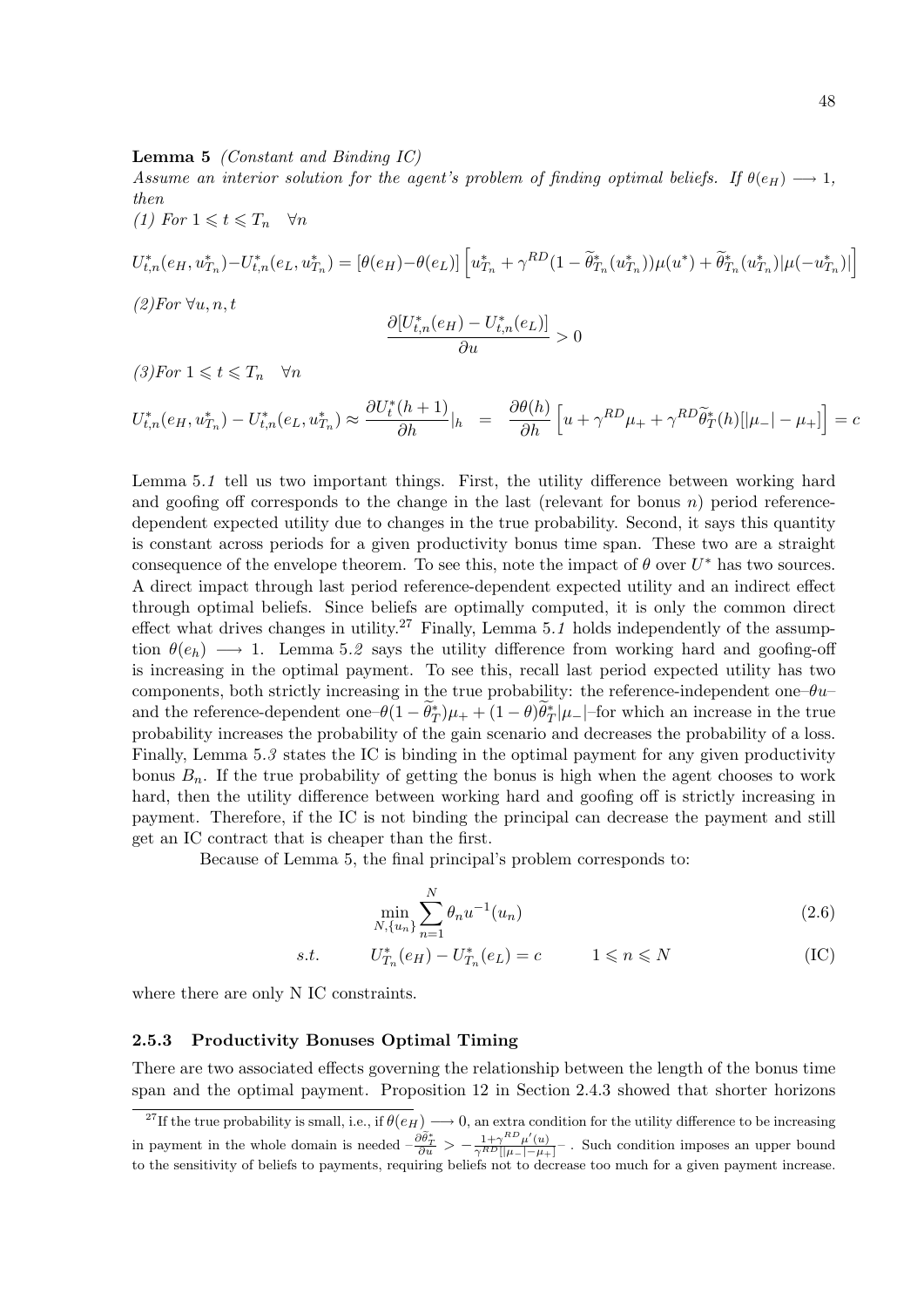increase optimism for any given payment. I call this the *horizon effect*: shorter waiting times keep the agent engaged in the bonus, implicating a smaller payment is needed to induce high effort in the periods left. Two factors, therefore, decrease the optimal payment in a shorter bonus. First, the bonus covers less periods of effort and second, higher optimism due to the horizon effect. This total decrease in payment, however, triggers a second effect over optimism. Proposition 13 in Section 2.4.4 showed that when the true probability of getting the bonus was high, then a decrease in payment reduced optimism. I call this the *reward effect*: lower payments decrease the agent's optimism, decreasing, therefore, the agent's motivation to work hard. Whether it is convenient for the principal to set more frequent but smaller bonuses depends on the relative strength of the horizon and the reward effects. When the horizon effect is strong relative to the reward effect, decreasing the horizon span of the productivity bonus makes high effort in the common periods cheaper since, despite the decrease in payment, the agent gets more optimistic to the realization period compared to the longer bonus. Contrarily, if the reward effect is high enough, it can outweigh the horizon effect and therefore the principal has to pay the same or more for the common periods of effort due to the agent's lack of motivation due to a lower payment.

To understand these relevant forces defining the optimal frequency of productivity bonuses, consider the case when the principal gives just one productivity bonus at the end of period  $T$ . In this case, the principal's problem in  $(2.6)$  has just one binding IC constraint, which is strictly increasing in the optimal payment because of Lemma 5. Slightly rearranging the IC, the unique payment  $u^*_T$  solves:

$$
U_T^*(e_H, u_T^*) - U_T^*(e_L, u_T^*) = [\theta(e_H) - \theta(e_L)] \left[ u_T^* + \gamma^{RD} \mu(u_T^*) + \gamma^{RD} \tilde{\theta}_T^*(u_T^*, T) [\vert \mu(-u_T^*) \vert - \mu(u_T^*)] \right] = (2.7)
$$

where the notation  $u_T^*$  represents the productivity bonus optimal payment for a bonus of length T and  $\widetilde{\theta}_T^*(u_T^*,T)$  corresponds to period T beliefs (last period) when payment is  $u_T^*$  and there are T waiting periods before the relevant payment is made.

Several parameter values affect the optimal payment level. A straight application of the implicit function theorem show us  $u_T^*$  is increasing in the importance of last period referencedependent component of expected utility, on loss aversion and on high effort marginal  $\cos t^{28}$ . For my purposes, however, the most important thing to notice is that the level of optimism in the realization period effects the optimal payment level. This implies the bonus timing is relevant to determine the optimal payment since in this model optimism is related to the bonus time horizon.

Now consider the principal's decision of giving the productivity bonus in period  $T - 1$ instead of period T. In such case, for the same payment  $u^*_T$  solving for (2.7), it can be seen thaht:

$$
[\theta(e_H) - \theta(e_L)] \left[ u_T^* + \gamma^{RD} \mu(u_T^*) + \gamma^{RD} \widetilde{\theta}_T^*(u_T^*, T - 1) [|\mu(-u_T^*)| - \mu(u_T^*)] \right] > c
$$

since

$$
\widetilde{\theta}_T^*(u_T^*, T) < \widetilde{\theta}_T^*(u_T^*, T - 1)
$$

were  $\widetilde{\theta}_T^*(\cdot, s)$  represents last period optimism when there are s waiting periods and the inequality

<sup>&</sup>lt;sup>28</sup>The intuition is straight. If the marginal cost of working hard is high, the principal must compensate the agent with a higher payment. If  $\gamma^{RD}$  is big or if the agent is more loss averse, then for the same payment the agent gets a lower last period expected utility and therefore the principal must give a bigger payment to convince the agent to exert high effort. Contrarily, the more responsive is the true probability  $\theta$  to one more day of hard work, the lower the optimal payment must be to convince the agent of working hard. The intuition is that a big increase in the true probability is a good substitute of payment as a motivator to exert high effort.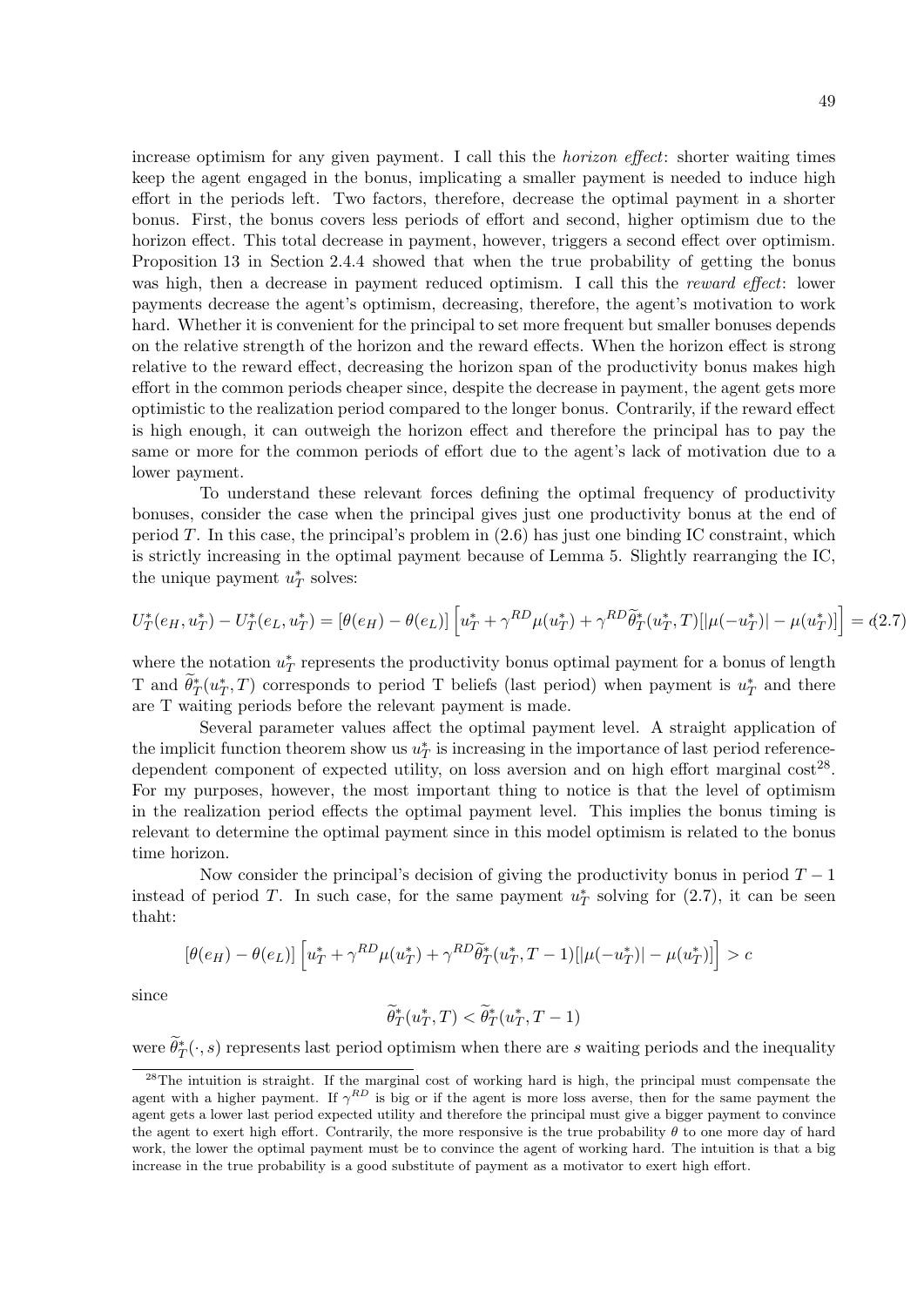follows under Proposition 12 assumptions. The difference  $\tilde{\theta}_T^*(u_T^*,T-1) - \tilde{\theta}_T^*(u_T^*,T)$  corresponds to the horizon effect. Since equation  $(2.7)$  is increasing in the reward u because of Lemma 5, decreasing one period allows the principal to set a lower payment and still get the agent to work in all T-1 periods. That is, there exists a payment  $u_{T-1}^*$  such that:

$$
\left[\theta(e_H) - \theta(e_L)\right] \left[u_{T-1}^* + \gamma^{RD} \mu(u_{T-1}^*) + \gamma^{RD} \tilde{\theta}_T^*(u_{T-1}^*, T-1) [\vert \mu(-u_{T-1}^*) \vert - \mu(u_{T-1}^*)] \right] = c
$$

where

 $u_{T-1}^* < u_T^*$ 

because of Lemma 5.3. Intuitively, this decrease in payment has two sources: the horizon effect and the fact the bonus covers one less period of high effort. The reward effect is reflected in the difference  $\theta^*_T(u^*_{T-1}, T-1) - \theta^*_T(u^*_T, T-1)$ .

The decision between a bonus plan consisting of two productivity bonuses  $B_1$  and  $B_2$ ;  $B_1$  paying  $u_{T-1}^*$  for the first T-1 periods and  $B_2$  paying  $u_1^*$  in the last period and a second schema paying just one bonus of  $u_T^*$  in period T, depends on the comparison between  $u_T^*$  and  $u_{T-1}^* + u_1^*$ . If the horizon effect outweighs the reward effect  $-\theta^*_T(u^*_T, T - 1) - \theta^*_T(u^*_T, T) > \theta^*_T(u^*_{T-1}, T - 1) - \theta^*_T(u^*_{T-1}, T)$  $\widetilde{\theta}_T^*(u_T^*,T-1)$ , then  $u_{T-1}^* + u_1^* < u_T^*$  because  $u_T^* - u_{T-1}^*$  is big, and the principal will choose the bonus schema with two rather than one productivity bonus. Following the latter logic, a bonus schema granting a bonus in each period will be optimal from the principal's perspective if  $T_n u_1^* \leq u_{T_n}^*$   $\forall n$ . The following proposition is the main section result. It states sufficient conditions for the principal to be optimal to grant frequent productivity bonuses.

#### Proposition 14 *(Optimal Timing of Productivity Bonuses)*

Assume  $\theta(e_H) \longrightarrow 1$  and that conditions in Proposition 12 hold. If the gain-loss utility function is  $\mu(Nx) = N^k \mu(x)$  such that  $k \longrightarrow 1$  and

$$
\theta(e_H) - \theta(e_L) > \frac{c}{\alpha}
$$

where  $\alpha = \gamma^{RD} [|\mu(-u_1^*)| - \mu(u_1^*)] \mu'^{-1} \left( \frac{B(u_1^*) - \gamma_1^{RU} u_1^*}{\gamma_1^{RD} u_1^*} \right)$ ) then the solution to the principal's problem in (2.6) is  $N^* = T$  and  $b_n = u_1^* \,\forall n$  where  $u_1^*$  solves  $U_1^*(e_H, u_1^*) - U^*(e_L, u_1^*) = c$ .

Proposition 14 states that whenever the agent can affect the probability of getting the bonus through her effort choice and the gain loss utility function is homogenous of degree one, the principal will award productivity bonuses in every period. Proposition 14 is supported by the marketing literature on sales incentives. Zoltners, Sinha, and Lorimer (2006) recommend that "as a general rule, an incentive plan should pay incentives as frequently as is possible without compromising customer focus, generating excessive administrative overhead or making the award size trivial".<sup>29</sup>

Consider now the reasonability of Proposition 14 assumptions. Assuming Proposition 12 conditions hold ensure the marginal cost of optimism is high enough such that optimal beliefs are decreasing in time and on the horizon length. This is an assumption has been made in most of the paper and only requires the agent being sufficiently loss averse or having a high valuation

<sup>&</sup>lt;sup>29</sup>In fact, in light of Zoltners, Sinha, and Lorimer (2006) recommendation, a reasonable interpretation of Proposition 14 result corresponds to the principal giving productivity as often as *feasible* (rather than the textual every period); in fact, one can think of unit period as function of the job nature. In sales forces, for example, a productivity measure is readily available –weekly and even daily–, contrarily to more other jobs where productivity signals are fuzzy and therefore it takes longer time to the principal to collect them.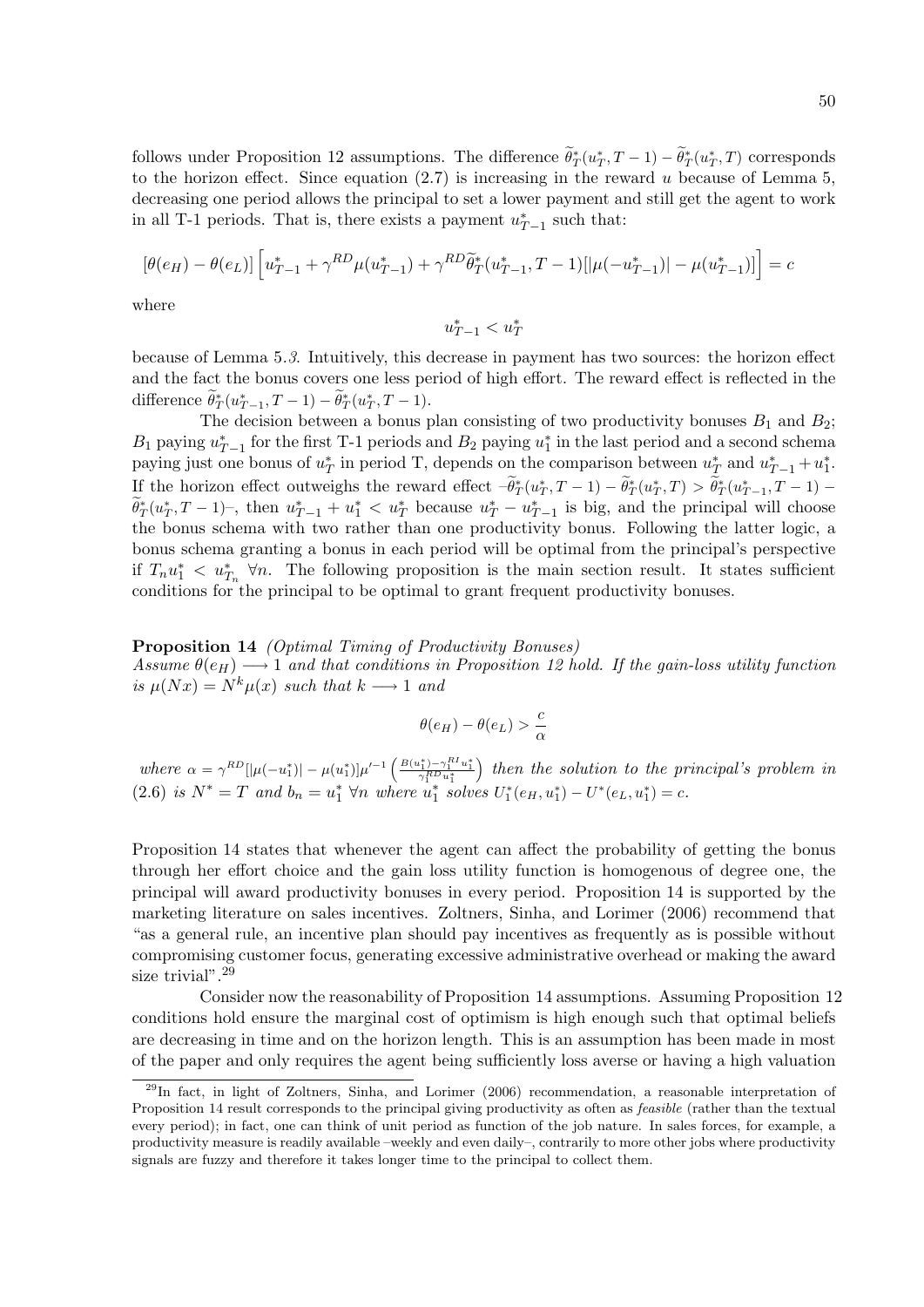for the reward. The assumption over the gain-loss utility function being homogenous of degree one is sufficient but by no means necessary for Proposition 14 to hold. It ensures the horizon effect dominates the reward effect in every time span so the agent gets more optimistic to the realization period for short horizons. For many other parameter values, however, this conclusion can hold for gain-loss utility functions of much lower degree of homogeneity.<sup>30</sup>

The assumption  $\theta(e_H) \longrightarrow 1$  is an important one. It states that whenever the agent exerts high effort in every period, it must be almost certain she will get the productivity bonus. Note this is related to how the principal sets the target defining whether the agent gets the bonus. Given the conditional probability distribution of the signal given effort, this condition implies the principal must set reasonable and easy to understand productivity targets so the agent is aware of her capacity of affecting the bonus likelihood through her effort.

The following Corollary of Proposition 14 states that if the agent works hard in every period but it is still unlikely she gets the bonus, then there is no payment that may convince the agent to work hard. In such case the principal will never want to reward the agent through productivity bonuses.

Corollary 1 (Effort does not Affect the Probability of Getting the Bonus) If  $\theta(e_H) \longrightarrow 0$  then  $\sharp u^*$  that solves (2.7) for any  $T_n$ .

This result can be seen straight from Lemma 5.1. If  $\theta(e_H) \longrightarrow 0$ , then  $\theta(e_H) - \theta(e_L) \approx 0$  and therefore  $U_{t,n}^*(e_H, u^*) - U_{t,n}^*(e_L, u^*) \approx 0$ . Intuitively, if the agent cannot affect the probability of getting the bonus through her effort choice, then the utility she gets from working hard is always less than the utility she gets from goofing-off, since the cost of effort does not pay back by increasing probability of getting the bonus.

Finally consider the condition over  $\theta(e_H) - \theta(e_L)$  being sufficiently big. Intuitively, this requires the agent must be able to affect the likelihood of getting the bonus through her effort choice. In other words, if  $\theta(e_L) \longrightarrow 1$ , the reward to exert high effort vanishes and the agent will always choose to goof-off. Notice this requirement is related, but it is definitely not the same as the requirement  $\theta(e_H) \longrightarrow 1$ . The relevant lower bound is directly proportional to high effort cost  $c$ : the more costly the unit of hard work, the more such unit must pay in back in terms of increasing the likelihood of getting the bonus. The numerator of the lower bound is the component related to the bonus frequency. The term  $\mu'^{-1} \left( \frac{B(u_1^*) - \gamma_1^{R_1} u_1^*}{\gamma_1^{R_1} u_1^*} \right)$  corresponds to a lower bound of the difference between the horizon effect and the reward effect: the stronger the horizon effect is over the reward effect, the smaller the difference in true probabilities and it will still be convenient for the principal to give frequent rewards. This term is weighted by  $\gamma^{RD}[|\mu(-u_1^*)|-\mu(u_1^*)]$ , which is a consequence of the temporal component in the IC constraint. The magnitude of the numerator in Proposition 14 is what actually drives how often the principal will want to grant productivity bonuses. When the numerator is being because the horizon effect outweigh the reward effect greatly, the lower bound is small and  $\theta(e_H) - \theta(e_L)$  could be small. Equivalently, for any given impact of high effort in the true probability of getting the bonus, the stronger the horizon effect over the reward effect and therefore the more likely is the condition will hold. Notice further that one implication of the condition over  $\theta(e_H) - \theta(e_L)$  is that the optimal payment in the one period productivity bonus  $(u_1^*)$  cannot be negligible. To see this, note that if  $u_1^* \longrightarrow 0$ , then  $|\mu(-u_1^*)| - \mu(u_1^*) \approx 0$  and thus the upper bound becomes zero. Recalling the citation from Zoltners, Sinha, and Lorimer (2006), this is an intuitive requirement. If the optimal payment is negligible, then the incentives toward high effort vanish.

 $30$ Kahneman and Tversky (1979) parametrized utility function is homogenous of degree 0.6.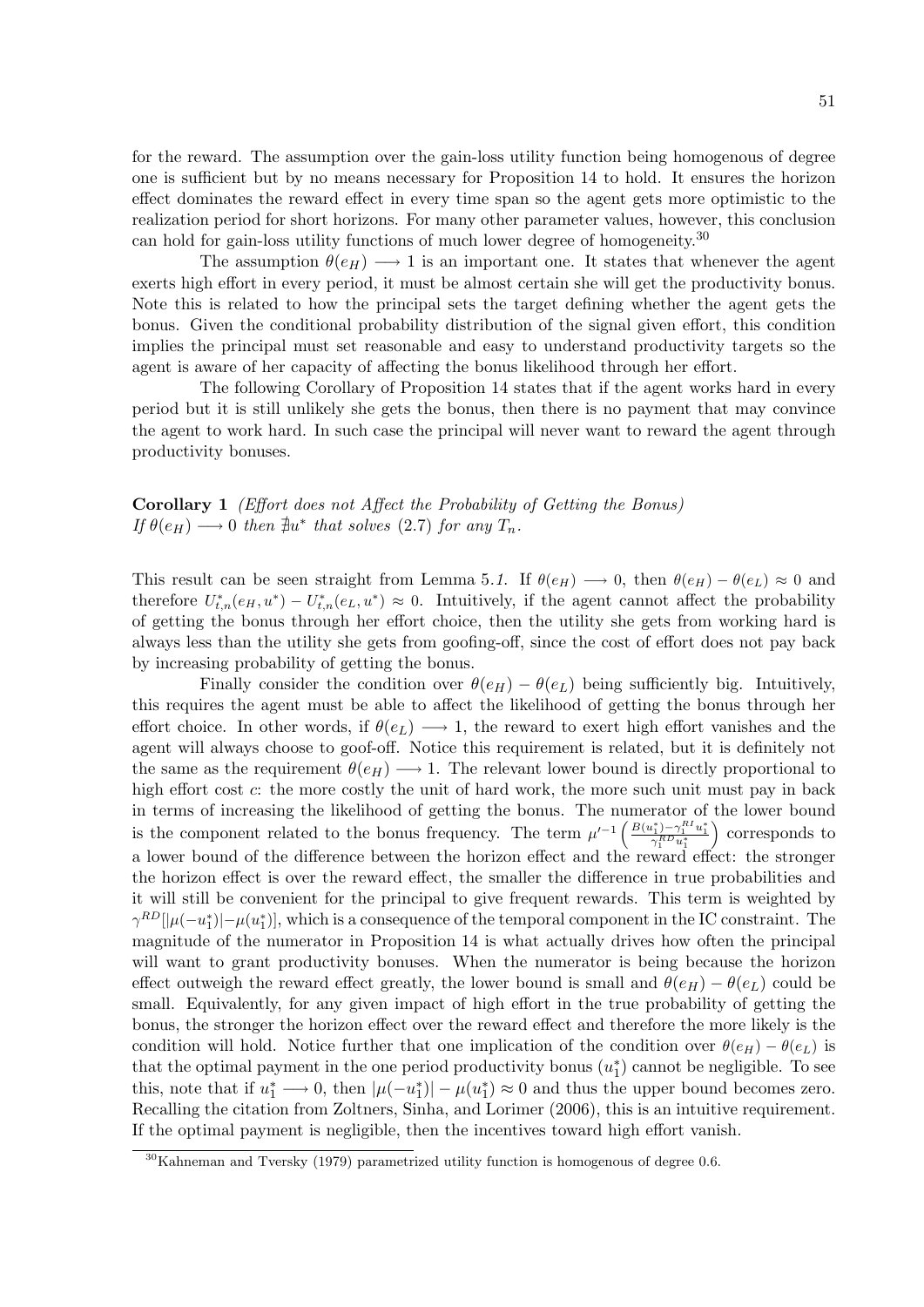A final word relates to the applicability of the model to different job types. The key to this application is that shorter bonuses keep the agent motivated in the bonus. This implies the principal is using optimism as a replacement for other types of motivators, such as intrinsic ones. This makes the model appropriate for the dynamics of the field force or other jobs where there are no other types of incentives driving the agent's engagement with the job.

## 2.6 Discussion

This paper studies the temporal behavior of subjective optimal beliefs. Building on the interaction between two types of anticipatory feelings—standard anticipation of expected consumption utility and utility from changes in these anticipatory feelings—the paper shows that optimism decreases as the pay-off date of a risky prospect approaches when the agent is sufficiently loss averse or the outcome is important enough. The paper further proves that (1) even though the agent holds incorrect beliefs, these are still reasonable: optimism is increasing in the true probability of success, (2) optimism is decreasing in the time horizon and increasing in the size of the reward. I conclude by applying the model to the optimal timing of productivity bonuses.

This paper aims to be a contribution to the literature on distorted beliefs by exploring the extent to which self-serving biases can rationalize relevant economic phenomena. My analysis rests on the crucial assumption that agents can freely depart from the true probability distribution to maximize utility. This assumption, however, most probably overstates the degree of control agents have over their beliefs. To reduce the degree of beliefs malleability, the model could have included in the utility function an exogenous cost function mapping from the distance between true probabilities and optimal beliefs as is common in the cognitive dissonance literature. However, unless people's distaste from deviating from true probabilities change across time, including such function would only scale the path of beliefs without modifying their temporal path.

Besides exaggerating the degree of control gents have over their subjective beliefs, it is also legitimate to wonder about the assumption of agents knowing the true probability distribution of the relevant random process. Even though this assumption seems unrealistic in the context of risk, it is not in the context of ambiguity. In this case, the agent does not know an exact probability distribution but does know that it belongs to a known set of probability distributions. Extending the model to ambiguity would be straightforward. In such a case the agent would choose her optimal belief in a restricted set equal to the set of family distributions characterizing ambiguity. In other words, the agent would choose incorrect, but still feasible optimal beliefs, which depart from the true probability on reasonable magnitudes.

A final comment relates to the fact the model builds on a rational intuition of utility maximizing. Whether this is the correct approach to study belief formation is an open question and much more research on the area, both empirical and theoretical, is needed. One possible argument in favor of this view is the growing interests among psychologists on the the topic of emotion regulation. This relatively new field of study acknowledges that—conscious or unconsciously— people do have a degree of control over their emotions (Gross (2007).) I view, therefore, this rational approach with its consequent implication over beliefs malleability as a useful first-approach to the topic of beliefs formation.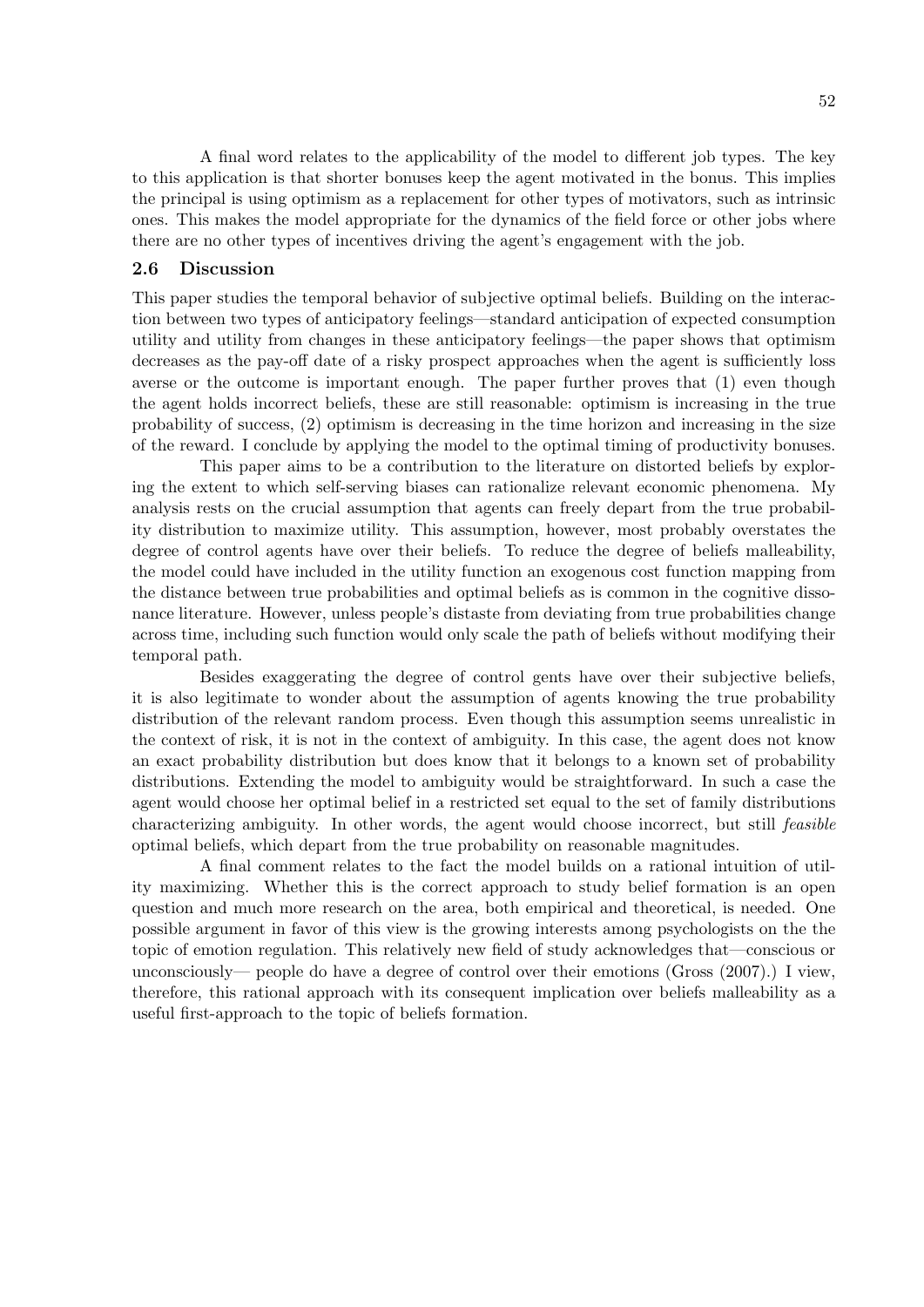## Chapter 3

# Appendix

## 3.1 Formal Description of Preferences in Chapter 1

## 3.1.1 Gain-loss Utility in Effort

This section presents gain-loss utility in the effort domain. Making a similar definition of  $p$  relative to that for the payments domain but for the effort distribution (see Assumption 2), I have that gain-loss utility in the effort domain corresponds to

$$
G(\widetilde{e}_{t,\tau}|\widetilde{e}_{t-1,\tau}) = \int_0^1 \mu\big(-c(e_{t,\tau}(p)) + c(\widetilde{e}_{t-1,\tau}(p))\big)dp
$$

for  $t = 0$  and  $\tau = 1, 2$  and for  $t = 1$  and  $\tau = 2$  where I have suppressed the tilde notation because  $e_{t,\tau}$ represents the actually implemented action. Consider first contemporaneous gain-loss utility for  $t = 1$ . Then, I have that if the agent implements action  $e_1$  having planned  $\tilde{e}_{0,1}$ , contemporaneous gain-loss utility corresponds to

$$
G(e_1|\widetilde{e}_{0,1}) = \mu(c(\widetilde{e}_{0,1}) - c(e_1))
$$

To see this, recall that  $\tilde{e} \in \mathcal{X}$  and thus for the first period the actual and the reference effort distributions are degenerate. Second-period contemporaneous gain-loss utility is defined analogously. For  $(t, \tau) = (1, 2)$ , I have that if the agent implements effort  $e_1$  having planned  $(\tilde{e}_{0,1}, \tilde{e}_{0,2})$ , prospective gain-loss utility corresponds to

$$
G(\widetilde{e}_{t,\tau}|\widetilde{e}_{t-1,\tau}) = \int_0^1 \mu\big(-c(e_{t,\tau}(p)) + c(\widetilde{e}_{t-1,\tau}(p))\big)dp
$$

#### 3.1.2 Total Utilities Description

From now on I rewrite gain-loss utility in effort and income in its discrete equivalent. Such conversion is done using the quantile comparison described in Section 1.3. Start by considering total period-two expected utility. Having observed  $X_1 = x_n$  and thus having planned  $\tilde{e}_{1,2}$  at the end of period one, the total expected utility of implementing effort  $e_2$  corresponds to

$$
EU_2(e_2(x_n)|\widetilde{e}_{1,2}(x_n);x_n) = \sum_m \pi_m^2 u_{nm} + \sum_m \sum_{\ell} \pi_m^2 \pi_{\ell}^{1,2} \mu(u_{nm} - u_{n\ell}) - c(e_2) + \mu(c(\widetilde{e}_{1,2}) - c(e_2))
$$
(3.1)

where  $\pi_m^2 \equiv \pi_m(e_2)$ ,  $\pi_{\ell}^{1,2} \equiv \pi_{\ell}(\tilde{e}_{1,2})$ ,  $u_{nm} \equiv u(s_{nm})$  and  $s_{nm}$  are second-period payments given  $X_1 = x_n$ <br>and  $X_2 = x_m$ . The first term corresponds to the period-two expected consumption utility given the agent executes effort  $e_2$ . The second term corresponds to contemporaneous gain-loss utility as presented in Assumption 2. The last two terms represent the total cost. The term  $c(e_2)$  corresponds to the consumption utility cost of exerting effort  $e_2$ , meanwhile the last term is the gain-loss utility of deviating from the planned effort made at the end of period one,  $\tilde{e}_{1,2}$  to  $e_2$ .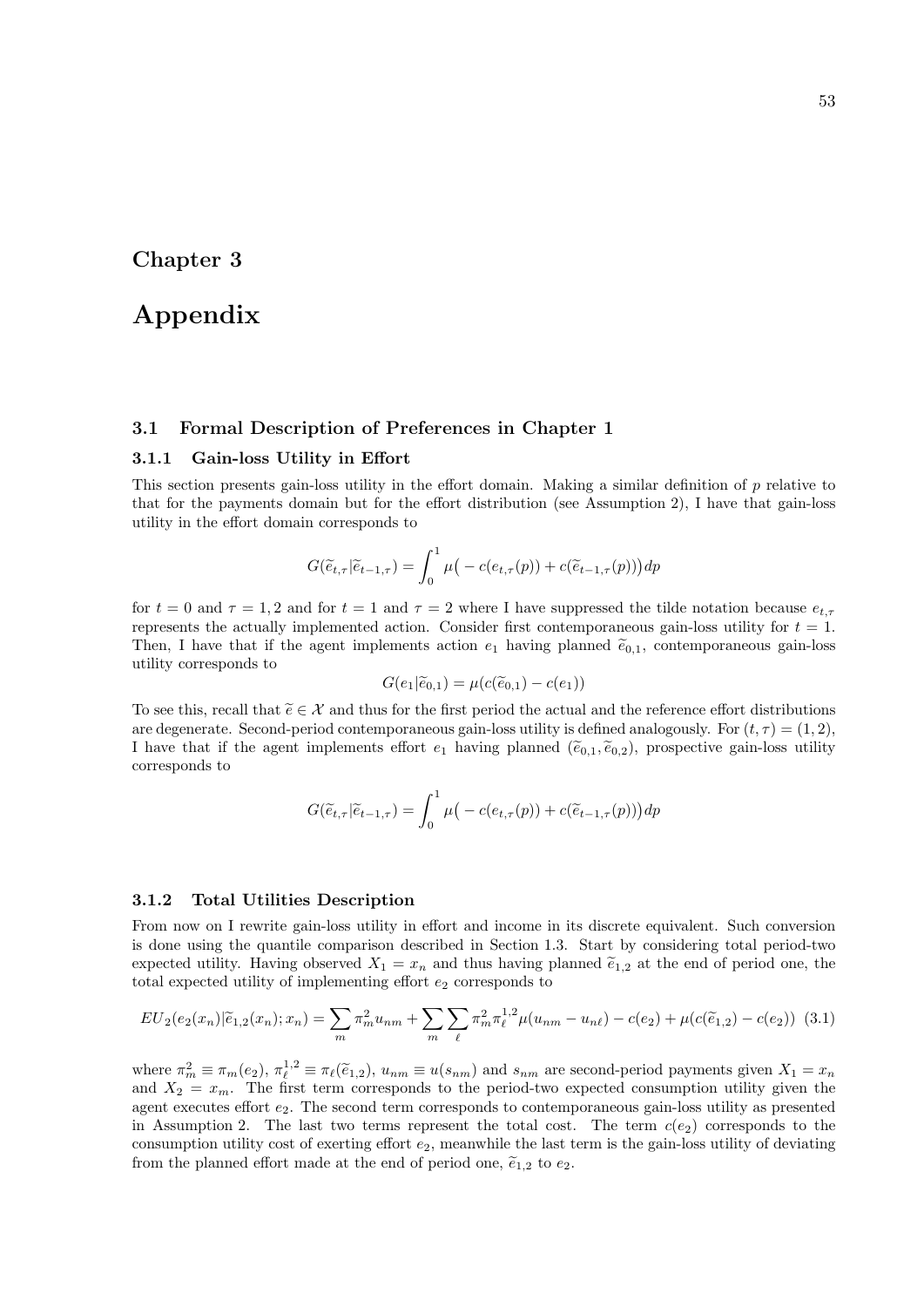At the end of period one, having exerted  $e_1$  in period one and having observed  $X_1 = x_n$ , the total expected utility of planning the credible action  $\tilde{e}_{1,2}$  corresponds to

$$
EU_2(\tilde{e}_{1,2}(x_n)|\tilde{e}_{1,2}(x_n);x_n) = \sum_m \pi_m^{1,2} u_{nm} + \sum_m \sum_{\ell} \pi_m^{1,2} \pi_{\ell}^{1,2} \mu(u_{nm} - u_{n\ell}) - c(e_2)
$$
(3.2)

The first term corresponds to second-period expected consumption utility of planning to exert  $\tilde{e}_{1,2}$ . The second term is second-period contemporaneous gain-loss utility, knowing that  $\tilde{e}_{1,2}$  will be the next period reference and knowing that he will execute the plan. Finally, notice there is no contemporaneous gain-loss utility in effort since the agent has rational expectations.

At the beginning of period one, before observing  $X_1$  and having planned  $(\widetilde{e}_{0,1}, \widetilde{e}_{0,2}(X_1))$  in period zero, the total expected utility of executing  $e_1$  corresponds to

$$
EU_1(e_1\tilde{e}_{0,2}(X_1)|\tilde{e}_{0,1},\tilde{e}_{0,2}(X_1)) = \sum_n \pi_n^1 u_n + \sum_n \sum_{\ell} \pi_n^1 \pi_{\ell}^{0,1} \mu(u_n - u_{\ell}) + \gamma \sum_n \sum_{\ell} \sum_m \pi_n^1 \pi_{\ell}^{0,1} \pi_m^{0,2} \mu(u_{n\ell} - u_{\ell m})
$$
\n
$$
+ \sum_n \pi_n^1 EU_2(\tilde{e}_{0,2}(x_n)|\tilde{e}_{0,2}(x_n);x_n)
$$
\n
$$
- c(e_1) + \mu(c(\tilde{e}_{0,1}) - c(e_1)) + \gamma \sum_n \sum_{\ell} \pi_n^1 \pi_{\ell}^{0,1} \mu(c(\tilde{e}_2(x_\ell)) - c(\tilde{e}_2(x_n)))
$$
\n(3.3)

where  $\pi_n^1 \equiv \pi_n(e_1)$  and  $\pi_n^{0,1} \equiv \pi_n(\tilde{e}_{0,1}), u_n \equiv u(s_n)$  and  $s_n$  are first-period payments and others defined as before. The first line represents period-one total expected utility from exerting  $e_1$  having planned to exert  $\tilde{e}_{0,1}$ . As before, the first term is expected consumption utility and the second term is contemporaneous gain-loss utility. The third term corresponds to prospective gain-loss utility as defined in Assumption 2. The second line represents period-two total expected utility. The third and final line represents total period-one expected utility from effort. The first and second term correspond to consumption and gainloss utilities from implementing action  $e_1$  having planned  $\tilde{e}_{0,1}$  and the last term corresponds to prospective gain-loss utility in effort from second period effort being a contingent strategy.

Finally, in period zero, the agent's total expected utility corresponds to

$$
EU_0(\widetilde{e}_{0,1}\widetilde{e}_{0,2}(X_1)|\widetilde{e}_{0,1},\widetilde{e}_{0,2}(X_1)) = \sum_n \pi_n^{0,1} u_n + \sum_n \sum_{\ell} \pi_n^{0,1} \pi_{\ell}^{0,1} \mu(u_n - u_{\ell}) + \gamma \sum_n \sum_{\ell} \sum_m \pi_n^{0,1} \pi_{\ell}^{0,1} \pi_m^{0,2} \mu(u_{n\ell} - u_{\ell m})
$$
\n
$$
+ \sum_n \pi_n^{0,1} EU_2(\widetilde{e}_{0,2}(x_n)|\widetilde{e}_{0,2}(x_n);x_n)
$$
\n
$$
- c(\widetilde{e}_{0,1}) + \gamma \sum_n \sum_{\ell} \pi_n^{0,1} \pi_{\ell}^{0,1} \mu(c(\widetilde{e}_2(x_\ell)) - c(\widetilde{e}_2(x_n)))
$$
\n(3.4)

The description of period-zero total expected utility follows that of period one. The only difference is that in this period the agent does not execute an action but forms plans. Since he has rational expectations, those plans must coincide with the actual action he plans to implement, thus he does not experience contemporaneous gain-loss utility in effort and the probabilities are defined in term of the plans uniquely. As a consequence  $EU_0(\widetilde{e}_{0,1}\widetilde{e}_{0,2}(X_1)|\widetilde{e}_{0,1}, \widetilde{e}_{0,2}(X_1)) = EU_1(\widetilde{e}_{0,1}\widetilde{e}_{0,2}(X_1)|\widetilde{e}_{0,1}, \widetilde{e}_{0,2}(X_1)).$ 

#### 3.2 Chapter 1 Proofs

#### Proof of Lemma 1

Consider first-period contemporaneous gain-loss utility. Start noticing that if for  $e_j \in \mathcal{E} \pi_n^j = 1$ , then  $\pi_{n'}^j = 0 \ \forall n' \neq n$ . Consider first the equilibrium path. In this case  $e_1 = \tilde{e}_{0,1}$  and thus  $\forall e_1 \in \mathcal{E} \exists!$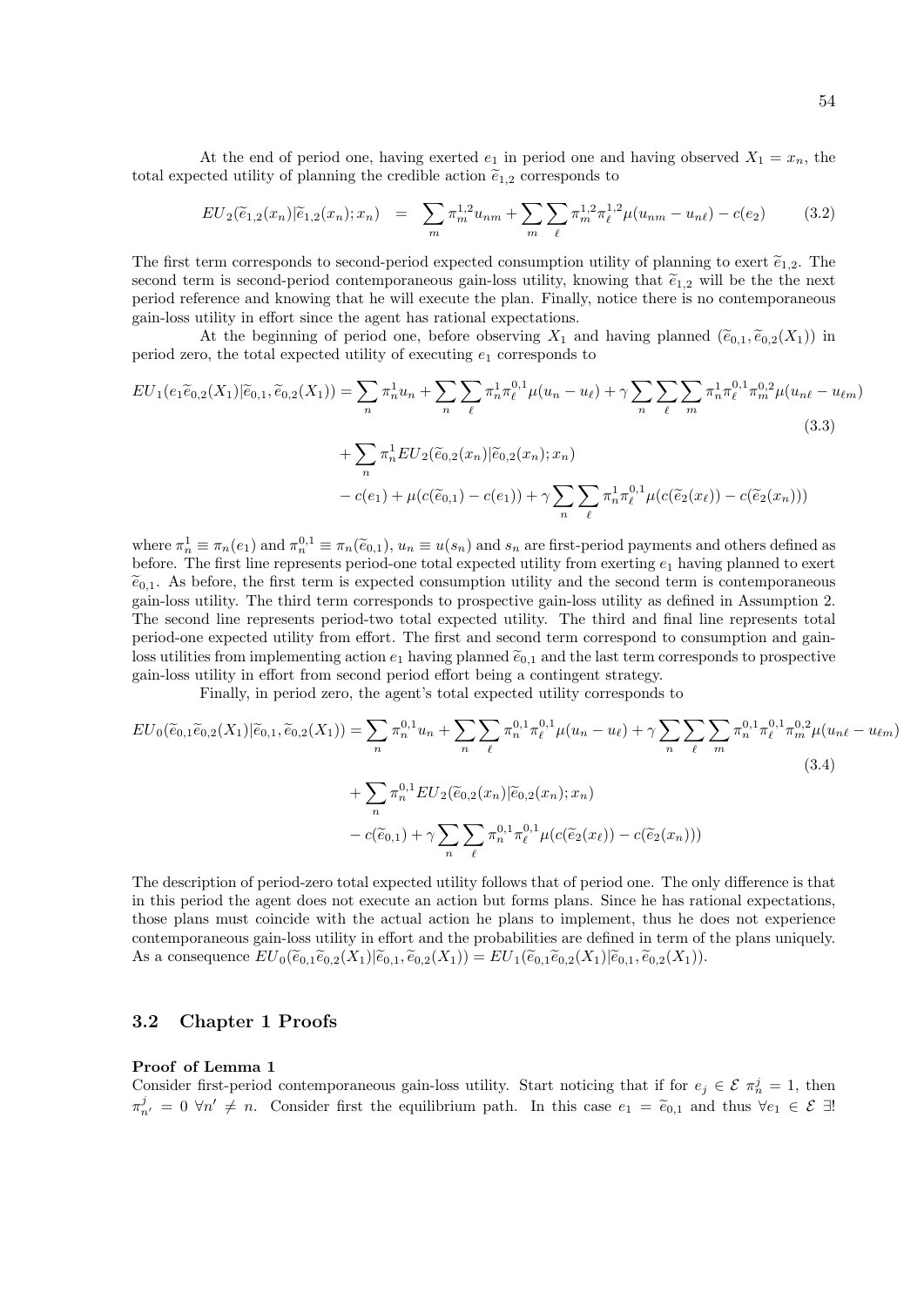$n(e_1) \in \{1, ..., N\}$  such that  $\pi^1_{n(e_1)} \pi^{0,1}_{n(e_1)}$  $n_{n(e_1)}^{0,1} \neq 0$  and  $\pi^1_{n(e_1)} \pi^{0,1}_{\ell} = 0 \,\forall \ell \neq n(e_1)$ . Therefore,

$$
\sum_{n=1}^{N} \sum_{\ell=1}^{N} \pi_n^1 \pi_\ell^{0,1} \mu(u_n - u_\ell) = \pi_{n(e_1)}^1 \pi_{n(e_1)}^{0,1} \mu(u_{n(e_1)} - u_{n(e_1)}) = 0
$$

Second, consider the outside equilibrium path. In this case  $e_1 \neq \tilde{e}_{0,1}$ , and thus  $\pi_n^1 \pi_\ell^{0,1} = 0 \ \forall n,\ell$  and thus  $\sum_{n=1}^N \sum_{\ell=1}^N \pi_n^1 \pi_\ell^{0,1} \mu(u_n - u_\ell) = 0$ . The proof for second-period contemporaneous gain  $\frac{1}{n}\pi_{\ell}^{0,1} = 0 \,\forall n,\ell$  and analogous  $\forall x_n$ . Consider now prospective gain-loss utility from period one perspective. Consider first the equilibrium path. If  $e_1 = \tilde{e}_{0,1} = \tilde{e}_{0,2}$ , then  $\forall e_1 \in \mathcal{E} \exists ! \; n(e_1) \in \{1, \ldots, N\}$  such that  $\pi^1_{n(e_1)} \pi^{0,1}_{n(e_1)}$  $\frac{1}{n(e_1)} \pi^{0,2}_{n(e_2)}$  $n(e_1) \neq 0$ and  $\pi_{n(e_1)}^1 \pi_{\ell}^{0,1} \pi_m^{0,2} = 0 \ \forall \ell \neq n(e_1), \ m \neq n(e_1) \text{ or } \ell \neq m.$  Therefore,

$$
\sum_{n=1}^{N} \sum_{\ell=1}^{N} \sum_{m=1}^{N} \pi_n^1 \pi_\ell^{0,1} \pi_m^{0,2} \mu(u_{n\ell} - u_{\ell m}) = \pi_{n(e_1)}^1 \pi_{n(e_1)}^{0,1} \pi_{n(e_1)}^{0,2} \mu(u_{n(e_1)n(e_1)} - u_{n(e_1)n(e_1)}) = 0
$$

Second, if  $e_1 = \tilde{e}_{0,1} \neq \tilde{e}_{0,2}$ , then  $\pi_n^1 \pi_{n_\ell}^{0,1} \pi_m(\tilde{e}_{0,2}) = 0 \,\forall n, \ell, m$ . Consider now the outside equilibrium path. In such case  $e_1 \neq \tilde{e}_{0,1}$  and thus  $\pi_n^1 \pi_\ell^{0,1} = 0 \,\forall n, \ell$  and thus  $\sum_{n=1}^N \sum_{\ell=1}^N \sum_{m=1}^N \pi_n^1 \pi_\ell^{0,1} \pi_m^{0,2} \mu(u_{n\ell} - u_{\ell m}) = 0$ . From period zero perspective, the proof is analogous.

#### Proof of Proposition 1

From Lemma 1 I have that equation (1.1) becomes  $v_t = V(s_t, e_t) \,\forall \eta$ . Thus the optimal contract does not depend on  $\eta$ . To see that the optimal contract implementing  $(e_1, e_2(X_1))$  does not necessarily displays memory, notice that when the action is observable for  $e_1 \exists ! \; n(e_1) \in \{1, ..., N\}$  such that  $\pi_n^1 = 1$  and thus  $\pi_{n'}^1 = 0 \ \forall n' \neq n$ . Defining  $m(e_2) \in \{1, ..., N\}$  in analogous manner, I have that the IR restriction to implement  $(e_1, e_2(x_n))$  corresponds to

$$
\sum_{n=1}^{N} \pi_n(e_1)[u_n + \sum_{m=1}^{N} \pi_m(e_2)u_{nm}] - c(e_1) - c(e_n) = u_{n(e_1)} + u_{m(e_2)} - c(e_1) - c(e_n) \ge U_{R_1} + U_{R_2}
$$

Thus, the principal can write a long-term-forcing contract as

$$
S_1 = \begin{cases} u^{-1}(U_R^1 + c(e_1)) & \text{if } X_1 = x_{n(e_1)} \\ \underline{s} & \text{otherwise.} \end{cases} \quad \text{and} \quad S_2 = \begin{cases} u^{-1}(U_R^2 + c(e_2)) & \text{if } X_2 = x_{m(e_2)} \\ \underline{s} & \text{otherwise.} \end{cases}
$$

where s is defined in Assumption 1. It is straight to see that such contract implements the action path and is least cost since the principal's objective function is decreasing in the agent's payments. Notice that in fact, there is a family of forcing contracts implementing the first best, as any payment  $u^{-1}(\underline{s}) \leqslant s < u^{-1}(U_R^1 + c(e_1))$  implements  $e_1$  at first best cost. Same for the second-period contract.

#### Proof of Proposition 2

Let  $\mathcal{U} = (\mathcal{U}_1(X_1), \mathcal{U}_2(X_1, X_2))$  be the utility equivalent of the contract S. Because  $u'(\cdot) > 0$  (see Assumption 1) such representation is unique. Thus, I can write the principal problem as

$$
\min_{\{u_n\}_{n=1}^N, \{u_{nm}\}_{m=1}^N\}} EC_1(u_n) + EC_2(u_{nm}) = \sum_n \pi_n^1 u^{-1}(u_n) + \sum_n \sum_m \pi_m^2 u^{-1}(u_{nm})
$$
\n
$$
\text{subject to} \qquad EU_0(e_1, e_2(X_1) | e_1, e_2(X_1)) \ge U_R
$$

 $(e_1, e_2(X_1))$  is a Preferred Personal Equilibrium

п

Ė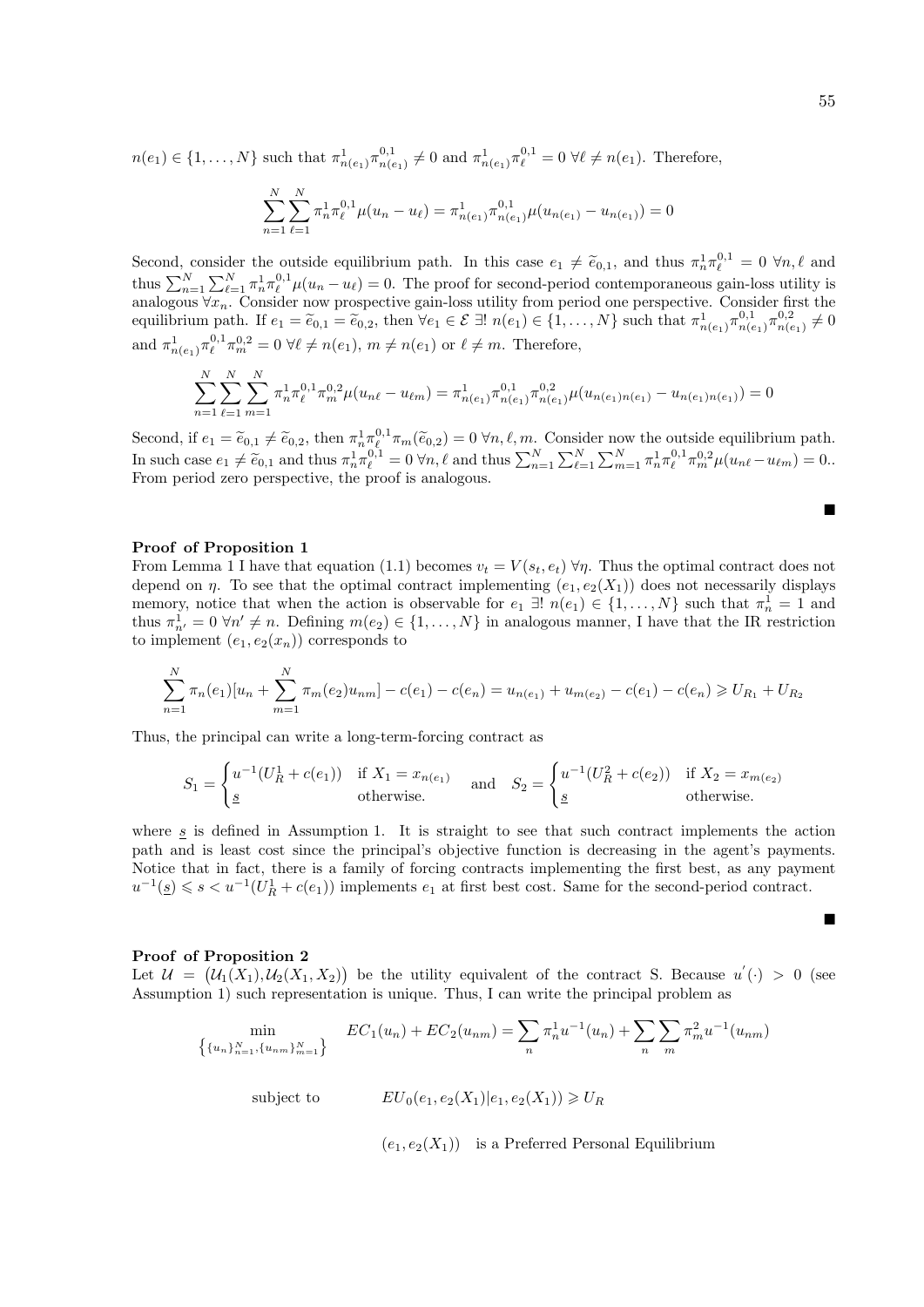where the objective function is convex. Moreover, because the function  $\mu(\cdot)$  is piece-wise linear (Assumption 2), then is straightforward to see that all the expected utilities in the restriction set are linear in  $u_n$  and  $u_{nm}$  $\forall n,m$  (see Definition 1 and Section 3.1). Thus the principal's problem is a convex problem with linear constraints. Consider the set of all contracts  $\mathcal U$  implementing the action path

$$
\mathcal{C}(e_1, e_2(X_1)) \equiv \left\{ \sum_{n=1}^N \pi_n(e_1) [u^{-1}(u_n) + \sum_{m=1}^N \pi_m(e_2) u^{-1}(u_{nm})] | \mathcal{U} \text{ implements } (e_1, e_2(X_1)) \right\}
$$

I are done if show that  $\mathcal{C}(e_1, e_2(X_1))$  has an infimum that is achieved. I prove that the set is bounded below. Start by noticing that, because  $U_R$  is bounded, there must exist a finite  $U_{R_2}(x_n)$   $\forall n$  so that  $EU_2(e_2(x_n)|e_2(x_n); x_n) = U_{R_2}(x_n)$  (recall the agent is fully committed in period zero to stay in the relationship and thus the principal is not committed to  $EU_2(e_2(x_n)|e_2(x_n); x_n) \geq U_{R_2} \forall n$ . Thus, using equation  $(3.1)$  in equilibrium, I have

$$
\sum_{m} \pi_m^2 u_{nm} - c(e_2) \geqslant \sum_{m} \pi_m^2 u_{nm} + \sum_{m} \sum_{\ell} \pi_m^2 \pi_{\ell}^2 \mu(u_{nm} - u_{n\ell}) + c(e_2) \geqslant \widetilde{U}_{R_2}(x_n) \geqslant \widetilde{U}_{R_2}^{\max}
$$

where  $U_{R_2}^{\max} \equiv max\{U_{R_2}(x_n)\}_{n=1}^N$  and the second inequality comes from the fact that contemporaneous gain-loss utility is negative in equilibrium (see Lemma 2). Applying the definition of convexity twice, I have that a lower bound for the second-period contract corresponds to:

$$
\sum_{n} \sum_{m} \pi_n^1 \pi_m^2 u^{-1}(u_{nm}) \geq \sum_{n} \pi_n(e_1) u^{-1} \left( \sum_{m} u_{nm} \right) \geq u^{-1} \left( \widetilde{U}_{R_2}^{\max} + c(e_2) \right)
$$

Doing a similar analysis for period-one payments, I have that

$$
\sum_{n} \pi_n^1 u^{-1}(u_n) \geq u^{-1} \left( \sum_{n} \pi_n^1 u_n \right) \geq u^{-1} \left( U_R + c(e_1) \right)
$$

Thus the set  $\mathcal{C}(e_1, e_2(X_1))$  is bounded below. Since the set is closed by construction, it as an infimum. The rest of the proof follows exactly that in Grossman and Hart (1983) by proving that this lower bound is achieved and then applying Weierstrass' theorem.

I now prove that the optimal contract is unique. By contradiction, suppose not. Let  $U' =$  $(U'_1, U'_2)$  be also an optimal contract implementing  $(e_1, e_2(x_n))$  where  $u'_n \neq u_n$  and  $u'_{nm} \neq u_{nm}$  for at least one *n* and one *m*. Define a new contract  $U^{\alpha}$  as  $u_n^{\alpha} = \alpha u_n + (1 - \alpha)u_n'$  and  $u_{nm}^{\alpha} = \alpha u_{nm} + (1 - \alpha)u_{nm}'$  $\alpha \in (0,1)$  (where without loss of generality I have assumed  $\alpha$  is the same for fist and second- period contracts). I start proving that such contract still implements the same effort path. Consider first the IR restriction under  $U^{\alpha}$ . First period consumption utility can be written as  $\sum_{n=1}^{N} \pi_n^{0,1} u_n^{\alpha} = \sum_{n=1}^{N} \pi_n^{0,1} (\alpha u_n +$  $(1-\alpha)u'_n = \alpha \sum_{n=1}^N \pi_{n}^{0,1}u_n + (1-\alpha) \sum_{n=1}^N \pi_{n}^{0,1}u'_n$ , and equivalently for second-period consumption utility. From equation (3.5) in the proof of Lemma 2, because the value function is assumed to be piece-wise linear, first period gain-loss utility can be written in linear form as  $(1 - \lambda) \sum_{n=1}^{N} \sum_{\ell \leq n} \pi_n^{0,1}(u_n^{\alpha} - u_{\ell}^{\alpha}) = \alpha(1 - \lambda)$  $\lambda$ )  $\sum_{n=1}^{N} \sum_{\ell \leq n} u_n + (1 - \alpha)(1 - \lambda) \sum_{n=1}^{N} \sum_{\ell \leq n} u_n'$ , and equivalently for second-period contemporaneous gain-loss utility. Also from the proof of Lemma 2, prospective gain-loss utility can be separated into its positive and negative components so find a shape for prospective gain-loss utility under  $U^{\alpha}$  as function of U and U' payments. Consider first from equation  $(3.7)$  its positive component,

$$
\sum_{n=1}^{N} \sum_{\ell \leq n}^{N} \sum_{m=1}^{N} \pi_{n}^{1} \pi_{\ell}^{0,1} \pi_{m}^{0,2} (u_{n\ell}^{\alpha} - u_{\ell m}^{\alpha}) + \sum_{n=1}^{N} \sum_{\ell=n}^{N} \sum_{m < \ell}^{N} \pi_{n}^{1} \pi_{\ell}^{0,1} \pi_{m}^{0,2} (u_{n\ell}^{\alpha} - u_{\ell m}^{\alpha})
$$
  
=  $\alpha \Big[ \sum_{n=1}^{N} \sum_{\ell \leq n}^{N} \sum_{m=1}^{N} \pi_{n}^{1} \pi_{\ell}^{0,1} \pi_{m}^{0,2} (u_{n\ell} - u_{\ell m}) + \sum_{n=1}^{N} \sum_{\ell=n}^{N} \sum_{m < \ell}^{N} \pi_{n}^{1} \pi_{\ell}^{0,1} \pi_{m}^{0,2} (u_{n\ell} - u_{\ell m}) \Big]$   
+  $(1 - \alpha) \Big[ \sum_{n=1}^{N} \sum_{\ell \leq n}^{N} \sum_{m=1}^{N} \pi_{n}^{1} \pi_{\ell}^{0,1} \pi_{m}^{0,2} (u_{n\ell}^{'} - u_{\ell m}^{'}) + \sum_{n=1}^{N} \sum_{\ell=n}^{N} \sum_{m < \ell}^{N} \pi_{n}^{1} \pi_{\ell}^{0,1} \pi_{m}^{0,2} (u_{n\ell}^{'} - u_{\ell m}^{'}) \Big]$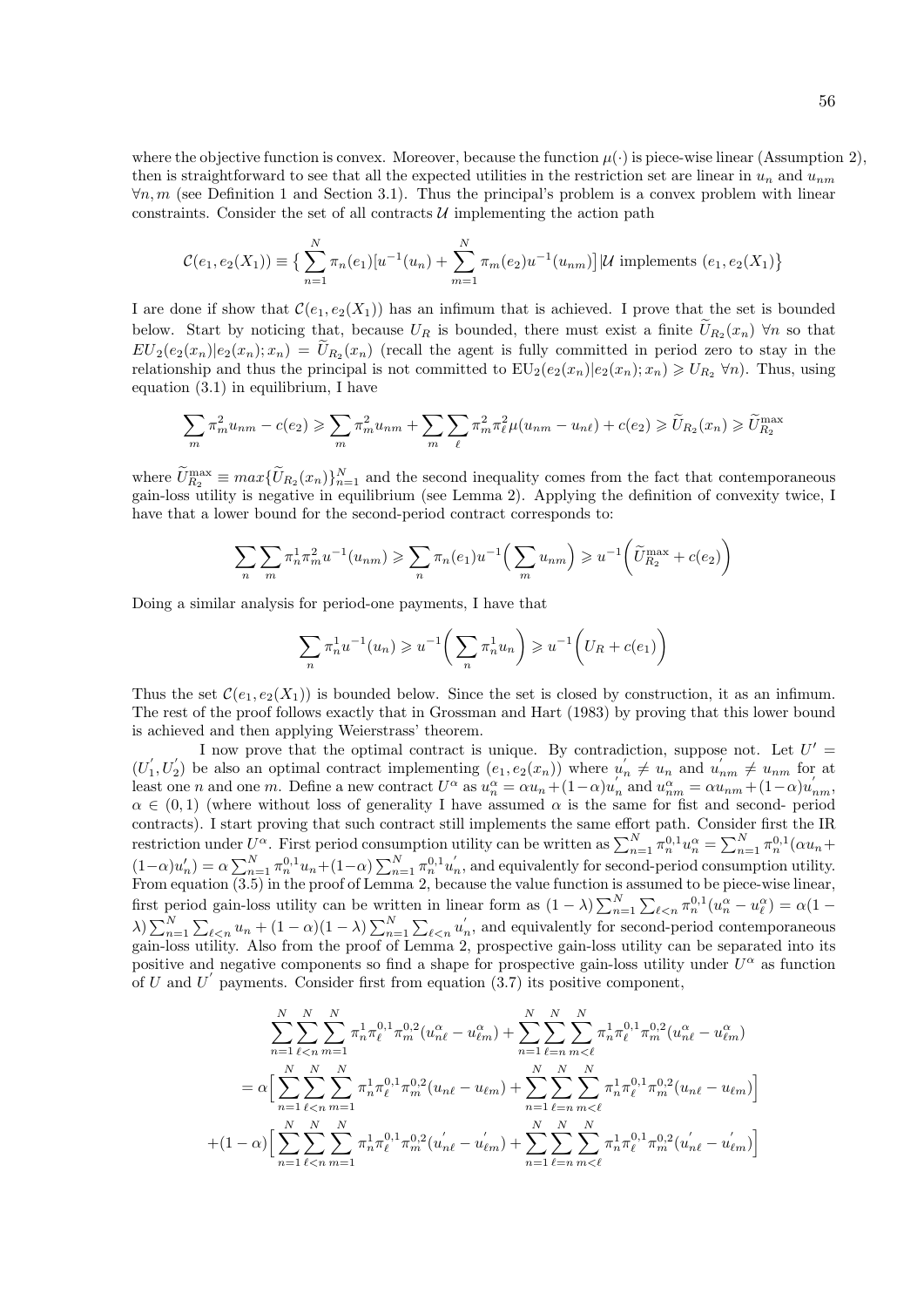Working the negative terms from equation (3.8) in the same fashion, and putting together first and second-period consumption utility with first and second-period contemporaneous gain-loss utility, is easy to see that

$$
EU_0(e_1, e_2(x_n)|e_1, e_2(x_n); U^{\alpha}) = \alpha EU_0(e_1, e_2(x_n)e_1, e_2(x_n); U) + (1 - \alpha)EU_0(e_1, e_2(x_n)|e_1, e_2(x_n); U^{'})
$$

Thus, since the IR holds for U and U', it must also hold for  $U^{\alpha}$ . Exactly the same logic shows that the IC restrictions are all satisfied for  $U^{\alpha}$  as they are satisfied for U and U'. As a consequence,  $U^{\alpha}$  implements the same effort path as  $U$  and  $U'$ . Finally, notice that because of Jensen's inequality,

$$
EC_t(u_n^{\alpha}) \leq \alpha EC_t(u_n) + (1 - \alpha)EC_t(u_n') = EC_t(u_n) \qquad t = 1, 2
$$

with at least one inequality strict if  $u''(.) < 0$  which contradicts the optimality of U.

#### Ē

п

## Proof of Proposition 3

I start proving that the IR binds in the principal's problem. By contradiction, assume the contract  $S$  is the least cost contract implementing the effort path  $(e_1, e_2(X_1))$  where  $EU_0(e_1, e_2(X_1)|e_1, e_2(X_1); S) > U_R$ . Consider an alternative contract  $\hat{S} = (s_n - \varepsilon, s_{nm}) \varepsilon > 0$ . Notice that because  $\hat{S}$  does not modify second-period payments, second-period implementing IC is satisfied. Consider first-period implementing IC. By equation (3.3), first-period contemporaneous utility under contract  $\hat{S}$  corresponds to  $\sum_{n=1}^{N} \sum_{\ell=1}^{N} \pi_n^1 \pi_\ell^{0,1} \mu((u_n - \varepsilon) - (u_\ell - \varepsilon)) = \sum_{n=1}^{N} \sum_{\ell=1}^{N} \pi_n^1 \pi_\ell^{0,1} \mu(u_n - u_\ell)$ , which is equal to contemporaneous gain-loss utility under S. Thus, first-period implementing IC holds under  $\hat{S}$  with the same argument as in the classical model. The same analysis is valid for period-zero planning IC. The result follows from  $EC_1(S)$  being decreasing in first period payments and thus S cannot be a least-cost contract.

Consider now part (ii). Consider first the case when the principal wants to implement  $e_1 =$  $e_2(x_n) = e_{\min}$   $\forall n$  where  $e_{\min}$  is such that  $c(e_{\min}) = \min\{c(\mathcal{E})\}\.$  The proof follows straight from noticing that a contract  $S^{min}$ ,  $s_n^{min} = u^{-1}(U_R^1 + c(e_{min}))$   $\forall n$  and  $s_{nm}^{min} = u^{-1}(U_R^2 + c(e_{min}))$   $\forall n, m$  implements the action path and at first best cost (for a description of the first-best cost, see proof of Proposition 1). To see that the contract is IR, notice from equation (1.2) that gain-loss utility (contemporaneous and prospective) is zero with fixed wages, thus

$$
EU_0(e_{\min}, e_{\min}|e_{\min}, e_{\min}; S^{min}) = \sum_n \pi_n^{min}(U_R^1 + c(e_{\min})) + \sum_n \sum_m \pi_m^{min}(U_R^2 + c(e_{\min})) - 2c(e_{\min}) = U_R
$$

where  $\pi_n^{min} \equiv \pi_n(e_{min})$ . An equivalent analysis show that under  $S^{min}$  all the IC constraints are met.

Consider now the case where there exists a subset  $\mathcal{X}_j \subseteq \mathcal{X}$  such that  $\sum_{x_n \in \mathcal{X}_j} \pi_n^j = 0$  $\sum_{x_n \in \mathcal{X}_j} \pi_n^k \ \forall e_k \in \mathcal{E} \backslash e_j$  such that  $c(e_k) < c(e_j)$  for  $e_j = e_1$  and equivalently for  $e_j = e_2(x_n) \ \forall x_n$  where we use the notation  $\mathcal{X}_2(x_n)$  to make clear that the set  $\mathcal{X}_2$  may depend on  $x_n$ . The proof follows straight from noticing that contract S consisting of the following two spot implementable forcing contracts

$$
S_1 = \begin{cases} u^{-1}(U_R^1 + c(e_1)) & \text{if } x_n \notin \mathcal{X}_1 \\ \underline{s} & \text{otherwise.} \end{cases} \quad \text{and} \quad S_2(x_n) = \begin{cases} u^{-1}(U_R^2 + c(e_2)) & \text{if } x_n \notin \mathcal{X}_2(x_n) \\ \underline{s} & \text{otherwise.} \end{cases} \quad \forall n
$$

implements the desired action path and achieves first best contract. To do so, is straight to check the IR and IC constraints hold.

#### Proof of Proposition 4

I start proving part  $(i)$ , following the proof in Rogerson (1985). To see that first-period payments are contingent, let  $U = (u_n, u_{nm})$  be the unique utility equivalent of the optimal contract implementing the effort path  $(e_1,e_2(x_n))$ . Consider the following deviation contract  $\hat{U}=(\hat{u}_n,\hat{u}_{nm})$  where  $\hat{u}_n=u_n$  and  $\hat{u}_{nm} = u_{nm}$  and  $\hat{u}_{n'} = u_{n'} - \rho$  and  $\hat{u}_{n'm} = u_{n'm} + \rho$  for one  $n' \neq n$  for all  $m \in \{1, ..., N\}$ . Notice that the agent's expected utility is the same under both contracts since  $\pi_{n'}^1[(u_{n'} - \rho) + \sum_m \pi_m^2(u_{n'm} + \rho)] =$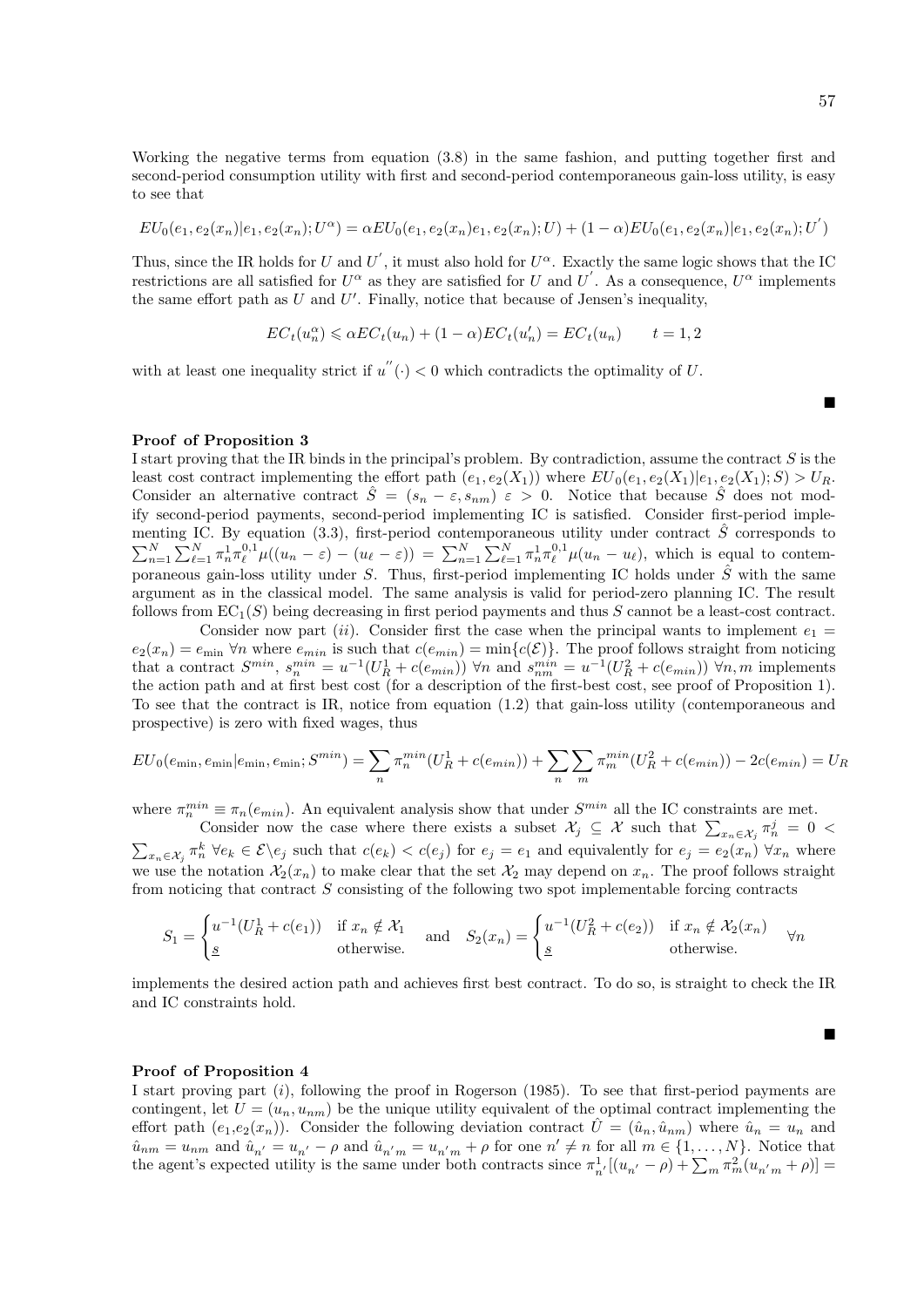$\pi_{n'}^1[u_{n'} + \sum_m \pi_m^2 u_{n'm}]$ . Moreover, since  $\rho$  does not depend on the action,  $\hat{U}$  also implements  $(e_1, e_2(x_n))$ and the agent is indifferent between the two contracts. Then, for  $U$  to be the optimal contract, the value  $\rho = 0$  must minimize  $u^{-1}(u_n - \rho) + \sum_m \pi_m(e_2(x_n))u^{-1}(u_{nm} + \rho)$  Taking first derivatives and using the fact  $\rho = 0$  in the optimal contract, I have that the following condition must hold:

$$
\frac{1}{u'(u^{-1}(u_n))} = \sum_{m=1}^{N} \frac{\pi_m(e_2(x_n))}{u'(u^{-1}(u_{nm}))}
$$

Because the right hand side depends on  $x_n$  (as the notation emphasizes), then it must be the case that  $u_n \neq u_{n'}$  for  $n \neq n'$ . To see that the optimal contract will display memory, suppose not. Then, it must be the case that  $u_{nm} = u_{km} \forall n, k$  and thus  $e_2(x_n) = e_2(x_k)$ . Therefore, from the equation above,

$$
\frac{1}{u'(u^{-1}(u_n))} = \sum_{m=1}^{N} \frac{\pi_m(e_2(x_n))}{u'(u^{-1}(u_{nm}))} = \sum_{m=1}^{N} \frac{\pi_m(e_2(x_k))}{u'(u^{-1}(u_{km}))} = \frac{1}{u'(u^{-1}(u_k))}
$$

implying that  $u_n = u_k$ , which is a contradiction.

To prove part (ii) it suffices to show that when  $u''(.) = 0$ , the optimal long term contract without memory equals the first-best contract. Let  $u_{nm} = u_{n'm} \equiv u_m$  be the second period payments in the contract without memory. The expected cost of implementing  $(e_1, e_2(x_n))$  under such contract corresponds to:

$$
\sum_{n} \pi_n^1 u^{-1}(u_n) + \sum_{m} \pi_m^2 u^{-1}(u_m) = u^{-1} \left( \sum_{n} \pi_n^1 u_n + \sum_{m} \pi_m^2 u_m \right)
$$
  
=  $u^{-1} \left( U_R + c(e_1) + c(e_2) \right)$   
=  $u^{-1} \left( U_R^1 + c(e_1) \right) + u^{-1} \left( U_R^2 + c(e_2) \right)$ 

where the first line follows from the fact that the IR constraint binds because of the usual arguments. Then, from Proposition 1 we the principal can implement the action path at the same cost of the first-best contract. As a consequence, memory cannot decrease the principal's expected cost .

$$
\blacksquare
$$

#### Proof of Lemma 2

Let  $u_n \equiv u(s_n)$ ,  $u_{nm} \equiv u(s_{nm})$  be the utility equivalent of contract S. Because of Assumption 1, such representation is unique. Order this utility contract in ascending order with respect to  $n$ . Consider first expected contemporaneous gain-loss utility, that is  $\int G(\tilde{s}_{t\tau} | \tilde{s}_{t-1,\tau}) d\Pi_{\tau}^{S}$  for  $(t,\tau) = (1,1)$  and  $(t,\tau) = (2,2)$ . Consider  $(t,\tau) = (1,1)$  $(2, 2)$ . Consider  $(t, \tau) = (1, 1)$ ,

$$
\int G(s_1|\tilde{s}_{0,1})d\Pi_1^S = \int \int_0^1 \mu(u(s_1(p)) - u(\tilde{s}_{0,1}(p)))dp d\Pi_1^S
$$
  
\n
$$
= \sum_{n=1}^N \sum_{\ell=1}^N \pi_n(e_1)\pi_\ell(\tilde{e}_{0,1})\mu(u_n - u_\ell)
$$
  
\n
$$
= \sum_{n=1}^N \sum_{\ell \le n} \pi_n(e_1)\pi_\ell(\tilde{e}_{0,1})\mu(u_n - u_\ell) + \sum_{n=1}^N \sum_{\ell \ge n} \pi_n(e_1)\pi_\ell(\tilde{e}_{0,1})\mu(u_n - u_\ell)
$$
  
\n
$$
= \sum_{n=1}^N \sum_{\ell \le n} \pi_n(e_1)\pi_\ell(\tilde{e}_{0,1})\mu(u_n - u_\ell) + \sum_{n=1}^N \sum_{\ell \le n} \pi_n(\tilde{e}_{0,1})\pi_\ell(e_1)\mu(u_\ell - u_n)
$$
  
\n
$$
= \sum_{n=1}^N \sum_{\ell \le n} \pi_n(e_1)\pi_\ell(e_1)[\mu(u_n - u_\ell) + \mu(u_\ell - u_n)] \le 0
$$
 (3.5)

where in the last line I have used the fact that in equilibrium  $\tilde{e}_{0,1} = e_1$ . Notice further that if  $\lambda = 1$ , then  $\mu(u_n - u_\ell) = |\mu(u_\ell - u_n)|$  and thus  $\int G(s_\tau | \widetilde{s}_{t-1,\tau}) d\Pi_\tau^S = 0$ . For  $(t, \tau) = (2, 2)$  the proof is analogous by con-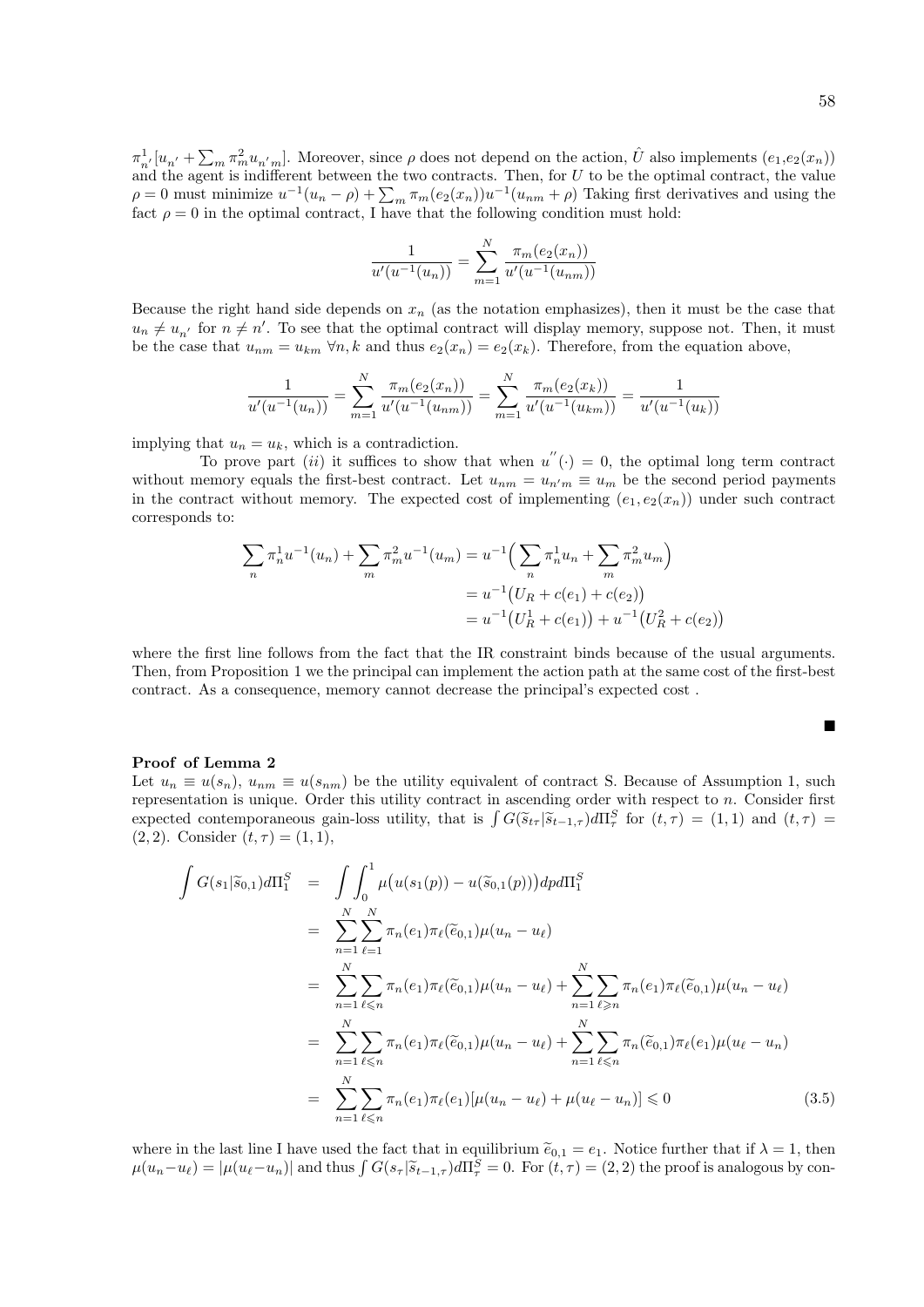sidering  $\int G(\tilde{s}_2,2|\tilde{s}_1,2)d\Pi_2^S = \int \int_0^1 \mu(u(s_2(p)) - u(\tilde{s}_1,2(p)))dpd\Pi_2^S = \sum_{m=1}^N \sum_{\ell=1}^N \pi_m(e_2)\pi_\ell(\tilde{e}_1,2)\mu(u_{nm} - u_{n\ell})$  for any given *n*. Finally, notice that the latter proof does not rely on the assumption of th function  $\mu(\cdot)$  being piece-wise linear.

Consider now expected prospective gain-loss utility (gain-loss utility for  $(t, \tau) = (1, 2)$ ). Notice that the difference between this utility source and contemporaneous gain-loss utility for period two is that, for the latter, and given the realization of  $x_n$ , second-period payments are still a non-degenerate distribution (a continuation contract  $S_2(x_n)$ ), whereas in second-period contemporaneous gain-loss utility the second-period payment is a degenerate distribution since  $x_n$  has already been observed. Thus, using the fact that prospective gain-loss utility is realized before plans are updated and thus the only relevant case is  $e_2(x_n) = \tilde{e}_2(x_n)$ , then

$$
\gamma \int G(s_2|\tilde{s}_{0,2}) d\Pi_2^S \propto \int G(s_2|\tilde{s}_{0,2}) d\Pi_2^S = \int \int_0^1 \mu(u(s_2(p)) - u(\tilde{s}_{0,2}(p))) dp d\Pi_2^S
$$
  
= 
$$
\sum_{n=1}^N \sum_{\ell=1}^N \sum_{m=1}^N \pi_n(e_1) \pi_\ell(\tilde{e}_{0,1}) \pi_m(\tilde{e}_{0,2}) \mu(u_{n\ell} - u_{\ell m})
$$
(3.6)

Ordering the payments as  $s_{nm} \geqslant s_{nm'}$  for  $m \geqslant m' \forall n$  and that  $s_{n,N} \geqslant s_{(n-1)1}$  for  $\forall n$ , I can use the same strategy as in contemporaneous gain-loss utility of splitting the positive terms from the negative ones in equation (3.6) as

$$
\sum_{n=1}^{N} \sum_{\ell < n}^{N} \sum_{m=1}^{N} \pi_n^1 \pi_\ell^{0,1} \pi_m^{0,2} \mu(u_{n\ell} - u_{\ell m}) + \sum_{n=1}^{N} \sum_{\ell=n}^{N} \sum_{m < \ell}^{N} \pi_n^1 \pi_\ell^{0,1} \pi_m^{0,2} \mu(u_{n\ell} - u_{\ell m}) \tag{3.7}
$$

$$
+\sum_{n=1}^{N} \sum_{\ell>n}^{N} \sum_{m=1}^{N} \pi_n^1 \pi_\ell^{0,1} \pi_m^{0,2} \mu(u_{n\ell} - u_{\ell m}) + \sum_{n=1}^{N} \sum_{\ell=n}^{N} \sum_{m>\ell}^{N} \pi_n^1 \pi_\ell^{0,1} \pi_m^{0,2} \mu(u_{n\ell} - u_{\ell m})
$$
(3.8)

where I have shortened the notation as  $\pi_n(e_1) \equiv \pi_n^1$ ,  $\pi_\ell(\tilde{e}_{0,1}) = \pi_\ell^{0,1}$  and  $\pi_m(\tilde{e}_{0,2}) \equiv \pi_n^{0,2}$ , and those terms in (3.7) are positive whereas these in equation (3.8) are positive. Contrarily to the case terms in (3.7) are positive whereas those in equation (3.8) are negative. Contrarily to the case of contemporaneous gain-loss utility, the terms in (3.7) are not the same as those in (3.8). To make them comparable, I add an subtract so to create neighboring payments and use the value function specification  $\mu(x) = x$  if  $x > 0$  and  $\mu(x) = \lambda x$  if  $x < 0$ . Consider first equation (3.7). For  $n > \ell$ ,  $s_{n\ell} - s_{\ell m} = s_{n\ell} \pm s_{n(\ell-1)} \pm \cdots \pm s_{n1} \pm s_{(n-1)N} \pm \ldots s_{(n-1)1} \pm \cdots \pm s_{\ell N} \pm \cdots \pm s_{\ell(m+1)} - s_{\ell m};$  for  $n = \ell > m$ ,  $s_{nn} - s_{nm} = s_{nn} \pm s_{n(m+1)} \pm \cdots \pm s_{n(n-1)} - s_{nm}$ , and for a given  $x_n$ , with a lot of tedious work I can rewrite (3.7) as

$$
= \sum_{n=1}^{N-1} \sum_{\ell \neq 1}^{N} \left[ \sum_{i=1}^{n-1} \pi_i^{0,1} + \pi_n^{0,1} \sum_{j=1}^{\ell-1} \pi_j^{0,2} \right] (s_{n\ell} - s_{n(\ell-1)}) + \sum_{n=2}^{N} \sum_{i=1}^{n-1} \pi_i^{0,1} (s_{n1} - s_{(n-1)N})
$$
  
+ 
$$
\sum_{\ell=1}^{N-1} \left[ \sum_{i=\ell+1}^{N-1} \pi_i^{0,1} + \pi_N^{0,1} \sum_{j=1}^{\ell} \pi_j^{0,2} \right] (s_{N(\ell+1)} - s_{N\ell})
$$

Adding and subtracting in a similar fashion, I can rewrite (3.8) as:

$$
= - \lambda \sum_{n=2}^{N} \sum_{\ell=1}^{N} \Big[ \sum_{i=n+1}^{N} \pi_i^{0,1} + \pi_n^{0,1} \sum_{j=\ell}^{N} \pi_j^{0,2} \Big] (s_{n\ell} - s_{n(\ell-1)}) - \lambda \sum_{n=2}^{N} \sum_{i=n}^{N} \pi_i^{0,1} (s_{n1} - s_{(n-1)N})
$$
  

$$
- \lambda \sum_{\ell=1}^{N-1} \Big[ \sum_{i=2}^{\ell} \pi_i^{0,1} + \pi_1^{0,1} \sum_{j=\ell+1}^{N} \pi_j^{0,2} \Big] (s_{1(\ell+1)} - s_{1\ell})
$$

Then, changing the notation from n to k so to sum over the realizations of  $x_n$  and rearranging, I have that expected prospective gain-loss utility can be written in terms of neighboring payments as: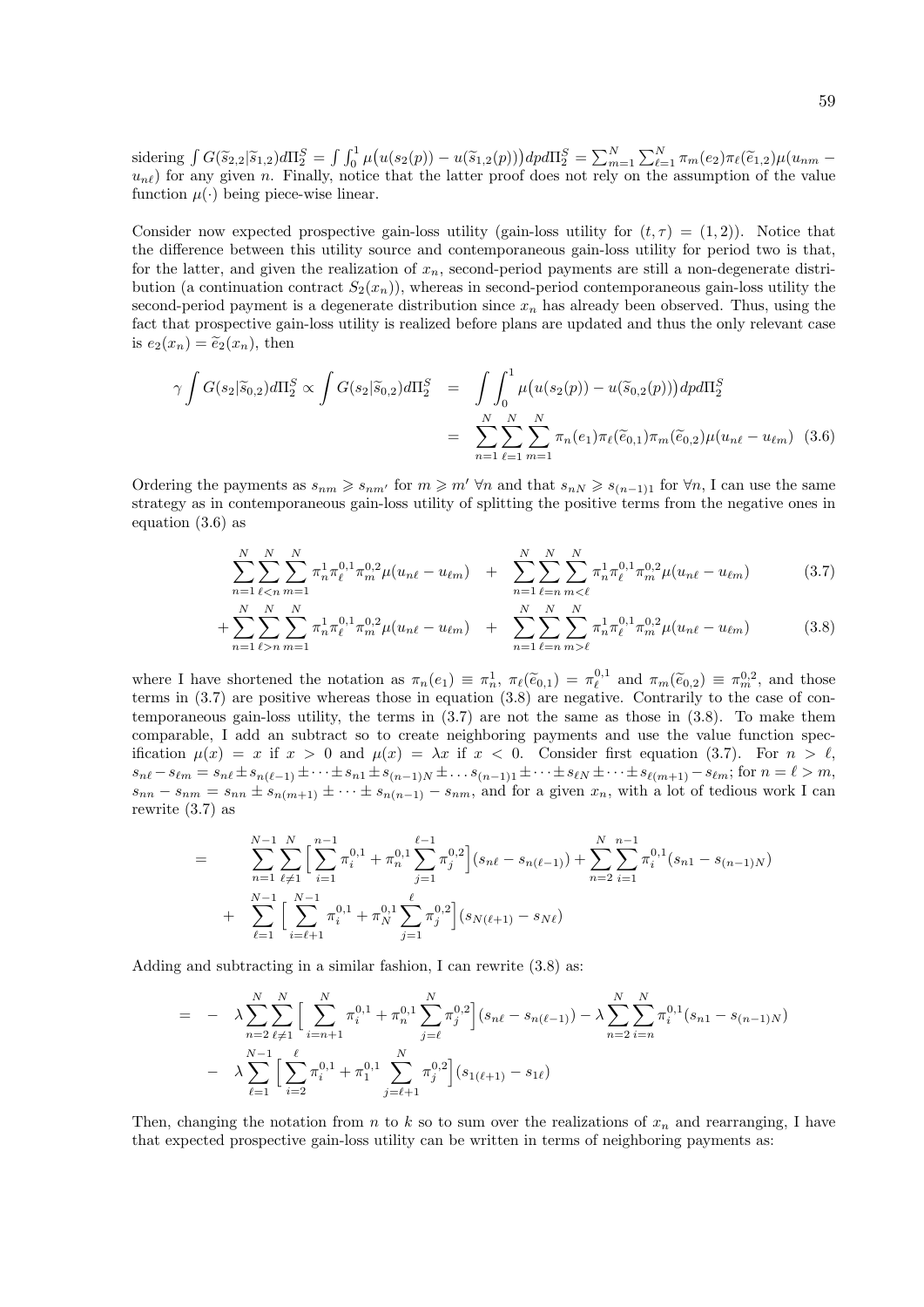$$
\begin{split}\n&\left\{\sum_{k=1}^{N-1} \sum_{n=k+1}^{N} \sum_{\ell>1}^{N} \pi_n^1 \Big[\sum_{i=1}^{k-1} \pi_i^{0,1} + \pi_k^{0,1} \sum_{j=1}^{\ell-1} \pi_j^{0,2}\Big](s_{k\ell} - s_{k(\ell-1)}) + \sum_{n=1}^{N} \sum_{k=2}^{n} \sum_{i=1}^{k-1} \pi_n^1 \pi_i^{0,1}(s_{k1} - s_{(k-1)N})\right. \\
&\left. + \sum_{k=2}^{N} \sum_{\ell>1}^{k} \pi_k^1 \Big[\sum_{i=\ell}^{k-1} \pi_i^{0,1} + \pi_k^{0,1} \sum_{j=1}^{\ell-1} \pi_j^{0,2}\Big](s_{k\ell} - s_{k(\ell-1)})\Big\} - \right. \\
&\left. \lambda \qquad \left\{\sum_{k=2}^{N} \sum_{n=1}^{k-1} \sum_{\ell>1}^{N} \pi_n^1 \Big[\sum_{i=k+1}^{N} \pi_i^{0,1} + \pi_k^{0,1} \sum_{j=\ell}^{N} \pi_j^{0,2}\Big](s_{k\ell} - s_{k(\ell-1)}) + \sum_{n=1}^{N} \sum_{k=n+1}^{N} \sum_{i=k}^{N} \pi_n^1 \pi_i^{0,1}(s_{k1} - s_{(k-1)N})\right. \\
&\left. + \sum_{k=1}^{N-1} \sum_{\ell=k+1}^{N} \pi_k^1 \Big[\sum_{i=k+1}^{\ell-1} \pi_i^{0,1} + \pi_k^{0,1} \sum_{j=\ell}^{N} \pi_j^{0,2}\Big](s_{k\ell} - s_{k(\ell-1)})\right\}\n\end{split} \tag{3.9}
$$

Now I can prove that the latter expression is non-positive. In order to do so, I will conveniently sum up the terms. Consider first the sum of the second and the fifth terms in equation (3.9):

$$
\sum_{n=1}^{N} \sum_{k=2}^{n} \sum_{i=1}^{k-1} \pi_n^1 \pi_i^{0,1} (s_{k1} - s_{(k-1)N}) - \lambda \sum_{n=1}^{N} \sum_{k=n+1}^{N} \sum_{i=k}^{N} \pi_n^1 \pi_i^{0,1} (s_{k1} - s_{(k-1)N})
$$
  
= 
$$
\sum_{n=1}^{N} \Big[ \sum_{k=2}^{n} \sum_{i=1}^{k-1} \pi_n^1 \pi_i^{0,1} - \lambda \sum_{k=n+1}^{N} \sum_{i=k}^{N} \pi_n^1 \pi_i^{0,1} \Big] (s_{k1} - s_{(k-1)N})
$$
  
= 
$$
(1 - \lambda) \sum_{k=2}^{N} \sum_{n=k}^{N} \sum_{i=1}^{k-1} \pi_n \pi_i (s_{k1} - s_{(k-1)N}) \leq 0
$$

where in the last line I have used the fact that in equilibrium  $\tilde{e}_{0,1} = e_1$ . Consider now the first and last terms in equation (3.9) for  $k = 1$ :

$$
\sum_{n=2}^{N} \sum_{\ell>1}^{N} \pi_{n}^{1} \Big[ \sum_{i=1}^{0} \pi_{i}^{0,1} + \pi_{1}^{0,1} \sum_{j=1}^{\ell-1} \pi_{j}^{0,2} \Big] (s_{1\ell} - s_{1(\ell-1)}) - \lambda \sum_{\ell=2}^{N} \pi_{1}^{1} \Big[ \sum_{i=2}^{\ell-1} \pi_{i}^{0,1} + \pi_{1}^{0,1} \sum_{j=\ell}^{N} \pi_{j}^{0,2} \Big] (s_{1\ell} - s_{1(\ell-1)}) \Big\} (3.10)
$$
\n
$$
= \sum_{n=2}^{N} \sum_{\ell>1}^{N} \pi_{n}^{1} \pi_{k}^{0,1} \sum_{j=1}^{\ell-1} \pi_{j}^{0,2} (s_{1\ell} - s_{1(\ell-1)}) - \lambda \sum_{\ell=2}^{N} \pi_{1}^{1} \Big[ \sum_{i=2}^{\ell-1} \pi_{i}^{0,1} + \pi_{1}^{0,1} \sum_{j=\ell}^{N} \pi_{j}^{0,2} \Big] (s_{1\ell} - s_{1(\ell-1)}) \Big\}
$$
\n
$$
= \pi_{1}^{1} \sum_{\ell>1}^{N} \Big\{ \sum_{n=2}^{N} \sum_{j=1}^{l-1} \pi_{n}^{1} \pi_{j}^{0,2} - \lambda \Big[ \sum_{i=2}^{\ell-1} \pi_{i}^{0,1} + \pi_{1}^{0,1} \sum_{j=\ell}^{N} \pi_{j}^{0,2} \Big] \Big\} (s_{1\ell} - s_{1(\ell-1)}) \tag{3.11}
$$

where in the last line I have used the fact that in equilibrium  $\pi_1^1 = \pi_1^{0,1}$ . Consider now the curly bracket in equation (3.11). Changing the notation for convenience, adding and subtracting conveniently, and then rearranging, I have

$$
\sum_{n=2}^{N} \sum_{j=1}^{\ell-1} \pi_n^1 \pi_j^{0,2} - \lambda \Big[ \sum_{i=2}^{\ell-1} \pi_i^{0,1} + \pi_1^{0,1} \sum_{j=\ell}^{N} \pi_j^{0,2} \Big]
$$
\n
$$
= \pi_1^{0,2} \sum_{n=2}^{N} \pi_n^1 + \sum_{n=2}^{N} \sum_{j=2}^{\ell-1} \pi_n^1 \pi_j^{0,2} \pm \pi_1^{0,2} \sum_{n=2}^{\ell-1} \pi_n^1 - \lambda \Big[ \sum_{j=1}^{N} \sum_{n=2}^{\ell-1} \pi_n^{0,1} \pi_j^{0,2} + \pi_1^{0,1} \sum_{j=\ell}^{N} \pi_j^{0,2} \Big]
$$
\n
$$
= (1 - \lambda) \Big[ \pi_1 \sum_{n=\ell}^{N} \pi_n + \sum_{n=1}^{N} \sum_{j=2}^{\ell-1} \pi_n \pi_j \Big]
$$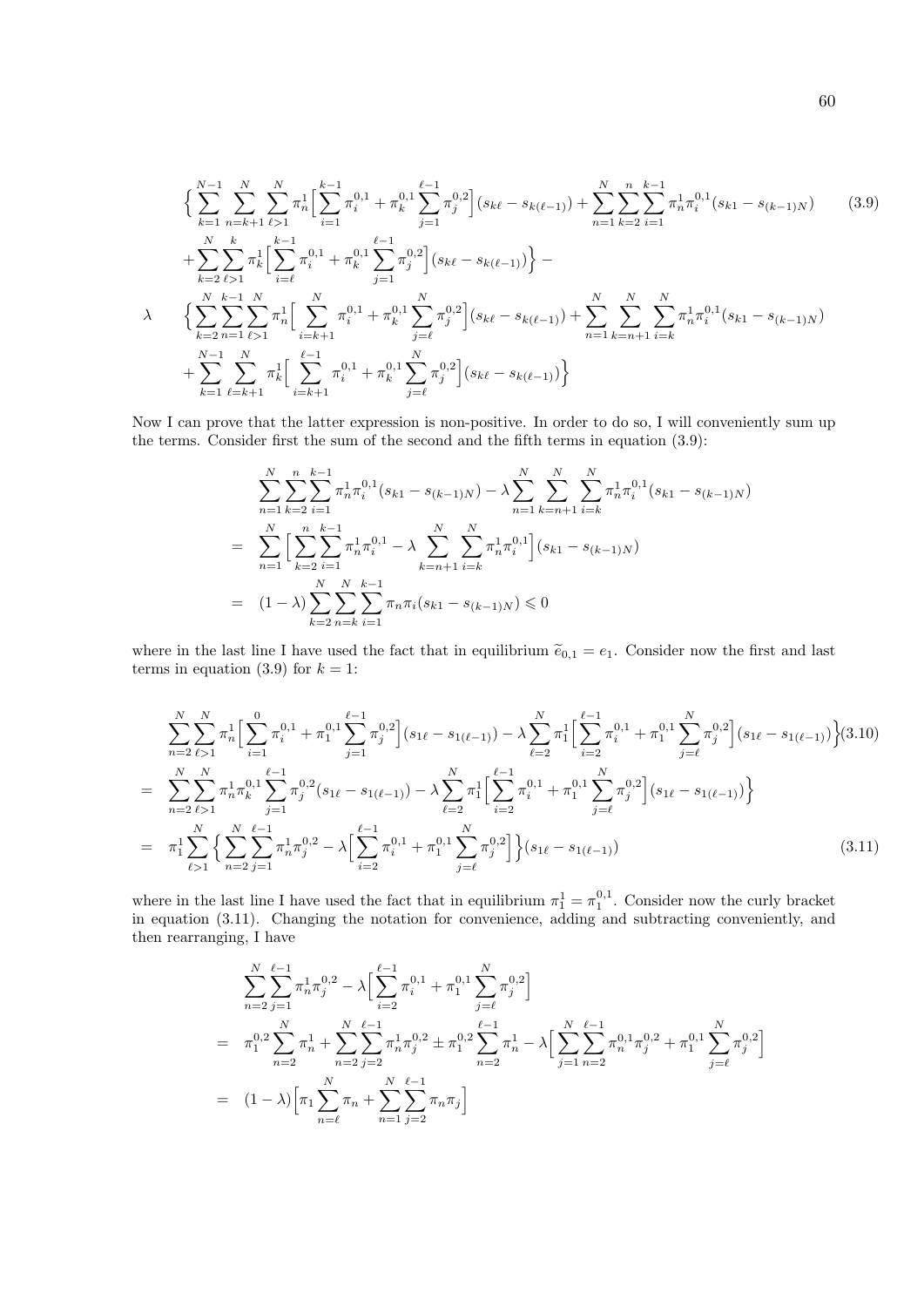where in the last line I have used  $e^1 = \tilde{e}^{0,1}$ . Thus equation (3.10) corresponds to

$$
(1 - \lambda)\pi_1 \sum_{\ell > 1}^N \left\{ \sum_{n=\ell}^N \pi_n + \sum_{n=1}^N \sum_{j=2}^{\ell-1} \pi_n \pi_j \right\} (s_{1\ell} - s_{1(\ell-1)}) \leq 0
$$

Second, consider the sum of the third and fourth terms on (3.9) for  $k = N$ .

$$
\sum_{\ell>1}^{N} \pi_N^1 \Big[ \sum_{i=\ell}^{N-1} \pi_i^{0,1} + \pi_N^{0,1} \sum_{j=1}^{\ell-1} \pi_j^{0,2} \Big] (s_{N\ell} - s_{N(\ell-1)}) - \lambda \sum_{n=1}^{N-1} \sum_{\ell>1}^{N} \pi_n^1 \Big[ \sum_{i=N+1}^{N} \pi_i^{0,1} + \pi_N^{0,1} \sum_{j=\ell}^{N} \pi_j^{0,2} \Big] (s_{k\ell} - s_{k(\ell-1)}) \quad (3.12)
$$
\n
$$
= \sum_{\ell>1}^{N} \pi_N^1 \Big[ \sum_{i=\ell}^{N-1} \pi_i^{0,1} + \pi_N^{0,1} \sum_{j=1}^{N-1} \pi_j^{0,2} \Big] (s_{N\ell} - s_{N(\ell-1)}) - \lambda \sum_{n=1}^{N-1} \sum_{\ell>1}^{N} \pi_n^{1} \pi_N^{0,1} \sum_{j=\ell}^{N} \pi_j^{0,2} (s_{k\ell} - s_{k(\ell-1)})
$$
\n
$$
= \pi_N^1 \sum_{\ell_1}^{N} \Big\{ \sum_{i=\ell}^{N-1} \pi_i^{0,1} + \pi_N^{0,1} \sum_{j=1}^{\ell-1} \pi_j^{0,2} - \lambda \sum_{n=1}^{N-1} \pi_n^1 \sum_{j=\ell}^{N} \pi_j^{0,2} \Big\} (s_{N\ell} - s_{N(\ell-1)}) \quad (3.13)
$$

where in the last line I have used the fact that in equilibrium  $\pi_N^1 = \pi_N^{0,1}$ . Consider now the curly bracket in equation (3.13). Slightly changing the notation for convenience, adding and subtracting conveniently, and then rearranging, I have

$$
\sum_{i=\ell}^{N-1} \pi_i^{0,1} + \pi_N^{0,1} \sum_{j=1}^{\ell-1} \pi_j^{0,2} - \lambda \sum_{n=1}^{N-1} \pi_n^{1} \sum_{j=\ell}^{N} \pi_j^{0,2} = \sum_{j=\ell}^{N-1} \pi_j^{0,1} + \pi_N^{0,1} \sum_{j=1}^{\ell-1} \pi_j^{0,2} \pm \pi_N^{0,1} \sum_{j=\ell}^{N} \pi_m^{0,2}
$$

$$
= (1 - \lambda)(1 - \pi_N) \sum_{j=\ell}^{N} \pi_j
$$

where in the last lien I have used  $\pi_1^1 = \pi_1^{0,1}$ . Thus equation (3.12) corresponds to

$$
(1 - \lambda)(1 - \pi_N)\pi_N^1 \sum_{\ell=1}^N \sum_{j=\ell}^N \pi_j (s_{N\ell} - s_{N(\ell-1)}) \leq 0
$$

Finally, consider all terms  $2 \leq k \leq N - 1$  in the first, third, fourth and last term in equation (3.9). For a given  $k$  and a given  $\ell$ , I have

$$
\Big\{\sum_{n=k+1}^{N} \pi_n^1 \Big[\sum_{i=1}^{k-1} \pi_i^{0,1} + \pi_k^{0,1} \sum_{j=1}^{\ell-1} \pi_j^{0,2}\Big] + \pi_k^1 \Big[\sum_{i=\ell}^{k-1} \pi_i^{0,1} + \pi_k^{0,1} \sum_{j=1}^{\ell-1} \pi_j^{0,2}\Big]\Big\}(s_{k\ell} - s_{k(\ell-1)})
$$
  

$$
- \lambda \Big\{\sum_{n=1}^{k-1} \pi_n^1 \Big[\sum_{i=k+1}^{N} \pi_i^{0,1} + \pi_k^{0,1} \sum_{j=\ell}^{N} \pi_j^{0,2}\Big] + \pi_k^1 \Big[\sum_{i=k+1}^{\ell-1} \pi_i^{0,1} + \pi_k^{0,1} \sum_{j=\ell}^{N} \pi_j^{0,2}\Big]\Big\}(s_{k\ell} - s_{k(\ell-1)})
$$

Five possible cases arise here depending on the relative magnitudes of  $\ell$ ,  $k - 1$  and  $k + 2$ . With some further work, one can prove that all the terms above are negative in each of the five cases, which concludes the proof.

Before proving the main result, we present the following lemma.

Lemma 6 (Outside Equilibrium Contemporaneous Gain-Loss Utility) For any actions  $e_j \neq e_k \in \mathcal{E}$ , if  $\Pi^S_\tau(e_j) \succsim_{LRD} \Pi^S_\tau(e_k)$ , then (i)  $\int G(\widetilde{s}_{t,\tau}(e_k)|\widetilde{s}_{t-1,\tau}(e_j))d\Pi_{\tau}^S\leqslant 0$ 

 $\blacksquare$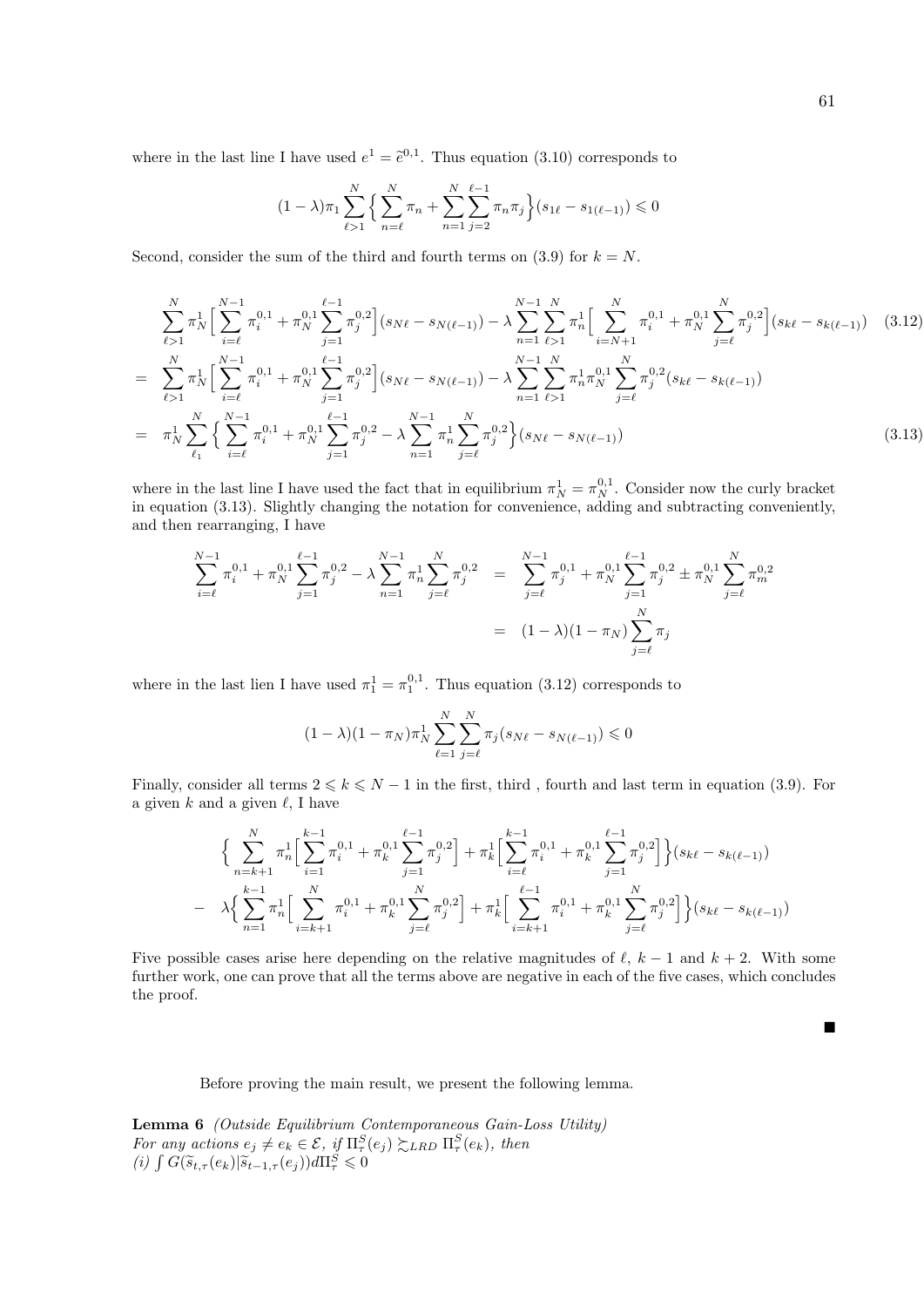(ii) 
$$
\int G(\widetilde{s}_{t,\tau}(e_j)|\widetilde{s}_{t-1,\tau}(e_j))d\Pi_{\tau}^S - \int G(s_{\tau}(e_k)|\widetilde{s}_{t-1,\tau}(e_j))d\Pi_{\tau}^S \leq 0
$$
  
for  $t = 1$  and  $\tau = 1$  and  $t = 2$  and  $\tau = 2$ .

#### Proof of Lemma 6

To keep notation simple, I will use first period contemporaneous gain-loss utility. To prove part (i), notice

$$
\sum_{n} \sum_{\ell} \pi_n^k \pi_{\ell}^j \mu(u_n - u_{\ell}) = \eta \sum_{n} \sum_{\ell < n} \pi_n^k \pi_{\ell}^j (u_n - u_{\ell}) - \lambda \eta \sum_{n} \sum_{\ell > n} \pi_n^k \pi_{\ell}^j (u_{\ell} - u_n)
$$
\n
$$
= \eta \sum_{n} \sum_{\ell < n} \pi_n^k \pi_{\ell}^j (u_n - u_{\ell}) - \lambda \eta \sum_{n} \sum_{\ell < n} \pi_n^j \pi_{\ell}^k (u_n - u_{\ell})
$$
\n
$$
= \eta \sum_{n} \sum_{\ell < n} [\pi_n^k \pi_{\ell}^j - \lambda \pi_n^j \pi_{\ell}^k] (u_n - u_{\ell})
$$

Because  $\Pi_{\tau}^{S}(e_j) \gtrsim_{LRD} \Pi_{\tau}^{S}(e_k)$ , then for all  $n, n > \ell$ 

$$
\pi_n^k\pi_\ell^j\leqslant\pi_n^j\pi_\ell^k\leqslant\lambda\pi_n^j\pi_\ell^k\leqslant
$$

where the last inequality holds because  $\lambda \geqslant 1$ . Then it must be the case that  $\left[\pi_n^k \pi_\ell^j - \lambda \pi_n^j \pi_\ell^k\right] \leqslant 0$ , which concludes the proof. Part  $(ii)$  is obvious from the fact that gains are increasing in n whereas losses are decreasing in  $n$ .

#### Proof of Proposition 5

Let S,  $u_n \neq u_{n'}$  for at least one  $n \neq n'$  and  $u_{nm} = u_{n'm}, n \neq n'$  for at least one m be the optimal contract implementing the effort path  $(e_1, e_2(x_n))$ . I prove that the alternative contract  $\hat{S}$ ,  $\hat{u}_n = \hat{u}_{n'} =$  $\sum_{n} \pi^{1} u_{n} \equiv \bar{u} \,\forall n \neq n'$  and  $\hat{u}_{nm} = u_{nm} + \rho_{n}, \forall n, m \rho_{n} \in \mathbb{R}$  implements  $(e_{1}, e_{2}(x_{n}))$  at a lower expected cost than S. Consider first period-two implementing IC under contract S. Ordering the payments as in Lemma 2 and using equation (3.1) from Section 3.1.2 and Definition 1, these restrictions correspond to

$$
EU_2(e_2(x_n)|e_2(x_n); x_n, S) - EU_2(e_j|e_2(x_n); x_n, S) = \sum_m [\pi_m^2 - \pi_m^j](u_{nm} + \sum_{\ell} \pi_{\ell}^2 \mu(u_{nm} - u_{n\ell}))
$$
  

$$
\geq c(e_2(x_n)) - c(e_j) \qquad \forall e_j \in \mathcal{E} \setminus e_2(x_n) \qquad \forall n
$$

where recall  $\pi_m^2 \equiv \pi_m(e_2(x_n))$  and  $\pi_m^j \equiv \pi_m(e_j)$ . The agent's expected utility under the alternative contract  $\hat{S}$  corresponds to

$$
EU_2(e_2(x_n)|e_2(x_n); x_n, \hat{S}) = \sum_m \pi_m^2 (u_{nm} + \rho_n) + \sum_m \sum_{\ell} \pi_m^2 \pi_{\ell}^{1,2} \mu(u_{nm} - u_{n\ell}) - c(e_2(x_n))
$$
  
= 
$$
EU_2(e_2(x_n)|e_2(x_n); x_n, S) + \rho_n
$$

Thus, for all  $e_j \in \mathcal{E} \backslash e_2(x_n)$  and for all n,

$$
EU_2(e_2(x_n)|e_2(x_n); x_n, \hat{S}) - EU_2(e_j|e_2(x_n); x_n, \hat{S}) = EU_2(e_2(x_n)|e_2(x_n)|e_2(x_n); x_n, S) - EU_2(e_j|e_2(x_n); x_n, S)
$$

so  $\hat{S}$  does not distort second period incentives and thus period-two implementing IC is satisfied under  $\hat{S}$ . Consider now first-period implementing IC. Using equation (3.3) from Section 3.1.2 and Definition 1, under S these restrictions correspond to

$$
EU_1(e_1, e_2(X_1)|e_1, e_2(X_1); S) - EU_1(e_j, e_2(X_1)|e_1, e_2(X_1); S) =
$$
\n
$$
\sum_{n} [\pi_n^1 - \pi_n^j] \Big\{ u_n + \sum_{\ell} \pi_{\ell}^1 \mu(u_n - u_{\ell}) + \gamma \sum_{\ell} \sum_{m} \pi_{\ell}^1 \pi_m^2 \mu(u_{n\ell} - u_{\ell m}) + EU_2(e_2(x_n)|e_2(x_n); x_n, S) + \gamma \sum_{\ell} \pi_{\ell}^1 \mu(c(e_2(x_\ell) - c(e_2(x_n))) \Big\} \geq c(e_1) - c(e_j) \quad \forall e_j \in \mathcal{E} \setminus e_1
$$

 $\blacksquare$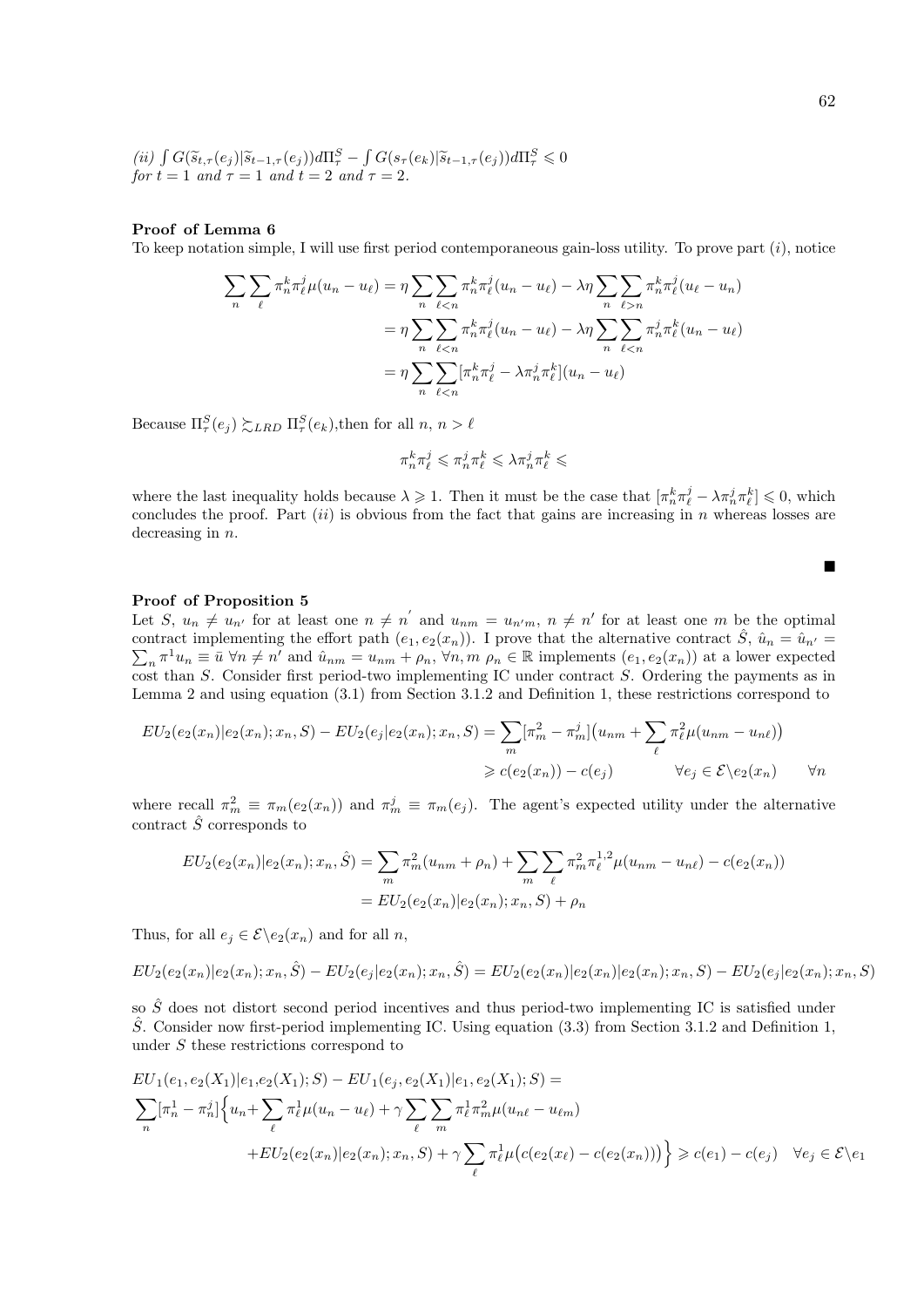where notice that the difference between the utilities is taken for the implemented action given the reference. Under the alternative contract, the agent's first-period utility corresponds to:

$$
EU_1(e_1, e_2(X_1)|e_1, e_2(X_1); \hat{S}) = \sum_n \pi_n^1 \left\{ \bar{u} + \gamma \sum_{\ell} \sum_m \pi_{\ell}^{0,1} \pi_m^{0,2} \mu((u_{n\ell} + \rho_n) - (u_{\ell m} + \rho_{\ell})) \right.+ EU_2(e_2(X_1)|e_2(x_n); S) + \rho_n+ \gamma \sum_{\ell} \pi_{\ell}^1 \mu(c(e_2(x_{\ell}) - c(e_2(x_n))) \right\} - c(e_1) - c(\tilde{e}_{0,2})
$$

Working for the period-one implementing IC under this alternative contract and operating I have

$$
EU_1(e_1, e_2(X_1)|e_1, e_2(X_1); \hat{S}) - EU_1(e_j, e_2(X_1)|e_1, e_2(X_1); \hat{S}) =
$$
  
\n
$$
EU_1(e_1, e_2(X_1)|e_1, e_2(X_1); S) - EU_1(e_j, e_2(X_1)|e_1, e_2(X_1); S) - \sum_n [\pi_n^1 - \pi_n^j] \left\{ u_n + \sum_{\ell} \pi_{\ell}^1 \mu(u_n - u_{\ell}) \right\}
$$
  
\n
$$
+ \gamma \sum_n [\pi_n^1 - \pi_n^j] \left\{ \sum_{\ell} \sum_m \pi_{\ell}^1 \pi_m^2 \left[ \mu(u_{n\ell} - u_{\ell m} + \rho_n - \rho_{\ell}) - \mu(u_{n\ell} - u_{\ell m}) \right] \right\} + \sum_n [\pi_n^1 - \pi_n^j] \rho_n \ge 0 \quad \forall e_j \in \mathcal{E} \backslash e_1
$$

where the first curly bracket corresponds to the incentive lost from fixing the first-period wage, the second one–weighted by  $\gamma$ –corresponds to the incentives gained from prospective gain-loss utility whereas the last corresponds to the incentives gained from second-period consumption utility. To simplify the notation, define  $\phi(\rho_n, \rho_\ell) \equiv \mu(u_{n\ell} - u_{\ell m} + \rho_n - \rho_\ell) - \mu(u_{n\ell} - u_{\ell m})$ . Then, incentives are preserved if the sequence  $\{\rho_n\}_{n=1}^N$  satisfies

$$
\sum_{n} \left[\pi_n^1 - \pi_n^j\right] \left\{ u_n + \sum_{\ell} \pi_\ell^1 \mu(u_n - u_\ell) \right\} = \gamma \sum_{n} \left[\pi_n^1 - \pi_n^j\right] \left\{ \sum_{\ell} \sum_{m} \pi_\ell^1 \pi_m^2 \phi(\rho_n, \rho_\ell) \right\} + \sum_{n} \left[\pi_n^1 - \pi_n^j\right] \rho_n \quad \forall e_j \in \mathcal{E} \setminus e_1
$$
\n(3.14)

Existence of such sequence can be straightly proved by showing setting the system of  $J-1$  equations as  $A\rho = B$ –where A is a  $(J - 1) \times N$  matrix and B is a  $(J - 1)$  vector–and showing that B can be written as a linear combination of the cols of A.

Consider first the set  $\tilde{\mathcal{E}} = \{e \in \mathcal{E} | c(e) \leq c(e_1)\} \subseteq \mathcal{E}$  and consider period-zero planning IC. Adding and subtracting, and noticing that the equilibrium total period one and period zero coincide, is straightforward to see that the period-zero planning IC can be written as

$$
EU_0(e_1, e_2(X_1)|e_1, e_2(X_1); \hat{S}) - EU_0(e_j, e_k(X_1)|e_j, e_k(X_1); \hat{S})
$$
  
= 
$$
\Big( EU_1(e_1, e_2(X_1)|e_1, e_2(X_1); \hat{S}) - EU_1(e_j, e_2(X_1)|e_1, e_2(X_1); \hat{S}) \Big) - \Big( EU_1(e_j, e_k(X_1)|e_j, e_k(X_1); \hat{S}) - EU_1(e_j, e_2(X_1)|e_1, e_2(X_1); \hat{S}) \Big)
$$
  
- 
$$
EU_1(e_j, e_2(X_1)|e_1, e_2(X_1); \hat{S})
$$

Because under the optimal sequence  $\{\rho^*\}$  the implementing IC holds, it is sufficient to find conditions for the second line to be negative. For this, notice that this planning IC is necessary iff  $(e_i, e_k(x_n))$  is a credible plan, i.e. if  $EU_0(e_j, e_k(x_n)|e_j, e_k(x_n)) \geq EU_0(e_j, e_2|e_j, e_k(x_n))$ . Thus,

$$
EU_1(e_j, e_k(x_n)|e_j, e_k(x_n); \hat{S}) - EU_1(e_j, e_2|e_1, e_2(x_n); \hat{S})
$$
  
\n
$$
\leq EU_1(e_j, e_2(x_n)|e_j, e_k(x_n); \hat{S}) - EU_1(e_j, e_2(x_n)|e_j, e_k(x_n); \hat{S})
$$
  
\n
$$
\leq EU_0(e_j, e_2(x_n)|e_j, e_2(x_n)) - EU_1(e_j, e_2|e_1, e_2(x_n))
$$

where the last line follows from the fact that second-period IC holds. Thus, if

$$
\gamma \leq \frac{\min_{j} \{ \mu(c(e_1) - c(e_j)) \}}{\max_{j} \{ \sum_{n} \sum_{\ell} \sum_{m} [\pi_n^j \pi_\ell^j \pi_m^2 - \pi_n^j \pi_\ell^1 \pi_m^2] \phi(\rho_n^*, \rho_\ell^*)} = \bar{\gamma}_1
$$
(3.15)

the period-zero planning IC is implied by the period-one implementing IC. Furthermore, notice that  $\bar{\gamma}_1 > 0$  because the numerator is positive for all j since prospective gain-loss utility is decreasing in the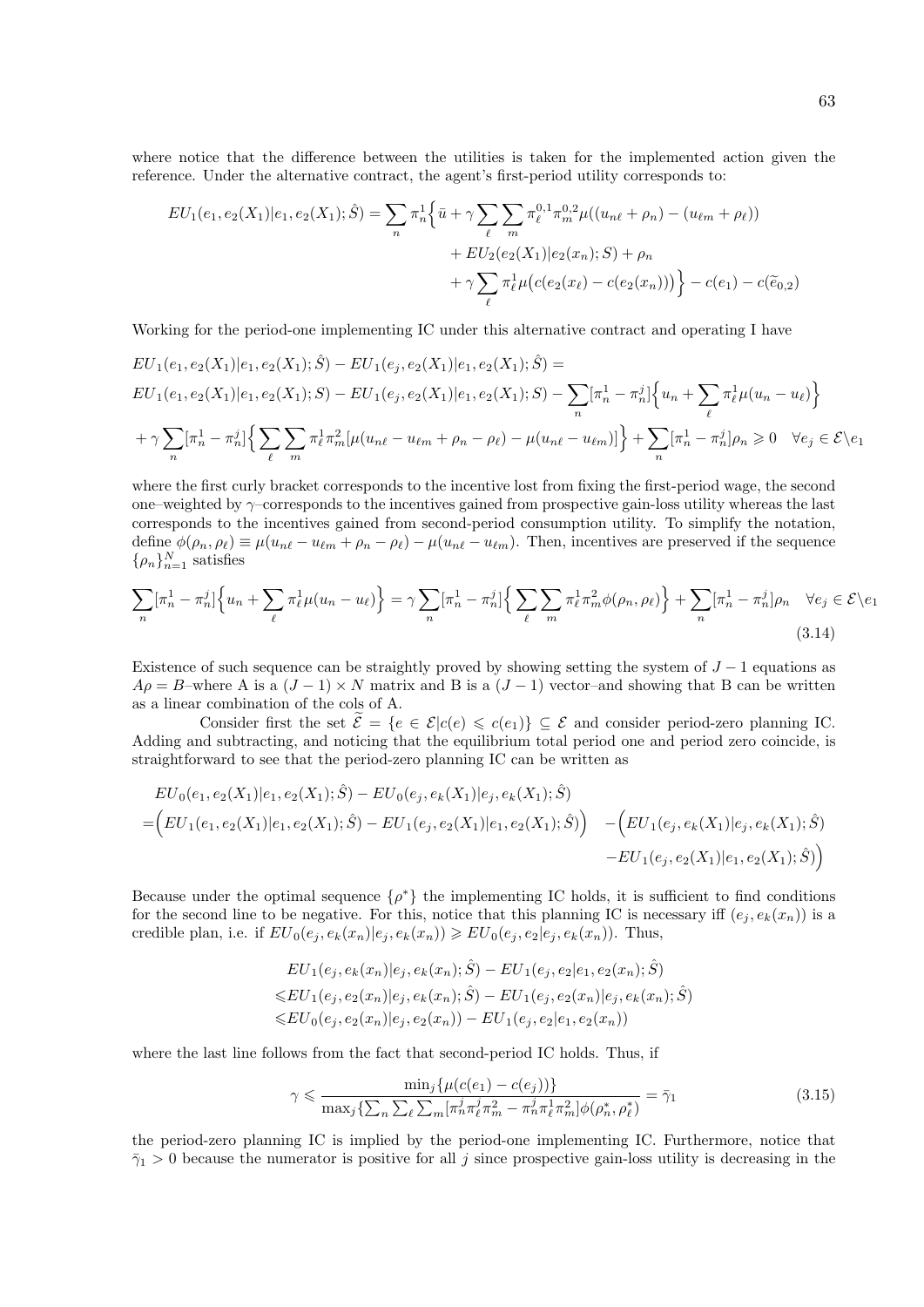reference distribution.

Consider now the difference between total period-zero utility between contracts for the optimal sequence  $\{\rho_n^*\}$ . Modifying equation (3.4) in Section 3.1.2 and using Definition 1, I have that under contract  $\hat{S}$  the total period-zero expected utility corresponds to,

$$
EU_0(e_1, e_2(X_1)|e_1, e_2(X_1); \hat{S}) = \sum_n \pi_n^1 \bar{u} + \gamma \sum_n \sum_{\ell} \sum_m \pi_n^1 \pi_{\ell}^1 \pi_m^2 \mu(u_{n\ell} - u_{\ell m} + \rho_h - \rho_{\ell})
$$
  
+ 
$$
\sum_n \pi_n^1 [EU_2(e_2(x_n)|e_2(x_n); x_n; S) + \rho_n]
$$
  
- 
$$
c(\tilde{e}_{0,1}) + \gamma \sum_n \sum_{\ell} \pi_n^{0,1} \pi_{\ell}^{0,1} \mu(c(e_2(x_{\ell})) - c(e_2(x_n)))
$$
 (3.16)

Taking differences between equation (3.4) in Section 3.1.2 and equation (3.16), I have that the deviation contract gives a higher expected utility if

$$
\gamma \sum_{n} \sum_{\ell} \sum_{m} \pi_{n}^{1} \pi_{\ell}^{1} \pi_{m}^{2} \phi(\rho_{n}^{*}, \rho_{\ell}^{*}) + \sum_{n} \pi_{n}^{1} \rho_{n} \leq - \sum_{n} \sum_{\ell} \pi_{n}^{1} \pi_{n}^{1} \sum_{\ell}^{1} \mu(u_{n} - u_{\ell})
$$
(3.17)

where the RHS and LHS are positive because of Lemma 2 and because  $\{\rho_n^*\}$  is increasing, respectively. Using equations  $(3.14)$  for the optimal sequence, I can rewrite equation  $(3.17)$  as

$$
\sum_{n} [\pi_n^1 - \pi_n^j](u_n - \rho_n^*) - \sum_{n} \sum_{\ell} \mu(u_n - u_{\ell}) \ge \gamma \left[ - \sum_{n} \sum_{\ell} \sum_{m} \pi_n^j \pi_{\ell}^1 \pi_m^2 \phi(\rho_n^*, \rho_{\ell}^*) \right] \tag{3.18}
$$

Thus, if  $\gamma \leqslant \min\{\bar{\gamma}_1, \bar{\gamma}_2\}$  where

$$
\bar{\gamma}_2 = \frac{\min_j \{ \sum_n [\pi_n^1 - \pi_n^j] (u_n - \rho_n^*) - \sum_n \sum_{\ell}^1 \mu(u_n - u_{\ell}) \}}{\max_j \{ -\sum_n \sum_{\ell} \sum_m \pi_n^j \pi_{\ell}^1 \pi_m^2 \phi(\rho_n^*, \rho_{\ell}^*) \}}
$$
(3.19)

where  $\bar{\gamma}_2 > 0$  because of equation (3.14) and Lemma 6. Then  $\hat{S}$  implements the action path at the same expected cost for the principal and increases the agent's total period-zero utility in the restricted set  $\tilde{\mathcal{E}}$ .

I am done in the linear consumption utility case if can show that adding actions does not decrease the principal's expected cost under the contract  $\hat{S}$ . To see this, first notice that working for the period-zero planning IC for both contracts and operating, I have that period-zero planning IC holds under contract  $\hat{S}$  can be written as

$$
EU_0(e_1, e_2(X_1)|e_1, e_2(X_1); \hat{S}) - EU_0(e_j, e_k(X_1)|e_j, e_k(X_1); \hat{S}) =
$$
\n
$$
EU_0(e_1, e_2(X_1)|e_1, e_2(X_1); S) - EU_0(e_j, e_k(X_1)|e_j, e_k(X_1); S) - \sum_n [\pi_n^1 - \pi_n^j] \{u_n - \rho_n^*\}
$$
\n
$$
-\sum_n \sum_{\ell} [\pi_n^1 \pi_\ell^1 - \pi_n^j \pi_\ell^j] \mu(u_n - u_\ell) + \gamma \sum_n \sum_{\ell} \sum_m [\pi_n^1 \pi_\ell^1 \pi_m^2 - \pi_n^j \pi_\ell^j \pi_m^k] \phi(\rho_n^*, \rho_\ell^*) \ge 0 \quad \forall (e_j, e_k(X_1)) \in \mathcal{E}^{PE}
$$
\n(3.20)

where  $\mathcal{E}^{PE}$  is as in Definition 1. By contradiction, assume that there exists a  $e_j \in \mathcal{E} \setminus \tilde{\mathcal{E}}$  such that

$$
EU_1(e_j, e_2(X_1)|e_1, e_2(X_1); \hat{S}) - EU_1(e_1, e_2(X_1)|e_1, e_2(X_1); \hat{S}) =
$$
  
\n
$$
EU_1(e_j, e_2(X_1)|e_1, e_2(X_1); S) - EU_1(e_1, e_2(X_1)|e_1, e_2(X_1); S) - \sum_n [\pi_n^j - \pi_n^1] \Big\{ u_n + \sum_{\ell} \pi_{\ell}^1 \mu(u_n - u_{\ell}) \Big\}
$$
  
\n
$$
+ \gamma \sum_n [\pi_n^j - \pi_n^1] \Big\{ \sum_{\ell} \sum_m \pi_{\ell}^1 \pi_m^2 \phi(\rho_n^*, \rho_{\ell}^*) + \sum_n [\pi_n^j - \pi_n^1] \rho_n^* \ge 0
$$

however, since  $S$  implements the action path I know that

$$
EU_1(e_j, e_2(X_1)|e_1, e_2(X_1); S) - EU_1(e_1, e_2(X_1)|e_1, e_2(X_1); S) < 0
$$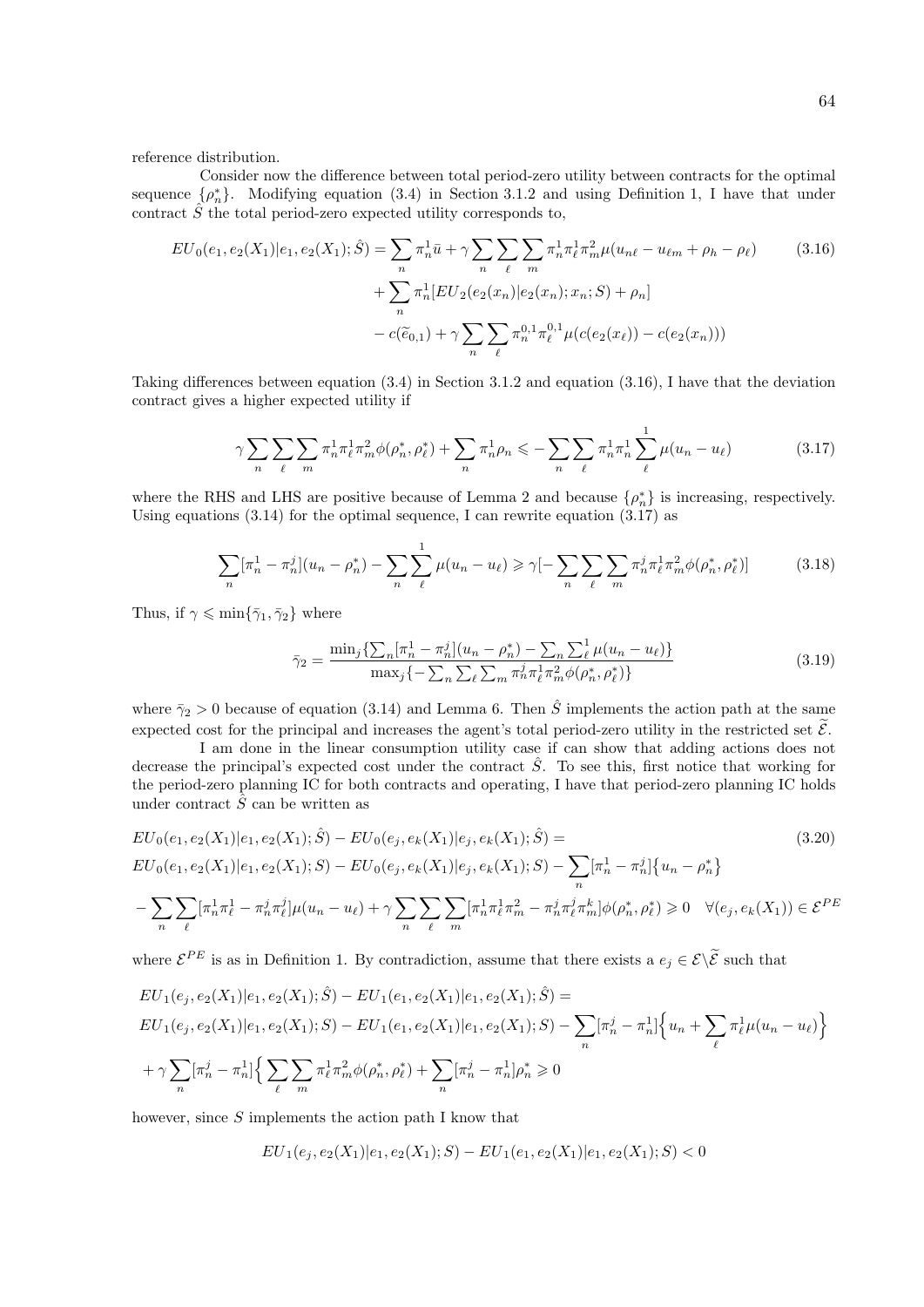which contradicts equation (3.14). An analogous proof holds for period-zero planning IC. This completes the proof for the linear case.

Consider now the case where  $u'' < 0$ . Let  $EC(S)$  and  $EC(\hat{S})$  correspond to the expected cost of each contract. First, notice that if  $\hat{S}$  is the optimal contract, given  $\{\rho_n^*\}$ , the fixed-wage  $u^*$  that maximizes the principal's profits corresponds to

$$
u^* = U_R + c(e_1) - \gamma \sum_n \sum_{\ell} \sum_m \pi_n^1 \pi_\ell^1 \pi_m^2 \mu(u_{n\ell} - u_{\ell m} + \rho_h^* - \rho_\ell^*) - \sum_n \pi_n^1 EU_2(e_2(x_n)|e_2(x_n); S) < \sum_n \pi_n^1 u_n \tag{3.21}
$$

where the last inequality follows from the IR under contract  $S$ . Thus the difference between the firstperiod expected cost between contract  $S$  and  $\hat{S}$ 

$$
EC_1(S) - EC_1(\hat{S}) = \sum_{n} \pi_n^1 u^{-1}(u_n) - u^{-1}(u^*) > \sum_{n} \pi_n^1 u^{-1}(u_n) - u^{-1}\left(\sum_{n} \pi_n^1 u_n\right) > 0
$$

To consider the difference between the second-period expected cost, recall that the optimal deviation contract sets  $\sum_n \pi_n \rho_n^* = 0$ . Defining the sets  $N_+ = \{n | \rho_n^* \geq 0\}$  and  $N_- = \{n | \rho_n^* < 0\}$ ,

$$
EC_2(S) - EC_2(\hat{S}) = \sum_{n} \sum_{m} \pi_n^1 \pi_m^2 \left( u^{-1}(u_{nm}) - u^{-1}(u_{nm} + \rho_n^*) \right)
$$
  
= 
$$
\sum_{m} \pi_m^2 \left( \sum_{n \in N_-} \pi_n^1 \left[ u^{-1}(u_{nm}) - u^{-1}(u_{nm} + \rho_n^*) \right] - \sum_{n \in N_+} \pi_n^1 \left[ u^{-1}(u_{nm} + \rho_n^*) - u^{-1}(u_{nm}) \right] \right)
$$

Noticing that the first term is positive, for the contract  $\hat{S}$  to have a smaller expected cost than S it suffices to find a condition for the following to hold

$$
\sum_{n \in N_+} \sum_m \pi_n^1 \pi_m^2 \left[ u^{-1} (u_{nm} + \rho_n^*) - u^{-1} (u_{nm}) \right] \leq \sum_n \pi_n^1 u^{-1} (u_n) - u^{-1} (u^*)
$$

$$
+ \sum_{n \in N_-} \sum_m \pi_n^1 \pi_m^2 \left[ u^{-1} (u_{nm}) - u^{-1} (u_{nm} + \rho_n^*) \right]
$$

where I have already showed that the right hand side is positive. For that notice that for all  $m, n \in N_+$ there exists an  $u_{nm}^+ \in (u_{nm}, u_{nm} + \rho_n^*)$  such that  $u^{-1'}(u_{nm}^+) \rho_n^* = u^{-1}(u_{nm} + \rho_n^*) - u^{-1}(u_{nm})$  where  $u^{-1'}(\cdot)$  is the inverse's derivative. Defining  $u_{\text{max}}^+ = \max\{\{u_{nm}^+\}_{n \in N_+,m}\}\$ , I can find an upper bound for the increase in the second-period expected cost,

$$
\sum_{n \in N_+} \sum_m \pi_n^1 \pi_m^2 \Big[ u^{-1} (u_{nm} + \rho_n^*) - u^{-1} (u_{nm}) \Big] = \sum_{n \in N_+} \sum_m \pi_n^1 \pi_m^2 u^{-1} (u_{nm}^+) \rho_n^* \leq u^{-1} (u_{\text{max}}^+) \sum_{n \in N_+} \pi_n^1 \rho_n^*
$$

Analogously, I can define a lower bound for the second-period expected cost gain by noticing that for all  $m, n \in \mathbb{N}_-$  there exists an  $u_{nm}^- \in (u_{nm} + \rho_n^*, u_{nm})$  such that  $u^{-1'}(u_{nm}^-)(-\rho_n^*) = u^{-1}(u_{nm}) - u^{-1}(u_{nm} + \rho_n^*)$ so that

$$
u^{-1'}(u_{\min}^-) \sum_{n \in N_-} \pi_n^1(-\rho_n^*) \leqslant \sum_{n \in N_-} \sum_{m} \pi_n^1 \pi_m^2 \left[ u^{-1}(u_{nm}) - u^{-1}(u_{nm} + \rho_n^*) \right]
$$

where  $u_{\min}^- = \min\{\{u_{nm}^-\}_{n \in N_-,m}\} < u_{\max}^+$  because  $\{\rho^*\}\$ is nondecreasing. Now, by assumption, there exists a  $M_1$  such that  $u^{-1''}(s) \leq M_1 \forall s$ . Thus, using the mean value theorem again, I now have that  $u^{-1'}(u_{\text{max}}^+) - u^{-1'}(u_{\text{min}}^-) \leqslant M_1(u_{\text{max}}^+ - u_{\text{min}}^-)$ . Thus, the expected cost of  $\hat{S}$  is no greater than that of S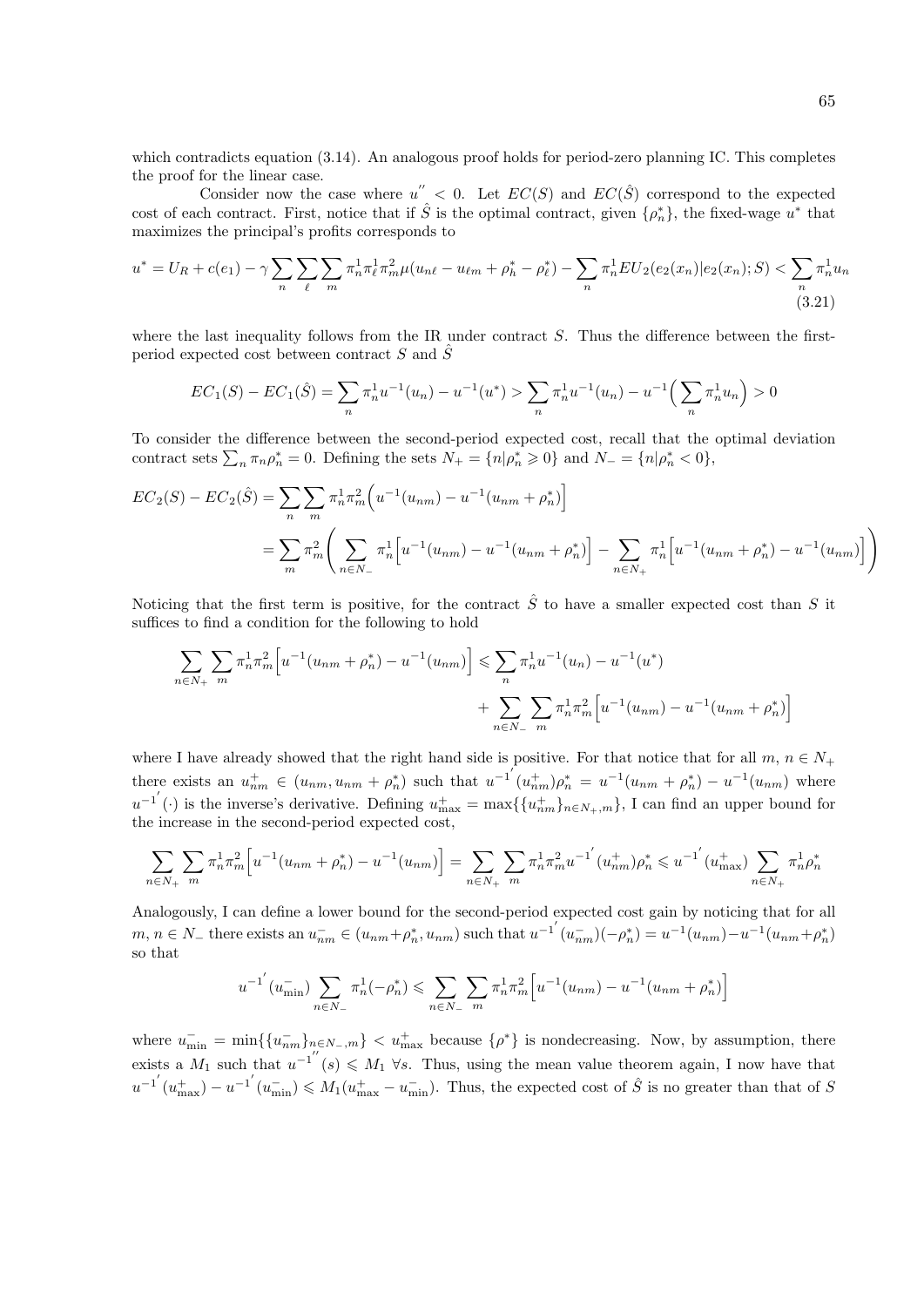$\blacksquare$ 

П

if  $M_1$  is such that

$$
M_1 \leq \frac{\sum_n \pi_n^1 u^{-1}(u_n) - u^{-1}(u^*) + u^{-1'}(u_{\min}^-) \left(\sum_{n \in N_-} \pi_n^1(-\rho_n^*) - \sum_{n \in N_+} \pi_n^1 \rho_n^*\right)}{(u_{\max}^+ - u_{\min}^-)}
$$
  
= 
$$
\frac{\sum_n \pi_n^1 u^{-1}(u_n) - u^{-1}(u^*)}{(u_{\max}^+ - u_{\min}^-)}
$$

where this upper bound is positive by Jensen's inequality and equation  $(3.21)$ . This concludes the proof.

Proof of Proposition 6

The fact the contract uses contingent payments in the first period follows straight from the proof of Proposition 5 by defining  $\gamma > \min{\{\bar{\gamma}_1, \bar{\gamma}_2\}}$ . To see that the contract does not use memory if  $\gamma$  is big enough, suppose the contract S is such that  $u_n \neq u'_n$  for at least one  $n \neq n'$  and  $u_{nm} = u_{n'm}$  for  $u_n \neq u'_n$  $\forall m$ . Consider now a deviation contract using memory in wages,  $\hat{S}$ ,  $\hat{u}_n = u_n + \rho_n$ ,  $\rho_n \in \mathbb{R}$ ,  $\rho_n \neq 0$  for at least one *n* and  $\hat{u}_{nm} \neq \hat{u}'_{nm}$ ,  $n \neq n'$  for at least one *m*.

Consider the case of linear consumption utility. Building the first-period implementing IC and the period-zero planning IC, using a proof equivalent to that in the proof of Proposition 5, one can show that there exists a  $\{\rho_n^*\}$  such that  $\hat{S}$  implements the effort path. Consider now the difference between total period-zero expected utility under contract  $\hat{S}$  relative to S

$$
EU_0(\hat{S}) - EU_0(S) = \sum_n \pi_n^1 \rho_n^* + \sum_n \sum_{\ell} \pi_n^1 \pi_{\ell}^1 \left[ \mu(u_n - u_{\ell} + (\rho_n^* - \rho_{\ell}^*)) - \mu(u_n - u_{\ell}) \right]
$$
  
+  $\gamma \Big( \sum_n \sum_{\ell} \sum_m \pi_n^1 \pi_{\ell}^1 \pi_m^2 \mu(\hat{u}_{n\ell} - \hat{u}_{\ell m}) + \sum_n \sum_{\ell} \pi_n^1 \pi_{\ell}^1 \mu(c(e_2(x_{\ell})) - c_2(x_n)) \Big)$   
+  $\sum_n \pi_n^1 (EU_2(e_s(x_n)) | e_2(x_n); x_n, \hat{S}) - EU_2(e_s(x_n) | e_2(x_n); x_n, S)$ 

where  $EU_0(\hat{S})$  stands for  $EU_0(e_1, e_\ell x_n)|e_1, e_\ell x_n; \hat{S})$  and the same for s. Noticing that from Lemma 2 the second line is negative, then is straight to see that for any  $\{\rho_n^*\}$  and any  $EC(\hat{S}) - EC(S)$  there is always a  $\gamma$  such that  $EU_0(e_1|e_1;\hat{S}) < EU_0(e_1|e_1;S)$  so that  $\hat{S}$  is not a profitable deviation.

#### Proof of Proposition 7

Let  $\widetilde{\pi}_m = \mathbb{P}\{\widetilde{X} = \widetilde{x}_m\} > 0$  for all  $\widetilde{x}_m \in \mathcal{X}$  represent the density of the random device. Consider first the utilities the agent gets under the random contract S. Let  $EU_2^2(e_2(x_n)|e_2(x_n);S)$  represent the total expected utility at the end of period-two once the agent has exerted  $e_2$ , which corresponds to

$$
EU_2^2(e_2(x_n)|e_2(x_n);S) = \sum_m \widetilde{\pi}_m u_{nm} + \sum_m \sum_{\ell} \widetilde{\pi}_m \widetilde{\pi}_{\ell} \mu(u_{nm} - u_{n\ell})
$$

Thus, the total expected utility at the beginning of period two having planned to exert  $\tilde{e}_{1,2}(x_n)$  at the end of period one

$$
EU_2^1(e_2(x_n)|\widetilde{e}_{1,2}(x_n);S) = \sum_n \pi_n^2 \Big[ \sum_m \widetilde{\pi}_m u_{nm} + \sum_m \sum_\ell \widetilde{\pi}_m \widetilde{\pi}_\ell \mu(u_{nm} - u_{n\ell}) \Big] - c(e_2(x_n)) + \mu\big(c(e) - c(\widetilde{e}_{1,2}(x_n))\big)
$$

Thus, the second-period implementing IC for any n corresponds to

$$
\sum_{n} [\pi_n^2 - \pi_n^j] \Big[ \sum_{m} \widetilde{\pi}_m u_{nm} + \sum_{m} \sum_{\ell} \widetilde{\pi}_m \widetilde{\pi}_{\ell} \mu(u_{nm} - u_{n\ell}) \Big] - (c(e_2(x_n)) - c(e_j)) - \mu(c(e_2(x_n)) - c(e_j))
$$

(notice that a period-one planning IC equal the latter except for the fact that  $\mu(c(e_2(x_n)) - c(e_j)) = 0$ ). Because Proposition 5 assumptions hold, let  $\bar{u}_m$  be the first-period payment depending on the first period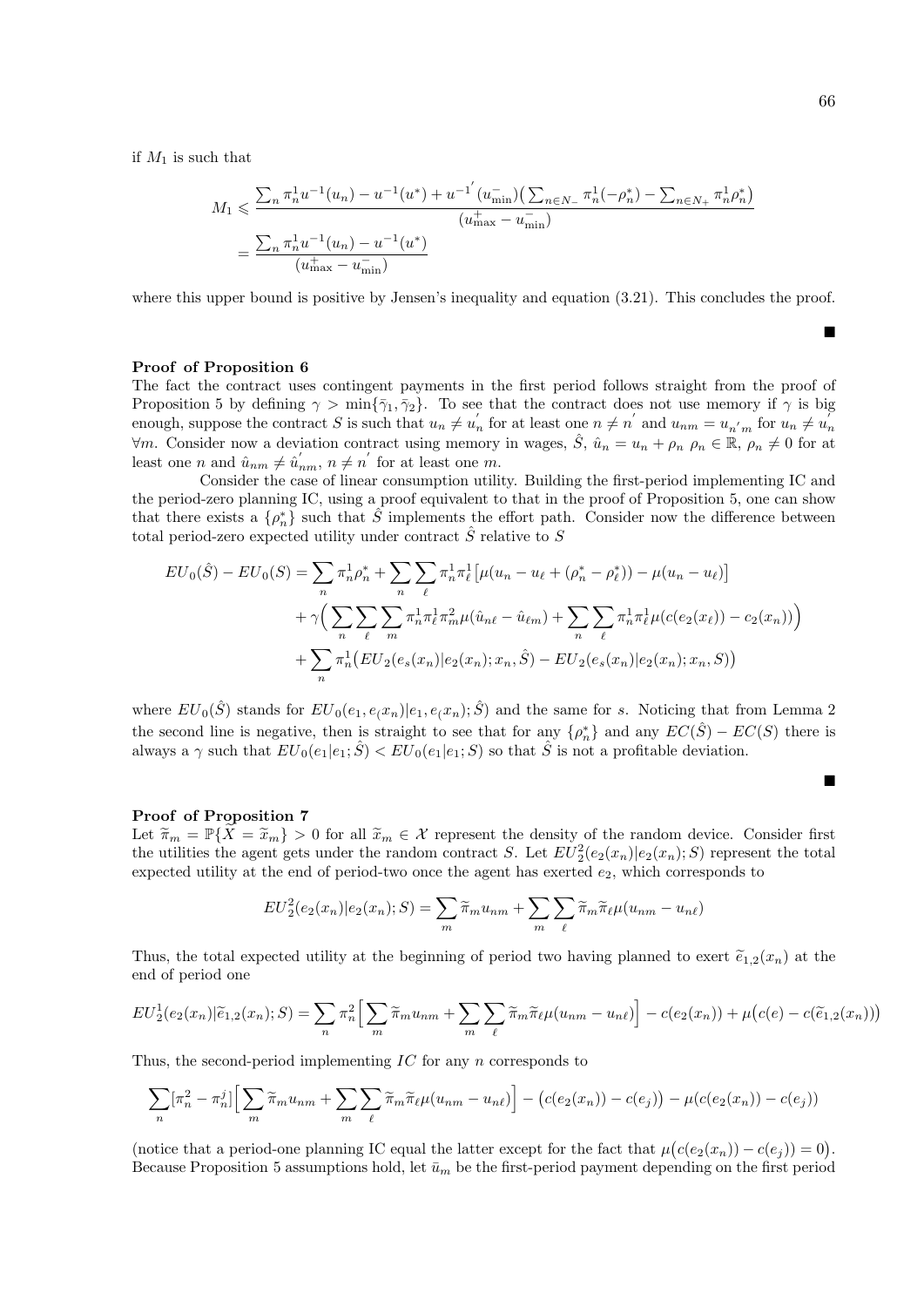$\widetilde{X}$  but not on  $X_1$ . As before, the expected utility flow of the agent once the agent has executed the firstperiod action corresponds to  $\sum_m \widetilde{\pi}_m \bar{u}_m + \sum_m \sum_{\ell} \widetilde{\pi}_m \widetilde{\pi}_{\ell} \mu (\bar{u}_m - \bar{u}_{\ell})$ . Thus, the total period-one expected utility of implementing action  $e_1$  having planned corresponds to

$$
EU_1^1(e_1, \widetilde{e}_{0,2}(x_n)|\widetilde{e}_{0,1}, \widetilde{e}_{0,2}(x_n); S) = \sum_m \widetilde{\pi}_m \bar{u}_m + \sum_m \sum_{\ell} \widetilde{\pi}_m \widetilde{\pi}_{\ell} \mu(\bar{u}_m - \bar{u}_{\ell}) + \sum_n \pi_n^1 EU_2^1(\widetilde{e}_{0,2}(x_n)|\widetilde{e}_{0,2}(x_n); x_n, S) - c(e_1) - \mu(c(\widetilde{e}_{0,1}) - c(e_1))
$$

Thus for all  $e_j \in \mathcal{E} \backslash e_1$  the period-one implementing IC corresponds to

$$
EU_1^1(e_1, \widetilde{e}_{0,2}(x_n)|\widetilde{e}_{0,1}, \widetilde{e}_{0,2}(x_n); S) - EU_1^1(e_j, \widetilde{e}_{0,2}(x_n)|\widetilde{e}_{0,1}, \widetilde{e}_{0,2}(x_n); S) = \sum_m \widetilde{\pi}_m \bar{u}_m + \sum_m \sum_\ell \widetilde{\pi}_m \widetilde{\pi}_\ell \mu(\bar{u}_m - \bar{u}_\ell) + \sum_n [\pi_n^1 - \pi_n^j] EU_2^1(\widetilde{e}_{0,2}(x_n)|\widetilde{e}_{0,2}(x_n); x_n, S) - c(e_1) - \mu(c(\widetilde{e}_{0,1}) - c(e_1))
$$

where the period-zero planning IC equals this for  $\mu(c(\tilde{e}_{0,1}) - c(e_1)) = 0$ . Then, by noticing that paying<br>  $\mu = \sum \tilde{e}_{n} \mu + \sum \tilde{e}_{n} \tilde{e}_{n} \mu(u_{n} - u_{n})$  and  $\bar{u}_{n} = \sum \tilde{e}_{n} \tilde{u}_{n} + \sum \tilde{e}_{n} \tilde{e}_{n} \mu(\bar{u}_{n} - \bar{u}_{n$  $u_{nm} = \sum_m \widetilde{\pi}_m u_{nm} + \sum_m \sum_{\ell} \widetilde{\pi}_m \widetilde{\pi}_{\ell} \mu(u_{nm} - u_{n\ell})$  and  $\bar{u}_m = \sum_m \widetilde{\pi}_m \bar{u}_m + \sum_m \sum_{\ell} \widetilde{\pi}_m \widetilde{\pi}_{\ell} \mu(\bar{u}_m - \bar{u}_{\ell})$  all the IC are satisfied and the agent is indifferent between the two contracts, the result follows straight from Jensen's inequality.

## Proof of Proposition 8

I first restate the equilibrium concept. Now, period-zero planning IC does not ensure that the agent chooses the right plans at the end of period one and thus a period-one planning IC must be explicitly stated.

Definition 3 (Modified PPE)

Given a contract S, the effort path  $(e_1^{PPE}, e_2^{PE}(X_1))$  is a "preferred personal equilibrium" (PE) for the agent if

- (i)  $EU_0(e_1^{PE}, e_2^{PE}(X_1)|e_1^{PE}, e_2^{PE}(X_1)) \geq EU_0(e_1, e_2(X_1)|e, e_2(X_1))$   $\forall (e_1, e_2(X_1)) \in \mathcal{E}^{PE}$
- $(ii) \qquad EU_1(e_1^{PE}, e_2^{PE}(X_1)| e_1^{PE}, e_2^{PE}(X_1)) \quad \geqslant \quad EU_1(e_1, e_2^{PE}(X_1)| e_1^{PE}, e_2^{PE}(X_1)) \qquad \forall e_1 \in \mathcal{E}$

$$
(iii) \quad EU_1(e_2^{PE}(x_n)|e_2^{PE}(x_n);x_n) \quad \geqslant EU_1(e_2|e_2;x_n) \quad \forall e_2 \in \mathcal{E}_n^{PE}, \forall x_n
$$
\n
$$
(iv) \quad EU_1(e_2^{PE}(x_n)|e_2^{PE}(x_n);x_n) \quad \geqslant \quad EU_1(e_2|e_2;x_n) \quad \forall e_2 \in \mathcal{E}_n^{PE}, \forall x_n
$$

$$
(iv) \t EU_2(e_2^{PE}(x_n)|e_2^{PE}(x_n);x_n) \t\t\t\geq EU_2(e_2|e_2^{PE}(x_n);x_n) \t \forall e_2 \in \mathcal{E}, \forall x_n
$$

where  $\mathcal{E}^{PE} \equiv \{e \in \mathcal{E}, e_2(X_1) \in \mathcal{E} \times \cdots \times \mathcal{E}|(ii), (iii) \text{ and } (iv) \text{ hold for } e = e_1^{PE} \text{ and } e_2 = e_2(X_1)^{PE}\}\$ and  $\mathcal{E}_n^{PE} \equiv \{e \in \mathcal{E} | (iv) \ holds \ for \ e = e_2^{PE} \ given \ X_1 = x_n \}.$ 

First consider period-two implementing IC for any given realization of the first-period outcome  $x_n \in$  ${x_h, x_\ell},$ 

$$
EU_2(e_h|e_h; x_n) - EU_2(e_{\ell}|e_h; x_n) = [\pi_h - \pi_{\ell}](u_{nh} - u_{n\ell})
$$
  
+  $[\pi_h(1 - \pi_h) - \lambda \pi_h(1 - \pi_h)](u_{nh} - u_{n\ell})$   
-  $[\pi_{\ell}(1 - \pi_h) - \lambda \pi_h(1 - \pi_{\ell})](u_{nh} - u_{n\ell}) - c - \mu(c) \ge 0$ 

I now build period one planning IC. From the analysis in Section 1.7, I have that after a first period failure the change in the prospective gain-loss utility loss from planning high effort for the second period instead of low, corresponds to  $\lambda \eta(\pi_h - \pi_\ell)(u_{\ell h} - u_{\ell \ell}) \geqslant 0$ . Thus, the period-one planning IC after a first-period failure corresponds to

$$
EU_2(e_h|e_h; x_{\ell}) - EU_2(e_{\ell}|e_{\ell}; x_{\ell}) = [\pi_h - \pi_{\ell}](u_{\ell h} - u_{\ell \ell}) + [\pi_h(1 - \pi_h) - \lambda \pi_h(1 - \pi_h)](u_{\ell h} - u_{\ell \ell}) - [\pi_{\ell}(1 - \pi_h) - \lambda \pi_h(1 - \pi_{\ell})](u_{\ell h} - u_{\ell \ell}) + \lambda \gamma(\pi_h - \pi_{\ell})(u_{\ell h} - u_{\ell \ell}) - c \ge 0
$$

 $\blacksquare$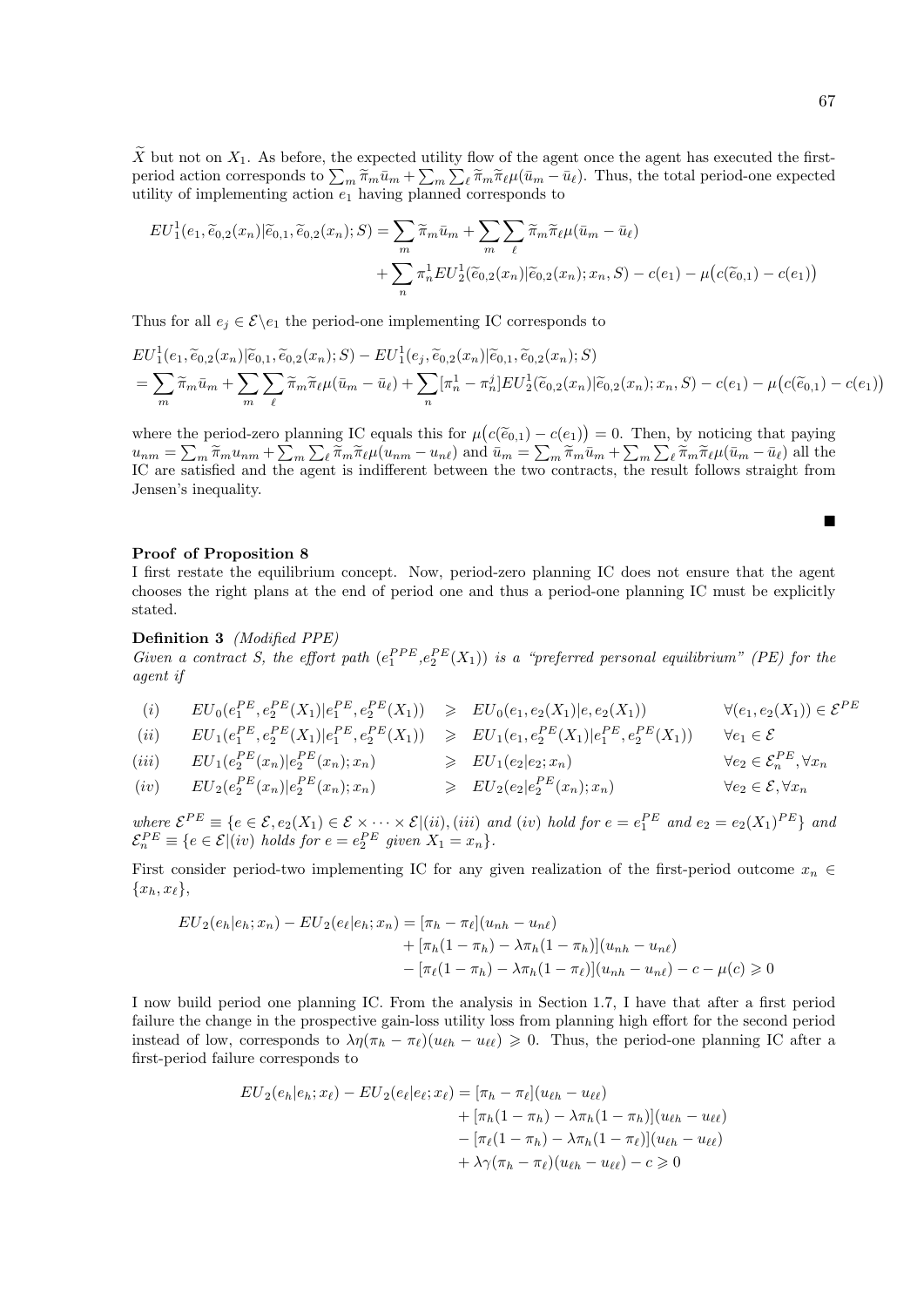Comparing the planning and implementing ICs, one can see that if

$$
c(1 - \gamma) > (\pi_h - \pi_\ell)[\lambda(1 - \pi_\ell - \gamma) - \pi_\ell] \tag{3.22}
$$

then the planning IC implies the implementing IC and thus it must bind (in the opposite case the implementing IC binds). Equivalently, after a first first-period success, the change in prospective gain-loss utility from planning high effort for the second period instead of low, corresponds to  $\eta(\pi_h-\pi_\ell)(u_{hh}-u_{h\ell}) \geq$ 0. Thus, period-one planning IC after a first-period success corresponds to

$$
EU_2(e_h|e_h; x_h) - EU_2(e_\ell|e_\ell; x_h) = [\pi_h - \pi_\ell](u_{hh} - u_{h\ell})
$$
  
+  $[\pi_h(1 - \pi_h) - \lambda \pi_h(1 - \pi_h)](u_{hh} - u_{h\ell})$   
-  $[\pi_\ell(1 - \pi_h) - \lambda \pi_h(1 - \pi_\ell)](u_{hh} - u_{h\ell})$   
+  $\gamma \eta(\pi_h - \pi_\ell)(u_{hh} - u_{h\ell}) - c \ge 0$ 

where have used that the principal wants to implement high effort in both periods. Comparing the planning and implementing ICs, one can see that if

$$
c(1 - \gamma) > (\pi_h - \pi_\ell)[(1 - \pi_\ell - \gamma) - \pi_\ell] \tag{3.23}
$$

then the planning IC implies the implementing IC and thus it must bind (in the opposite case the implementing IC binds). Thus, four cases arise here. If both implementing IC's bind, because their RHS are equal, then by making them equal is straight to see that  $(u_{\ell h} - u_{\ell \ell}) = (u_{hh} - u_{h\ell})$ . If both planning IC's bind, doing the same, one can see that  $(u_{\ell h} - u_{\ell \ell}) < (u_{hh} - u_{h\ell})$ . The other two cases follow using the same logic and using the conditions in equations (3.22) and (3.23).

## 3.3 Chapter 2 Extra Propositions

Proposition 15 (No Reference-dependent Anticipatory Utility) Suppose  $\gamma_{T-t+1}^{RD} = 0$  for  $1 \leq t \leq T$ . Then the optimal path of beliefs is  $\widetilde{\theta}_t^* = 1 \ \forall 1 \leq t \leq T$  and  $\widetilde{\theta}_T^* = 0$ .

Proof Straight By backward induction, FOC for each self are:

$$
\frac{\partial U_1}{\partial \widetilde{\theta}_1} = \gamma^{RI} u > 0
$$
  
\n
$$
\frac{\partial U_1}{\partial \widetilde{\theta}_t} = \gamma^{RI} u > 0 \qquad \forall 1 < t < T
$$
  
\n
$$
\frac{\partial U_1}{\partial \widetilde{\theta}_T} = \gamma^{RI} u - B(\theta) < 0
$$

where the last inequality follows straight from Assumption 3.

Proposition 16 (No Reference-independent Anticipatory Utility)

Assume Proposition 9 assumptions hold. Let  $\gamma^{RI} = 0$ . Then, for any given parameter sequences the optimal sequence of beliefs cannot be decreasing.

**Proof** Let  ${\lbrace \widetilde{\theta}_t^* \rbrace}_{t=1}^T$  denote the optimal path of beliefs such that  $\widetilde{\theta}_t^* \geq \widetilde{\theta}_{t+1}^*$ . Let  $\widetilde{\theta}_t^* \equiv \widetilde{\theta}_t^* - \Delta$  where  $\Delta > 0$ define self's t deviation. I prove that  $\tilde{\theta}_t^d$  is an optimal deviation and therefore  $\{\tilde{\theta}_t^*\}_{t=1}^T$  can not be an optimal path of beliefs. The utility self t gets setting  $\tilde{\theta}_t^*$  corresponds to  $U_t(\tilde{\theta}_t^*) = \sum_{s=t}^T \gamma_{T-s+1}^{RD} \mu((\tilde{\theta}_s^* -$ 

п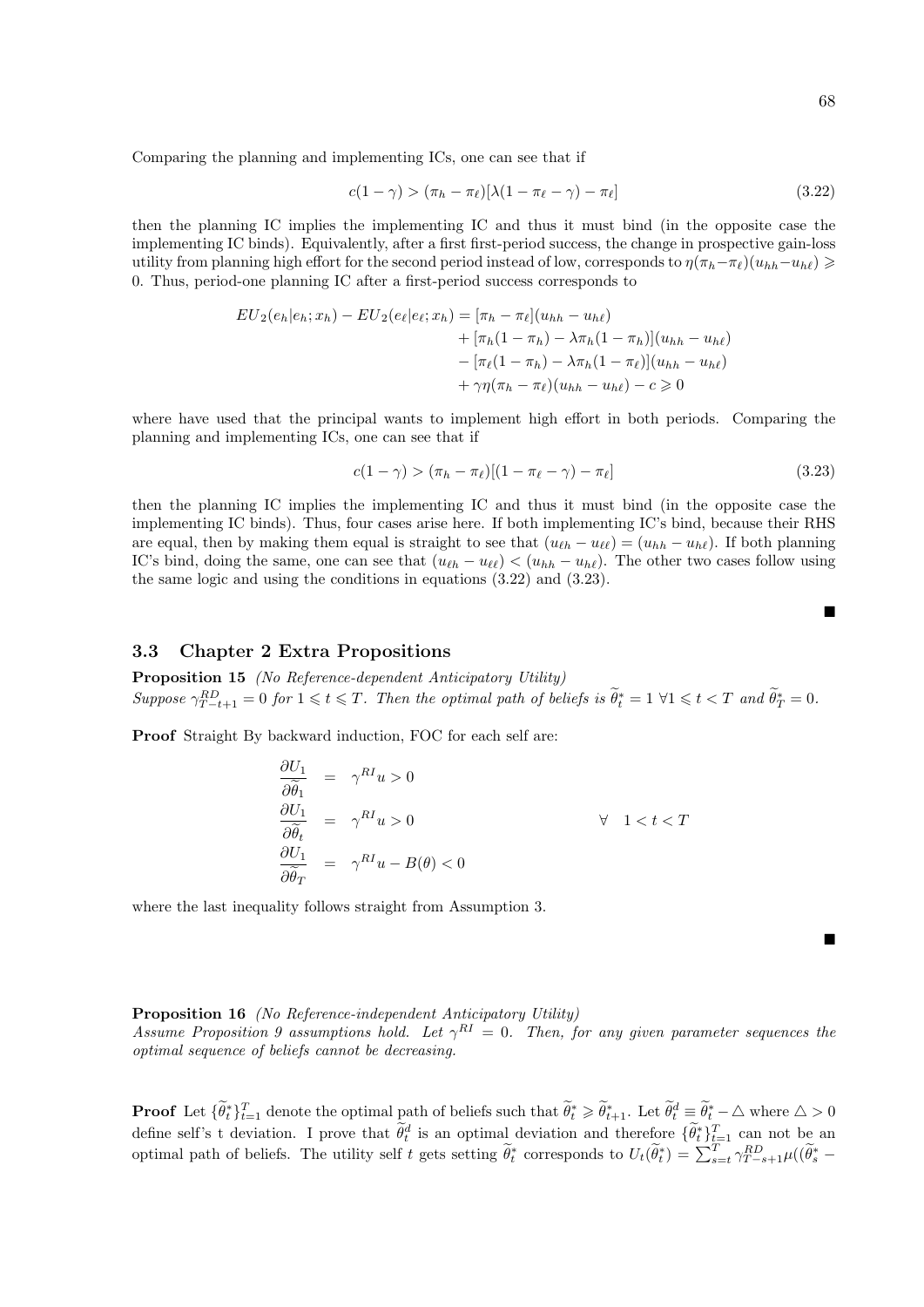$(\widetilde{\theta}_{s-1}^*)u + \gamma^{RD}[\theta(1-\widetilde{\theta}_{T}^*)\mu_{+} + (1-\theta)\widetilde{\theta}_{T}^*\mu_{-}],$  where  $\sum_{s=t}^T \gamma^{RD}_{T-t+1}\mu((\widetilde{\theta}_{s}^* - \widetilde{\theta}_{s-1}^*)u) < 0$  because the optimal path is decreasing. Consider now the deviation. Since selves are still strategic complements, decreasing the optimal beliefs decreases all the other beliefs. This implies that self  $t$  total belief corresponds to  $U_t(\tilde{\theta}_t^d) = \sum_{s=t}^T \gamma_{T-s+1}^{RD} \mu(\tilde{\theta}_s^*(\tilde{\theta}_t^d) - \tilde{\theta}_{s-1}^*(\tilde{\theta}_t^d))u) + \gamma_{s-}^{RD}[\theta(1-\tilde{\theta}_T^*(\tilde{\theta}_t^d))\mu_{+} + (1-\theta)\tilde{\theta}_T^*(\tilde{\theta}_t^d)\mu_{-}]$ where  $\sum_{s=t}^{T} \gamma_{T-s+1}^{RD} \mu((\tilde{\theta}_{s}^{*}(\tilde{\theta}_{t}^{*})) - \tilde{\theta}_{s-1}^{*}(\tilde{\theta}_{t}^{*}))u) = \sum_{s=t}^{T} \gamma_{T-s+1}^{RD} \mu((\tilde{\theta}_{s}^{*}(\tilde{\theta}_{t}^{d})) - \tilde{\theta}_{s-1}^{*}(\tilde{\theta}_{t}^{d}))u)$  because agents are 1:1 strategic complements. However,  $\gamma^{RD}[\theta(1-\theta_T^*(\theta_t^*))\mu_+ + (1-\theta)\theta_T^*(\theta_t^*)\mu_-] < \gamma^{RD}[\theta(1-\theta_T^*(\theta_t^*))\mu_+ +$  $(1-\theta)\hat{\theta}_T^*(\hat{\theta}_t^d)\mu_{-}]$  because  $\hat{\theta}_T^*(\hat{\theta}_t^*) > \hat{\theta}_T^*(\hat{\theta}_t^d)$ . Therefore  $U_t(\hat{\theta}_t^*) < U_t(\hat{\theta}_t^d)$ .

Ē

Proposition 17 (No Wiggles Once Perfect Pessimism is Reached) Assume Proposition 9 assumptions hold. If (1)  $\gamma_{T-t+1}^{RD} - \gamma_{T-t+2}^{RD} \ge \gamma_{T-t+2}^{RI}$  and  $\lambda(u) \ge \max\left\{\frac{\gamma_1^{RD} - \gamma_2^{RI}}{\gamma_2^{RD}}, \frac{\gamma_{T-1}^{RD} - \gamma_T^{RI}}{\gamma_T^{RD}}\right\}$  $\}$  or (2)  $\gamma_{T-t+1}^{RD} - \gamma_{T-t+2}^{RD} < \gamma_{T-t}^{RI}$  $T - t + 2$ then if  $\hat{\theta}_{t_0}^* = 0$  for any  $t_0 \in \{1, ..., T - 1\}$ ,  $\hat{\theta}_{t}^* = 0 \ \forall t > t_0$ .

**Proof** If  $\tilde{\theta}_{t_0}^* = 0$  then by Lemma 4 it must be the case that for any  $\tilde{\theta}_{t_0-1}^*$ ,  $\frac{B(\theta)}{u} \geq \gamma_{T-t_0+1}^{RD} \mu'(-\tilde{\theta}_{t_0-1}^*u) +$  $\sum_{s=t_0}^{T} \gamma_{T-s+1}^{RI}$  which implies  $\frac{B(\theta)}{u} \geq \gamma_{T-t_0+1}^{RD} \mu'(0) + \sum_{s=t_0}^{T} \gamma_{T-s+1}^{RI}$  since  $\mu'(0) < \mu'(-x)$   $\forall x \in (0, u]$ . Now,  $\widetilde{\theta}_{t_0+1}^* = 0$  iff  $\frac{B(\theta)}{u} \ge \gamma_{T-t_0}^{RD} \mu'(0) + \sum_{s=t_0+1}^T \gamma_{T-s+1}^{RI}$ . Therefore, it suffices to show that

$$
\begin{array}{lll}\n\gamma_{T-t_0+1}^{RD}\mu'(0) + \sum_{s=t_0}^T \gamma_{T-s+1}^{RI} > & \gamma_{T-t_0}^{RD}\mu'(0) + \sum_{s=t_0+1}^T \gamma_{T-s+1}^{RI} \\
&\leftrightarrow & \gamma_{T-t_0+1}^{RD}\mu'(0) - \gamma_{T-t_0}^{RD}\mu'(0) > & \sum_{s=t_0+1}^T \gamma_{T-s+1}^{RI} - \sum_{s=t_0}^T \gamma_{T-s+1}^{RI} \\
&\leftrightarrow & \gamma_{T-t+1}^{RD} - \gamma_{T-t+2}^{RD} < & \gamma_{T-t+2}^{RI}\n\end{array}
$$

where in the last line I have moved back one period and have used the normalization  $\mu'(0)$ . Therefore,  $\gamma_{T-t+1}^{RD} - \gamma_{T-t+2}^{RD} < \gamma_{T-t+2}^{RI}$  is a sufficient condition.

Now consider the case where  $\gamma_{T-t+1}^{RD} - \gamma_{T-t+2}^{RD} \ge \gamma_{T-t+2}^{RI}$ . I need to find conditions such that the sufficient condition  $\gamma_{T-t_0+1}^{RD}\mu'(-\tilde{\theta}_{t_0-1}^*u) + \sum_{s=t_0}^T \gamma_{T-s+1}^{RI} > \gamma_{T-t_0}^{RD}\mu'(0) + \sum_{s=t_0+1}^T \gamma_{T-s+1}^{RI}$  holds. For that notice that because of Assumption 5.4, for any given  $\tilde{\theta}_{t_0-1}^*$  it must be the case that

$$
\mu'(-\widetilde{\theta}^*_{t_0-1}u)=\lambda(\widetilde{\theta}^*_{t_0-1})\mu'(\widetilde{\theta}^*_{t_0-1})<\lambda(\widetilde{\theta}^*_{t_0-1})\mu'(0)<\lambda(u)\mu'(0)
$$

therefore I can write the sufficient condition as

$$
\gamma_{T-t_0+1}^{RD} \lambda(u) \mu'(0) + \sum_{s=t_0}^{T} \gamma_{T-s+1}^{RI} > \gamma_{T-t_0}^{RD} \mu'(0) + \sum_{s=t_0+1}^{T} \gamma_{T-s+1}^{RI}
$$

Using the normalization  $\mu'(0) = 1$  and moving forward one period to make the notation familiar, the latter condition implies a lower bound for the loss aversion parameter of the shape:

$$
\lambda(u) > \frac{\gamma_{T-t_0+1}^{RD} - \gamma_{T-t_0+2}^{RI}}{\gamma_{T-t_0+2}^{RD}} > 1
$$

where the last inequality comes from the fact I are assuming  $\gamma_{T-t+1}^{RD} - \gamma_{T-t+2}^{RD} \geq \gamma_{T-t+2}^{RI}$   $\forall t$ . The proof for the lower bound over loss aversion mimics that in Proposition 10.

Ē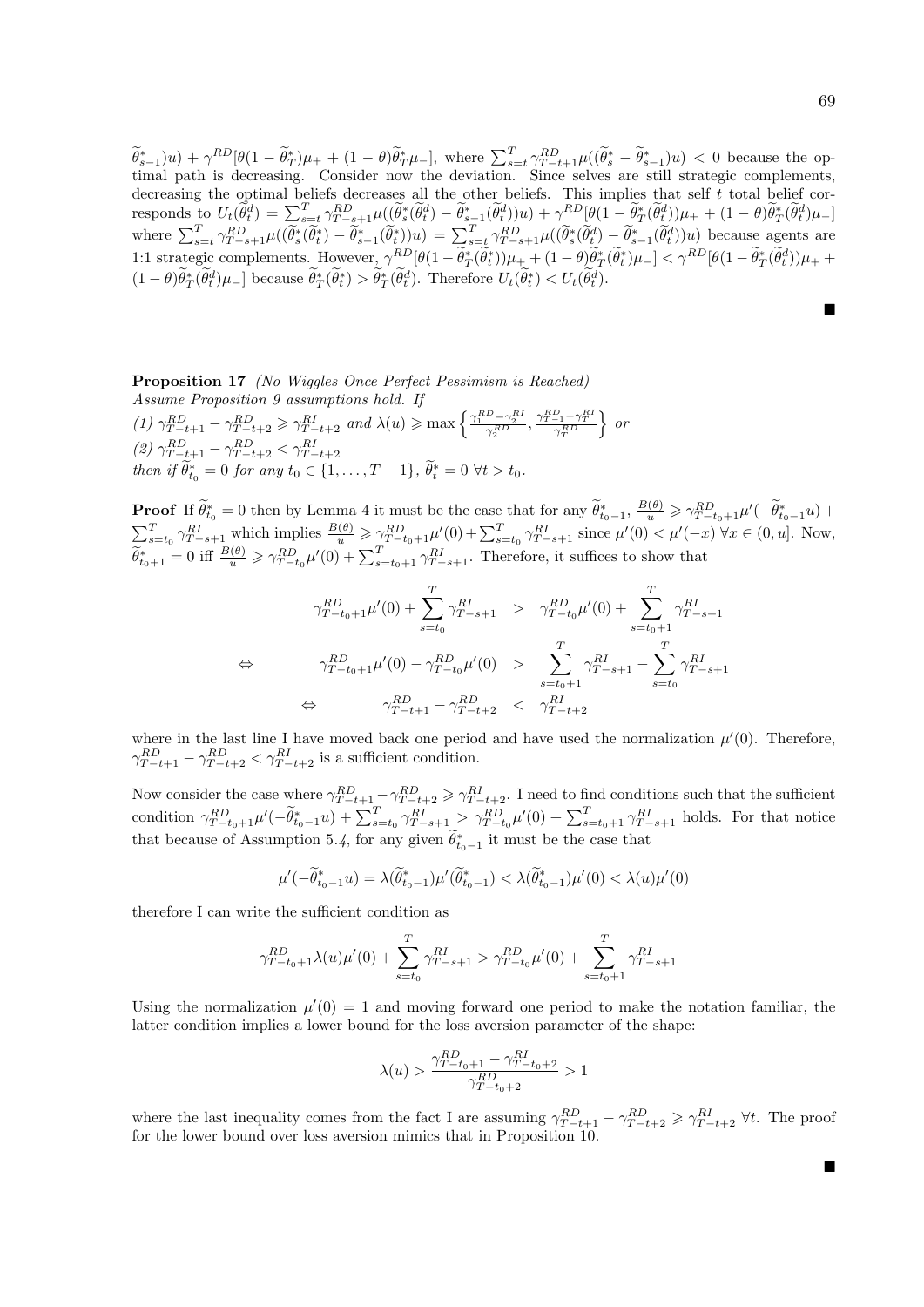#### Proof of Lemma 3

For any two given sequences of beliefs  $\{\tilde{\theta}^0\}$  and  $\{\tilde{\theta}^1\}$  and  $\alpha \in [0,1]$  it is straightforward to prove that

$$
\alpha \left[ \sum_{s=t}^{T+1} v_t(\tilde{\theta}^0) \right] + (1 - \alpha) \left[ \sum_{s=t}^{T+1} v_t(\tilde{\theta}^1) \right] \leq \sum_{s=t}^{T+1} v_t(\alpha \tilde{\theta}^0 + (1 - \alpha) \tilde{\theta}^1)
$$

which is a straight consequence of the concavity assumption of  $\mu(\cdot)$  in Assumption 5. Consequently, the FOC are necessary and sufficient for the agent's problem. Since [0, 1] is compact, then the associated solution to (2.3) exists and is unique. By Kuhn's Theorem its is known that any sequential game with perfect information has a subgame perfect equilibrium. Moreover, such equilibrium in pure strategies is unique because the agent optimal strategy is unique (selves are not indifferent between beliefs, there is a unique maximum).

## Proof of Lemma 4

By backward induction. Having observed  $h_{T-1} \equiv {\{\widetilde{\theta}_t^*\}}_{t=1}^{T-1}$ , self T solves

$$
\max_{\tilde{\theta}} U_T = \gamma_1^{RI} \tilde{\theta}_T u + \theta u + \gamma_1^{RD} ((\tilde{\theta}_T - \tilde{\theta}_{T-1}^*) u) + \gamma^{RD} [\theta (1 - \tilde{\theta}_T) \mu_+ + (1 - \theta) \tilde{\theta}_T \mu_-]
$$
  
s/t 
$$
0 \le \tilde{\theta}_T \le 1
$$

The FOC corresponds to

$$
\frac{\partial U_T}{\partial \widetilde{\theta}_T} = \gamma_1^{RI} u + \gamma_1^{RD} \mu' ((\widetilde{\theta}_T - \widetilde{\theta}_{T-1}^*) u) u - B(\theta)
$$

and the SOC ensures a maximum because of Assumption 5  $(\gamma_1^{RD}\mu''((\tilde{\theta}_T^* - \tilde{\theta}_{T-1}^*)u)u^2 \leq 0 \forall \tilde{\theta}_{T-1}^*)$ . In case of an interior condition  $\frac{\partial U_T}{\partial \hat{\theta}_T} = 0$  and the optimal belief corresponds to:

$$
\widetilde{\theta}_T^* = \widetilde{\theta}_{T-1}^* + \frac{1}{u} \mu'^{-1}(A_T) \quad \text{where} \quad A_T \equiv \frac{B(\theta) - \gamma_1^{RI} u}{\gamma_1^{RD} u}
$$

A corner solution in 0 will occur if the marginal cost is high enough in equilibrium  $B(\theta) > \gamma_1^{RI} u +$  $\gamma_1^{RD} \mu'((\tilde{\theta}_T^* - \tilde{\theta}_{T-1}^*)u)u = \gamma_1^{RI} u + \gamma_1^{RD} \mu'(-\tilde{\theta}_{T-1}^*u)u$ . Equivalently, a corner solution in 1 will occur if the marginal cost of optimism is low enough  $B(\theta) < \gamma_1^{RI} u + \gamma_1^{RD} \mu'((\hat{\theta}_T^* - \hat{\theta}_{T-1}^*)u)u = \gamma_1^{RI} u + \gamma_1^{RD} \mu'((1 - \hat{\theta}_T^*)u)u$  $\widetilde{\theta}_{T-1}^*(u)u$ 

Self T-1 uses this strategy to compute her own. Her problem, having observed  $h_{T-2} \equiv {\{\tilde{\theta}_t^*\}_{t=1}^{T-2}}$  and knowing self T optimal reaction  $\tilde{\theta}^*_T \equiv s^*_T(\tilde{\theta}_{T-1})$ , corresponds to:

$$
\max_{\tilde{\theta}} U_{T-1} = \gamma_2^{RI} \tilde{\theta}_{T-1} + \gamma_1^{RI} s_T^* (\tilde{\theta}_{T-1}) u + \theta u + \gamma_2^{RD} ((\tilde{\theta}_{T-1} - \tilde{\theta}_{T-2}^*) u)
$$
  
+  $\gamma_1^{RD} ((s_T^* (\tilde{\theta}_{T-1}) - \tilde{\theta}_{T-1}^*) u) + \gamma^{RD} [\theta (1 - s_T^* (\tilde{\theta}_{T-1})) \mu_+ + (1 - \theta) s_T^* (\tilde{\theta}_{T-1}) \mu_-]$   
s/t  $0 \le \tilde{\theta}_{T-1} \le 1$ 

First assume  $\widetilde{\theta}_{T-1}^*$  is such that  $\gamma_1^{RI}u + \gamma_1^{RD}\mu'((1-\widetilde{\theta}_{T-1}^*)u)u \leq B(\theta) \leq \gamma_1^{RI}u + \gamma_1^{RD}\mu'(-\widetilde{\theta}_{T-1}^*u)u$ , therefore an interior solution for self T holds. Then, self T-1 problem reduces to

$$
\max_{\tilde{\theta}} U_{T-1} = (\gamma_1^{RI} + \gamma_2^{RI}) \tilde{\theta}_{T-1} + \gamma_2^{RD} ((\tilde{\theta}_{T-1} - \tilde{\theta}_{T-2}^*)u) - \tilde{\theta}_{T-1} B(\theta) + \Omega
$$
  
s/t 
$$
0 \leq \tilde{\theta}_{T-1} \leq 1
$$

Ē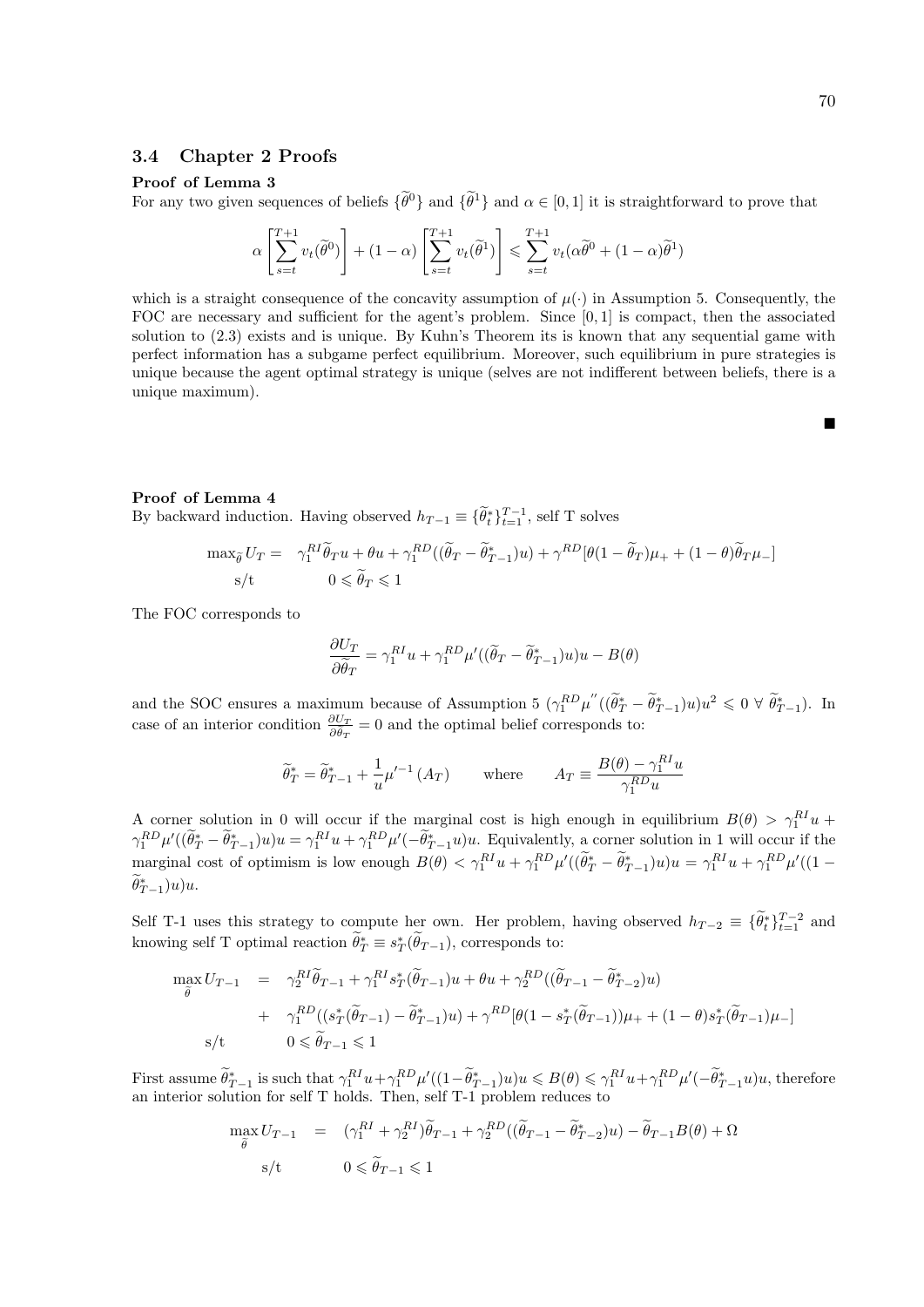where  $\Omega = \gamma_1^{RD} \frac{1}{u} \mu'^{-1}(A_T) + \theta u + \gamma_1^{RD} \mu(\mu'^{-1}(A_T)) + \gamma^{RD} \theta \mu_+$  corresponds to all constant terms. The FOC for this maximization problem corresponds to

$$
\frac{\partial U_{T-1}}{\partial \widetilde{\theta}_{T-1}} = (\gamma_1^{RI} + \gamma_2^{RI})u + \gamma_2^{RD} \mu'((\widetilde{\theta}_{T-1} - \widetilde{\theta}_{T-2}^*)u)u - B(\theta)
$$

and the SOC ensures a maximum because of Assumption 5  $(\gamma_2^{RD}\mu''((\tilde{\theta}^*_{T-1} - \tilde{\theta}^*_{T-2})u)u^2 \leq 0 \forall \tilde{\theta}^*_{T-2})$ . In case of an interior condition  $\frac{\partial U_{T-1}}{\partial \tilde{\theta}_{T-1}} = 0$  and the optimal belief corresponds to:

$$
\widetilde{\theta}_{T-1}^* = \widetilde{\theta}_{T-2}^* + \frac{1}{u} \mu'^{-1} (A_{T-1}) \quad \text{where} \quad A_{T-1} \equiv \frac{B(\theta) - (\gamma_1^{RI} + \gamma_2^{RI})u}{\gamma_2^{RD} u}
$$

A corner solution in 0 will occur if the marginal cost is high enough in equilibrium  $B(\theta) > (\gamma_1^{RI} + \gamma_2^{RI})u +$  $\gamma_2^{RD} \mu'((\tilde{\theta}^*_{T-1} - \tilde{\theta}^*_{T-2})u)u = (\gamma_1^{RI} + \gamma_2^{RI})u + \gamma_1^{RD} \mu'(-\tilde{\theta}^*_{T-2}u)u$ . Equivalently, a corner solution in 1 will occur if the marginal cost of optimism is low enough  $B(\theta) < (\gamma_1^{RI} + \gamma_2^{RI})u + \gamma_2^{RD}\mu'((\tilde{\theta}_{T-1}^* - \tilde{\theta}_{T-2}^*)u)u =$  $(\gamma_1^{RI} + \gamma_2^{RI})u + \gamma_2^{RD} \mu'((1 - \theta_{T-2}^*)u)u.$ 

Finally, I prove that the previous conditions over  $B(\theta)$  still hold in case there is a corner solution in period T. To see this, first assume  $\widetilde{\theta}_{T-1}^*$  is such that  $\widetilde{\theta}_T^* = 0$ , which is true if and only if  $\frac{B(\theta)}{u} \geqslant$  $\gamma_1^{RD} \mu'(-\tilde{\theta}_{T-1}^* u) + \gamma_1^{RI}$ . Self  $T-1$  problem is then

$$
\max_{\tilde{\theta}} U_{T-1} = \gamma_2^{RI} \tilde{\theta}_{T-1} u + \theta u + \gamma_2^{RD} \mu ((\tilde{\theta}_{T-1} - \tilde{\theta}_{T-2}^*) u) + \gamma_1^{RD} (-\tilde{\theta}_{T-1}^* u) + \gamma^{RD} \theta \mu_+
$$
  
s/t  $0 \le \tilde{\theta}_{T-1} \le 1$ 

The FOC corresponds to

$$
\frac{\partial U_{T-1}}{\partial \tilde{\theta}_T} = \gamma_2^{RI} u + \gamma_2^{RD} \mu'((\tilde{\theta}_{T-1} - \tilde{\theta}_{T-2}^*)u)u - \gamma_1^{RD} \mu'(-\tilde{\theta}_{T-1}^* u)u
$$

Then I have three cases. First,  $\tilde{\theta}_{T-1}^* = 0$  which is true if and only if  $\gamma_2^{RI} + \gamma_2^{RD} \mu'(-\tilde{\theta}_{T-2}^* u) < \gamma_1^{RD} \mu'(0)$ . Directly from the condition  $\tilde{\theta}_T^* = 0$  I have that  $\frac{B(\theta)}{u} - \gamma_1^{RI} \geq \gamma_1^{RD} \mu'(0)$ , therefore by transitivity I have that  $\gamma_2^{RI} + \gamma_2^{RD} \mu'(-\tilde{\theta}^*_{T-2}u) < \frac{B(\theta)}{u} - \gamma_1^{RI} \Leftrightarrow (\gamma_1^{RI} + \gamma_2^{RI}) + \gamma_2^{RD} \mu'(-\tilde{\theta}^*_{T-2}u) < \frac{B(\theta)}{u}$  which is the same condition I obtained for an interior solution for the last period. Second,  $\tilde{\theta}_{T-1}^* = 1$ , which will happen if and only if  $\gamma_2^{RI} + \gamma_2^{RD} \mu'(-\hat{\theta}_{T-2}^*u) > \gamma_1^{RD} \mu'(0)$ . Directly from the condition  $\hat{\theta}_T^* = 0$  I have that  $\frac{B(\theta)}{u} - \gamma_1^{RI} \geq \gamma_1^{RD} \mu'(0)$  therefore is sufficient for  $\tilde{\theta}^*_{T-1} = 1$  that  $\gamma_2^{RI} + \gamma_2^{RD} \mu'(-\tilde{\theta}^*_{T-2}u) > \frac{B(\theta)}{u} - \gamma_1^{RI}$  $\Leftrightarrow (\gamma_1^{RI} + \gamma_2^{RD}) + \gamma_2^{RD} \mu'(-\tilde{\theta}^*_{T-2}u) > \frac{B(\theta)}{u}$  which is the same condition I obtained for an interior solution for the last period. Third consider the case  $\tilde{\theta}_{T-1}^* = 0 \in (0,1)$ , which happens if and only if  $\gamma^{RI} + \gamma_2^{RD} \mu'((\tilde{\theta}_{T-1}^* - \tilde{\theta}_{T-2}^*)u) = \gamma_1^{RD} \mu'(-\tilde{\theta}_{T-1}^*)$ . Once more straight from the fact that  $\tilde{\theta}_T^* = 0$  I have that it must be the case that  $\gamma_2^{RI} + \gamma_2^{RD} \mu'((\tilde{\theta}_{T-1}^* - \tilde{\theta}_{T-2}^*)u) = \gamma_1^{RD} \mu'(-\tilde{\theta}_{T-1}^*) \leq \frac{B(\theta)}{u} - \gamma_1^{RI}$  which contains the equality case.

The proof that the conditions obtained assuming an interior solution are also valid in the case  $\tilde{\theta}_T^* = 1$  is analogous. The lemma then follows by induction.

#### Proof of Proposition 9

Because of Lemma 4, in an interior solution the optimal path of beliefs is described by

$$
\widetilde{\theta}_t^* = \widetilde{\theta}_{t-1}^* + \frac{1}{u} \mu'^{-1}(A_t) \qquad \forall t
$$

П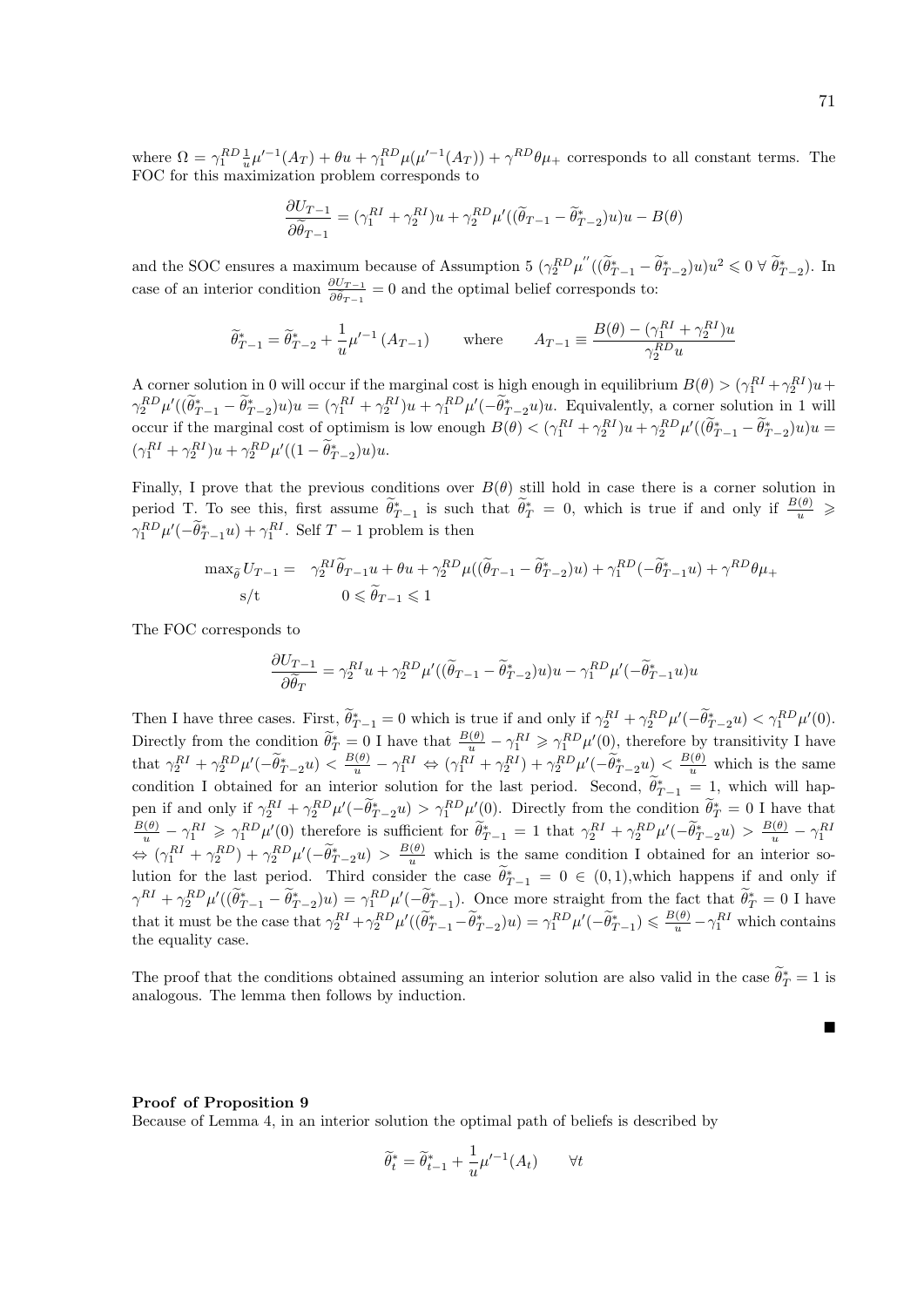where

$$
A_t \equiv \frac{B(\theta) - \sum_{s=t}^T \gamma_{T-s+1}^{RI} u}{\gamma_{T-t+1}^{RD} u} \quad \text{and} \quad B(\theta) \equiv \gamma^{RD} [\theta \mu_+ + (1 - \theta) | \mu_- |]
$$

The optimal path of beliefs will be decreasing iff  $\mu'(0) \leq A_t(\gamma, \theta)$   $\forall t$  because this implies  $\mu'^{-1}(A_t(\gamma, \theta)) \leq$ 0  $\forall t$  since  $\mu'^{-1}(\cdot)$  is strictly decreasing and negative for arguments below  $\mu'(0)$ . Using the definition of  $A_t$ , this condition can be rewritten as

$$
\frac{B(\theta)}{u} \ge \gamma_{T-t+1}^{RD} \mu'(0) + \sum_{s=t}^{T} \gamma_{T-s+1}^{RI} \quad \forall t
$$
\n(3.24)

Rename the RHS of (3.24) as  $z_t \equiv \gamma_{T-t+1}^{RD} \mu'(0) + \sum_{s=t}^{T} \gamma_{T-s+1}^{RI}$ . First consider the case  $\gamma_{T-t+1}^{RD} - \gamma_{T-t+2}^{RD} \ge$  $\frac{\gamma_{T-t+2}^{R}}{\mu'(0)}$ . In this case  $z_t$  is increasing in time because

$$
\gamma_{T-t+1}^{RD} \mu'(0) - \gamma_{T-t+2}^{RD} \mu'(0) \geq \gamma_{T-t+2}^{RI} = \sum_{s=t-1}^{T} \gamma_{T-s+1}^{RI} - \sum_{s=t}^{T} \gamma_{T-s+1}^{RI}
$$

$$
\Leftrightarrow \gamma_{T-t+1}^{RD} \mu'(0) + \sum_{s=t}^{T} \gamma_{T-s+1}^{RI} \geq \gamma_{T-t+2}^{RD} \mu'(0) + \sum_{s=t-1}^{T} \gamma_{T-t+1}^{RI}
$$

$$
\Leftrightarrow z_t \geq z_{t-1} \quad \forall t
$$

Therefore  $\max\{z_1,\ldots,z_T\} = z_T = \gamma_1^{RD} \mu'(0) + \gamma_1^{RI}$ . Consequently, a necessary and sufficient condition for the optimal path of beliefs to be decreasing is

$$
\frac{B(\theta)}{u} \geqslant \gamma_1^{RD} \mu'(0) + \gamma_1^{RI}
$$

Now assume the sequence  $\{\gamma^{RD}\}\$  grows slow in time, i.e.,  $\gamma_{T-t+1}^{RD} - \gamma_{T-t+2}^{RD} < \frac{\gamma_{T-t+2}^{RI}}{\mu'(0)}$ . In this case  $z_t$  is decreasing in time by analogous reasons to the first case. Therefore  $\max\{z_1,\ldots,z_T\} = z_1 = z_2$  $\gamma_T^{RD} \mu'(0) + \sum_{s=1}^T \gamma_{T-s+1}^{RI}$ . Consequently, a necessary and sufficient condition for the optimal path of beliefs to be decreasing is

$$
\frac{B(\theta)}{u} \geqslant \gamma_T^{RD} \mu'(0) + \sum_{s=1}^T \gamma_{T-s+1}^{RI}
$$

#### Proof of Proposition 10

First note that if  $\gamma^{RD} = 0$  then it must be the case that  $\tilde{\theta}_T^* = 1$  since for any given reference belief  $\tilde{\theta}_{T-1}^*$ <br>I have  $\frac{\partial U_T}{\partial \tilde{\theta}_T} = \gamma_T^{RI} u + \gamma_T^{RD} \mu' (\tilde{\theta}_T - \tilde{\theta}_{T-1}^*) u > 0$ .

I will proceed by contradiction. Assume the path of beliefs is not increasing, in particular, without loss of generality assume  $0 < \tilde{\theta}_{T-1}^* < \tilde{\theta}_{T-2}^*$ , that is, the path of beliefs has a decreasing part. I will find conditions such that it is optimal for self  $t - 1$  to deviate and increase her belief. Consider how does the indirect utility changes when self  $t$  increases her belief:

$$
\frac{\partial U^*_{T-1}}{\partial \widetilde{\theta}^*_{t-1}} = \gamma^{RI}_2 u + \gamma^{RD}_2 \mu'((\widetilde{\theta}^*_{T-1} - \widetilde{\theta}^*_{T-2})u)u - \gamma^{RD}_1 \mu'((1 - \widetilde{\theta}^*_{T-1})u)u
$$

I need to show that

$$
\gamma_2^{RI} + \gamma_2^{RD} \mu'((\tilde{\theta}_{T-1}^* - \tilde{\theta}_{T-2}^*)u) \geq \gamma_1^{RD} \mu'((1 - \tilde{\theta}_{T-1}^*)u)
$$
\n(3.25)

■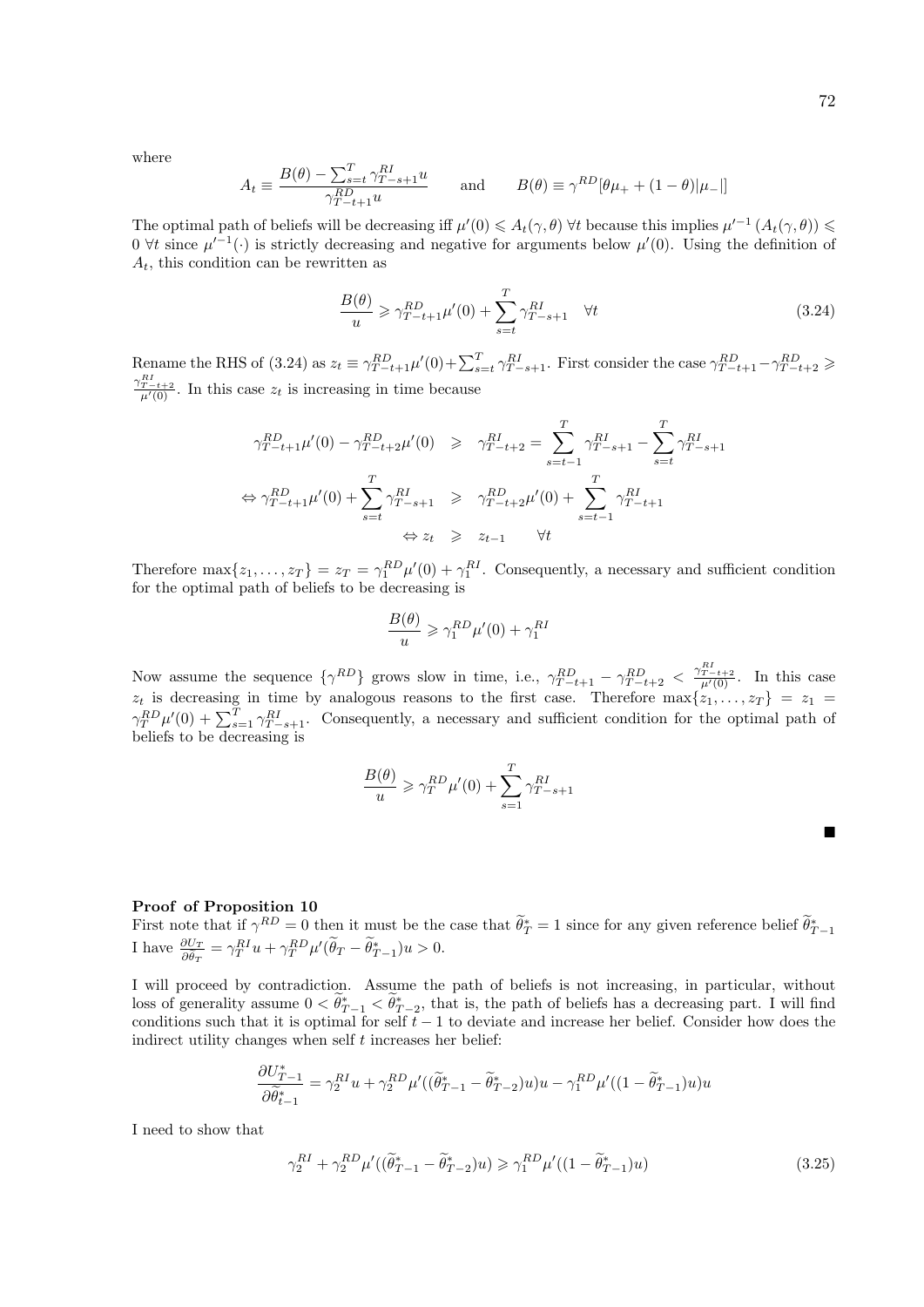Ē

Notice that a lower bound for the LHS of (3.25) corresponds to  $\gamma_2^{RI} + \gamma_2^{RD} \mu'(0)$  (since  $\tilde{\theta}_{T-1}^* - \tilde{\theta}_{T-2}^* < 0$ ) and an upper bound for the RHS corresponds to  $\gamma_1^{RD} \mu'(0)$  (since  $1 - \theta_{T-1}^* > 0$ ), therefore it is sufficient to show that  $\gamma_2^{RI} + \gamma_2^{RD} \mu'(0) > \gamma_1^{RD} \mu'(0)$ . Imposing the normalization  $\mu'(0) = 1$ , then this equivalent to  $\gamma_2^{RI} + \gamma_2^{RD} > \gamma_1^{RD} \Leftrightarrow \gamma_1^{RD} - \gamma_2^{RD} < \gamma_2^{RI}$ . Therefore,  $\{\gamma^{RD}\}$  growing slower than the size of  $\{\gamma^{RI}\}$  is a sufficient for the agent to be profitable to increase her belief. This assumption is in fact sufficient for the agent to set  $\{\tilde{\theta}_t^*\}_{t=1}^T = \{1\}_{t=1}^T$ . To see this, go back to period T-1 FOC. The agent will choose  $\tilde{\theta}_{T-1}^*$ if and only if:

$$
\gamma_2^{RI} + \gamma_2^{RD} \mu'((\widetilde{\theta}^*_{T-1} - \widetilde{\theta}^*_{T-2})u) > \gamma_1^{RD} \mu'((1 - \widetilde{\theta}^*_{T-1})u)
$$

I just proved it must be the case  $\widetilde{\theta}_{T-1}^* - \widetilde{\theta}_{T-2}^* \geq 0$ , therefore looking for a lower bound for the LHS and an upper bound for the RHS, I get the following sufficient condition:

$$
\gamma_2^{RI} + \gamma_2^{RD} \mu'(u) > \gamma_1^{RD} \mu'(0)
$$

which necessarily holds since it is implied by  $\gamma_1^{RD} - \gamma_2^{RD} < \gamma_2^{RI}$ . To see this last implication, notice that  $\gamma_1^{RD} - \gamma_2^{RD} \leq \gamma_2^{RI} \Leftrightarrow \gamma_1^{RD} \mu'(0) < \gamma_2^{RI} + \gamma_2^{RD} \mu'(0)$  and that therefore  $\gamma_2^{RI} + \gamma_2^{RD} \mu'(u)$  is lower upper bound for  $\gamma_1^{RD} \mu'(0)$ . By induction it must be the case optimal beliefs are all perfectly optimistic.

Now consider the case  $\gamma_1^{RD} - \gamma_2^{RD} \geq \gamma_2^{RI}$ . Consider once more the case where, without loss of generality  $0 < \tilde{\theta}_{T-1}^* < \tilde{\theta}_{T-2}^*$ . In this case I need to find a lower bound for the loss aversion parameter such that the agent has profitable deviation in increasing her belief. Remember that increasing  $\theta_{T-1}^*$  will be profitable if (3.25) holds. Using Assumption 5.4, I rewrite this condition as:

$$
\gamma_2^{RI} + \gamma_2^{RD} \lambda ((\widetilde{\theta}_{T-2}^* - \widetilde{\theta}_{T-1}^*)u) \mu' ((\widetilde{\theta}_{T-2}^* - \widetilde{\theta}_{T-1}^*)u) \geq \gamma_1^{RD} \mu' ((1 - \widetilde{\theta}_{T-1}^*)u)
$$

Noticing that an upper bound for  $\lambda((\tilde{\theta}_{T-2}^* - \tilde{\theta}_{T-1}^*)u)$  corresponds to  $\lambda(u)$ , one for  $\mu'((\tilde{\theta}_{T-2}^* - \tilde{\theta}_{T-1}^*)u)$ corresponds to  $\mu'(0)$  and one for  $\mu'((1-\tilde{\theta}_{T-1}^*)u)$  is  $\mu'(0)$ , a sufficient condition for a profitable deviation show us a sufficient lower bound for loss aversion:

$$
\begin{array}{rcl}\n\gamma_2^{RI} + \gamma^{RD} \lambda(u) \mu'(0) & \geqslant & 0 \\
\Leftrightarrow & \lambda(u) & \geqslant & \frac{\gamma_1^{RD} - \gamma_2^{RI}}{\gamma_2^{RD}}\n\end{array}
$$

Generalizing the latter to any period t, I have that the condition for a profitable deviation is  $\lambda(u) \geq$  $\frac{\gamma_{T-t+1}^{RD}-\gamma_{T-t+2}^{RI}}{\gamma_{T-t+2}^{RD}}$ . The behavior of the the lower bound in time depends on whether  $\{\gamma^{RD}\}$  increases an an  $i<sub>T-t+2</sub>$  increasing or decreasing rate. To see this, notice that with some algebraic manipulation

$$
\frac{\gamma_{T-t+1}^{RD}-\gamma_{T-t+2}^{RI}}{\gamma_{T-t+2}^{RD}}-\frac{\gamma_{T-t+2}^{RD}-\gamma_{T-t+3}^{RI}}{\gamma_{T-t+3}^{RD}}=\frac{\frac{\gamma_{T-t+1}^{RD}}{\gamma_{T-t+2}^{RD}}}{\frac{\gamma_{T-t+2}^{RD}}{\gamma_{t-t+3}^{RD}}}
$$

which is greater than one if  $\{\gamma^{RD}\}\$  increases at an increasing rate and is smaller than one if increases at a decreasing rate. Therefore a lower bound for loss aversion corresponds to:

$$
\lambda(u) \ge \max\left\{\frac{\gamma_1^{RD} - \gamma_2^{RI}}{\gamma_2^{RD}}, \frac{\gamma_{T-1}^{RD} - \gamma_T^{RI}}{\gamma_T^{RD}}\right\}.
$$

Proof of Proposition 11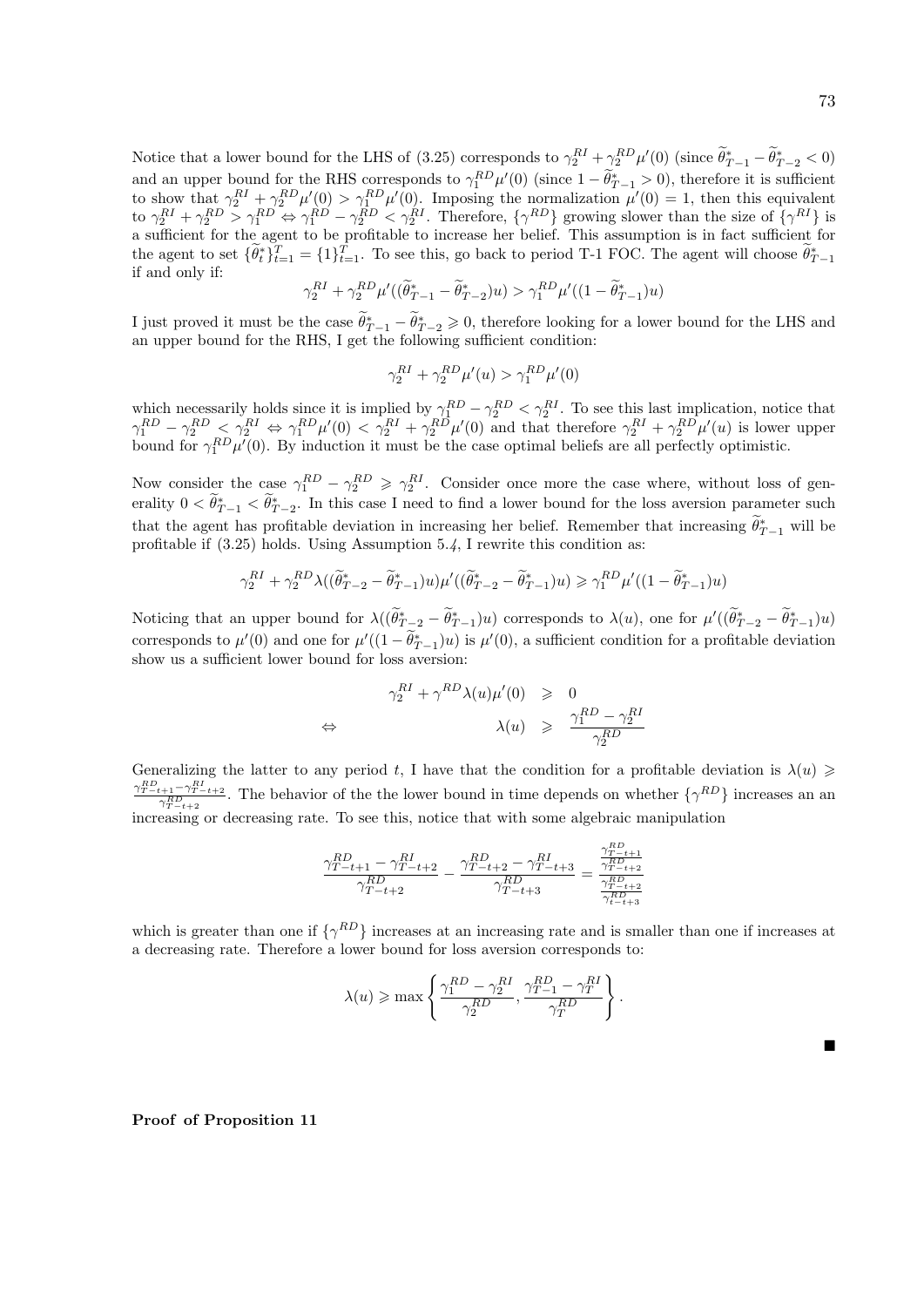Proving (1) is straight. First note  $\frac{\partial B(\theta)}{\partial \theta} = \gamma^{RD} [\mu_+ - |\mu_-|] < 0$ . Therefore:

$$
\theta_0 < \theta_1 \quad \Leftrightarrow \quad B(\theta_0) > B(\theta_1) \\
\Leftrightarrow \quad A_t(\theta_0) > A_t(\theta_1) \\
\Leftrightarrow \quad \widetilde{\theta}_t^*(\theta_0) < \widetilde{\theta}_t^*(\theta_1)
$$

where  $A_t$  and the optimal strategy are defined in Lemma 4. Notice that the previous to last is true under Proposition 9 assumptions. To see (2) note that  $B(\theta_1)$  and  $A_t(\theta_1)$  can be written as  $B(\theta_1)$  =  $\gamma^{RD}[\mu_{+}-|\mu_{-}|] + B(\theta_0)$  and  $A_t(\theta_1) = \frac{\gamma^{RD}[\mu_{+}-|\mu_{-}|]}{\gamma^{RD}[\mu_{+}-|\mu_{-}|]}$  $\frac{(\mu_+ - \mu_{-1})}{\gamma_{T-t+1}^{\rm PD}u} \triangle + A_t(\theta_0) \equiv \phi \triangle + A_t(\theta_0)$ , where  $\triangle > 0$  and  $\phi < 0$ because of loss aversion. Therefore:

$$
\begin{aligned}\n\widetilde{\theta}_{1}^{*}(\theta_{1}) - \widetilde{\theta}_{1}^{*}(\theta_{0}) &= \frac{1}{u} \left[ \mu'^{-1}(\phi \bigtriangleup + A_{t}(\theta_{0})) - \mu'^{-1}(A_{t}(\theta_{0})) \right] \\
&= \frac{1}{u} \left[ \mu'^{-1}(A_{t}(\theta_{0})) + \frac{\partial \mu'^{-1}(A_{t}(\theta_{0}))}{\partial A_{t}} \phi \bigtriangleup - \mu'^{-1}(A_{t}(\theta_{0})) \right] \\
&= \frac{1}{u} \frac{\partial \mu'^{-1}(A_{t}(\theta_{0}))}{\partial A_{t}} \phi \bigtriangleup > 0\n\end{aligned}
$$

where the second line uses a first order Taylor on  $\mu'^{-1}(\phi \triangle + A_t(\theta_0))$  around  $A_t(\theta_0)$ . The sign comes from the fact  $[\mu_+ - |\mu_-|] < 0$  and  $\frac{\partial \mu'^{-1}(A_t(\theta_0))}{\partial A_t}$  $\frac{\mu(A_t(\theta_0))}{\partial A_t} < 0$  since  $\mu'^{-1}(\cdot)$  is a decreasing function.

To check whether the agent over or under reacts to the change in  $\theta$ , notice that the condition of equal reaction  $\frac{1}{u}$  $\partial \mu'^{-1}(A_t(\theta_0))$  $\frac{\partial^1(A_t(\theta_0))}{\partial A_t}\phi = 1$  can be written as  $\frac{\partial \mu'^{-1}(A_t(\theta_0))}{\partial A_t}$  $\frac{d^2(A_t(\theta_0))}{\partial A_t} \gamma^{RD}[\mu_+ - |\mu_-|] = u^2$ . This holds with equality then the change in beliefs is equal to the change in true probabilities, if it is > then the agent overreacts and if < she underreacts.

#### Proof of Proposition 12

I start proving (1). First note that the agent who waits during T periods has a  $\{\gamma^{RD}\}\$  string equal to  $\{\gamma_T^{RD}, \gamma_{T-1}^{RD}, \dots, \gamma_1^{RD}\}$  whereas the agent who waits T-1 periods has a one period shorter string  $\{\gamma_{T-1}^{RD}, \gamma_{T-2}^{RD}, \ldots, \gamma_1^{RD}\}\$  equal to the last T-1 components of the first sequence. For notational simplicity assume  $\mu'(0) = 1$ . I start comparing the first period belief. Working the case when  $\{\gamma^{RD}\}\$  grows fast,  $\gamma_{T-1}^{RD} - \gamma_T^{RD} \geq \gamma_T^{RI}$ , I have

$$
\gamma_{T-1}^{RD} - \gamma_T^{RD} > \gamma_T^{RI} \pm \frac{B(\theta)}{u} \pm \sum_{s=2}^T \gamma_{T-s+1}^{RI}
$$
  
= 
$$
\frac{\left(\frac{B(\theta)}{u} - \sum_{s=2}^T \gamma_{T-s+1}^{RI}\right) \gamma_{T-1}^{RD}}{\gamma_{T-1}^{RD}} - \frac{\left(\frac{B(\theta)}{u} - \sum_{s=2}^T \gamma_{T-s+1}^{RI} - \gamma_T^{RI}\right) \gamma_T^{RD}}{\gamma_T^{RD}}
$$
  

$$
\Rightarrow (A_1(T) - 1)\gamma_T^{RD} > (A_1(T - 1) - 1)\gamma_{T-1}^{RD} > (A_1(T - 1) - 1)\gamma_T^{RD}
$$

therefore

$$
A_1(T) > A_1(T-1) > \mu'(0) = 1
$$
  
\n
$$
\Rightarrow \tilde{\theta}_1^*(T) = \theta_0 + \frac{1}{u} \mu'^{-1}(A_1(T)) < \theta_0 + \frac{1}{u} \mu'^{-1}(A_1(T-1)) = \tilde{\theta}_1^*(T-1)
$$

where  $A_1 > \mu'(0)$  for any time horizon comes from the fact  $\frac{B(\theta)}{u} \geq \frac{\gamma_T^{RD} \gamma_T^{RI}}{\gamma^{RD}} + \sum_{s=1}^T \gamma_{T-s+1}^{RI} > \gamma_1^{RD} + \gamma_1^{RI}$ <br>(see implications in Proposition 9). The proof can be easily extended to any period  $t \leq T$ 

П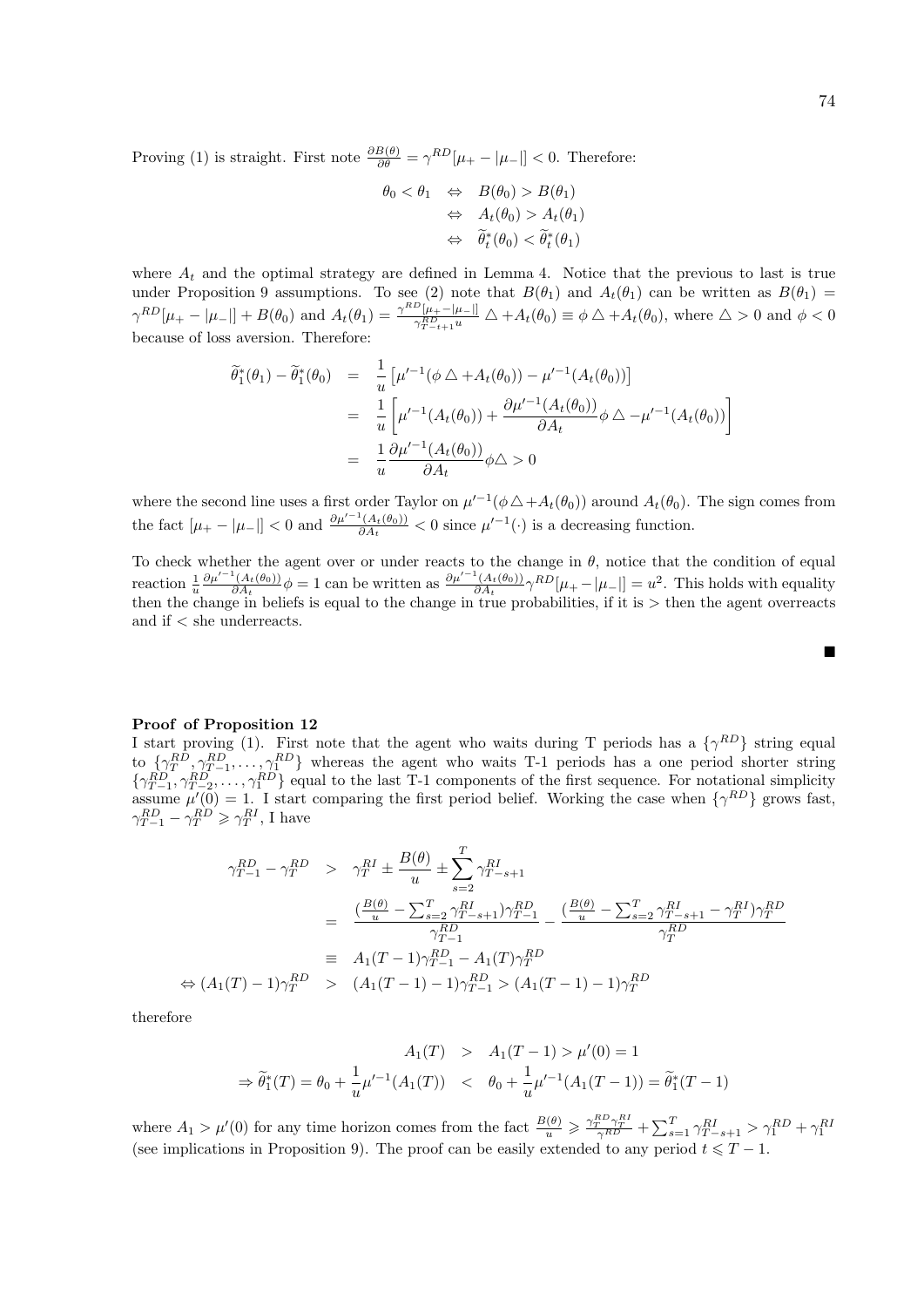Ė

Consider now the case when  $\{\gamma^{RD}\}\$  grows slow, i.e.,  $\gamma_{T-1}^{RD} - \gamma_T^{RD} < \gamma_T^{RI}$ . I want to find conditions such that  $A(T) \geq A(T-1)$ . With some algebraic manipulation it can be show that such condition is equivalent to

$$
\frac{B(\theta)}{u} \left[ \frac{1}{\gamma_T^{RD}} - \frac{1}{\gamma_{T-1}^{RD}} \right] \geqslant \left[ \frac{\sum_{s=1}^T \gamma_{T-s+1}^{RI}}{\gamma_T^{RD}} - \frac{\sum_{s=2}^T \gamma_{T-s+1}^{RI}}{\gamma_{T-1}^{RD}} \right] \newline \Leftrightarrow B(\theta) \geqslant \left[ \frac{\gamma_{T-1}^{RD} \sum_{s=1}^T \gamma_{T-s+1}^{RI} - \gamma_T^{RD} \sum_{s=2}^T \gamma_{T-s+1}^{RI}}{\gamma_{T-1}^{RD} - \gamma_T^{RD}} \right] \tag{3.26}
$$

With a little algebraic manipulation it can be shown that this condition is equivalent to:

$$
B(\theta) \geqslant \gamma_T^{RD} \frac{\gamma_T^{RI}}{\gamma_{T-1}^{RD} - \gamma_T^{RD}} + \sum_{s=1}^T \gamma_{T-s+1}^{RI}
$$

Notincing that in this case  $\gamma_{T-1}^{RD} - \gamma_T^{RD} < \gamma_T^{RI}$ , I have that:

$$
B(\theta) \geqslant \gamma_T^{RD} \frac{\gamma_T^{RI}}{\gamma_{T-1}^{RD} - \gamma_T^{RD}} + \sum_{s=1}^T \gamma_{T-s+1}^{RI} \geqslant \gamma_T^{RD} \mu'(0) + \sum_{s=1}^T \gamma_{T-s+1}^{RI}
$$

Therefore, the condition in (3.26) is stronger than that in Proposition 9.

I now prove (2). Form the first part recall

$$
\widetilde{\theta}_1^*(T-1) - \widetilde{\theta}_1^*(T) = \frac{1}{u} \left[ \mu'^{-1}(A_1(T-1)) - \mu'^{-1}(A_1(T)) \right] > 0
$$

Now consider next period belief:

$$
\begin{aligned}\n\widetilde{\theta}_{2}^{*}(T-1) - \widetilde{\theta}_{2}^{*}(T) &= \widetilde{\theta}_{1}^{*}(T-1) - \widetilde{\theta}_{1}^{*}(T) + \frac{1}{u} \left[ \mu'^{-1}(A_{2}(T-1)) - \mu'^{-1}(A_{2}(T)) \right] \\
&= \frac{1}{u} \left[ \mu'^{-1}(A_{1}(T-1)) - \mu'^{-1}(A_{1}(T)) \right] + \frac{1}{u} \left[ \mu'^{-1}(A_{2}(T-1)) - \mu'^{-1}(A_{2}(T)) \right] \\
&> \frac{1}{u} \left[ \mu'^{-1}(A_{2}(T-1)) - \mu'^{-1}(A_{2}(T)) \right] \\
&= \widetilde{\theta}_{1}^{*}(T-1) - \widetilde{\theta}_{1}^{*}(T)\n\end{aligned}
$$

where the last inequality comes from  $A_t(T-1) < A_t(T)$ . By induction the result follows.

## Proof of Proposition 13

Recall that in an interior solution  $\widetilde{\theta}_t^*$  corresponds to  $\widetilde{\theta}_t^* = \theta_0 + \sum_{s=1}^t \mu'^{-1}(A_t)$  where  $A_t \equiv \frac{B(\theta) - (T-t+1)\gamma^{RI}u}{\gamma_{T-t+1}^{RD}u}$  $\frac{\gamma_{T-t+1}^{RD} \gamma^{u}}{\gamma_{T-t+1}^{RD} u}.$ Therefore,  $\frac{\partial \tilde{\theta}_1^*}{\partial u} = \frac{\partial \mu'^{-1}(A_1)}{\partial A_1}$  $\frac{\partial A_1}{\partial A_1} \frac{\partial A_t}{\partial u}$  where  $\frac{\partial \mu'^{-1}(A_1)}{\partial A_1}$  $\frac{\partial \widetilde{\theta}_t}{\partial A_1}$  < 0 and  $\frac{\partial \widetilde{\theta}_t^*}{\partial u} = \sum_t \frac{\partial \mu'^{-1}(A_t)}{\partial A_t}$  $\frac{\partial A_t}{\partial A_t}$   $\frac{\partial A_t}{\partial u}$ . Consequently, the impact of the size of the reward u depends on the sign of the following derivative:

$$
\frac{\partial A_t}{\partial u} = \left[ \frac{\partial B(\theta)}{\partial u} u - B(\theta) \right] \frac{1}{\gamma_{T-t+1}^{RD} u^2}
$$
  
= 
$$
\left[ \theta \left( \mu'(u) - \frac{\mu(u)}{u} \right) + (1 - \theta) \left( \mu'(-u) - \frac{|\mu(-u)|}{u} \right) \right] \frac{1}{\gamma_{T-t+1}^{RD} u^2}
$$

For any given reward  $u > 0$ , take a closed interval [0, u]. By the Mean Value Theorem I know  $\exists c_+ \in (0, u)$ such that  $\mu'(c_+)u = \mu(u)$ , where I have used the fact that  $\mu(0) = 0$ . Since  $c_+ < u$ , then this implies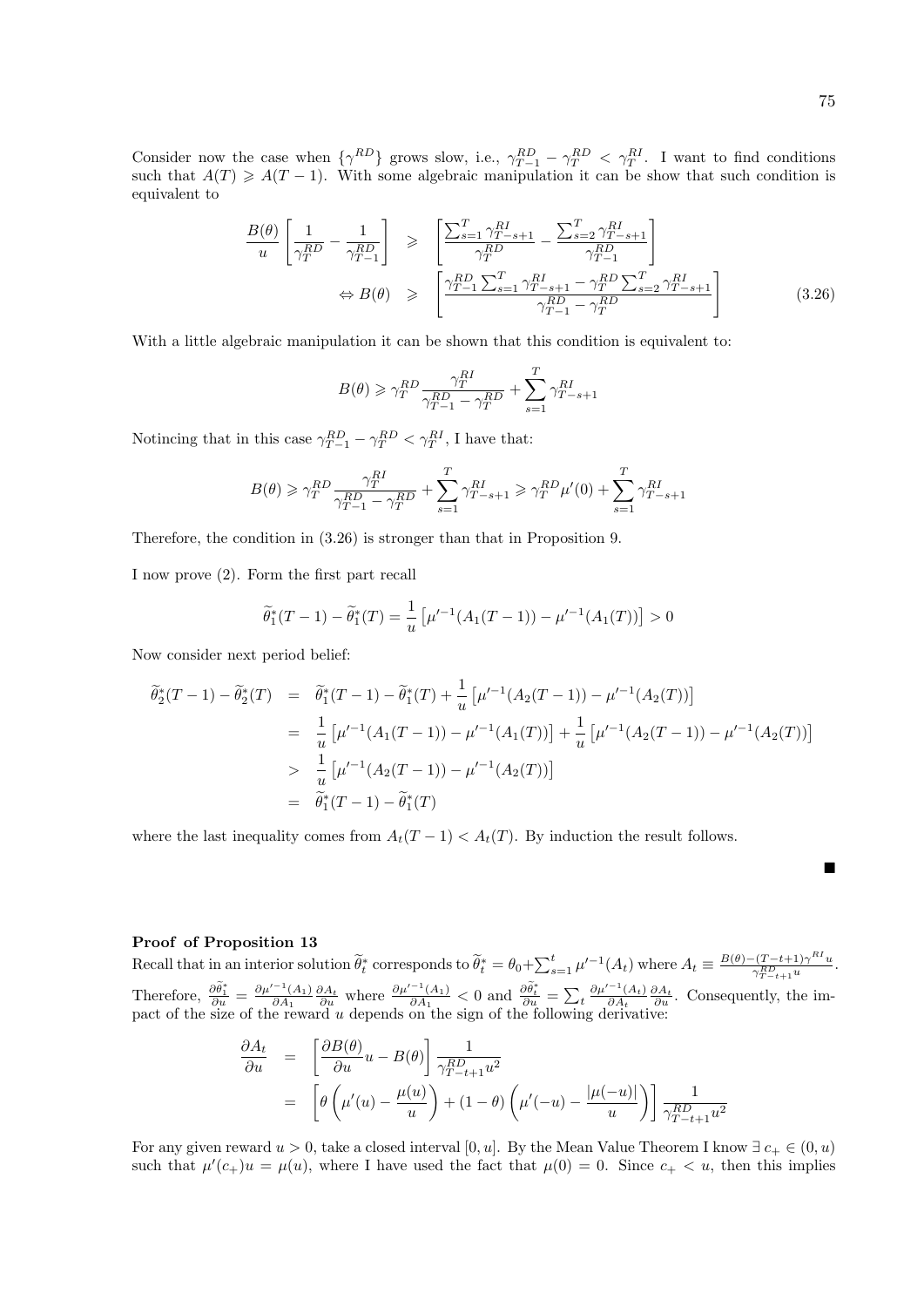Ē

п

 $\mu'(u) < \frac{\mu(u)}{u}$  $\frac{u}{u}$ . Equivalently, define a closed interval  $[-u, 0]$ . By the Mean Value Theorem I know ∃  $c_-\in (-u,0)$  such that  $\mu'(c_-)u=-\mu(-u)=|\mu(u)|$ . Since  $c_-\n> -u$ , then this implies  $\mu'(-u)>\frac{|\mu(-u)|}{u}$  $\frac{-u)}{u}$ . Therefore  $\frac{\partial A_t}{\partial u} > 0$  iff

$$
\frac{\theta}{(1-\theta)} < \frac{\mu'(-u)u-|\mu(-u)|}{\mu(u)-\mu'(u)u}
$$

where the RHS is different from zero from the mean value theorem. First, noticing that  $\lim_{\theta\to 1} \frac{\theta}{(1-\theta)} = \infty$ implies the condition above cannot be true, therefore it must be the case that  $\frac{\theta}{(1-\theta)} > \frac{\mu'(-u)u - |\mu(-u)|}{\mu(u) - \mu'(u)u}$ implying  $\frac{\partial A_t}{\partial u} < 0$  and therefore  $\frac{\partial \tilde{\theta}_t^*}{\partial u} > 0$ .

Second, noticing that  $\lim_{\theta\to 0} \frac{\theta}{(1-\theta)} = 0$  implies the condition above is necessarily true because of the mean value theorem, which implies the RHS of the condition is positive. Therefore  $\frac{\partial A_t}{\partial u} > 0$  and thus  $\frac{\partial \tilde{\theta}^*_t}{\partial u} < 0.$ 

## Proof of Lemma 5

Let  $h$  represent the number of periods of exerted high effort. Using a Taylor approximation of the utility of working hard today (and thus accumulated  $h+1$  periods of hard work) around h I have:

$$
U_t^*(e_H) - U_t^*(e_L) \equiv U_t(h+1) - U_t(h) \approx \frac{\partial U_t(h+1)}{\partial h}|_h(h+1-h)
$$

Now, for any given effort choice, the change in the utility evaluated in the optimal path of beliefs  $U_t^*$ from working hard today versus goofing off corresponds to (the envelope theorem):

$$
\frac{\partial U_t^*(h+1)}{\partial h} = \frac{\partial U_t(h+1)}{\partial h} + \sum_{s=t}^T \frac{\partial U_t(h+1)}{\partial \tilde{\theta}_t^*} \frac{\partial \tilde{\theta}_s^*}{\partial h} = \frac{\partial U_t(h+1)}{\partial h}
$$

Therefore

$$
U_t^*(e_H) - U_t^*(e_L) \approx \frac{\partial U_t^*(h+1)}{\partial h}|_h = \frac{\partial \theta(h)}{\partial h} \left[ u + \gamma^{RD} \mu_+ + \gamma^{RD} \tilde{\theta}_T^*(h) [\vert \mu_- \vert - \mu_+ ] \right] \qquad \forall t
$$

Since this derivative is equal for all periods, then  $U_t^*(e_H) - U_t^*(e_L) = U_{t'}^*(e_H) - U_{t'}^*(e_L) \forall t \neq t'$ . To check that the difference between utilities must be binding notice that the difference in utilities from working hard and goofing off is increasing in payment  $\forall u$ , that is:

$$
\frac{U_t^*(e_H) - U_t^*(e_L)}{\partial u} \approx \frac{\partial \theta(h)}{\partial h} \left[ 1 + \gamma^{RD} \mu'(u) + \gamma^{RD} \tilde{\theta}_T^*(h) [\mu'(-u) - \mu'(u)] + \gamma^{RD} \frac{\tilde{\theta}_T^*(h)}{\partial u} [|\mu_-| - \mu_+]\right]
$$

which is certainly positive  $\forall u$  if  $\theta(h+1) \longrightarrow 1$  because of Lemma 13. If  $\theta(h+1) \longrightarrow 0$  and thus by Lemma 13 optimal beliefs decrease as  $u$  increase, then this derivative will not necessarily be positive. A sufficient condition for it to be positive  $\forall u$  corresponds to  $\frac{\partial \tilde{\theta}_x^*}{\partial u} > -\frac{1+\gamma^{RD}\mu'(u)}{\gamma^{RD}[[\mu_-]-\mu_+]}$  for any u. Assume by contradiction that the condition does not bind, ie,  $U_t^*(e_H) - U_t^*(e_L) > c$ . Because the difference is increasing in payment and the principal's objective function is decreasing in  $u$ , then the principal can decrease the payment  $b_n$  (decreasing therefore u) and still get an IC contract. Therefore, the IC constraints must bind.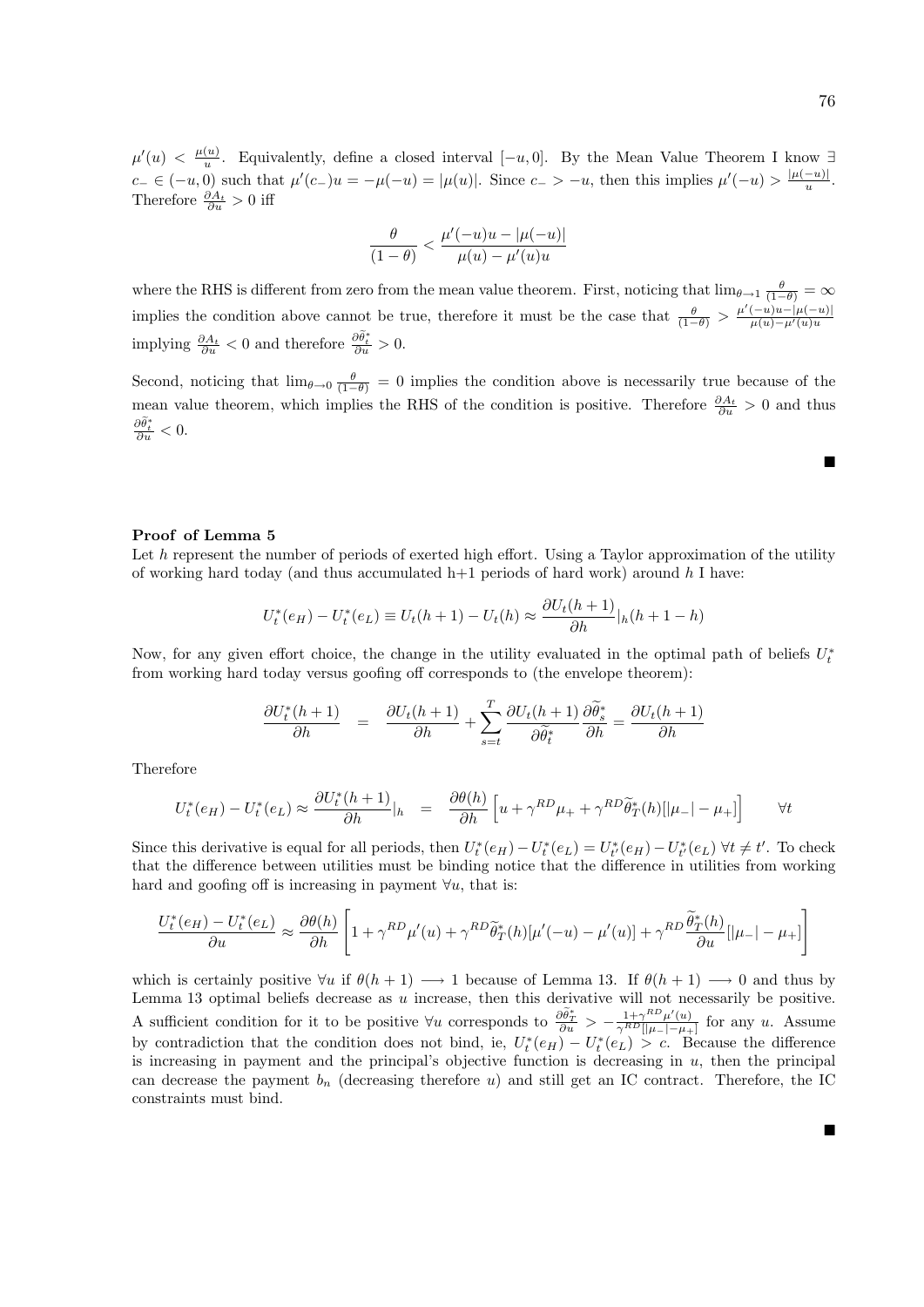#### Proof of Proposition 14

Let  $\triangle U_n^*(u_n^*,T_n) \equiv U_T^*(e_H, u_n^*,T_n) - U_T^*(e_L, u_n^*,T_n)$  where  $U_n^*(u_n^*,T_n)$  represents the value of the utility function when evaluated in optimal beliefs  $\{\widetilde{\theta}^*(u_n^*,T_n)\}_{t=1}^{T_n}$  for a given productivity bonus  $B_n = (u_n^*, T_n)$ where  $u_n^*$  solves  $\triangle U_n^*(u_n^*, T_n) = c$ . Let  $u_1^*$  solve  $\triangle U_n^*(u_1^*, 1) = c$ . That is,  $u_1^*$  solves the optimal payment for a productivity bonus of time span of one period.

Because of Lemma 5 I know  $\triangle U_n^*(u_n^*, T_n)$  is increasing in  $u_n^*$  for any time span  $T_n$ . Therefore, if

$$
\Delta U_n^*(T_n u_1^*, T_n) < c \qquad \Rightarrow T_n u_1^* < u_n^* \tag{3.27}
$$

That is, if the utility difference that determines  $u_n^*$ , when evaluated at  $T_n u_1^*$  is smaller than  $u_n^*$ , then it must be the case that paying  $T_n$  one period bonuses is cheaper from the principal's perspective than paying one bonus of  $u_n^*$  in period  $T_n$ . Equivalently, if  $\Delta U_n^*(T_n u_1^*, T_n) > c$  then one bigger bonus is cheaper. The following picture describes this situation:

Let  $\mu(\cdot)$  be homogenous of degree  $k \in \mathbb{R}$ , that is  $\mu(Tx) = T^k \mu(x)$   $\forall x$ . Assume  $k \longrightarrow 1$ . I look for the conditions for (3.27) to hold. For that, consider:

$$
\Delta U_n^*(T_n u_1^*, T_n) = [\theta(e_H) - \theta(e_L)](T_n u_1^* + \gamma^{RD} \mu(T_n u_1^*) + \gamma^{RD} \tilde{\theta}_T(T_n u_1^*, T_n)[|\mu(-T_n u_1^*)| - \mu(T_n u_1^*)])
$$
  
\n
$$
= (\theta(e_H) - \theta(e_L)][T_n u_1^* + \gamma^{RD} T_n \mu(u_1^*) + \gamma^{RD} T_n(\tilde{\theta}_T(T_n u_1^*, T_n) \pm \tilde{\theta}_T(u_1^*, 1))[|\mu(-u_1^*)| - \mu(u_1^*)])
$$
  
\n
$$
= T_n c + \gamma^{RD} T_n[\theta(e_H) - \theta(e_L)][\tilde{\theta}(T_n u_1^*, T_n) - \tilde{\theta}_T(u_1^*, 1)][|\mu(-u_1^*)| - \mu(u_1^*)]
$$

where in the last line I have used the fact  $u_1^*$  solves  $\triangle U_n^*(u_1^*, 1) = c$ . Therefore, the principal will establish a bonus productivity in every period if:

$$
T_n c + \gamma^{RD} T_n[\theta(e_H) - \theta(e_L)] [\widetilde{\theta}(T_n u_1^*, T_n) - \widetilde{\theta}_T(u_1^*, 1)][|\mu(-u_1^*)| - \mu(u_1^*)] < c
$$

To find out the sign of  $\tilde{\theta}(T_n u_1^*, T_n) - \tilde{\theta}_T(u_1^*, 1)$ , notice that

$$
\frac{B(T_n u_1^*)}{T_n u_1^*} = \theta \frac{\mu(T_n u_1^*)}{T_n u_1^*} + (1 - \theta) \frac{\mu(-T_n u_1^*)}{T_n u_1^*}
$$

$$
\longrightarrow \frac{T_n \mu( )u_1^*}{T_n u_1^*} = \frac{B(u_1^*)}{u_1^*}
$$

where I have used the assumption  $\theta \longrightarrow 1$ . Therefore:

$$
A_t(T_n u_1^*) \longrightarrow A_t(u_1^*)
$$

where

$$
A_t \equiv \frac{B(\theta) - \sum_{s=t}^T \gamma_{T-s+1}^{RI} u}{\gamma_{T-t+1}^{RD} u} \quad \text{and} \quad B(\theta) \equiv \gamma^{RD} [\theta \mu_+ + (1 - \theta) |\mu_-|]
$$

Consequently

$$
\widetilde{\theta}_T(T_n u_1^*, T_n) - \widetilde{\theta}_T(u_1^*, 1) = \theta_0 + \sum_{t=1}^{T_n} \mu'^{-1}(A_t(T_n u_1^*)) - \theta_0 - \mu'^{-1}(A_1(u_1^*))
$$
\n
$$
= \sum_{t=2}^{T_n} \mu'^{-1}(A_t(T_n u_1^*)) < 0
$$

where optimal beliefs and the sign comes from Lemma 4. Finally, the condition for  $T_n u_n^* > u_1^* \forall n$  reduces to:

$$
0 < \gamma^{RD}[\theta(e_H) - \theta(e_L)][\tilde{\theta}_T(u_1^*, 1) - \tilde{\theta}(T_n u_1^*, T_n)][|\mu(-u_1^*)| - \mu(u_1^*)] > c[1 - \frac{1}{T_n}] \tag{3.28}
$$

Noticing that the RHS of  $(3.28)$  is greatest when  $T_n$  is the greatest and that the LHS is the smallest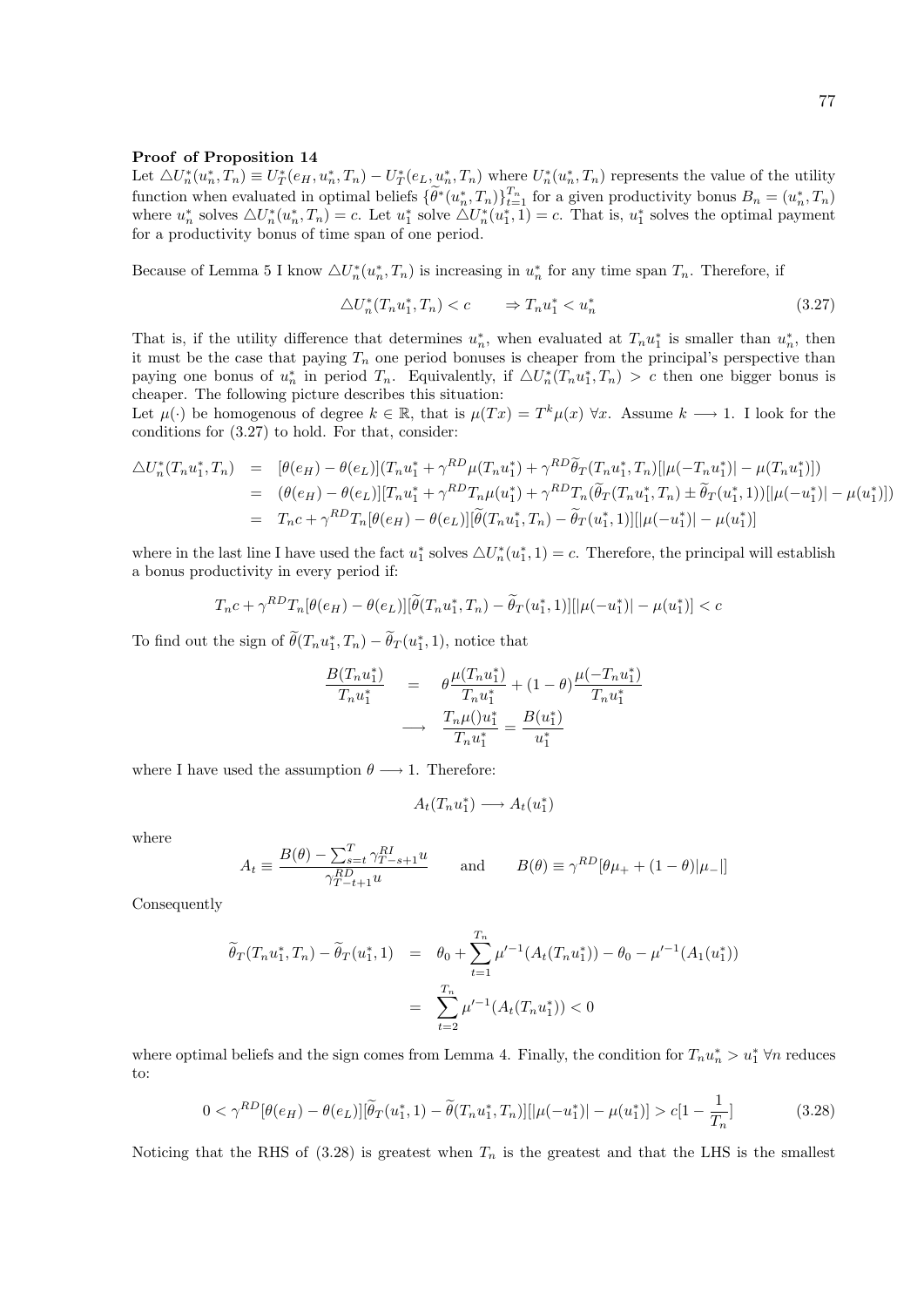whenever  $T_n$  is the smallest, then a sufficient condition for (3.28) which does not depend on the time span of the bonus corresponds to:

$$
c < \gamma^{RD}[\theta(e_H) - \theta(e_L)][|\mu(-u_1^*)| - \mu(u_1^*)][\widetilde{\theta}_T(u_1^*, 1) - \widetilde{\theta}(2u_1^*, 2)]
$$

⇔

$$
c < \gamma^{RD}[\theta(e_H) - \theta(e_L)] [|\mu(-u_1^*)| - \mu(u_1^*)] \mu'^{-1} \left( \frac{B(u_1^*) - \gamma_1^{RI} u_1^*}{\gamma_1^{RD} u_1^*} \right)
$$

## Proof of Corollary 1

If  $\theta(e_H) \longrightarrow 0$ , then since  $\theta(e-L) < \theta(e_H)$  it must be the case  $\theta(e_H) \longrightarrow 0$ . Therefore  $\theta(e_H) - \theta(e_L) \approx 0$ . Consequently

$$
U_{t,n}^*(e_H) - U_{t,n}^*(e_L) \approx 0
$$

Therefore for all payments. the IC constraints are approximately zero and there is no payment that convinces the agent to exert high effort.

 $\blacksquare$ 

 $\blacksquare$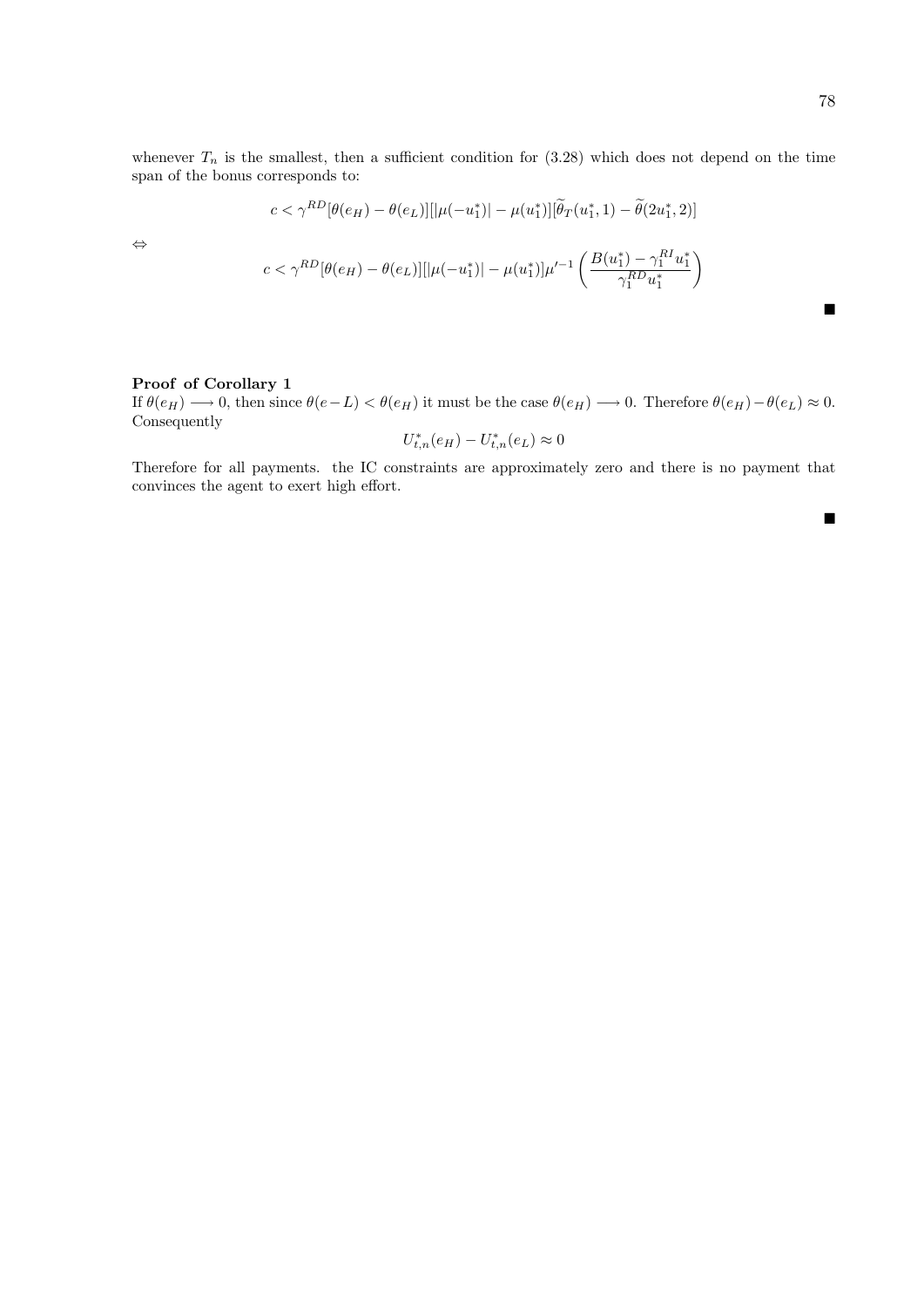# Bibliography

- ABELER, J., A. FALK, L. GÖTTE, AND D. HUFFMAN (2009): "Reference Points and Effort Provision," CESifo Working Paper No. 2585.
- Akerlof, G., and W. Dickens (1982): "The Economic Consequences of Cognitive Dissonance," American Economic Review, 72(3), 307–319.
- Akerlof, G., and L. Katz (1989): "Workers'Trust Funds and the Logic of Wage Profiles," The Quarterly Journal of Economics, 104(3), 525–536.
- ARNOTT, R., AND J. STIGLITZ (1988): "Randomization with Asymmetric Information," The RAND Journal of Economics, 19(3), 344–362.
- BAKER, G., M. GIBBS, AND B. HOLMSTROM (1994): "The Internal Economics of the Firm: Evidence from Personnel Data," The Quarterly Journal of Economics, 109(4), 881–919.
- Baker, G., M. Jensen, and K. Murphy (1988): "Compensation and Incentives: Practice vs. Theory," Journal of Finance, 43(3), 593–616.
- BANKS, J., AND R. SUNDARAM (1998): "Optimal Retention in Agency Problems," Journal of Economic Theory, 82(2), 293–323.
- BARBERIS, N., AND M. HUANG (2001): ""Mental Accounting, Loss Aversion, and Individual Stock Returns"," Journal of Finance, 56(4), 1247–1292.
- Barberis, N., M. Huang, and T. Santos (2001): "Prospect Theory and Asset Prices," Quarterly Journal of Economics, 116(1), 1–53.
- Barkume, A. (2004): "Using Incentive Pay and Providing Pay Supplements in US Job Markets," Industrial Relations, 43(3), 618–633.
- BELL, D. (1985): "Disappointment in Decision Making under Uncertainty," Operations Research,  $33(1)$ ,  $1-27$ .
- BÉNABOU, R., AND J. TIROLE (2004): "Willpower and Personal Rules," *Journal of Political* Economy, 112(4), 848–887.

 $-$  (2006): "Incentives and Prosocial Behavior," American Economic Review, 96(5), 1652– 1678.

- BERNHEIM, D., AND R. THOMADSEN (2005): "Memory and Anticipation," The Economic Journal, 115, 271–304.
- Beyer, S. (1999): "Gender Differences in the Accuracy of Grade Expectancies and Evaluations," Sex Roles,  $41(3)$ .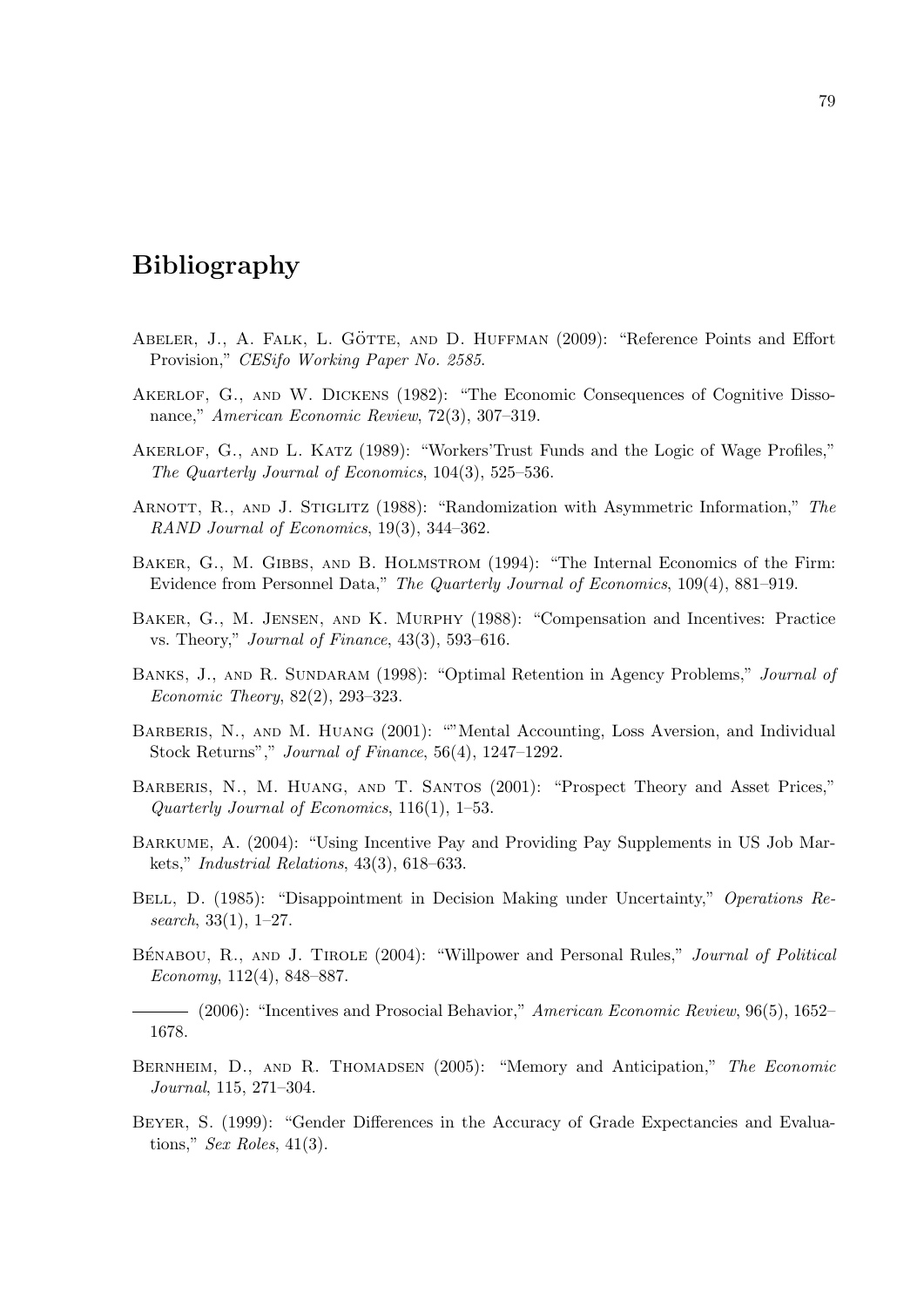- BRACHA, A. (2004): "Affective Decision Making In Insurance Markets," Yale University. Mimeo.
- BRUNNERMEIER, M., AND J. PARKER (2005): "Optimal Expectations," American Economic Review, 95(4), 1092–1118.
- Brunnermeier, M. K., C. Gollier, and J. A. Parker (2007): "Optimal Beliefs, Asset Prices, and the Preference for Skewed Returns," American Economic Review, 97(2), 159–165.
- Camerer, C., and M. Weber (1992): "Recent Developments in Modeling Preferences: Uncertainty and AmbiguityRecent Developments in Modeling Preferences:," Journal of Risk and Uncertainty, 5, 325–370.
- Campbel, C., and K. Kamlani (1997): "The Reasons For Wage Rigidity: Evidence From A Survey Of Firms\*," Quarterly Journal of Economics, 112(3), 759–789.
- Caplin, A., and J. Leahy (2001): "Psychological Expected Utility Theory and Anticipatory Feelings," Quarterly Journal of economics, 116(1), 55–79.
- Chiappori, P. A., I. Macho, P. Rey, and B. Salanie´ (1994): "Repeated Moral Hazard: The role of Memory, Commitment, and the Access to Credit Markets," European Economic Review, 38(8), 1527–1553.
- DAIDO, K., AND H. ITOH (2005): "The Pygmalion Effect: An Agency Model with Reference Dependent Preferences," CESifo Working Paper Series No. 1444.
- DE GIORGI, E., AND T. POST (2008): "Loss Aversion with a State-dependent Reference Point," Swiss Finance Institute Research Paper No07-14.
- deMeza, D., and D. WEBB (2007): "Incentive Design under Loss Aversion," Journal of the European Economic Association, 5(1), 66–92.
- DEWATRIPONT, M., I. JEWITT, AND J. TIROLE (2000): "Multitask Agency Problems: Focus and Task Clustering," European Economic Review, 44(4-6), 869–877.
- Eaton, J., and H. S. Rosen (1983): "Agency, Delayed Compensation, and the Structure of Executive Remuneration," The Journal of Finance, 38(5), 1489–1505.
- EPSTEIN, L. G., AND I. KOPYLOV (2007): "Cold Feet," *Theoretical Economics*, 2, 231–259.
- Fellingham, J., Y. Kwon, and D. Newman (1984): "Ex ante Randomization in Agency Models," The RAND Journal of Economics, 15, 290–301.
- Fudenberg, D., B. Holmstrom, and P. Milgrom (1990): "Short-Term Contracts and Long-Term Agency Relationships," Journal of Economic Theory, 51(1), 1–31.
- GIBBONS, R. (1998): "Incentives in Organizations," The Journal of Economic Perspectives, 12(4), 115–132.
- Gibbons, R., and K. Murphy (1992): "Optimal Incentive Contracts in the Presence of Career Concerns: Theory and Evidence," Journal of Political Economy, 100(3), 468–505.
- GILOVICH, T., AND V. MEDVEC (1995): "The experience of regret: What, When and Why," Psychological Review, 102, 379–395.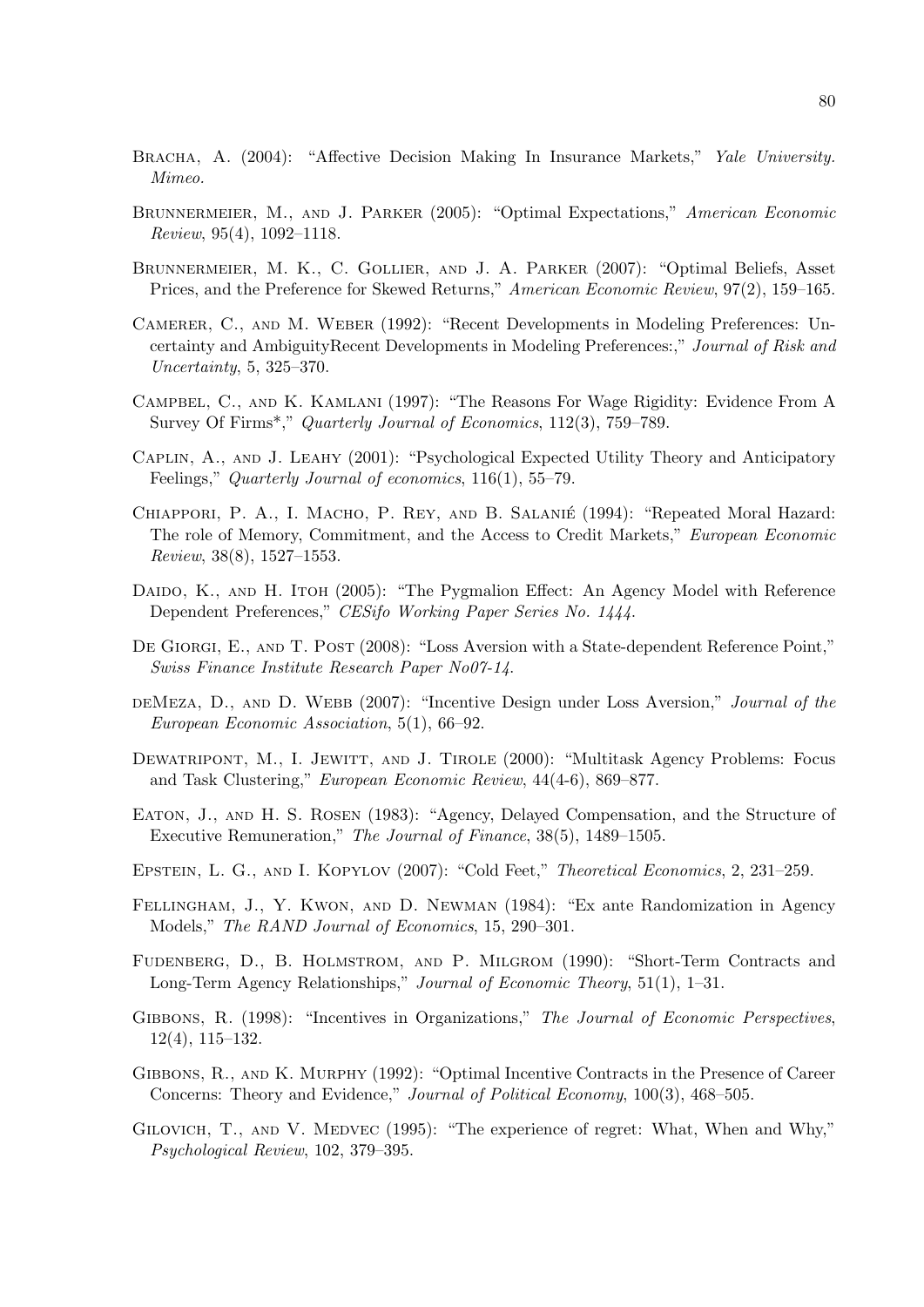- GOLLIER, C. (2007): "Optimal expectations with Complete Markets," IDEI Working Paper n.463.
- Gollier, C., and A. Muerman (2006): "Optimal Choice and Beliefs with Ex Ante Savoring and Ex Post Disappointment," IDEI Working Paper, n. 462.
- Grossman, S., and O. D. Hart (1983): "An Analysis of the Principal-Agent Problem,"  $Econometrica, 51(1), 7-45.$
- GUL, F. (1991): "A Theory of Disappointment Aversion," Econometrica, 59(3), 667–686.
- HART, O., AND J. MOORE (2008): "Contracts as Reference Points," Quarterly Journal of Economics, 123(1), 1–48.
- HERWEG, F., D. MÜLLER, AND P. WEINSCHENK (2008): "The Optimality of Simple Contracts: Moral Hazard and Loss Aversion," Bonn Econ Discussion Paper.
- HOLMSTRÖM, B. (1999): "Managerial Incentive Problems: A Dynamic Perspective," Review of Economic Studies, 66(1), 169–182.
- HOLMSTRÖM, B., AND P. MILGROM (1991): "Multitask Principal-agent Analyses: Incentive Contracts, Asset Ownership, and Job Design," Journal of Law, Economics, and Organization, 7(2), 24–52.
- HUCK, S., A. . SELTZER, AND B. WALLACE (2004): "Deferred Compensation and Gift Exchange: An Experimental Investigation into Multi-Period Labor Markets," IZA Discussion Paper No. 1193.
- HUTCHENS, R. (1987): "A Test of Lazear's Theory of Delayed Payment Contracts," Journal of *Labor Economics*,  $5(4)$ ,  $153-170$ .
- Iantchev, E. (2005): "A Behavioral Theory of Optimal Compensation in the Presence of Moral Hazard," Mimeo, Syracuse University.
- ILMAKUNNAS, P., M. MALIRANTA, AND J. VAINIOMÄKI (2004): "The Roles of Employer and Employee Characteristics for Plant Productivity," Journal of Productivity Analysis, 21(3), 249–276.
- Jensen, M., and K. Murphy (1990): "Performance Pay and Top-Management Incentives," Journal of Political Economy, 98(2), 225.
- JÖ RGENSEN, M., B. FAUGLI, AND T. M. GRUSCHKE (2007): "Characteristics of Software Engineers with Optimistic Predictions," Journal of Systems and Software, 80(9), 1472–1482.
- Joseph, K., and M. Kalwani (1998): "The Role of Bonus Pay in Salesforce Compensation Plans," Industrial Marketing Management, 27(2), 147–159.
- Kahneman, D., and A. Tversky (1979): "Prospect Theory: An Analysis of Decision under Risk," Econometrica, 47(2), 263–291.
- KÖSZEGI, B. (2009): "Utility from Anticipation and Personal Equilibrium," University of California, Mimeo.
- KÖSZEGI, B., AND M. RABIN (2006): "A Model of Reference-Dependent Preferences," The Quarterly Journal of Economics, 121(4), 1133–1165.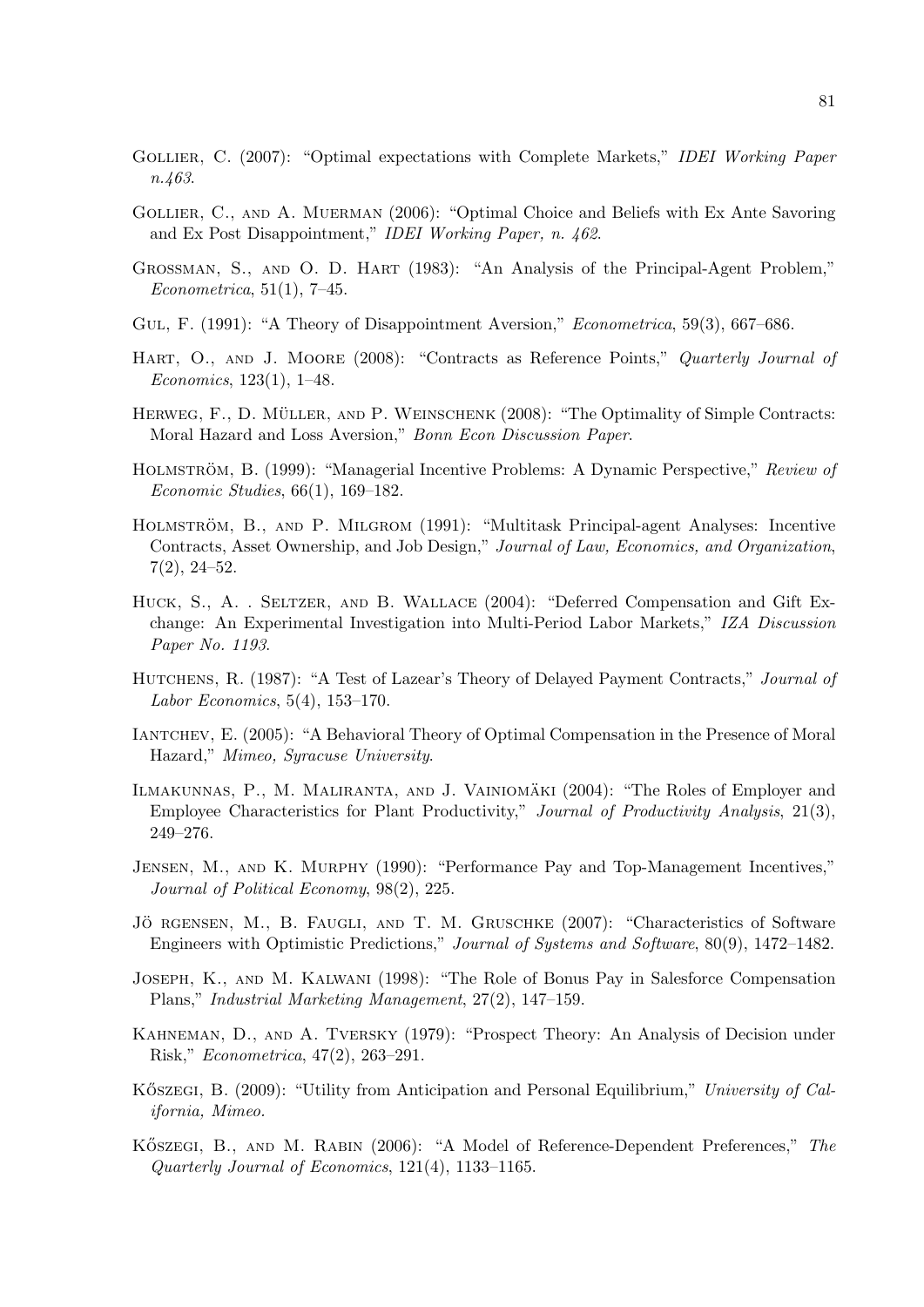(2007): "Reference-Dependent Risk Attitudes," American Economic Review, 97(4), 1047–1073.

- (2009): "Reference-Dependent Consumption Plans," American Economic Review, 99(3), 909–936.
- KOTLIKOFF, L., AND J. GOKHALE (1992): "Estimating a Firm's Age-Productivity Profile Using the Present Value of Workers' Earnings," The Quarterly Journal of Economics, 107(4), 1215– 1242.
- LAMBERT, R. (1983): "Long-Term Contracts and Moral Hazard," The Bell Journal of Economics, 14(2), 441–452.
- Lazear, E. (1981): "Agency, Earnings Profiles, Productivity, and Hours Restrictions," The American Economic Review, 71(4), 606–620.
	- (1999): "Personnel Economics: Past Lessons and Future Directions," Journal of Labor Economics, 17(2), 199–236.
- LAZEAR, E., AND R. MOORE (1984): "Incentives, Productivity, and Labor Contracts," The Quarterly Journal of Economics, 99(2), 275–296.
- Levin, J. (2003): "Relational Incentive Contracts," American Economic Review, 93(3), 835– 857.
- Loewenstein, G. (1987): "Anticipation and the Valuation of Delayed Consumption," Economic Journal, 97, 666–684.
- LOEWENSTEIN, G. (1988): "Frames of Mind in Intertemporal Choice," Management Science, 34(2), 200–214.
- LOOMES, G., AND R. SUGDEN (1986): "Disappointment and Dynamic Consistency in Choice under Uncertainty," The Review of Economic Studies, 53(2), 271–282.

MACLEOD, W., AND J. MALCOMSON (1988): "Reputation and Hierarchy in Dynamic Models of Employment," The Journal of Political Economy, 96(4), 832.

- (1989): "Implicit Contracts, Incentive Compatibility, and Involuntary Unemployment," Econometrica, 57(2), 447–480.
- MACLEOD, W., AND D. PARENT (1999): "Job Characteristics and the Form of Compensation," CIRANO Working Papers, 18, 177–242.
- MACLEOD, W.AND BENTLEY, W. (2000): "Complexity and Contract," Revue d'économie industrielle, 92(1), 149–178.
- Malcomson, J., and F. Spinnewyn (1988): "The Multiperiod Principal-Agent Problem," The Review of Economic Studies, 55(3), 391–407.
- MANGER, T., AND K. H. TEIGEN (1988): "Time Horizon in Students' Predictions of Grades," Scandinavian Journal of Educational Research, 32(2), 77–91.
- Matthey, A. (2005): "Getting Used to Risks: Reference Dependence and Risk Inclusion," Discussion paper, SFB 649.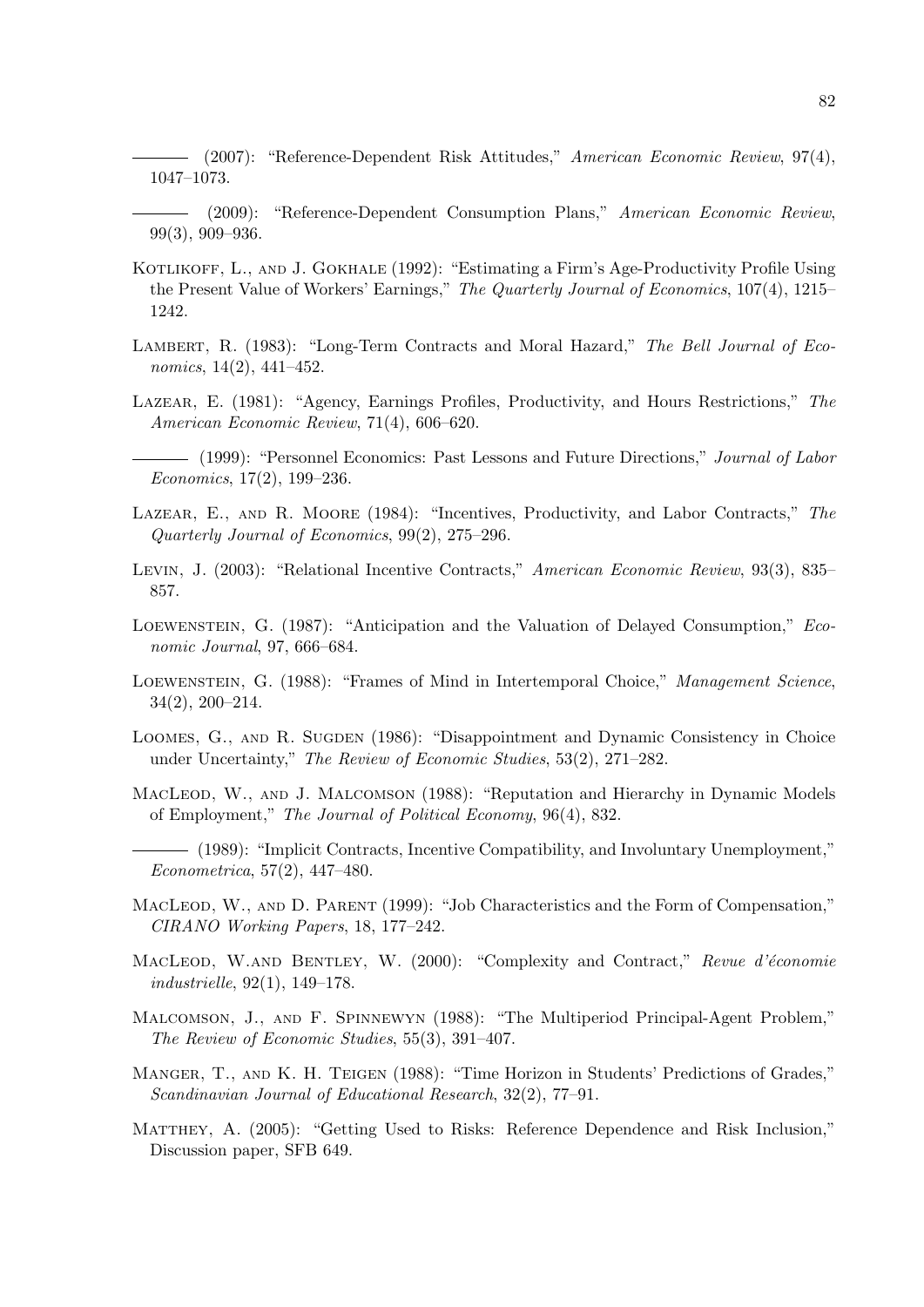- Moore, D. A., and D. M. Cain (2007): "Overconfidence and underconfidence: When and why people Underestimate (and Overestimate) the Competition," *Organizational Behavior* and Human Decision Processes, 103, 197—213.
- MUNRO, A., AND R. SUGDEN (2003): "On the Theory of Reference-Dependent Preferences," Journal of Economic Behavior and Organization, 50(4), 407–428.
- Murphy, K. (1986): "Incentives, Learning, and Compensation: A Theoretical and Empirical Investigation of Managerial Labor Contracts," The RAND Journal of Economics, 17(1), 59– 76.
- Nisan, M. (1972): "Dimensions of Time in Relation to Choice Behavior and Achievement Orientation," Journal of Personality and Social Psychology, 21, 175–182.
- Nygren, T. E., A. Isen, P. Tyalor, and J. Dulin (1996): "The Influence of Positive Affect on the Decision Rule in Risk Situations: Focus on Outcome (and Especially Avoidance of Loss) The Influence of Positive Affect on the Decision Rule in Risk Situations: Focus on Outcome (and Especially Avoidance of Loss) Rather Than Probability," Organizational Behavior and Human Decision Processes, 66(1), 59–72.
- PARENT, D. (2001): Incentive Pay in the United States: Its Determinants and its Effects. CIRANO Working Papers 2001s-04.
- Pyszczynski, T. (1982): "Cognitive Strategies for Coping with Uncertain Outcomes.," Journal of Research in Personality, 16, 386–399.
- Rabin, M. (1994): "Cognitive dissonance and Social Change," Journal of Economic Behavior & Organization, 23(2), 177–194.
- (2000): "Risk aversion and Expected-utility Theory: A Calibration Theorem," Econometrica, 68(5), 1281–1292.
- Radhakrishnan, P., H. Arrow, and J. A. Sniezek (1996): "Hoping, Performing, Learning, and Predicting: Changes in the Accuracy of Self-Evaluations of Performance," Human Performance, 9(1), 2349.
- RADNER, R. (1986): "Repeated Moral Hazard with Low Discount Rates," in Uncertainty, Information, and Communication, Essays in Honor of Kenneth J. Arrow. Cambridge University Press.
- Rey, P., and B. Salanie (1990): "Long-Term, Short-Term and Renegotiation: On the Value of Commitment in Contracting," Econometrica, 58(3), 597–619.
- Rogerson, W. (1985): "Repeated Moral Hazard," Econometrica, 53(1), 69–76.
- Sanna, L. J. (1999): "Mental Simulations, Affect, and Subjective Confidence: Timing Is Everything," Psychological Science, 10(4), 339—345.
- SEN, A. (1996): "Termination Clauses in Long-Term Contracts," Journal of Economics  $\mathcal{B}$ Management Strategy, 5(4), 473–496.
- SHAPIRO, C., AND J. STIGLITZ (1985): "Equilibrium Unemployment as a Worker Descipline Device: Reply," The American Economic Review, 74(3), 892–893.